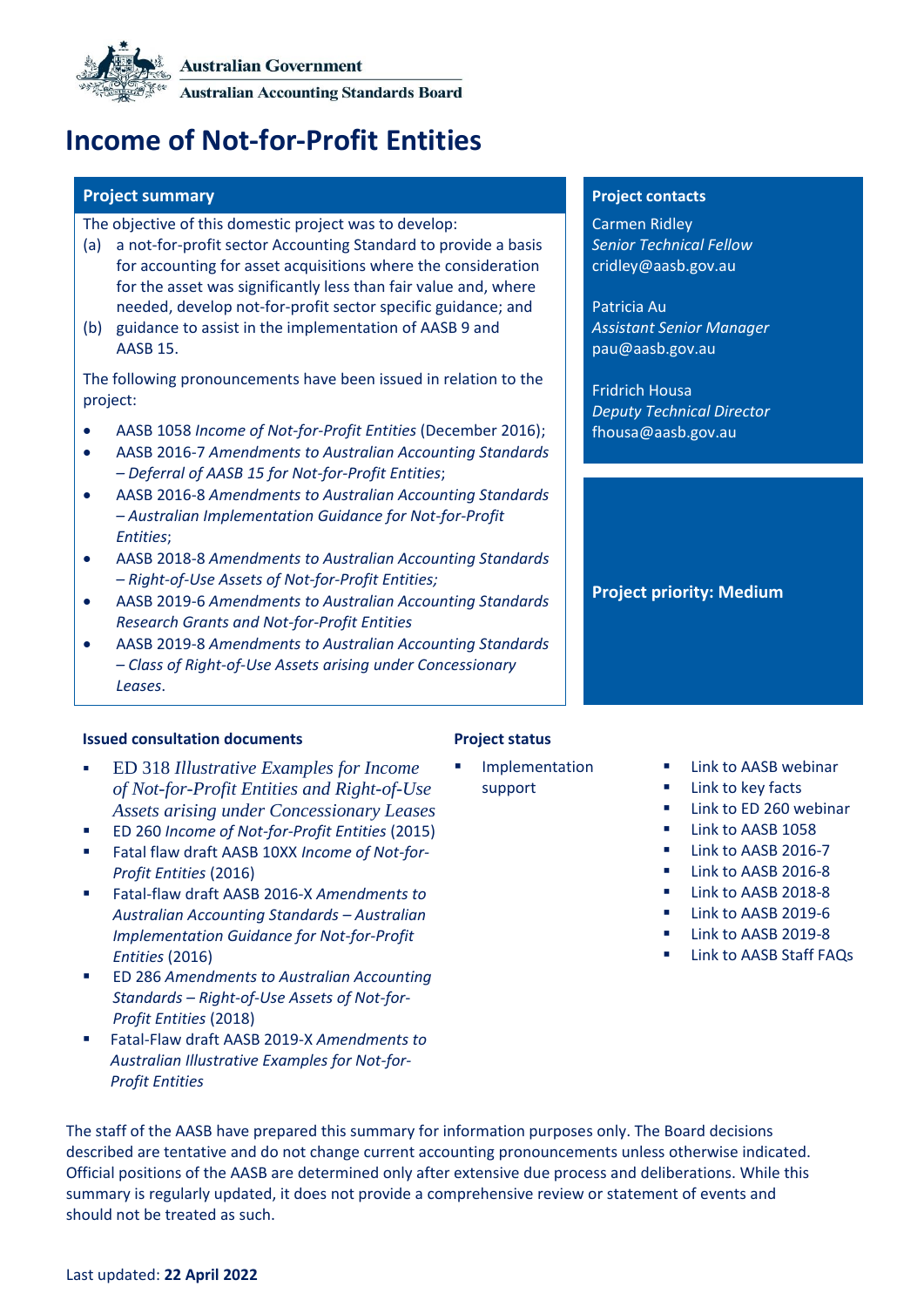- accompanying AASB 15
- Fatal-Flaw draft AASB 2019-X *Amendments to Australian Accounting Standards – Class of Right-of-Use Assets arising under Concessionary Leases* (2019)

- [Education sessions](https://aasb.gov.au/media/fpnddmeh/income-of-nfp-entities_staff-webinar_march-2022.pdf)
- [Roundtable sessions](http://www.aasb.gov.au/admin/file/content102/c3/Roundtable_notes_ED260_Income_of_NFP_Entities_for_public_distribution.pdf)
- [ED 260 comment letters](http://www.aasb.gov.au/DirectLink.aspx?id=1861)
- ED 286 comment letters
- [Comment letters on fatal flaw](http://www.aasb.gov.au/DirectLink.aspx?id=2045) draft Standards

■ AASB Action Alert [Update and Board](#page-1-0)  [Papers](#page-1-0)

### **AASB outreach Board deliberations AASB communications**

- [Media Release](http://www.aasb.gov.au/Media-Releases/Simplifying-Income-Recognition-of-Not-for-Profit-Entities?newsID=202472) (20 December 2016)
- Webinar: *[Getting to](https://www.youtube.com/watch?v=_qxBckvaQGQ&feature=youtu.be)  [know AASB](https://www.youtube.com/watch?v=_qxBckvaQGQ&feature=youtu.be) 1058*
- Webinar: *[Accounting](https://www.youtube.com/watch?v=zgC6JaZUzQg)  [for Research Grants](https://www.youtube.com/watch?v=zgC6JaZUzQg)*

| Latest project news |                                |  |
|---------------------|--------------------------------|--|
| <b>Date</b>         | <b>News</b>                    |  |
| <b>April 2022</b>   | <b>April 2022 Action Alert</b> |  |
| November 2021       | November 2021 Action Alert     |  |
| September 2021      | September 2021 Action Alert    |  |
| <b>June 2021</b>    | June 2021 Action Alert         |  |
| September 2020      | September 2020 Action Alert    |  |
| <b>March 2020</b>   | <b>March 2020 Action Alert</b> |  |

<span id="page-1-0"></span>

| <b>AASB Action Alert Update, Minutes and Board Papers</b> |                                                                                                                                                                                                                                                                                                                                                                                                                                                                                                                                                                                                                                                                                        |  |  |
|-----------------------------------------------------------|----------------------------------------------------------------------------------------------------------------------------------------------------------------------------------------------------------------------------------------------------------------------------------------------------------------------------------------------------------------------------------------------------------------------------------------------------------------------------------------------------------------------------------------------------------------------------------------------------------------------------------------------------------------------------------------|--|--|
| <b>Meeting Date</b>                                       | <b>Update</b>                                                                                                                                                                                                                                                                                                                                                                                                                                                                                                                                                                                                                                                                          |  |  |
| <b>April 2022</b>                                         | The Board decided to proceed with the following proposals in ED 318 Illustrative Examples<br>for Income of Not-for-Profit Entities and Right-of-Use Assets arising under Concessionary<br>Leases:<br>(a) add Illustrative Example 7A to AASB 15 Revenue from Contracts with Customers, to<br>clarify the accounting for upfront fees; and<br>(b) regarding the accounting policy choice in AASB 16 Leases to initially measure a class of<br>concessionary right-of-use assets at cost or fair value:<br>to retain the accounting policy choice on an on-going basis for not-for-profit private<br>(i)<br>sector lessees; and                                                          |  |  |
|                                                           | (ii) to defer consideration of the accounting policy choice for not-for-profit public sector<br>lessees until the Board decides on any additional guidance for measuring the fair<br>value of ROU assets under concessionary leases. This decision would be made after<br>considering the outcomes of the concessionary leases part of the IPSASB's current<br>Leases project and the Board's ED 320 Fair Value Measurement of Non-Financial<br>Assets of Not-for-Profit Public Sector Entities.<br>The Board decided to retain Illustrative Example 3 in AASB 1058 Income of Not-for-Profit<br>Entities without any amendment after considering the feedback on ED 318. A majority of |  |  |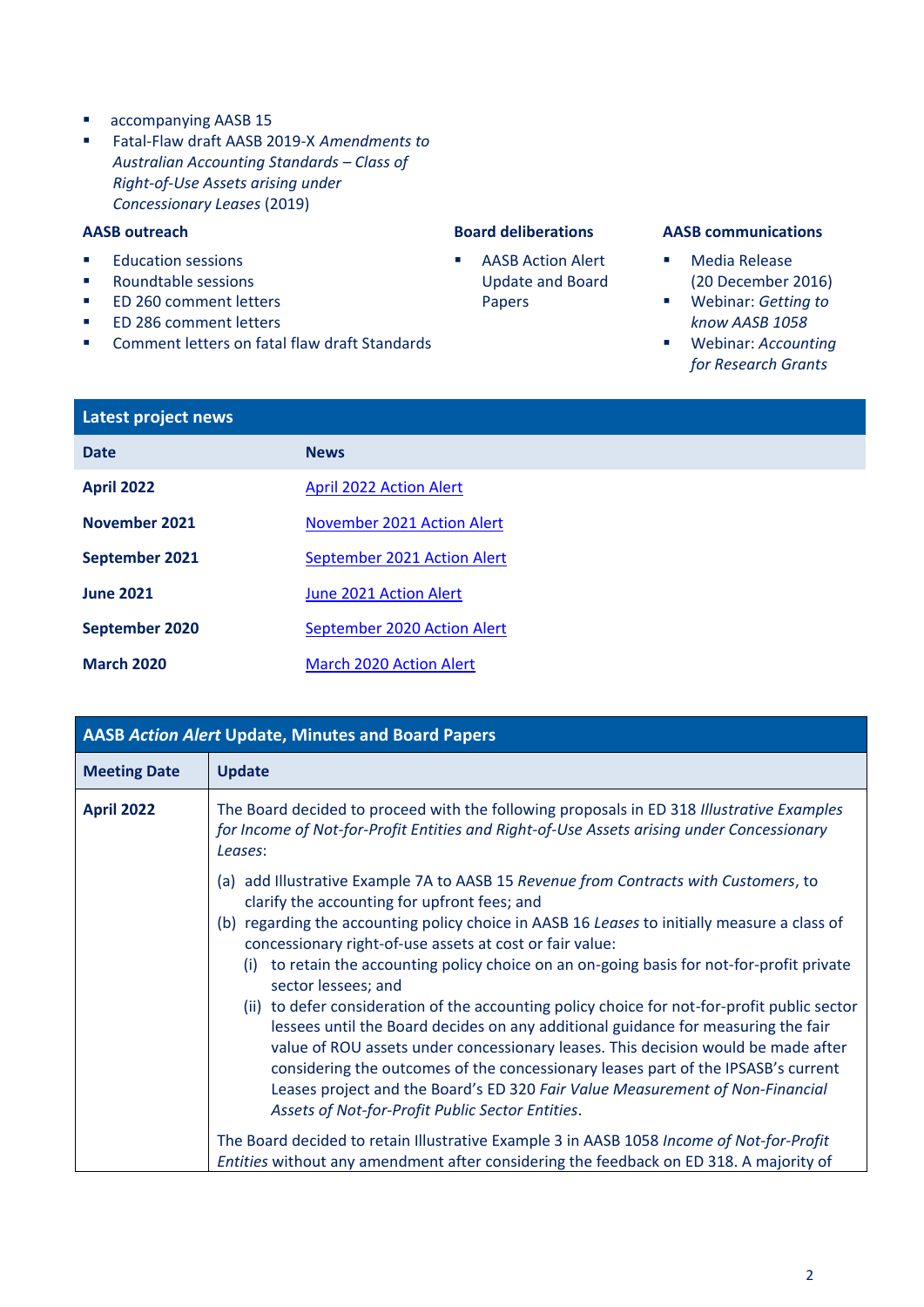<span id="page-2-0"></span>

| <b>AASB Action Alert Update, Minutes and Board Papers</b> |                                                                                                                                                                                                                                                                                                                                                                                                                                                                                                                                                  |  |  |
|-----------------------------------------------------------|--------------------------------------------------------------------------------------------------------------------------------------------------------------------------------------------------------------------------------------------------------------------------------------------------------------------------------------------------------------------------------------------------------------------------------------------------------------------------------------------------------------------------------------------------|--|--|
| <b>Meeting Date</b>                                       | <b>Update</b>                                                                                                                                                                                                                                                                                                                                                                                                                                                                                                                                    |  |  |
|                                                           | respondents preferred the Board considering any changes to the example only as part of the<br>forthcoming post-implementation review of AASB 1058.                                                                                                                                                                                                                                                                                                                                                                                               |  |  |
|                                                           | An amending Standard, with an effective date of annual periods beginning on or after 1 July<br>2022, is expected to be issued in May 2022.                                                                                                                                                                                                                                                                                                                                                                                                       |  |  |
|                                                           | 5.1<br>Analysis of feedback on ED 318, staff recommendations and next steps                                                                                                                                                                                                                                                                                                                                                                                                                                                                      |  |  |
|                                                           | Submission letters on ED 318. (These can be accessed from ED 318 located on the<br>5.2<br>Current Projects / Pending page of the AASB website)                                                                                                                                                                                                                                                                                                                                                                                                   |  |  |
| November 2021                                             | The Board considered the remaining implementation issues raised by not-for-profit<br>stakeholders to be addressed in the short-term, narrow-scope project on AASB 15 Revenue<br>from Contracts with Customers and AASB 1058 Income of Not-for-Profit Entities. Rather than<br>proposing amendments to the Standards, the Board decided that additional educational<br>material should be developed regarding:                                                                                                                                    |  |  |
|                                                           | (a) the 'identified specifications' requirement and revenue recognition in accordance with<br>AASB 1058 in respect of transfers to enable an entity to acquire or construct a<br>recognisable non-financial asset to be controlled by the entity;<br>(b) the recognition of assets under contracts in the scope of AASB 1058 when grants are<br>received in arrears;<br>(c) assessing enforceability of agreements in the scope of AASB 15, such as legally<br>enforceable agreements; and<br>(d) assessing termination for convenience clauses. |  |  |
|                                                           | The Board plans to issue the Exposure Draft covering its previous decisions regarding<br>illustrative examples with a 45-day comment period in January 2022.                                                                                                                                                                                                                                                                                                                                                                                     |  |  |
|                                                           | Staff Paper: Income of Not-for-Profit Entities (AASB 1058 and AASB 15 NFP<br>11.1<br>guidance) - narrow-scope amendments                                                                                                                                                                                                                                                                                                                                                                                                                         |  |  |
|                                                           | Staff Paper: Measurement of right-of-use assets from concessionary leases<br>11.2                                                                                                                                                                                                                                                                                                                                                                                                                                                                |  |  |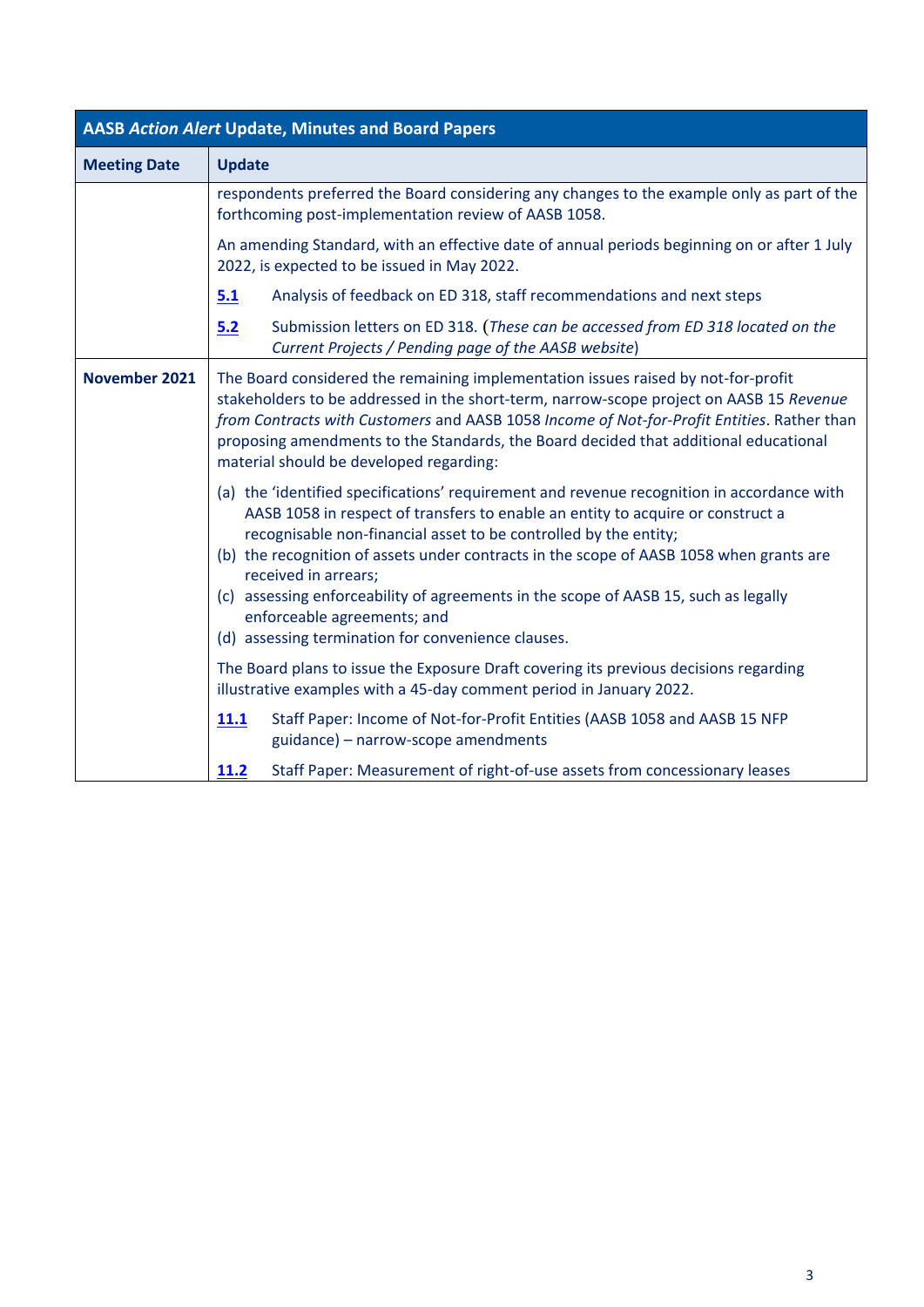<span id="page-3-2"></span><span id="page-3-1"></span><span id="page-3-0"></span>

| <b>AASB Action Alert Update, Minutes and Board Papers</b> |                                                                                                                                                                                                                                                                                                                                                                                                                                                                                                                                                                                                                                                                                                                                                                                                                                                                                                                                                                                                                       |  |  |
|-----------------------------------------------------------|-----------------------------------------------------------------------------------------------------------------------------------------------------------------------------------------------------------------------------------------------------------------------------------------------------------------------------------------------------------------------------------------------------------------------------------------------------------------------------------------------------------------------------------------------------------------------------------------------------------------------------------------------------------------------------------------------------------------------------------------------------------------------------------------------------------------------------------------------------------------------------------------------------------------------------------------------------------------------------------------------------------------------|--|--|
| <b>Meeting Date</b>                                       | <b>Update</b>                                                                                                                                                                                                                                                                                                                                                                                                                                                                                                                                                                                                                                                                                                                                                                                                                                                                                                                                                                                                         |  |  |
| September 2021                                            | The Board considered several implementation issues raised by not-for-profit stakeholders in<br>the short-term, narrow-scope project on AASB 15 Revenue from Contracts with Customers<br>and AASB 1058 Income of Not-for-Profit Entities and decided to:                                                                                                                                                                                                                                                                                                                                                                                                                                                                                                                                                                                                                                                                                                                                                               |  |  |
|                                                           | (a) add a narrow-scope project to its work program to consider accounting for right-of-use<br>assets under concessionary leases by not-for-profit entities;<br>(b) add an example to the AASB 15 Australian illustrative examples for not-for-profit<br>entities on the principles to be applied in accounting for upfront payments;<br>(c) amend AASB 1058 Illustrative Example 3A to clarify the analysis regarding the<br>recognition of a financial liability; and<br>(d) develop additional educational material to support consistent application of AASB 15<br>and AASB 1058 regarding:<br>(i) factors to consider in assessing whether a contract has sufficiently specific<br>performance obligations;<br>(ii) principal vs agent considerations;<br>(iii) the principles underlying these Standards and their interaction, to help stakeholders<br>to understand the financial reporting outcomes; and<br>(iv) identifying which Standard applies to various types of income of not-for-profit<br>entities. |  |  |
|                                                           | The Board will consider the remaining issues in the scope of the project and draft proposals<br>to amend the AASB 15 and AASB 1058 illustrative examples at its next meeting. Issues<br>beyond the scope of this project will be considered in the post-implementation review of<br>the Standards.                                                                                                                                                                                                                                                                                                                                                                                                                                                                                                                                                                                                                                                                                                                    |  |  |
|                                                           | Staff paper: Income of Not-for-Profit Entities<br>5.1                                                                                                                                                                                                                                                                                                                                                                                                                                                                                                                                                                                                                                                                                                                                                                                                                                                                                                                                                                 |  |  |
| <b>June 2021</b>                                          | The Board decided to add a narrow-scope project to its work program to consider<br>implementation issues raised by not-for-profit sector stakeholders during targeted outreach<br>regarding AASB 15 Revenue from Contracts with Customers and AASB 1058 Income of Not-<br>for-Profit Entities. The Board noted the short-term nature of the project and observed that<br>several matters raised by the stakeholders will be considered through the post-<br>implementation review of AASB 1058 that is expected to commence in 2022. The issues to<br>be addressed in the project will be considered further at a future meeting.                                                                                                                                                                                                                                                                                                                                                                                     |  |  |
|                                                           | 16.1<br>AASB 1058 Income of Not-for-Profit Entities targeted outreach                                                                                                                                                                                                                                                                                                                                                                                                                                                                                                                                                                                                                                                                                                                                                                                                                                                                                                                                                 |  |  |
| September 2020                                            | The Board reaffirmed its decision to undertake the project to reassess the temporary relief<br>granted through AASB 2018-8 Amendments to Australian Accounting Standards - Right-of-<br>Use Assets of Not-for-Profit Entities, which provides a choice for not-for-profit entity lessees<br>to measure a class of right-of-use assets arising under concessionary leases either at cost or<br>at fair value, when it has progressed further the Not-for-Profit Private Sector Financial<br>Reporting Framework project and the guidance on the fair value measurement of right-of-<br>use assets. The Board asked staff to obtain further information from not-for-profit entities<br>in both the private sector and the public sector to assist the Board's future analysis of the<br>scope and urgency of the project.                                                                                                                                                                                              |  |  |
| <b>March 2020</b>                                         | The Board reaffirmed its intention to continue permitting private sector not-for-profit entity<br>lessees to initially measure their right-of-use assets arising under concessionary leases at<br>cost or fair value (i.e. the temporary relief from using fair value granted through AASB 2018-<br>8 Amendments to Australian Accounting Standards - Right-of-Use Assets of Not-for-Profit                                                                                                                                                                                                                                                                                                                                                                                                                                                                                                                                                                                                                           |  |  |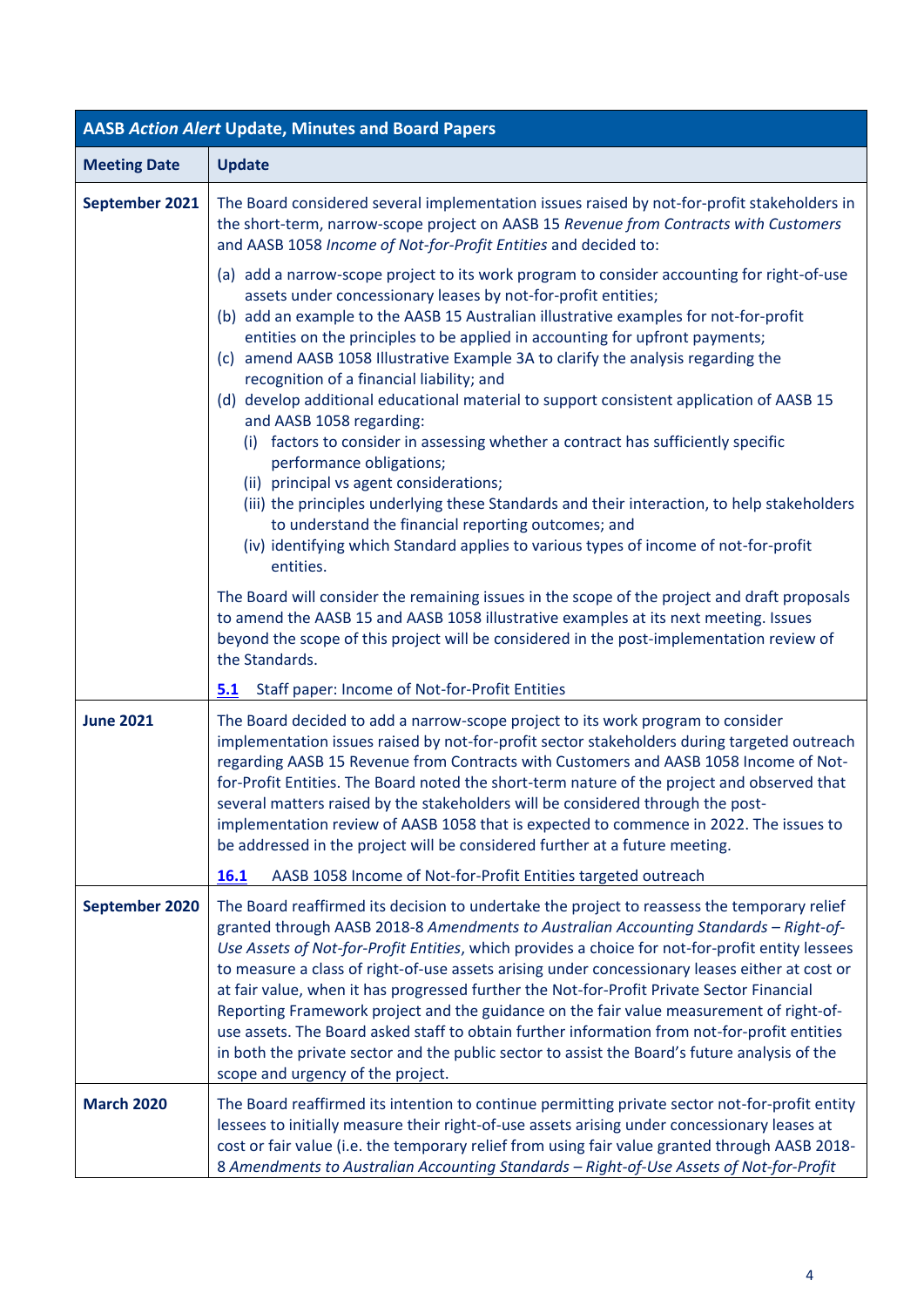<span id="page-4-0"></span>

| <b>AASB Action Alert Update, Minutes and Board Papers</b> |                                                                                                                                                                                                                                                                                                                                                                                                                                                                                                       |  |  |
|-----------------------------------------------------------|-------------------------------------------------------------------------------------------------------------------------------------------------------------------------------------------------------------------------------------------------------------------------------------------------------------------------------------------------------------------------------------------------------------------------------------------------------------------------------------------------------|--|--|
| <b>Meeting Date</b>                                       | <b>Update</b>                                                                                                                                                                                                                                                                                                                                                                                                                                                                                         |  |  |
|                                                           | Entities) at least until the financial reporting framework for private sector not-for-profit<br>entities has been finalised.                                                                                                                                                                                                                                                                                                                                                                          |  |  |
|                                                           | Staff Paper: ROU assets under concessionary leases and draft ED<br><b>11.1</b>                                                                                                                                                                                                                                                                                                                                                                                                                        |  |  |
|                                                           | Amendments to Australian Accounting Standards - Fair Value Measurement of Non-<br>11.2<br>Financial Assets of Not-for-Profit Entities Held Primarily for their Service Capacity                                                                                                                                                                                                                                                                                                                       |  |  |
| November 2019                                             | The Board decided to defer the application of AASB 15 Revenue from Contracts with<br>Customers and AASB 1058 Income of Not-for-Profit Entities by not-for-profit entities to<br>research grants from periods beginning on or after 1 January 2019 to periods beginning on<br>or after 1 July 2019, with earlier application permitted, to provide further education to<br>address the continuing divergent views on revenue recognition for research grants.                                          |  |  |
|                                                           | The Board decided to proceed with the amendments to the illustrative examples (Examples<br>4A and 4B) proposed in the Fatal-Flaw Review draft, and to add Example 4D (previously<br>Scenario 2A in the Staff FAQs) to illustrate additional contract features to help entities in<br>implementing AASB 15.                                                                                                                                                                                            |  |  |
|                                                           | Board members will vote out of session on a revised version of the amending Standard.<br>Further education efforts through a webinar and revised Staff FAQs will be provided.                                                                                                                                                                                                                                                                                                                         |  |  |
|                                                           | 12.0<br>Staff paper - Research Grants                                                                                                                                                                                                                                                                                                                                                                                                                                                                 |  |  |
|                                                           | 12.1<br>Ballot Draft of Amendments to Australian Accounting Standards - Research Grant<br>Examples and Deferral of AASB 15 and AASB 1058 for Not-for-Profit Entities                                                                                                                                                                                                                                                                                                                                  |  |  |
|                                                           | Submissions on Fatal-Flaw Review Draft of Amendments to Australian Illustrative<br>12.2<br>Examples for NFP Entities accompanying AASB 15 - Nexia, AAMRI and ACAG                                                                                                                                                                                                                                                                                                                                     |  |  |
| September 2019                                            | The Board decided to propose further amendments to AASB 16 Leases and AASB 1049<br>Whole of Government and General Government Sector Financial Reporting to address the<br>following implementation issues:                                                                                                                                                                                                                                                                                           |  |  |
|                                                           | (a) provide an option under AASB 1049 for the Whole of Government and the General<br>Government Sector to measure right-of-use (ROU) assets arising under concessionary<br>leases at cost or at fair value in subsequent measurements, which extends the existing<br>relief in relation to measurement at initial recognition; and<br>(b) specify ROU assets under concessionary leases are a separate class of ROU assets from<br>ROU assets arising under other leases for the purposes of AASB 16. |  |  |
|                                                           | The Board noted the exemption does not extend to entities outside WOG or GGS, such as<br>local governments as these entities are not required by current accounting standards to<br>adopt a fair-value approach. A Fatal-Flaw Review version of the amending Standard is                                                                                                                                                                                                                              |  |  |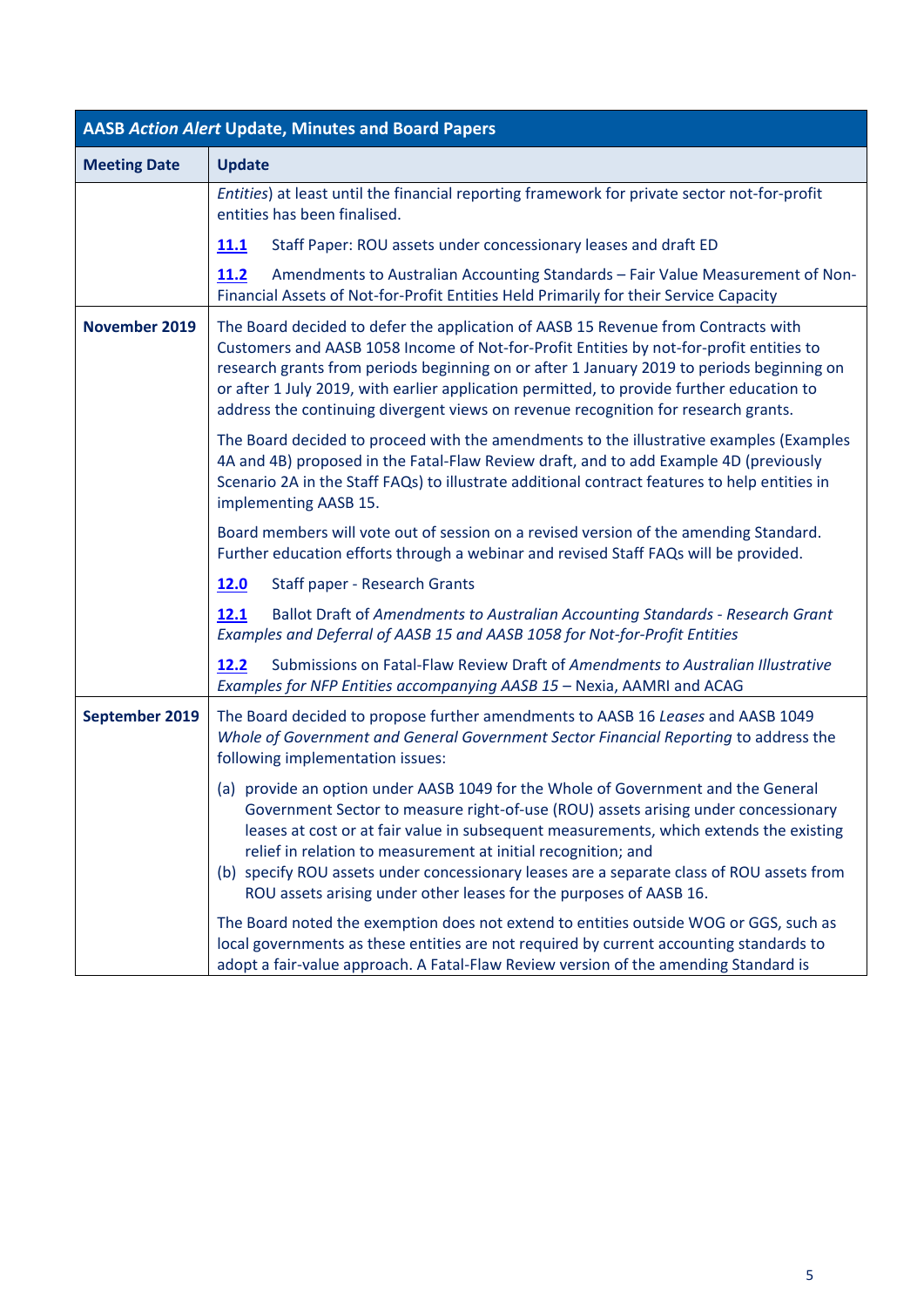| <b>AASB Action Alert Update, Minutes and Board Papers</b> |                                                                                                                                                                                                                                                                                                                                                                                                                                                                                                                                                                                                                                                                                                                                                                                                                                                                                                                                                                                                                                                                                                                                                                                                                                                                                                                                                                            |  |  |
|-----------------------------------------------------------|----------------------------------------------------------------------------------------------------------------------------------------------------------------------------------------------------------------------------------------------------------------------------------------------------------------------------------------------------------------------------------------------------------------------------------------------------------------------------------------------------------------------------------------------------------------------------------------------------------------------------------------------------------------------------------------------------------------------------------------------------------------------------------------------------------------------------------------------------------------------------------------------------------------------------------------------------------------------------------------------------------------------------------------------------------------------------------------------------------------------------------------------------------------------------------------------------------------------------------------------------------------------------------------------------------------------------------------------------------------------------|--|--|
| <b>Meeting Date</b>                                       | <b>Update</b>                                                                                                                                                                                                                                                                                                                                                                                                                                                                                                                                                                                                                                                                                                                                                                                                                                                                                                                                                                                                                                                                                                                                                                                                                                                                                                                                                              |  |  |
|                                                           | expected to be issued shortly with a comment period of 30 days.                                                                                                                                                                                                                                                                                                                                                                                                                                                                                                                                                                                                                                                                                                                                                                                                                                                                                                                                                                                                                                                                                                                                                                                                                                                                                                            |  |  |
|                                                           | Staff Paper: Implementation issues re AASB 2018-8 Amendments to Australian<br>14.1<br>Accounting Standards - Right-of-Use Assets of Not-for-Profit Entities                                                                                                                                                                                                                                                                                                                                                                                                                                                                                                                                                                                                                                                                                                                                                                                                                                                                                                                                                                                                                                                                                                                                                                                                                |  |  |
|                                                           | The Board decided to amend Illustrative Examples 4A and 4B attached to AASB 15 Revenue<br>from Contracts with Customers to clarify how AASB 15 paragraph 35(a) should be applied.<br>However, the amendments do not change the conclusions of the Illustrative Examples.                                                                                                                                                                                                                                                                                                                                                                                                                                                                                                                                                                                                                                                                                                                                                                                                                                                                                                                                                                                                                                                                                                   |  |  |
|                                                           | A Fatal-Flaw Review version of the amending Standard is expected to be issued shortly with<br>a comment period of 30 days.                                                                                                                                                                                                                                                                                                                                                                                                                                                                                                                                                                                                                                                                                                                                                                                                                                                                                                                                                                                                                                                                                                                                                                                                                                                 |  |  |
|                                                           | The Board also discussed a revised version of draft staff FAQ presenting additional research<br>grant examples. Staff will meet with university and medical research sector stakeholders<br>before finalising the staff FAQ on additional research grant examples.                                                                                                                                                                                                                                                                                                                                                                                                                                                                                                                                                                                                                                                                                                                                                                                                                                                                                                                                                                                                                                                                                                         |  |  |
|                                                           | 22.1<br><b>Staff Paper: Staff FAQs on Research Grants</b>                                                                                                                                                                                                                                                                                                                                                                                                                                                                                                                                                                                                                                                                                                                                                                                                                                                                                                                                                                                                                                                                                                                                                                                                                                                                                                                  |  |  |
|                                                           | 22.2<br>Draft Revised Illustrative Example 4 to AASB 15                                                                                                                                                                                                                                                                                                                                                                                                                                                                                                                                                                                                                                                                                                                                                                                                                                                                                                                                                                                                                                                                                                                                                                                                                                                                                                                    |  |  |
|                                                           | Draft Revised Staff FAQs on Research Grants<br>22.3                                                                                                                                                                                                                                                                                                                                                                                                                                                                                                                                                                                                                                                                                                                                                                                                                                                                                                                                                                                                                                                                                                                                                                                                                                                                                                                        |  |  |
|                                                           | 22.4<br>Draft Revised Staff FAQs Flowchart - Chart 3                                                                                                                                                                                                                                                                                                                                                                                                                                                                                                                                                                                                                                                                                                                                                                                                                                                                                                                                                                                                                                                                                                                                                                                                                                                                                                                       |  |  |
| November 2018                                             | The Board has decided to issue an Exposure Draft proposing a temporary option for NFP<br>lessees to not initially fair value a right of use (ROU) asset arising from leases that have<br>significantly below-market terms when AASB 1058 Income of Not-for-Profit Entities and<br>AASB 16 Leases become effective from 1 January 2019 (e.g. 30 June 2020 year-ends). Given<br>the prevalence of restrictions on ROU assets in the NFP sector, the Board prefers the<br>interpretative issues arising from fair valuing such leases to be resolved as part of the fair<br>value measurement project. The Board also considered that the financial reporting<br>thresholds of NFP private sector entities are likely to be revised as a result of the ACNC<br>Legislative Review recommendations, and it is possible that entities at the lower level of the<br>reporting threshold might not be required in future to apply the requirements of AASB 16<br>and AASB 1058. The optional relief is expected to remain in place until further guidance has<br>been developed to assist NFP entities in fair valuing such right-of-use assets and the<br>financial reporting requirements for private sector not-for-profit entities have been<br>finalised. Entities choosing the temporary relief would value the ROU asset at the present<br>value of the payments required. |  |  |
|                                                           | The ED will propose that an entity applying this temporary option must include specific<br>disclosures in the financial statements to ensure users understand the effects on the<br>financial position, financial performance and cash flows of the entity arising from leases<br>with significantly below-market terms and conditions.                                                                                                                                                                                                                                                                                                                                                                                                                                                                                                                                                                                                                                                                                                                                                                                                                                                                                                                                                                                                                                    |  |  |
|                                                           | When the temporary relief is removed, the Board would consider whether to provide<br>transitional relief for existing leases with significantly below-market terms and conditions.                                                                                                                                                                                                                                                                                                                                                                                                                                                                                                                                                                                                                                                                                                                                                                                                                                                                                                                                                                                                                                                                                                                                                                                         |  |  |
|                                                           | Staff Paper: Relief for NFP lessees from fair valuing ROU assets in peppercorn leases<br>8.1                                                                                                                                                                                                                                                                                                                                                                                                                                                                                                                                                                                                                                                                                                                                                                                                                                                                                                                                                                                                                                                                                                                                                                                                                                                                               |  |  |
|                                                           | 8.2<br>Pre-ballot draft of Amending Standard - Alternative 1A (complete Standard)                                                                                                                                                                                                                                                                                                                                                                                                                                                                                                                                                                                                                                                                                                                                                                                                                                                                                                                                                                                                                                                                                                                                                                                                                                                                                          |  |  |
|                                                           | 8.3<br>Pre-ballot draft of Amending Standard - Alternative 1B (amendment section)                                                                                                                                                                                                                                                                                                                                                                                                                                                                                                                                                                                                                                                                                                                                                                                                                                                                                                                                                                                                                                                                                                                                                                                                                                                                                          |  |  |
|                                                           | Pre-ballot draft of Amending Standard - Alternative 2A (amendment section)<br>8.4                                                                                                                                                                                                                                                                                                                                                                                                                                                                                                                                                                                                                                                                                                                                                                                                                                                                                                                                                                                                                                                                                                                                                                                                                                                                                          |  |  |
|                                                           | 8.5<br>Pre-ballot draft of Amending Standard - Alternative 2B (amendment section)                                                                                                                                                                                                                                                                                                                                                                                                                                                                                                                                                                                                                                                                                                                                                                                                                                                                                                                                                                                                                                                                                                                                                                                                                                                                                          |  |  |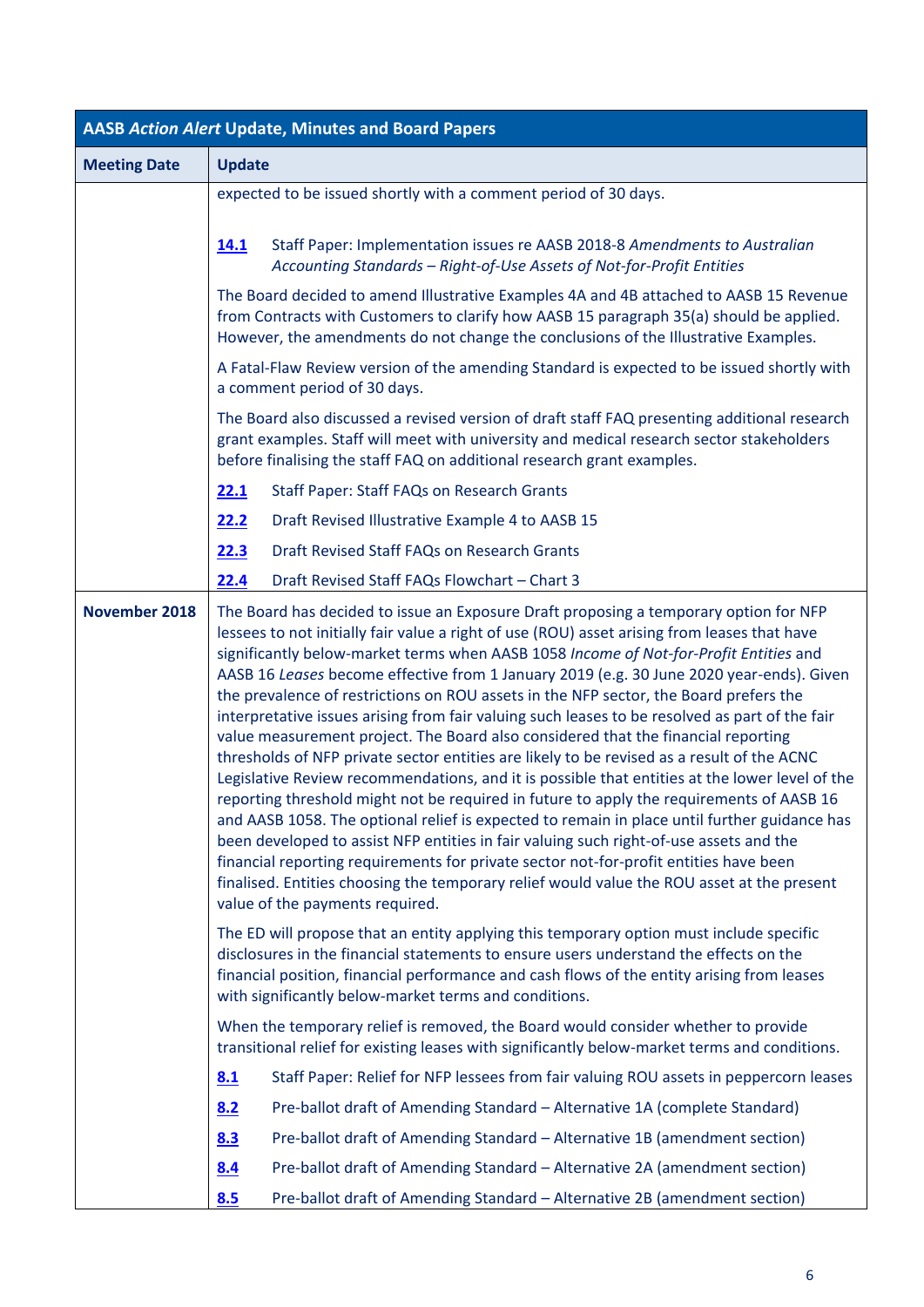| <b>AASB Action Alert Update, Minutes and Board Papers</b> |                                                                                                                                                                                                                                                                                                                                                                                                                                                                                                                                                                                                            |  |  |
|-----------------------------------------------------------|------------------------------------------------------------------------------------------------------------------------------------------------------------------------------------------------------------------------------------------------------------------------------------------------------------------------------------------------------------------------------------------------------------------------------------------------------------------------------------------------------------------------------------------------------------------------------------------------------------|--|--|
| <b>Meeting Date</b>                                       | <b>Update</b>                                                                                                                                                                                                                                                                                                                                                                                                                                                                                                                                                                                              |  |  |
| November 2016                                             | The Board made the following tentative decisions regarding its pre-ballot draft Standards<br>AASB 10XX Income of Not-for-Profit Entities and AASB 2016-X Amendments to Australian<br>Accounting Standards - Australian Implementation Guidance for Not-for-Profit Entities<br>(implementation guidance for not-for-profit (NFP) entities in relation to AASB 15 Revenue<br>from Contracts with Customers):                                                                                                                                                                                                 |  |  |
|                                                           | Transfers to enable an entity to acquire or construct a non-financial asset to be controlled<br>by the entity                                                                                                                                                                                                                                                                                                                                                                                                                                                                                              |  |  |
|                                                           | to require that the non-financial asset to be acquired or constructed by the entity is<br>(a)<br>an asset that will be recognised in accordance with the appropriate Australian<br>Accounting Standard. Consequently, Example 2C of AASB 2016-X will be revised to<br>result in the immediate recognition of income for the grant because the research<br>asset being developed cannot meet the asset recognition criteria of AASB 138<br>Intangible Assets;                                                                                                                                               |  |  |
|                                                           | (b)<br>to confirm that the accounting specified for transfers to acquire or construct a non-<br>financial asset applies only to the transfer of a financial asset. Transfers of non-<br>financial assets, such as building materials or land, will not qualify for the specified<br>accounting treatment;                                                                                                                                                                                                                                                                                                  |  |  |
|                                                           | Transition of prior asset acquisitions for more than a nominal amount but significantly less<br>than fair value                                                                                                                                                                                                                                                                                                                                                                                                                                                                                            |  |  |
|                                                           | (c)<br>for cost/benefit reasons to extend transition relief to address asset acquisitions<br>prior to the implementation of AASB 10XX where the consideration was significantly<br>less than fair value (except for lease arrangements, for which the Board confirmed<br>the current draft transition requirements). Under this approach, entities would not<br>be required to determine whether assets currently carried at cost were acquired for<br>consideration significantly less than fair value. Moreover, entities would not be<br>required to remeasure those assets on transition to AASB 10XX. |  |  |
|                                                           | <b>Amendments to AASB 102 Inventories</b>                                                                                                                                                                                                                                                                                                                                                                                                                                                                                                                                                                  |  |  |
|                                                           | (d)<br>to amend the consequential amendment (in AASB 10XX, Appendix D) for the initial<br>measurement of inventories acquired for consideration that is significantly less than<br>fair value principally to enable the entity to further its objectives. Such inventories<br>would be measured at current replacement cost, to be consistent with the current<br>measurement requirements of AASB 102, instead of fair value. The Board decided to<br>consider fair value measurement as part of a future project;                                                                                        |  |  |
|                                                           | Allocating the transaction price to performance obligations                                                                                                                                                                                                                                                                                                                                                                                                                                                                                                                                                |  |  |
|                                                           | to clarify the rebuttal of the presumption in AASB 2016-X that the transaction price<br>(e)<br>for an arrangement within the scope of AASB 15 is wholly related to the transfer of<br>promised goods or services by deleting the requirement that the element of the<br>transaction price not related to the transfer of the goods or services be separately<br>identifiable.                                                                                                                                                                                                                              |  |  |
|                                                           | The Board will proceed to vote on the Standards by mid-December 2016. The proposed<br>effective date continues to be annual reporting periods beginning on or after 1 January<br>2019.                                                                                                                                                                                                                                                                                                                                                                                                                     |  |  |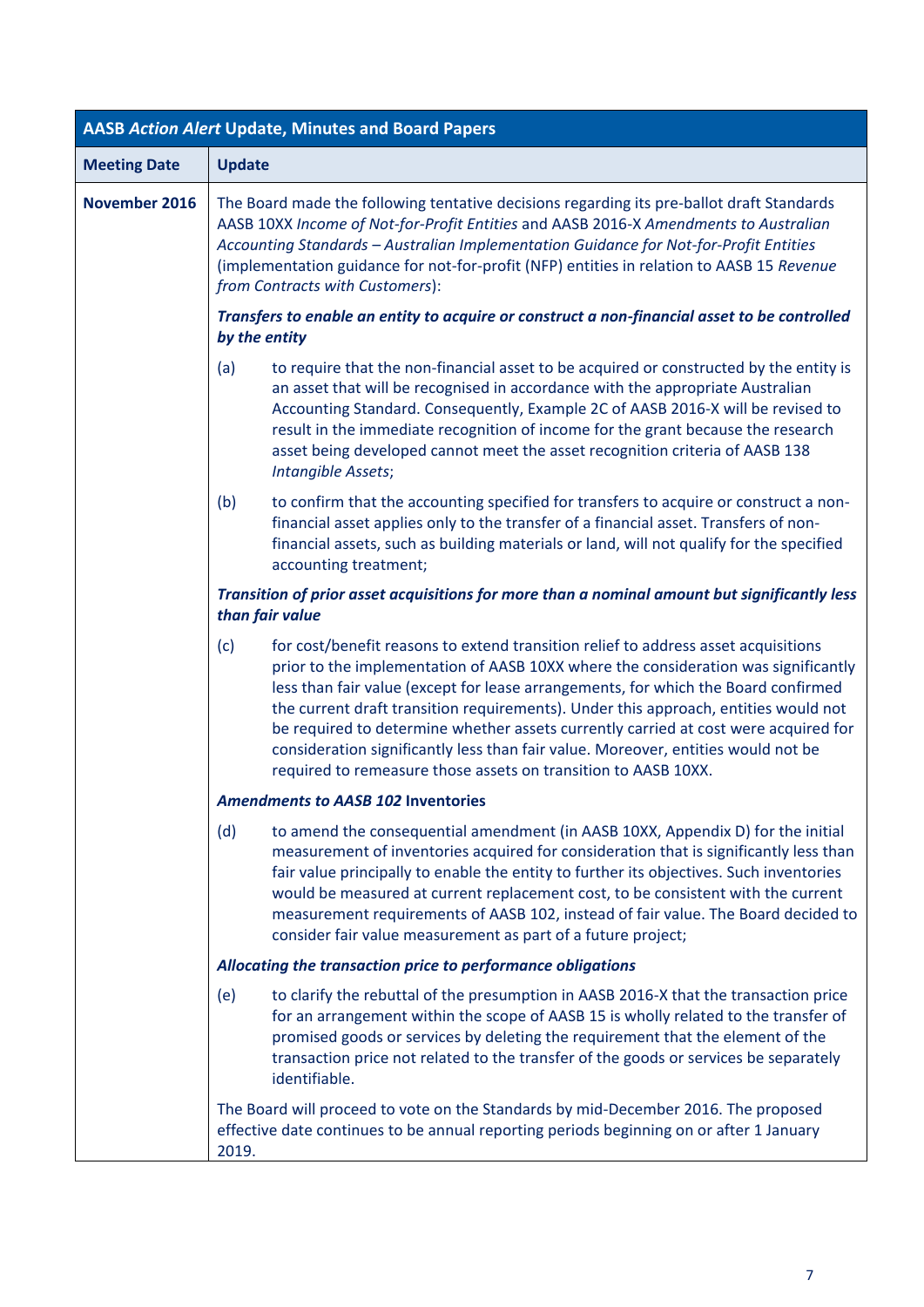| <b>AASB Action Alert Update, Minutes and Board Papers</b> |                                                                                                                                                                                                                                                             |                                                                                                                                                                                                                                                                                                                                                                                                                                                                                                                                                                                                                                                                                                                                                                                                                                                                                                                                   |  |  |
|-----------------------------------------------------------|-------------------------------------------------------------------------------------------------------------------------------------------------------------------------------------------------------------------------------------------------------------|-----------------------------------------------------------------------------------------------------------------------------------------------------------------------------------------------------------------------------------------------------------------------------------------------------------------------------------------------------------------------------------------------------------------------------------------------------------------------------------------------------------------------------------------------------------------------------------------------------------------------------------------------------------------------------------------------------------------------------------------------------------------------------------------------------------------------------------------------------------------------------------------------------------------------------------|--|--|
| <b>Meeting Date</b>                                       |                                                                                                                                                                                                                                                             | <b>Update</b>                                                                                                                                                                                                                                                                                                                                                                                                                                                                                                                                                                                                                                                                                                                                                                                                                                                                                                                     |  |  |
|                                                           | 1.0                                                                                                                                                                                                                                                         | <b>Cover Memo</b>                                                                                                                                                                                                                                                                                                                                                                                                                                                                                                                                                                                                                                                                                                                                                                                                                                                                                                                 |  |  |
|                                                           | 1.1                                                                                                                                                                                                                                                         | Staff issues paper - Income of NFPs - Capital grants                                                                                                                                                                                                                                                                                                                                                                                                                                                                                                                                                                                                                                                                                                                                                                                                                                                                              |  |  |
|                                                           | 1.2                                                                                                                                                                                                                                                         | Staff issues paper - Transition of recognised assets                                                                                                                                                                                                                                                                                                                                                                                                                                                                                                                                                                                                                                                                                                                                                                                                                                                                              |  |  |
|                                                           | 1.3                                                                                                                                                                                                                                                         | AASB 10XX Income of Not-for-Profit Entities [clean copy]                                                                                                                                                                                                                                                                                                                                                                                                                                                                                                                                                                                                                                                                                                                                                                                                                                                                          |  |  |
|                                                           | 1.4                                                                                                                                                                                                                                                         | AASB 10XX Income of Not-for-Profit Entities [marked up copy]                                                                                                                                                                                                                                                                                                                                                                                                                                                                                                                                                                                                                                                                                                                                                                                                                                                                      |  |  |
|                                                           | 1.5                                                                                                                                                                                                                                                         | AASB 2016-X Amendments to Australian Accounting Standards - Australian<br>Implementation Guidance for Not-for-profit Entities [clean copy]                                                                                                                                                                                                                                                                                                                                                                                                                                                                                                                                                                                                                                                                                                                                                                                        |  |  |
|                                                           | <u>1.6</u>                                                                                                                                                                                                                                                  | AASB 2016-X Amendments to Australian Accounting Standards - Australian<br>Implementation Guidance for Not-for-profit Entities [marked up copy]                                                                                                                                                                                                                                                                                                                                                                                                                                                                                                                                                                                                                                                                                                                                                                                    |  |  |
|                                                           | 1.7                                                                                                                                                                                                                                                         | AASB 2016-W Amendments to Australian Accounting Standards - Deferral of<br>AASB 15 for Not-for-Profit Entities                                                                                                                                                                                                                                                                                                                                                                                                                                                                                                                                                                                                                                                                                                                                                                                                                    |  |  |
|                                                           | 1.8                                                                                                                                                                                                                                                         | Comment letters received on fatal-flaw draft                                                                                                                                                                                                                                                                                                                                                                                                                                                                                                                                                                                                                                                                                                                                                                                                                                                                                      |  |  |
|                                                           | 1.10                                                                                                                                                                                                                                                        | Benefits of AASB 10XX and estimation of regulatory burden                                                                                                                                                                                                                                                                                                                                                                                                                                                                                                                                                                                                                                                                                                                                                                                                                                                                         |  |  |
| August 2016                                               | The Board made the following tentative decisions regarding its draft Standard AASB 10XX<br>Income of Not-for-Profit Entities and implementation guidance for not-for-profit (NFP)<br>entities in relation to AASB 15 Revenue from Contracts with Customers: |                                                                                                                                                                                                                                                                                                                                                                                                                                                                                                                                                                                                                                                                                                                                                                                                                                                                                                                                   |  |  |
|                                                           |                                                                                                                                                                                                                                                             | <b>Effective date</b>                                                                                                                                                                                                                                                                                                                                                                                                                                                                                                                                                                                                                                                                                                                                                                                                                                                                                                             |  |  |
|                                                           | (a)                                                                                                                                                                                                                                                         | to defer by one year the effective date of AASB 15 (including the NFP<br>implementation guidance) and AASB 10XX for public sector NFP entities and private<br>sector NFP entities, from annual reporting periods beginning on or after 1 January<br>2018 to 1 January 2019;                                                                                                                                                                                                                                                                                                                                                                                                                                                                                                                                                                                                                                                       |  |  |
|                                                           |                                                                                                                                                                                                                                                             | <b>Public fatal-flaw review process</b>                                                                                                                                                                                                                                                                                                                                                                                                                                                                                                                                                                                                                                                                                                                                                                                                                                                                                           |  |  |
|                                                           | (b)                                                                                                                                                                                                                                                         | a revised draft Standard AASB 10XX and implementation guidance will be published<br>on the AASB website in September for a fatal-flaw review process;                                                                                                                                                                                                                                                                                                                                                                                                                                                                                                                                                                                                                                                                                                                                                                             |  |  |
|                                                           |                                                                                                                                                                                                                                                             | Asset measurement guidance                                                                                                                                                                                                                                                                                                                                                                                                                                                                                                                                                                                                                                                                                                                                                                                                                                                                                                        |  |  |
|                                                           | (c)                                                                                                                                                                                                                                                         | to remove the asset recognition and measurement guidance in AASB 10XX and<br>insert specific Australian guidance into relevant Australian Accounting Standards<br>that where the consideration relating to the asset received is significantly less than<br>the fair value of that asset to enable the entity to further its objectives, the asset<br>must be fair valued in accordance with AASB 13 Fair Value Measurement. (This<br>currently applies only when the asset is acquired at no or nominal cost). In such<br>cases, the entity will need to refer to AASB 10XX to determine how to account for<br>the difference between the transaction price and the fair value of the asset, which<br>may be a contribution by owners, a liability, a performance obligation under AASB<br>15 or income. Acquisitions of assets through a trade discount or distress sale will not<br>be captured for the purposes of AASB 10XX; |  |  |
|                                                           |                                                                                                                                                                                                                                                             | Leases with significantly below-market terms and conditions                                                                                                                                                                                                                                                                                                                                                                                                                                                                                                                                                                                                                                                                                                                                                                                                                                                                       |  |  |
|                                                           | (d)                                                                                                                                                                                                                                                         | to clarify that the right-of-use asset is to be measured at fair value, whether a<br>finance lease under AASB 117 or a right-of-use asset under AASB 16, and the lease<br>liability is measured in accordance with AASB 117 or AASB 16 (typically at the much<br>lower present value of the lease payments). The difference will generally be income                                                                                                                                                                                                                                                                                                                                                                                                                                                                                                                                                                              |  |  |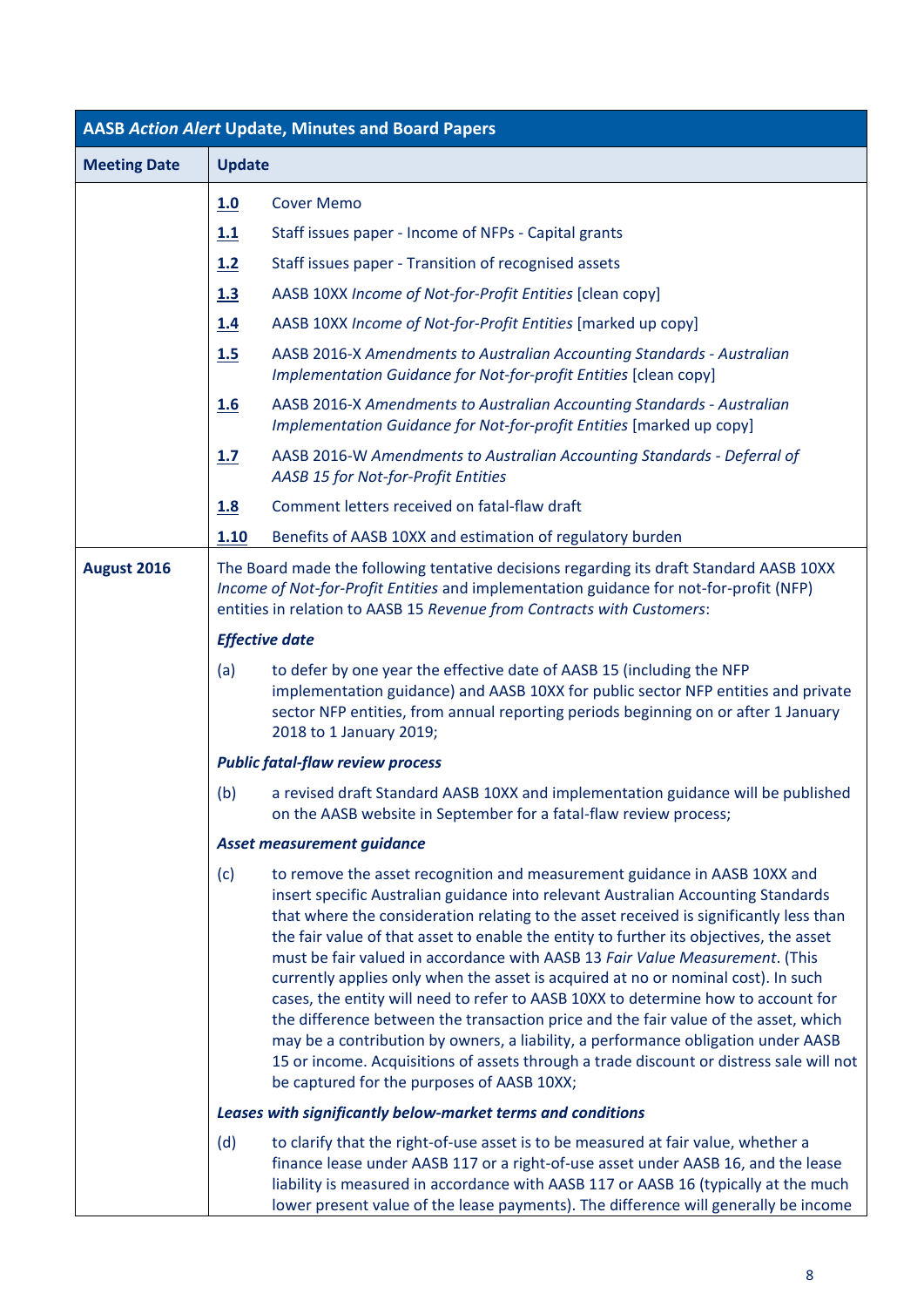|                 | in accordance with AASB 10XX or in rare circumstances a performance obligation in<br>accordance with AASB 15;                                                                                                                                                                                                                                                                                                                                                                                                                                            |
|-----------------|----------------------------------------------------------------------------------------------------------------------------------------------------------------------------------------------------------------------------------------------------------------------------------------------------------------------------------------------------------------------------------------------------------------------------------------------------------------------------------------------------------------------------------------------------------|
| (e)             | to provide transition guidance for entities that early adopt AASB 10XX to:                                                                                                                                                                                                                                                                                                                                                                                                                                                                               |
|                 | (i) permit entities to continue to apply the requirements of AASB 117 Leases to<br>operating leases until such time as the entity adopts AASB 16 Leases; and                                                                                                                                                                                                                                                                                                                                                                                             |
|                 | (ii) require entities to measure the lease asset under existing finance leases and<br>new finance leases entered into prior to adopting AASB 16 at the fair value of<br>the right to use that asset in accordance with AASB 13. The date at which fair<br>value is measured will depend on which AASB 10XX transition option an entity<br>elects to apply. Entities that adopt AASB 10XX early in conjunction with AASB<br>117 will not be required to remeasure the fair value of existing finance leases on<br>transition to AASB 16;                  |
| (f)             | to insert transition guidance into AASB 16 to ensure that:                                                                                                                                                                                                                                                                                                                                                                                                                                                                                               |
|                 | (i) entities measure the right-of-use asset arising from operating leases at fair<br>value;                                                                                                                                                                                                                                                                                                                                                                                                                                                              |
|                 | (ii) entities measure the right-of-use asset arising from finance leases at fair value.<br>However, entities that early adopted AASB 10XX would be permitted to<br>measure the right-of-use asset at the carrying amount of the finance lease asset<br>immediately prior to transition to AASB 16; and                                                                                                                                                                                                                                                   |
|                 | (iii) the date at which fair value is measured will depend on which AASB 16<br>transition option an entity elects to apply;                                                                                                                                                                                                                                                                                                                                                                                                                              |
| (g)             | to provide a portfolio measurement approach as a practical expedient on transition<br>to AASB 16.                                                                                                                                                                                                                                                                                                                                                                                                                                                        |
|                 | <b>Donated inventory</b>                                                                                                                                                                                                                                                                                                                                                                                                                                                                                                                                 |
| (h)             | as a practical expedient, an entity may assess the materiality of each inflow of<br>inventory acquired for no cost for recognition, on the basis of an individual item<br>without reassessment at an aggregate or portfolio level. Entities would be<br>encouraged to disclose information about their reliance on unrecognised donated<br>inventories;                                                                                                                                                                                                  |
|                 | <b>Volunteer services</b>                                                                                                                                                                                                                                                                                                                                                                                                                                                                                                                                |
| (i)             | to confirm the approach proposed in ED 260 that local governments, government<br>departments, general government sectors and whole of governments will recognise<br>volunteer services if the fair value of those services can be measured reliably and<br>the services would have been purchased if they had not been donated.<br>Furthermore, any entity can elect to recognise volunteer services if their fair value<br>can be measured reliably, and an entity should consider disclosing recognised<br>volunteer services as a category of income; |
| (j)             | to encourage entities to disclose information about their reliance on volunteer<br>services, recognised and unrecognised;                                                                                                                                                                                                                                                                                                                                                                                                                                |
| <b>Licences</b> |                                                                                                                                                                                                                                                                                                                                                                                                                                                                                                                                                          |
| (k)             | to amend the scope of AASB 10XX to exclude licences outside the scope of AASB 15.<br>Under this approach, an entity would apply AASB 108 Accounting Policies, Changes<br>in Accounting Estimates and Errors in determining its accounting policies for such<br>licences, which might result in applying the licence provisions of AASB 15 by analogy<br>or the requirements of AASB 10XX;                                                                                                                                                                |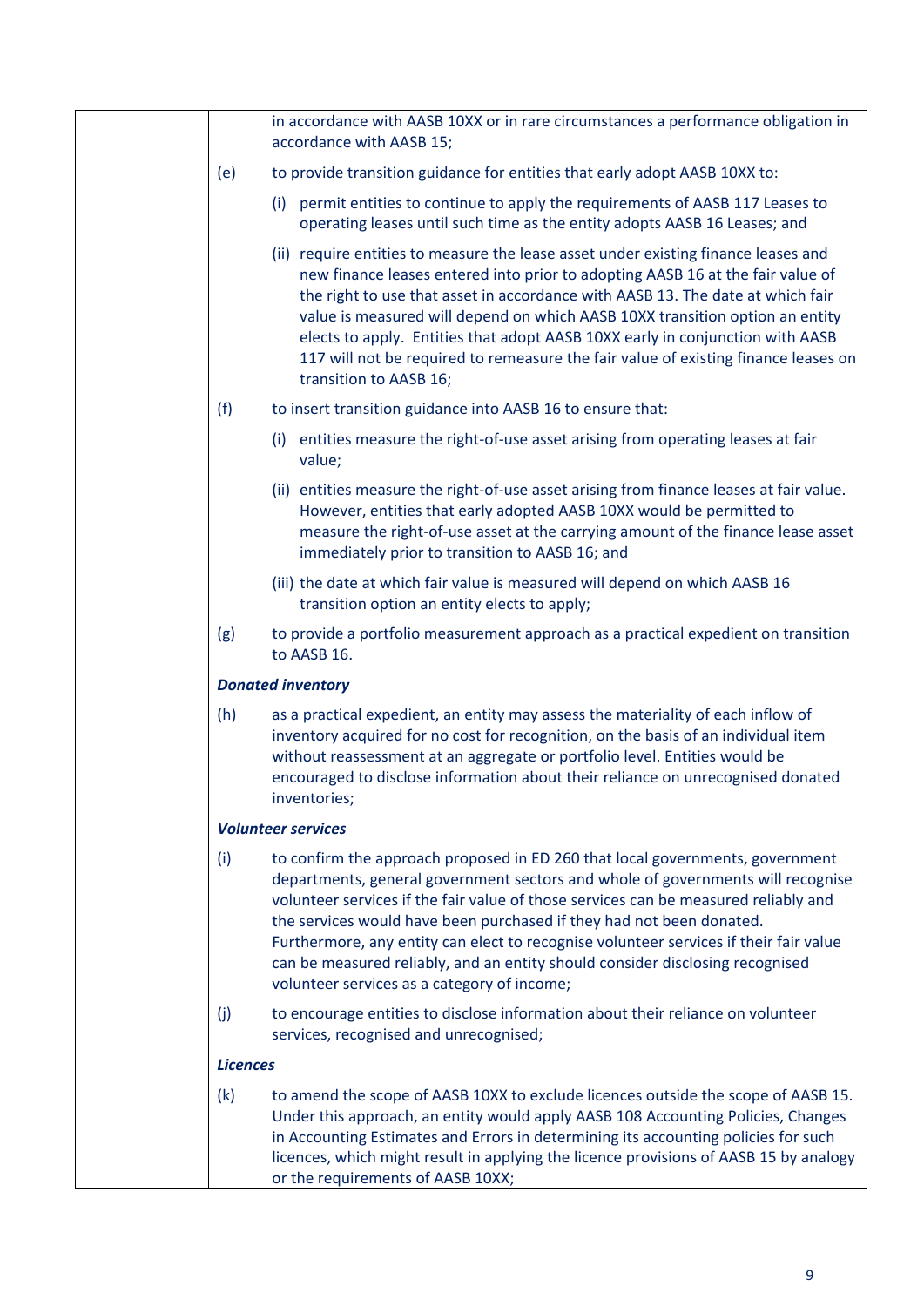| <b>AASB Action Alert Update, Minutes and Board Papers</b> |                               |                                                                                                                                                                                                                                                           |  |
|-----------------------------------------------------------|-------------------------------|-----------------------------------------------------------------------------------------------------------------------------------------------------------------------------------------------------------------------------------------------------------|--|
| <b>Meeting Date</b>                                       | <b>Update</b>                 |                                                                                                                                                                                                                                                           |  |
|                                                           | (1)                           | noted that a separate project to research the types of government licences and<br>their accounting treatment under AASB 10XX and AASB 15 is to be considered as<br>part of the agenda consultation process based on AASB Invitation to Comment ITC<br>34; |  |
|                                                           | <b>Disclosures</b>            |                                                                                                                                                                                                                                                           |  |
|                                                           | (m)                           | to confirm the disclosures proposed in ED 260 for the disclosure of parliamentary<br>appropriations;                                                                                                                                                      |  |
|                                                           | (n)                           | to include additional disclosure requirements for 'capital grants' that are consistent<br>with the disclosures in AASB 15;                                                                                                                                |  |
|                                                           | (o)                           | to encourage entities to disclose information about externally imposed restrictions,<br>with examples of ways this could be done, such as:                                                                                                                |  |
|                                                           |                               | disclosure of assets to be used for specified purposes;<br>(i)                                                                                                                                                                                            |  |
|                                                           |                               | (ii) disclosure of reserves divided into restricted and unrestricted amounts;                                                                                                                                                                             |  |
|                                                           |                               | (iii) disclosure of total comprehensive income divided into restricted and<br>unrestricted amounts, either on the face of the statement of performance or in<br>the notes; or                                                                             |  |
|                                                           |                               | (iv) a combination of these disclosures;                                                                                                                                                                                                                  |  |
|                                                           | <b>Disclosures in AASB 15</b> |                                                                                                                                                                                                                                                           |  |
|                                                           | (p)                           | not to make any specific disclosure reductions for Tier 2 NFP entities applying the<br>Reduced Disclosure Requirements; and                                                                                                                               |  |
|                                                           | (q)                           | not to make any specific disclosure reductions for Tier 1 NFP entities, including the<br>Australian Government and State, Territory and Local Governments.                                                                                                |  |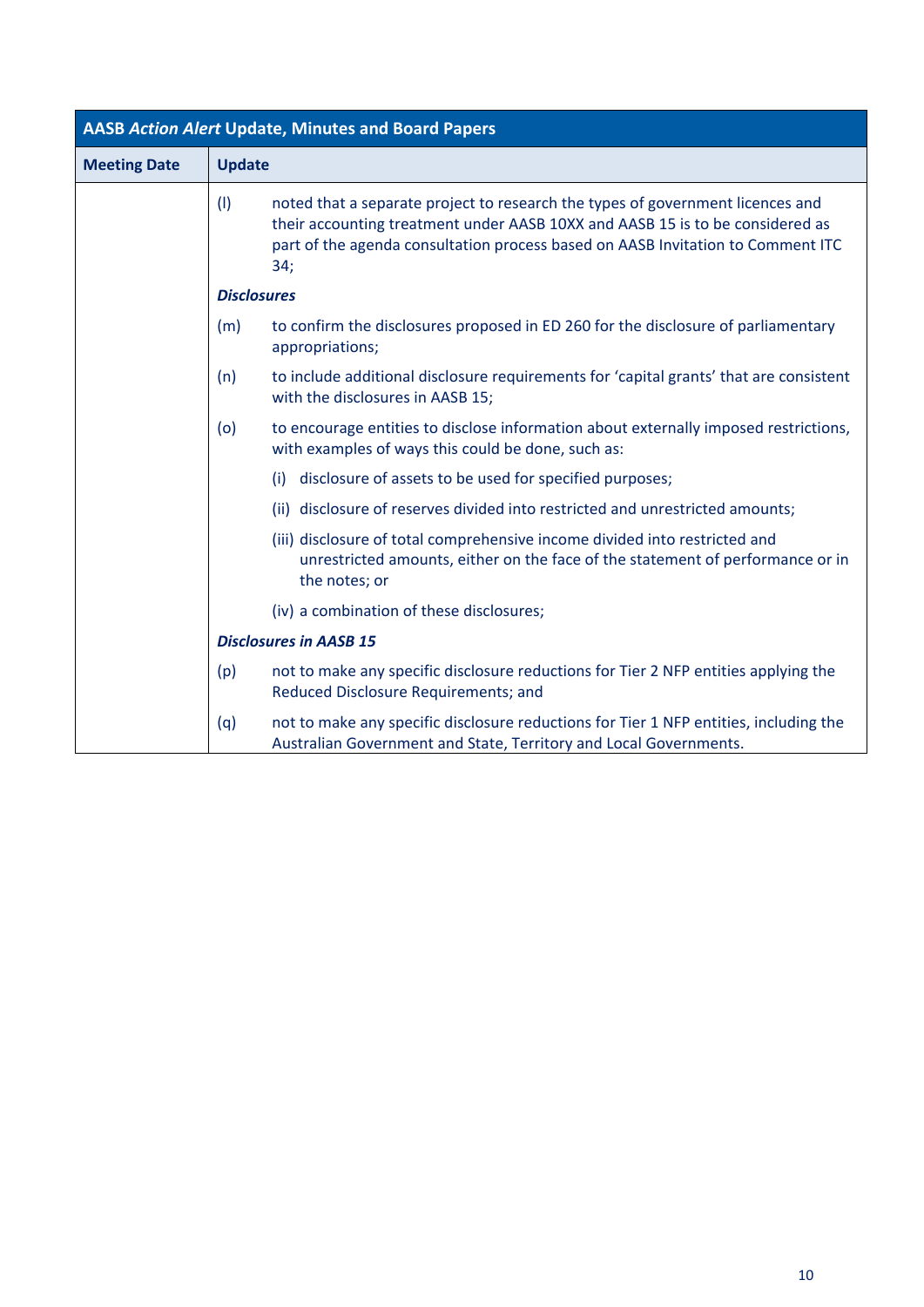| <b>AASB Action Alert Update, Minutes and Board Papers</b> |                                |                                                                                                                                                                                                                                                      |  |
|-----------------------------------------------------------|--------------------------------|------------------------------------------------------------------------------------------------------------------------------------------------------------------------------------------------------------------------------------------------------|--|
| <b>Meeting Date</b>                                       | <b>Update</b>                  |                                                                                                                                                                                                                                                      |  |
|                                                           | 3.0                            | <b>Cover Memo: Not for Profit Entities</b>                                                                                                                                                                                                           |  |
|                                                           | 3.1                            | <b>Income of NFP Entities</b>                                                                                                                                                                                                                        |  |
|                                                           | 3.1.1                          | Accounting Standard AASB 1004 Contributions                                                                                                                                                                                                          |  |
|                                                           | 3.2                            | Amendments to Australian Accounting Standards - Australian Implementation<br>Guidance for Not-for-Profit Entities - Revenue from Contracts with Customers                                                                                            |  |
|                                                           | 3.3.1                          | <b>Staff Paper: Transition relief for operating leases</b>                                                                                                                                                                                           |  |
|                                                           | 3.3.2                          | Staff Paper: Sweep issue: Measuring the lease liability and transition of a right-of-<br>use asset/leased asset                                                                                                                                      |  |
|                                                           | 3.3.3                          | Staff Paper: Leases: Lease-by-lease vs portfolio assessment                                                                                                                                                                                          |  |
|                                                           | 3.4                            | <b>Staff Paper: Donated Inventories</b>                                                                                                                                                                                                              |  |
|                                                           | 3.5                            | Staff Paper: Redeliberations - treatment of volunteer services                                                                                                                                                                                       |  |
|                                                           | 3.6.1                          | Staff Paper: Disclosure of compliance with parliamentary appropriations and other<br>related authorities for expenditure                                                                                                                             |  |
|                                                           | 3.6.2                          | <b>Staff Paper: Potential AASB10XX Disclosures</b>                                                                                                                                                                                                   |  |
|                                                           | 3.6.3                          | <b>Staff Paper: AASB 15 Disclosure Considerations</b>                                                                                                                                                                                                |  |
|                                                           | 3.7                            | <b>Staff Paper: Effective Date</b>                                                                                                                                                                                                                   |  |
|                                                           | 3.7.1                          | Letter from Acting Chair of Heads of Treasuries Accounting and Reporting Advisory<br>Committee dated 15 July 2016                                                                                                                                    |  |
|                                                           | 3.9                            | <b>Staff Paper: Licences</b>                                                                                                                                                                                                                         |  |
|                                                           | 3.10                           | <b>Staff Paper: GAAP/GFS Differences</b>                                                                                                                                                                                                             |  |
|                                                           | 3.11                           | <b>Staff Paper: Due Process</b>                                                                                                                                                                                                                      |  |
| <b>June 2016</b>                                          | The Board tentatively decided: |                                                                                                                                                                                                                                                      |  |
|                                                           |                                | <b>Project objective</b>                                                                                                                                                                                                                             |  |
|                                                           | (a)                            | to re-express the projective objective as "to develop a not-for-profit sector<br>Accounting Standard that provides a basis for accounting for resource inflows and,<br>where needed, develop not-for-profit sector specific guidance".               |  |
|                                                           |                                | The not-for-profit sector Standard [draft] AASB 10XX Income of Not-for-Profit<br>Entities will, as the 'starting point' for entities in this sector:                                                                                                 |  |
|                                                           |                                | (i) provide guidance as to when control of a resource is obtained;<br>(ii) include 'signposts' to relevant existing Accounting Standards that entities should<br>apply; and                                                                          |  |
|                                                           |                                | (iii) replace the income recognition requirements of AASB 1004 Contributions with<br>new income recognition principles for transactions that are not within the scope<br>of existing Standards (e.g. AASB 15 Revenue from Contracts with Customers); |  |
|                                                           | (b)                            | to develop guidance to assist in the implementation of AASB 15;                                                                                                                                                                                      |  |
|                                                           |                                | <b>Perpetual endowments</b>                                                                                                                                                                                                                          |  |
|                                                           | (c)                            | not to develop any new principles in relation to perpetual endowments but, rather,<br>include examples that clearly refer back to the principles established in AASB 10XX;                                                                           |  |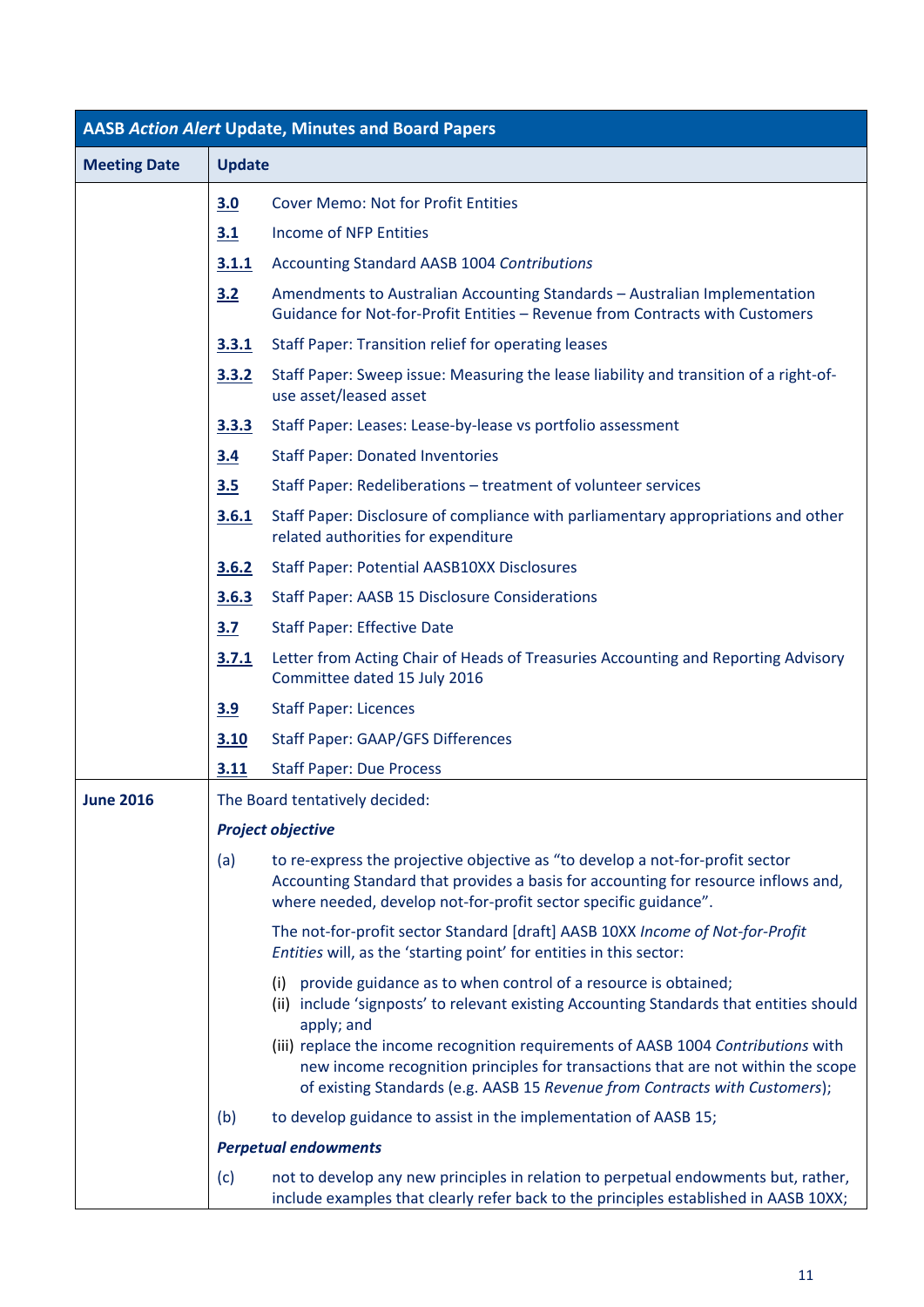| <b>AASB Action Alert Update, Minutes and Board Papers</b> |                       |                                                                                                                                                                                                                                                                                                                                                                                                                                                                                                                                                                                                                                                                                                                                                                                                                                                                                                                                                                                                                                                                                                                                           |  |
|-----------------------------------------------------------|-----------------------|-------------------------------------------------------------------------------------------------------------------------------------------------------------------------------------------------------------------------------------------------------------------------------------------------------------------------------------------------------------------------------------------------------------------------------------------------------------------------------------------------------------------------------------------------------------------------------------------------------------------------------------------------------------------------------------------------------------------------------------------------------------------------------------------------------------------------------------------------------------------------------------------------------------------------------------------------------------------------------------------------------------------------------------------------------------------------------------------------------------------------------------------|--|
| <b>Meeting Date</b>                                       | <b>Update</b>         |                                                                                                                                                                                                                                                                                                                                                                                                                                                                                                                                                                                                                                                                                                                                                                                                                                                                                                                                                                                                                                                                                                                                           |  |
|                                                           | (d)                   | to include guidance in relation to determining whether an entity has control of an<br>endowment:                                                                                                                                                                                                                                                                                                                                                                                                                                                                                                                                                                                                                                                                                                                                                                                                                                                                                                                                                                                                                                          |  |
|                                                           |                       | an example where the asset is the cash received and an example where the<br>(i)<br>asset is the 'right to investment income';<br>(ii) an example of when the NFP entity does have the ability to direct the use of a<br>resource and an example of when it does not;<br>(iii) guidance that analogises to the Framework definition of an asset;<br>(iv) a signpost to AASB 9 Financial Instruments in relation to control for individual<br>financial assets;<br>(v) a signpost that if an entity receives an inflow of a resource as a trustee, the<br>requirements of AASB 10 Consolidated Financial Statements are relevant to<br>determine whether the entity has control. Staff to draft examples of when the<br>NFP entity holds the 'asset' as trustee, when the 'asset' is held by an external<br>independent trustee and the NFP entity is the sole beneficiary and, for<br>completeness, an example when the NFP entity itself holds the 'asset'; and<br>(vi) two examples, one example where there is no specific obligation as the basis for<br>revenue deferral and another example where there is;                          |  |
|                                                           | (e)                   | to include guidance that the fair value of the rights to future income would normally<br>be equal to the face value of the perpetual endowment;                                                                                                                                                                                                                                                                                                                                                                                                                                                                                                                                                                                                                                                                                                                                                                                                                                                                                                                                                                                           |  |
|                                                           | <b>Capital grants</b> |                                                                                                                                                                                                                                                                                                                                                                                                                                                                                                                                                                                                                                                                                                                                                                                                                                                                                                                                                                                                                                                                                                                                           |  |
|                                                           | (f)                   | grants of cash that must be used to acquire or construct a non-financial asset, and<br>have a return obligation if not spent appropriately, are to be accounted for within<br>the scope of AASB 10XX and a new principle developed to clarify the accounting for<br>these arrangements. The principle will express the view that where there is a return<br>obligation and clear requirements to build or construct an asset to specifications<br>under the grant, and in substance the arrangement is a grant of a non-financial<br>asset, there are obligations attaching to the receipt of the cash and, as such, no<br>revenue is recognised until such time as the obligations are satisfied (e.g. as the<br>non-current asset is constructed). As there are arguments that there is no transfer<br>of goods and services in these arrangements, the Board decided that using AASB 15<br>may not obtain the outcome of recognising the cash and deferred income on initial<br>recognition. Accordingly AASB 10XX will draw upon the principles of AASB 15 but<br>without the need for a transfer of goods or services to a customer; |  |
|                                                           | (g)                   | to develop examples illustrating the revenue recognition principle above;                                                                                                                                                                                                                                                                                                                                                                                                                                                                                                                                                                                                                                                                                                                                                                                                                                                                                                                                                                                                                                                                 |  |
|                                                           | <b>Transition</b>     |                                                                                                                                                                                                                                                                                                                                                                                                                                                                                                                                                                                                                                                                                                                                                                                                                                                                                                                                                                                                                                                                                                                                           |  |
|                                                           | (h)                   | that comparative information will be encouraged, but not required, in the year of<br>first application;                                                                                                                                                                                                                                                                                                                                                                                                                                                                                                                                                                                                                                                                                                                                                                                                                                                                                                                                                                                                                                   |  |
|                                                           | (i)                   | to ensure existing grants that have been fully recognised in income need not be<br>reconsidered (unless an entity chooses to do so), include an 'Aus' paragraph in<br>AASB 15 that for a NFP entity on transition "a completed contract is a transaction<br>for which the entity has recognised all of the revenue in accordance with<br>AASB 1004" and that a similar 'Aus' paragraph refer to AASB 137 Provisions,<br><b>Contingent Liabilities and Contingent Assets;</b>                                                                                                                                                                                                                                                                                                                                                                                                                                                                                                                                                                                                                                                              |  |
|                                                           | (j)                   | for existing peppercorn leases:                                                                                                                                                                                                                                                                                                                                                                                                                                                                                                                                                                                                                                                                                                                                                                                                                                                                                                                                                                                                                                                                                                           |  |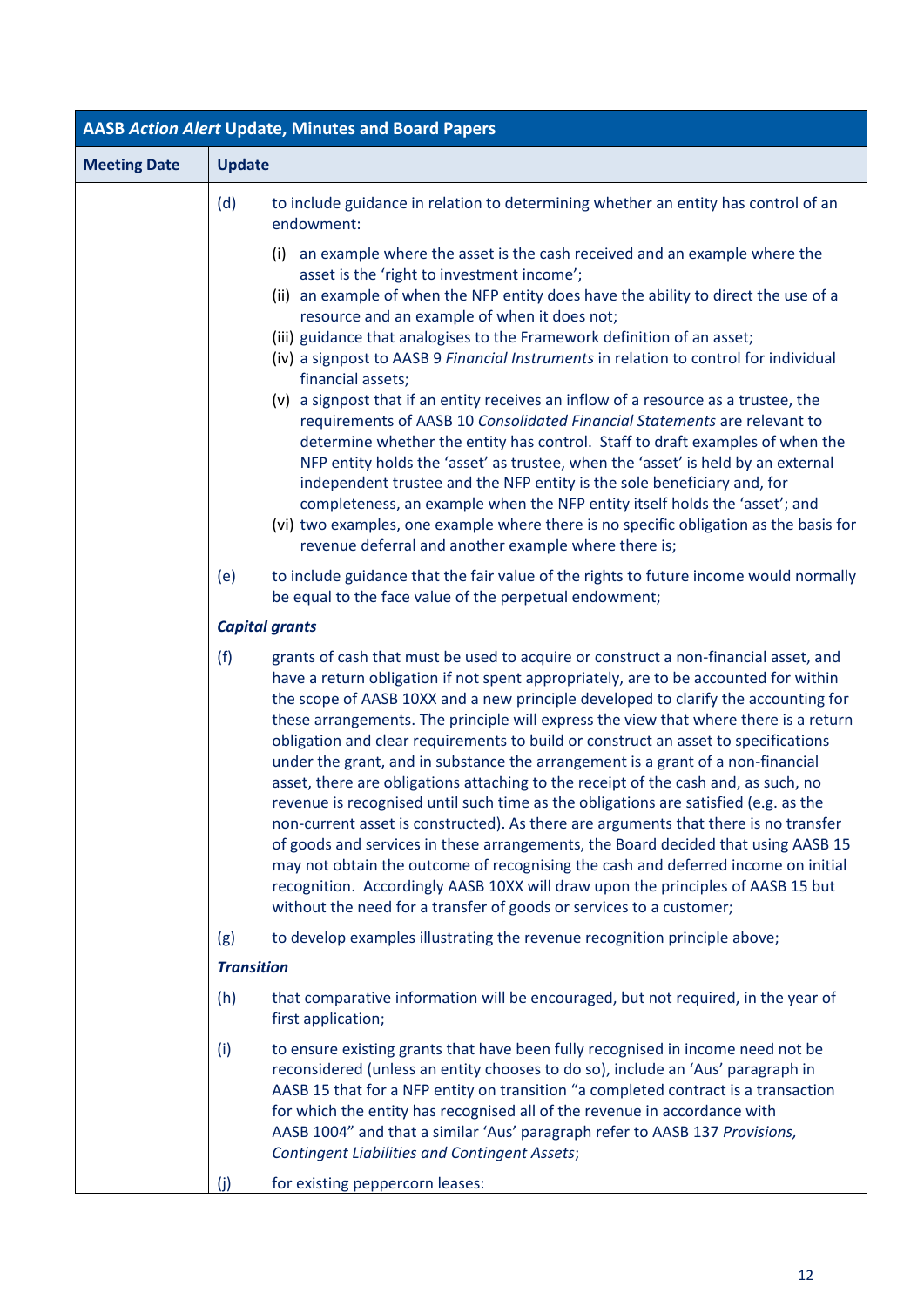| <b>AASB Action Alert Update, Minutes and Board Papers</b> |                                                                                                                                                                                                                                   |                                                                                                                                                                                                                                                                                                                                                                                                                                                                                                                                                                                                                                                                            |  |
|-----------------------------------------------------------|-----------------------------------------------------------------------------------------------------------------------------------------------------------------------------------------------------------------------------------|----------------------------------------------------------------------------------------------------------------------------------------------------------------------------------------------------------------------------------------------------------------------------------------------------------------------------------------------------------------------------------------------------------------------------------------------------------------------------------------------------------------------------------------------------------------------------------------------------------------------------------------------------------------------------|--|
| <b>Meeting Date</b>                                       | <b>Update</b>                                                                                                                                                                                                                     |                                                                                                                                                                                                                                                                                                                                                                                                                                                                                                                                                                                                                                                                            |  |
|                                                           |                                                                                                                                                                                                                                   | (i) that AASB 10XX replicate the practical expedients in AASB 16 Leases; and<br>(ii) the lessee have an option to measure the carrying amount of the right-of-use<br>asset at the date of initial application of AASB 10XX at fair value. The Board did<br>not conclude whether this would be on a lease-by-lease basis or another basis<br>and asked staff to research this issue and bring back to the next meeting. The<br>finalised Standard would 'signpost' to the requirements of AASB 13 Fair Value<br>Measurement in relation to the effect of restrictions on fair value, and AASB 16<br>Property, Plant and Equipment in relation to the definition of a lease. |  |
|                                                           | $\overline{\mathbf{3}}$                                                                                                                                                                                                           | <b>Cover Memo: Not for Profit Entities</b>                                                                                                                                                                                                                                                                                                                                                                                                                                                                                                                                                                                                                                 |  |
|                                                           | 3.1                                                                                                                                                                                                                               | Objectives Income of NFP entities                                                                                                                                                                                                                                                                                                                                                                                                                                                                                                                                                                                                                                          |  |
|                                                           | 3.2                                                                                                                                                                                                                               | Perpetual endowment Income of NFP entities                                                                                                                                                                                                                                                                                                                                                                                                                                                                                                                                                                                                                                 |  |
|                                                           | 3.3                                                                                                                                                                                                                               | Capital grants Income of NFP entities                                                                                                                                                                                                                                                                                                                                                                                                                                                                                                                                                                                                                                      |  |
|                                                           | 3.3A                                                                                                                                                                                                                              | Addendum to 3.3 Capital Grants                                                                                                                                                                                                                                                                                                                                                                                                                                                                                                                                                                                                                                             |  |
|                                                           | 3.4                                                                                                                                                                                                                               | <b>Transition Income of NFP entities</b>                                                                                                                                                                                                                                                                                                                                                                                                                                                                                                                                                                                                                                   |  |
| <b>April 2016</b>                                         | When considering an enforceable contract that has elements that may not be attributed to<br>a performance obligation for the transfer of goods and/or services (eg attending a charity<br>dinner), the Board tentatively decided: |                                                                                                                                                                                                                                                                                                                                                                                                                                                                                                                                                                                                                                                                            |  |
|                                                           | (a)                                                                                                                                                                                                                               | there is a rebuttable presumption that all consideration is allocated to the<br>performance obligation unless part of the consideration is not refundable (ie all<br>consideration will be allocated to the performance obligation and revenue<br>recognised as the performance obligation is satisfied);                                                                                                                                                                                                                                                                                                                                                                  |  |
|                                                           | (b)                                                                                                                                                                                                                               | an indicator to rebut this presumption is that the element not related to the<br>performance obligation is separately identified; for example, because the not-for-<br>profit entity has the status of deductible gift recipient and the customer can claim a<br>tax deduction for the 'donation'.                                                                                                                                                                                                                                                                                                                                                                         |  |
|                                                           |                                                                                                                                                                                                                                   | The Board also tentatively decided that the definition of 'contribution by owners' should be<br>considered as part of the agenda consultation process, rather than as part of the Income of<br>Not-for-Profit Entities project. In the interim, the requirements in AASB 1004 Contributions<br>be should retained.                                                                                                                                                                                                                                                                                                                                                         |  |
|                                                           |                                                                                                                                                                                                                                   | Consideration of control of perpetual endowments was deferred to the June AASB meeting.                                                                                                                                                                                                                                                                                                                                                                                                                                                                                                                                                                                    |  |
|                                                           | 5.1                                                                                                                                                                                                                               | Staff Paper: Redeliberations - control of bequests, determining a separately<br>identifiable donation component in a contract, and contributions by owners                                                                                                                                                                                                                                                                                                                                                                                                                                                                                                                 |  |
| <b>February 2016</b>                                      |                                                                                                                                                                                                                                   | The Board tentatively decided, in the context of recognising revenue when receiving assets:                                                                                                                                                                                                                                                                                                                                                                                                                                                                                                                                                                                |  |
|                                                           | (a)                                                                                                                                                                                                                               | moral obligations and economic compulsion alone are not liabilities;                                                                                                                                                                                                                                                                                                                                                                                                                                                                                                                                                                                                       |  |
|                                                           | (b)                                                                                                                                                                                                                               | arrangements between sovereign States or between an asset provider and<br>recipient, requiring mutual agreement on how funds/assets can be used, are<br>enforceable by an administrative process and therefore in the scope of AASB 15<br>Revenue from Contracts with Customers;                                                                                                                                                                                                                                                                                                                                                                                           |  |
|                                                           | (c)                                                                                                                                                                                                                               | Enforceable contracts including transfers of goods and services are in the scope of<br>AASB 15; and                                                                                                                                                                                                                                                                                                                                                                                                                                                                                                                                                                        |  |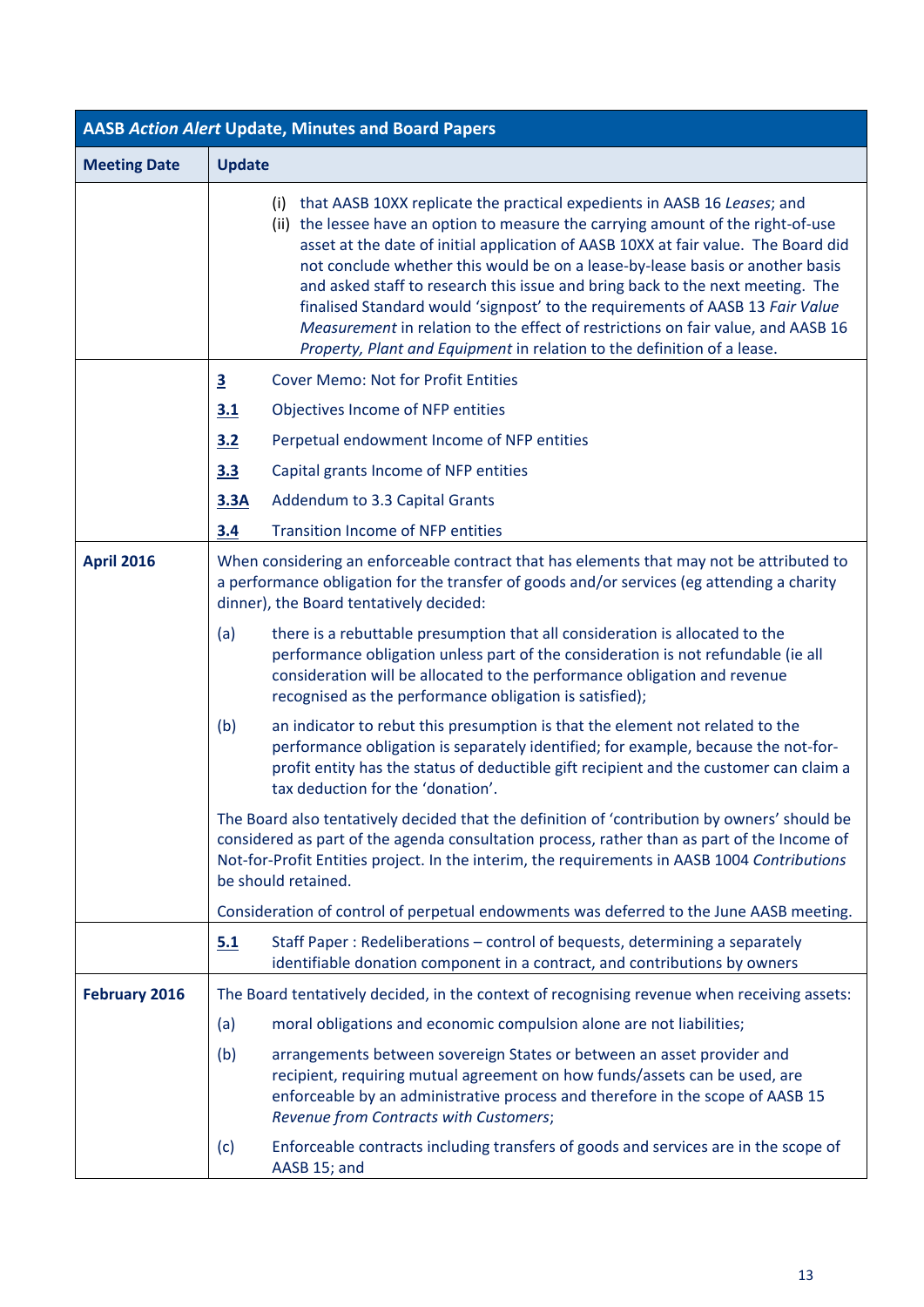| <b>AASB Action Alert Update, Minutes and Board Papers</b> |                                                                                                                                                                                                                                                                                                                                                                                                                                                                                                            |  |  |
|-----------------------------------------------------------|------------------------------------------------------------------------------------------------------------------------------------------------------------------------------------------------------------------------------------------------------------------------------------------------------------------------------------------------------------------------------------------------------------------------------------------------------------------------------------------------------------|--|--|
| <b>Meeting Date</b>                                       | <b>Update</b>                                                                                                                                                                                                                                                                                                                                                                                                                                                                                              |  |  |
|                                                           | Constructive obligations, arising from non-enforceable agreements outside the<br>(d)<br>scope of AASB 15, should only be recognised when there is no realistic alternative to<br>settling and there is a sufficiently specific promise, consistent with AASB 137<br>Provisions, Contingent Liabilities and Contingent Assets. The Board does not expect<br>that this would give rise to many deferrals.<br>Staff will develop illustrative examples to explain these tentative decisions.                  |  |  |
|                                                           | Memorandum re Income of NFP Entities Redeliberations<br>12                                                                                                                                                                                                                                                                                                                                                                                                                                                 |  |  |
|                                                           | <b>Staff Paper: Enforceable Agreements</b><br><u>12.1</u>                                                                                                                                                                                                                                                                                                                                                                                                                                                  |  |  |
|                                                           | 12.2<br><b>Staff Paper: Sufficiently Specific</b>                                                                                                                                                                                                                                                                                                                                                                                                                                                          |  |  |
| December 2015                                             | The Board tentatively decided:                                                                                                                                                                                                                                                                                                                                                                                                                                                                             |  |  |
|                                                           | (k)<br>that the 'sufficiently specific' principle in ED 260 Income of Not for Profit Entities be<br>retained to determine when a performance obligation that would permit deferral of<br>revenue recognition exists. The key element is being able to determine whether or<br>not a performance obligation has been satisfied;                                                                                                                                                                             |  |  |
|                                                           | to explore further the link between 'sufficiently specific' and 'distinct' (as used in<br>(1)<br>AASB 15 Revenue from Contracts with Customers) and in the context of an explicit<br>and/or implied promises. AASB 15 requires that, to qualify as a performance<br>obligation, the goods or services in an entity's promise to transfer goods or services<br>in a contract with a customer must be distinct and therefore that promise is<br>separately identifiable from other promises in the contract; |  |  |
|                                                           | that a transfer to a not-for-profit (NFP) entity that has a single purpose charter (e.g.,<br>(m)<br>counselling service) would not automatically result in such a promise meeting the<br>'sufficiently specific' criterion - however if the conditions enabled a determination<br>of when the service had been provided the criterion could be met;                                                                                                                                                        |  |  |
|                                                           | to retain the notion that a transferor's stipulation to use the transferred funds over<br>(n)<br>a particular time period, without any other conditions, does not meet the<br>'sufficiently specific' criterion as time is not a good or service; and                                                                                                                                                                                                                                                      |  |  |
|                                                           | to rewrite paragraph IG13 of Appendix E of ED 260, provide examples and refer to<br>(o)<br>the role of an acquittal process in assessing progress towards satisfaction of the<br>performance obligation.                                                                                                                                                                                                                                                                                                   |  |  |
|                                                           | The Board asked staff to bring back to the next Board meeting draft wording and examples<br>to assist the Board in finalising their views in relation to 'sufficiently specific'. The Board<br>noted that at the next Board meeting it would continue its redeliberation of when an<br>agreement is enforceable.                                                                                                                                                                                           |  |  |
|                                                           | 11.1<br><b>Staff Paper: Sufficiently Specific</b>                                                                                                                                                                                                                                                                                                                                                                                                                                                          |  |  |
| October 2015                                              | The Board continued its consideration of the feedback on Exposure Draft (ED) ED 260<br>Income of Not-for-Profit Entities and a draft project plan. The Board noted the majority of<br>comment letter concerns related to the enforceability and 'sufficiently specific'<br>characteristics as these determine whether income from grants can be deferred. The Board<br>tentatively decided:                                                                                                                |  |  |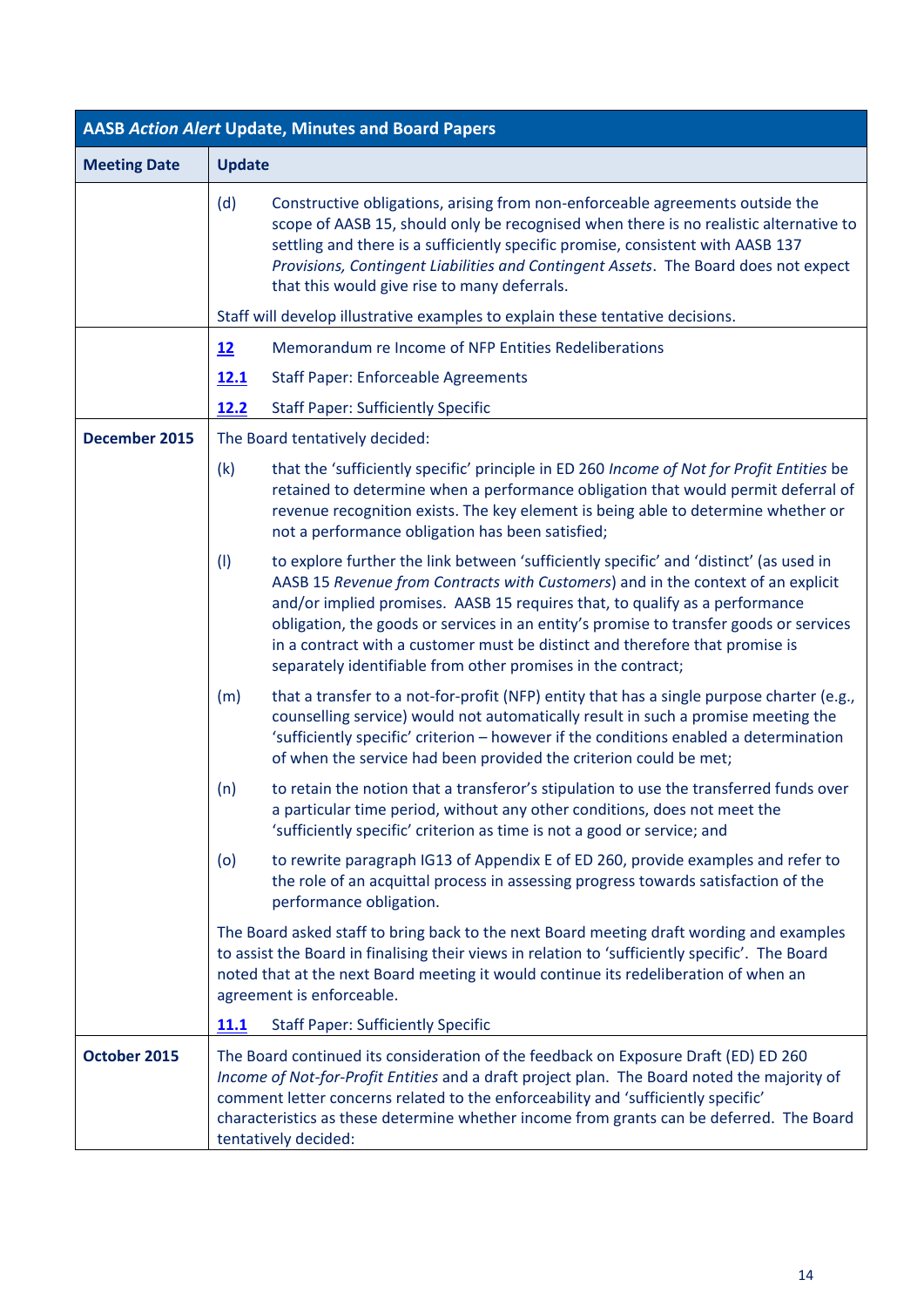| <b>AASB Action Alert Update, Minutes and Board Papers</b> |               |                      |                                                                                                                                                                                                                                                                                                                                      |
|-----------------------------------------------------------|---------------|----------------------|--------------------------------------------------------------------------------------------------------------------------------------------------------------------------------------------------------------------------------------------------------------------------------------------------------------------------------------|
| <b>Meeting Date</b>                                       | <b>Update</b> |                      |                                                                                                                                                                                                                                                                                                                                      |
|                                                           | (a)           |                      | to reconfirm its decision to exclude not-for-profit (NFP) entities from AASB 120<br>Accounting for Government Grants and Disclosure of Government Assistance. The<br>Board's decision reflected:                                                                                                                                     |
|                                                           |               | (i)                  | the importance and quantum of grants and donations to the NFP sector<br>relative to the for-profit sector;                                                                                                                                                                                                                           |
|                                                           |               | (ii)                 | recent international standards developments on this issue not being<br>consistent with the requirements of IAS 20 (including IFRS for SMEs<br>adopting a performance obligation approach, US and UK developments);                                                                                                                   |
|                                                           |               | (iii)                | IAS 20 only covering a subset of transactions relevant to the NFP public<br>sector; and                                                                                                                                                                                                                                              |
|                                                           |               | (iv)                 | consistency with the Conceptual Framework;                                                                                                                                                                                                                                                                                           |
|                                                           | (b)           |                      | to clarify the proposed Implementation Guidance to AASB 15 Revenue from<br>Contracts with Customers in describing goods and services; and                                                                                                                                                                                            |
|                                                           | (c)           | emphasis to:         | to clarify the proposed guidance in relation to enforceability, giving particular                                                                                                                                                                                                                                                    |
|                                                           |               | (i)                  | consequences of non-performance; and                                                                                                                                                                                                                                                                                                 |
|                                                           |               | (ii)                 | substance of the arrangement, rather than whether it is documented or<br>what it is called.                                                                                                                                                                                                                                          |
|                                                           |               | should be addressed. | The Board agreed to consider further at the next Board meeting whether enforcement can<br>occur through other than legal means (e.g. constructive obligations), and if so how this                                                                                                                                                   |
|                                                           |               |                      | The Board also noted that examples provided by respondents could be used to further<br>examine the topics of bequests in perpetuity, including control of the asset, and whether<br>there are sufficiently specific terms to create a performance obligation.                                                                        |
|                                                           |               |                      | The Board asked staff to bring back to the next Board meeting draft wording and examples<br>for Board consideration to assist in finalising their views in relation to these issues.                                                                                                                                                 |
|                                                           |               |                      | The Board deferred discussion of 'sufficiently specific' to the next Board meeting. The<br>Board also noted the importance of having a Standard finalised in sufficient time for<br>grantors to implement before the underlying Standard, AASB 15, applies (i.e. for periods<br>beginning on or after 1 January 2018).               |
|                                                           | 13.0          |                      | Memorandum: Income of Not-for-Profit Entities                                                                                                                                                                                                                                                                                        |
|                                                           | <b>13.1</b>   |                      | Staff paper - Staff Summary of Comment Letters and Outreach                                                                                                                                                                                                                                                                          |
|                                                           | <u>13.2</u>   | Specific             | Staff paper - Redeliberation - Scope, Enforceable Agreement and Sufficiently                                                                                                                                                                                                                                                         |
| September 2015                                            |               |                      | The Board considered the feedback on ED 260 Income of Not-for-Profit Entities proposals<br>and a draft project plan. The Board noted the high level of support for the proposal to<br>remove the current income recognition requirements based on the reciprocal/non-<br>reciprocal transfer distinction in AASB 1004 Contributions. |
|                                                           |               |                      | The Board noted that some constituents supported the approach described in AASB 120<br>Accounting for Government Grants and Disclosure of Government Assistance and that the<br>Basis for Conclusions to ED 260 was not comprehensive as to the reasons why the Board                                                                |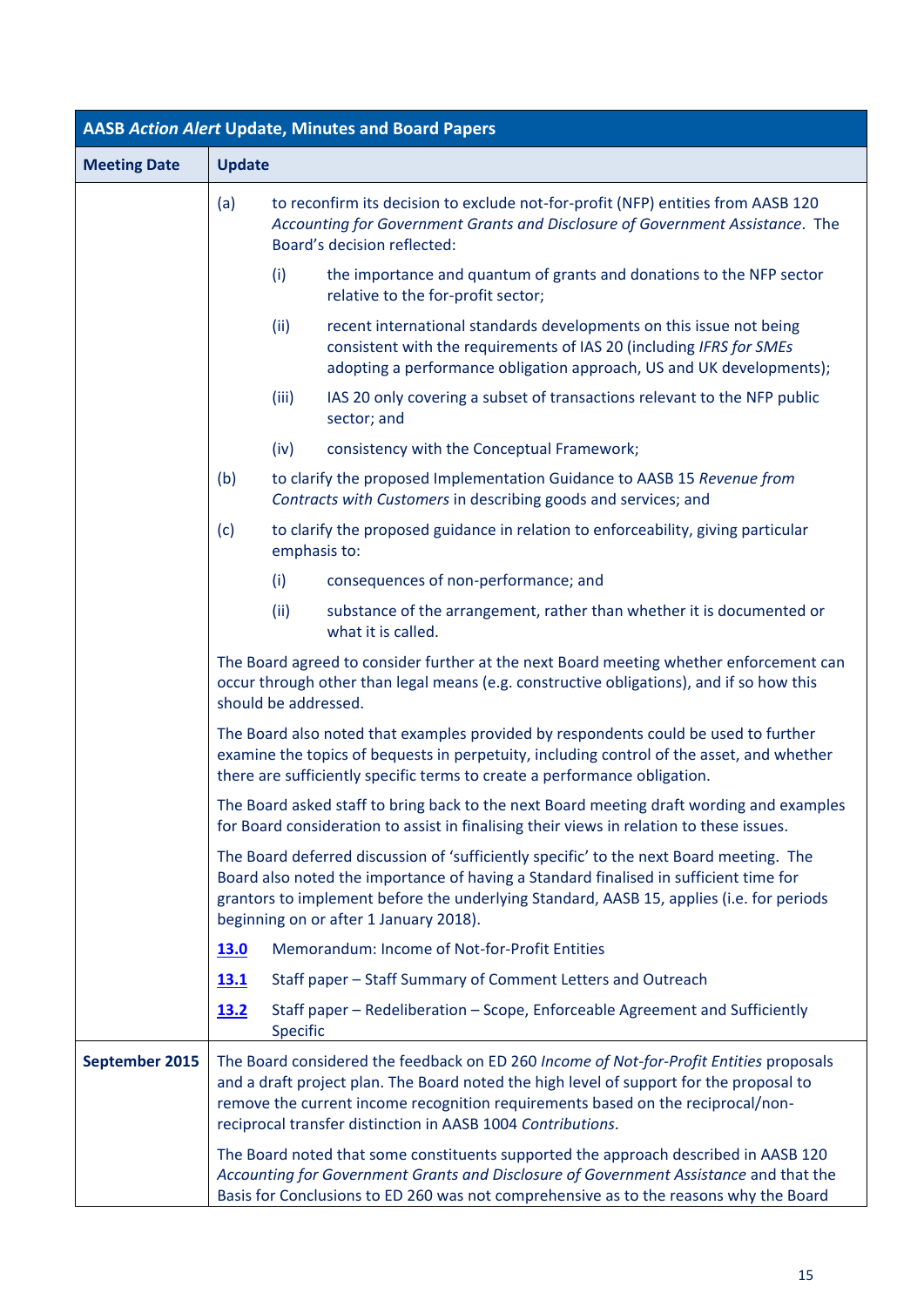| <b>AASB Action Alert Update, Minutes and Board Papers</b> |               |                                                                                                                                                                                                                                                                                                                                                                                                                                                                                                 |  |  |  |
|-----------------------------------------------------------|---------------|-------------------------------------------------------------------------------------------------------------------------------------------------------------------------------------------------------------------------------------------------------------------------------------------------------------------------------------------------------------------------------------------------------------------------------------------------------------------------------------------------|--|--|--|
| <b>Meeting Date</b>                                       | <b>Update</b> |                                                                                                                                                                                                                                                                                                                                                                                                                                                                                                 |  |  |  |
|                                                           |               | had not proposed this approach. The Board directed staff to bring to the October Board<br>meeting a paper identifying those reasons and how those reasons might be incorporated<br>into the Basis for Conclusions.                                                                                                                                                                                                                                                                              |  |  |  |
|                                                           |               | In addition, staff expect the following topics will be discussed at the October Board meeting:                                                                                                                                                                                                                                                                                                                                                                                                  |  |  |  |
|                                                           | (a)           | a staff analysis of Questions 6-8 and 10-13 from ED 260;                                                                                                                                                                                                                                                                                                                                                                                                                                        |  |  |  |
|                                                           | (b)           | redeliberation of the performance obligation concepts of enforceable agreement<br>and sufficiently specific; and                                                                                                                                                                                                                                                                                                                                                                                |  |  |  |
|                                                           | (c)           | the draft project plan, updated as necessary for any issues identified by staff in their<br>analysis of the feedback received on Questions 6-8 and 10-13 of ED 260.                                                                                                                                                                                                                                                                                                                             |  |  |  |
|                                                           |               | The Board also noted the importance of maintaining good communication with the ED 260<br>respondents and those who would be affected by any change to the current requirements<br>and that a range of communication approaches should be used.                                                                                                                                                                                                                                                  |  |  |  |
|                                                           | 14.1          | Memorandum from Mark Shying dated 18 August 2015 re Income NFP Entities                                                                                                                                                                                                                                                                                                                                                                                                                         |  |  |  |
|                                                           | 14.2          | Staff Issues Paper: Staff Collation and Analysis of Comment Letters and Outreach<br>ED 260 Income of NFP Entities                                                                                                                                                                                                                                                                                                                                                                               |  |  |  |
|                                                           | <u>14.3</u>   | Draft Project Plan for Income from Not-for-Profit Entities                                                                                                                                                                                                                                                                                                                                                                                                                                      |  |  |  |
|                                                           | 14.4          | Comment letters on ED 260 Income of NFP Entities                                                                                                                                                                                                                                                                                                                                                                                                                                                |  |  |  |
| <b>February 2015</b>                                      |               | Key tentative Board decisions regarding the draft ED on Income from Transactions of Not-<br>for-Profit Entities include:                                                                                                                                                                                                                                                                                                                                                                        |  |  |  |
|                                                           | (a)           | the ED should be structured to indicate that separate Standards would be issued in<br>relation to:                                                                                                                                                                                                                                                                                                                                                                                              |  |  |  |
|                                                           |               | (i)<br>implementation guidance for not-for-profit entities on contracts with<br>customers (set out as an amendment to AASB 15); and                                                                                                                                                                                                                                                                                                                                                             |  |  |  |
|                                                           |               | requirements and implementation guidance for income from taxable events<br>(iii)<br>and transactions outside contracts with customers;                                                                                                                                                                                                                                                                                                                                                          |  |  |  |
|                                                           | (b)           | the ED should propose that whenever the cash consideration paid for a non-<br>financial asset by a not-for-profit entity differs from fair value, the asset's 'cost'<br>should be measured at fair value. However, a qualitative assessment would be<br>made of whether such a difference occurred; and                                                                                                                                                                                         |  |  |  |
|                                                           | (c)           | the Board reaffirmed its earlier tentative decision that a condition that a transfer of<br>assets to a not-for-profit entity relates to a particular time period does not, of itself,<br>meet the 'sufficiently specific' criterion for identifying a performance obligation. For<br>example, absent of any other factors, receipt of funds on 30 June 2015, although<br>specified to be for the period 1 July 2015 to 30 June 2016, would be recognised as<br>income at 30 June 2015. However: |  |  |  |
|                                                           |               | (i)<br>a performance obligation may arise when such a condition is accompanied<br>by other conditions (such as a condition that particular goods or services are<br>to be provided to the customer); and                                                                                                                                                                                                                                                                                        |  |  |  |
|                                                           |               | a transfer of assets to a not-for-profit entity may, depending on the facts<br>(ii)<br>and circumstances, give rise to liabilities other than performance obligations<br>(e.g. a refund liability).                                                                                                                                                                                                                                                                                             |  |  |  |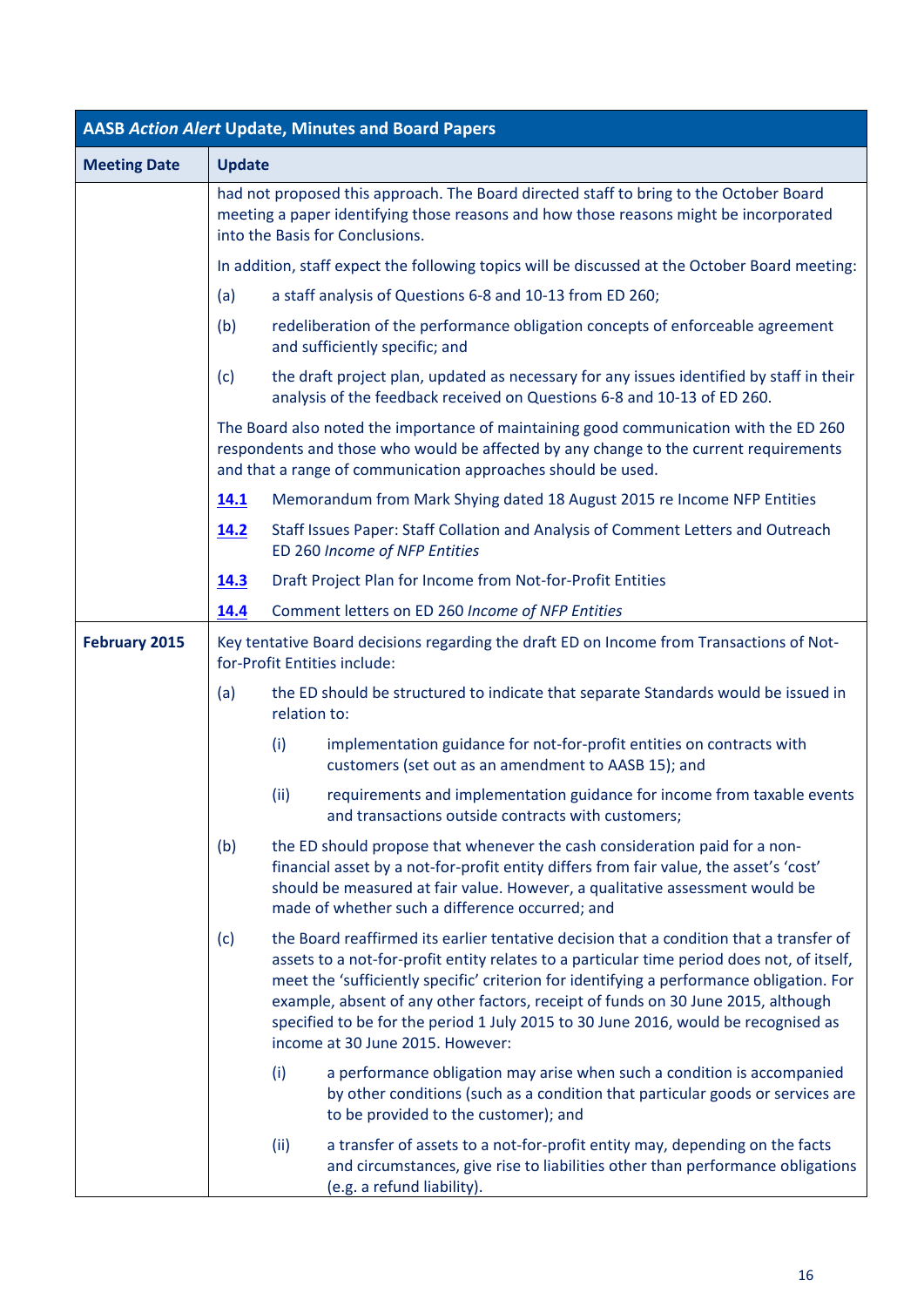| <b>AASB Action Alert Update, Minutes and Board Papers</b> |                                                                                                                                                                                                                                                                                            |                                                                                                                                                                                                                                                                                                                                                                                                                                                                                                                                                                                                                |  |  |
|-----------------------------------------------------------|--------------------------------------------------------------------------------------------------------------------------------------------------------------------------------------------------------------------------------------------------------------------------------------------|----------------------------------------------------------------------------------------------------------------------------------------------------------------------------------------------------------------------------------------------------------------------------------------------------------------------------------------------------------------------------------------------------------------------------------------------------------------------------------------------------------------------------------------------------------------------------------------------------------------|--|--|
| <b>Meeting Date</b>                                       | <b>Update</b>                                                                                                                                                                                                                                                                              |                                                                                                                                                                                                                                                                                                                                                                                                                                                                                                                                                                                                                |  |  |
|                                                           |                                                                                                                                                                                                                                                                                            | The Board tentatively decided that where there is a donation element, this should be<br>accounted for prior to the application of other Standards - accordingly, below-market<br>leases would need to be initially accounted for at fair value. The Board will consider<br>appropriate transitional requirements related to these issues.                                                                                                                                                                                                                                                                      |  |  |
|                                                           | The Board will consider further drafts of the ED out of session over the coming weeks. The<br>Board also directed staff to undertake further research and analysis into refund liabilities<br>and the definition of 'contributions by owners'. The ED is targeted for issue in March 2015. |                                                                                                                                                                                                                                                                                                                                                                                                                                                                                                                                                                                                                |  |  |
|                                                           | 6.1                                                                                                                                                                                                                                                                                        | Memorandum from Jim Paul and Glenn Brady dated 27 January 2015 re Income<br>from transactions of Not-for-profit Entities                                                                                                                                                                                                                                                                                                                                                                                                                                                                                       |  |  |
|                                                           | 6.2                                                                                                                                                                                                                                                                                        | AASB Staff Issues Paper: Draft ED on Income from Transactions of Not-for-Profit<br>Entities - issues for consideration in approving ED                                                                                                                                                                                                                                                                                                                                                                                                                                                                         |  |  |
|                                                           | 6.3                                                                                                                                                                                                                                                                                        | Draft ED XX Income from Transactions of Not-for-Profit Entities                                                                                                                                                                                                                                                                                                                                                                                                                                                                                                                                                |  |  |
| October 2014                                              |                                                                                                                                                                                                                                                                                            | The Board continued its redeliberations of earlier tentative decisions regarding the<br>identification, measurement and recognition of donation components of a not-for-profit<br>(NFP) entity's contracts with its customers. The Board tentatively decided to propose in its<br>forthcoming ED on Income from Transactions of NFP Entities that:                                                                                                                                                                                                                                                             |  |  |
|                                                           | (a)                                                                                                                                                                                                                                                                                        | identifying whether a contract with a customer includes a donation component that<br>should be accounted for separately requires a qualitative assessment, using the<br>available evidence, of whether:                                                                                                                                                                                                                                                                                                                                                                                                        |  |  |
|                                                           | (i)                                                                                                                                                                                                                                                                                        | the customer intended to provide a donation to the entity; and                                                                                                                                                                                                                                                                                                                                                                                                                                                                                                                                                 |  |  |
|                                                           | (ii)                                                                                                                                                                                                                                                                                       | the donation is separately identifiable from the goods or services promised<br>in the contract. The Board noted that assessing whether a donation is<br>separately identifiable from the goods or services promised in the contract<br>is similar to the requirement in IFRS 15 Revenue from Contracts with<br>Customers to determine whether a good or service promised to a customer<br>is distinct. A NFP-specific factor that would indicate a donation is not<br>separately identifiable is that the donation is contingent on the NFP entity<br>also transferring a good or service to the customer; and |  |  |
|                                                           | (b)                                                                                                                                                                                                                                                                                        | assessing whether separately identifiable donation components of contracts with<br>customers are material (and therefore need to be accounted for separately) should<br>be made on an individual contract basis without reassessment at an aggregate or<br>portfolio level, to help NFP entities avoid costs that would outweigh the related<br>benefits to users of financial statements.                                                                                                                                                                                                                     |  |  |
|                                                           |                                                                                                                                                                                                                                                                                            | AASB staff do not anticipate discussing any further issues with the Board prior to publishing<br>the ED. The ED is now targeted for publication in Q1 2015.                                                                                                                                                                                                                                                                                                                                                                                                                                                    |  |  |
|                                                           | <u>13.1</u>                                                                                                                                                                                                                                                                                | Memorandum from Jim Paul and Glenn Bardy dated 17 October 2014 re: Income<br>from Transactions of Not-For-Profit Entities                                                                                                                                                                                                                                                                                                                                                                                                                                                                                      |  |  |
|                                                           | <u>13.2</u>                                                                                                                                                                                                                                                                                | Issues Paper: Identification and Recognition of Donations in the AASB ED on Income<br>from Transactions of Not-for-Profit Entities                                                                                                                                                                                                                                                                                                                                                                                                                                                                             |  |  |
|                                                           | <b>13.3</b>                                                                                                                                                                                                                                                                                | Illustrative NFP examples of accounting for donations                                                                                                                                                                                                                                                                                                                                                                                                                                                                                                                                                          |  |  |
| September 2014                                            |                                                                                                                                                                                                                                                                                            | In light of the issuance of IFRS 15 Revenue from Contracts with Customers, the Board<br>reviewed the NFP modifications tentatively decided by the Board in relation to the IASB ED                                                                                                                                                                                                                                                                                                                                                                                                                             |  |  |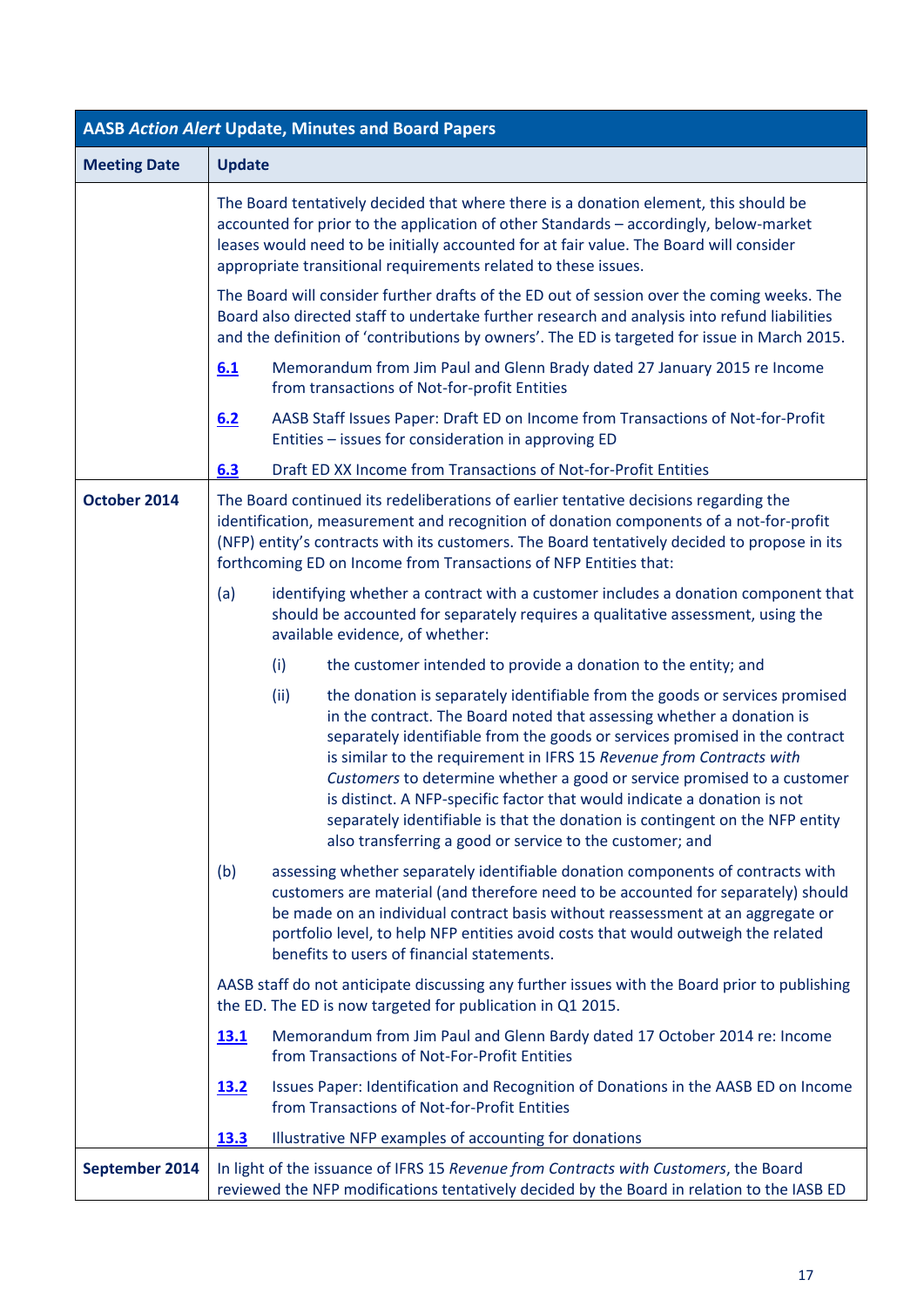| <b>AASB Action Alert Update, Minutes and Board Papers</b> |               |                                                                                                                                                                                                                                                                                                                                                                                                                                                                                                                                                                                                                                                   |  |
|-----------------------------------------------------------|---------------|---------------------------------------------------------------------------------------------------------------------------------------------------------------------------------------------------------------------------------------------------------------------------------------------------------------------------------------------------------------------------------------------------------------------------------------------------------------------------------------------------------------------------------------------------------------------------------------------------------------------------------------------------|--|
| <b>Meeting Date</b>                                       | <b>Update</b> |                                                                                                                                                                                                                                                                                                                                                                                                                                                                                                                                                                                                                                                   |  |
|                                                           | ED:           | preceding that IFRS. Development of the draft AASB ED had paused while the Board awaited<br>the finalisation of IFRS 15. The Board tentatively reaffirmed its decisions to include in the                                                                                                                                                                                                                                                                                                                                                                                                                                                         |  |
|                                                           | (a)           | guidance that references to 'customer' used in IFRS 15 are to be read by NFP<br>entities as references to another party to the transaction;                                                                                                                                                                                                                                                                                                                                                                                                                                                                                                       |  |
|                                                           | (b)           | NFP-specific examples of when arrangements would, or would not, create<br>enforceable rights and obligations;                                                                                                                                                                                                                                                                                                                                                                                                                                                                                                                                     |  |
|                                                           | (c)           | NFP-specific guidance on essential characteristics of promises to transfer goods or<br>services that are sufficiently specific to qualify as a performance obligation. The<br>Board reaffirmed that these characteristics would be necessary, but might not be<br>sufficient, to meet the principle that a promise is 'sufficiently specific' if the goods<br>or services to be transferred are stipulated in sufficient detail to enable<br>identification of how and when the performance obligation is satisfied; and                                                                                                                          |  |
|                                                           | (d)           | a NFP-specific modification of IFRS 15 that would not require the transaction price<br>to be allocated only to goods or services that are the subject matter of performance<br>obligations. This is to enable separate recognition of any donation component of a<br>contract, subject to the thinking noted in the paragraph below.                                                                                                                                                                                                                                                                                                              |  |
|                                                           |               | The Board tentatively decided to amend its draft proposal to require any donation<br>component of a contract to be accounted for separately (as income when related inflows of<br>economic benefits occur), regardless of the nature of the evidence for the existence and<br>amount of such a component. The Board tentatively decided to explore an approach under<br>which accounting separately for a donation component of a contract is required if a<br>particular evidence threshold is met (e.g. there are observable inputs for estimating the<br>stand-alone selling prices of all of the promised goods or services in the contract). |  |
|                                                           |               | The ED is targeted for issue during the fourth quarter of 2014.                                                                                                                                                                                                                                                                                                                                                                                                                                                                                                                                                                                   |  |
|                                                           | <u>19.1</u>   | Memorandum from Jim Paul and Glenn Brady dated 19 August 2014 re: Income<br>from Transactions of NFP Entities                                                                                                                                                                                                                                                                                                                                                                                                                                                                                                                                     |  |
|                                                           | <u>19.2</u>   | Issues paper: Review of AASB's Tentative Decisions regarding NFP modifications of<br>IFRS 15 Revenue from Contracts with Customers that would be included in the AASB<br>ED on Income from Transactions of NFP Entities                                                                                                                                                                                                                                                                                                                                                                                                                           |  |
|                                                           | <u>19.3</u>   | Inventory of AASB's tentative decisions regarding NFP modifications of the IASB ED<br>preceding IFRS 15                                                                                                                                                                                                                                                                                                                                                                                                                                                                                                                                           |  |
| <b>May 2014</b>                                           |               | The Board received a staff presentation on AASB tentative decisions to date in developing<br>an Exposure Draft (ED) on Income from Transactions of Not-For-Profit Entities (NFPs), and a<br>draft project plan.                                                                                                                                                                                                                                                                                                                                                                                                                                   |  |
|                                                           |               | The ED will be based on IFRS 15 Revenue from Contracts with Customers, modified where<br>necessary to address NFP-specific issues, including accounting for income from transactions<br>of NFPs arising from non-customer sources (e.g. taxes). It will include a proposed<br>replacement of the income recognition requirements in AASB 1004 Contributions.                                                                                                                                                                                                                                                                                      |  |
|                                                           |               | No decisions on the draft ED were made by the Board at this meeting. The ED is targeted for<br>issue during the second half of 2014.                                                                                                                                                                                                                                                                                                                                                                                                                                                                                                              |  |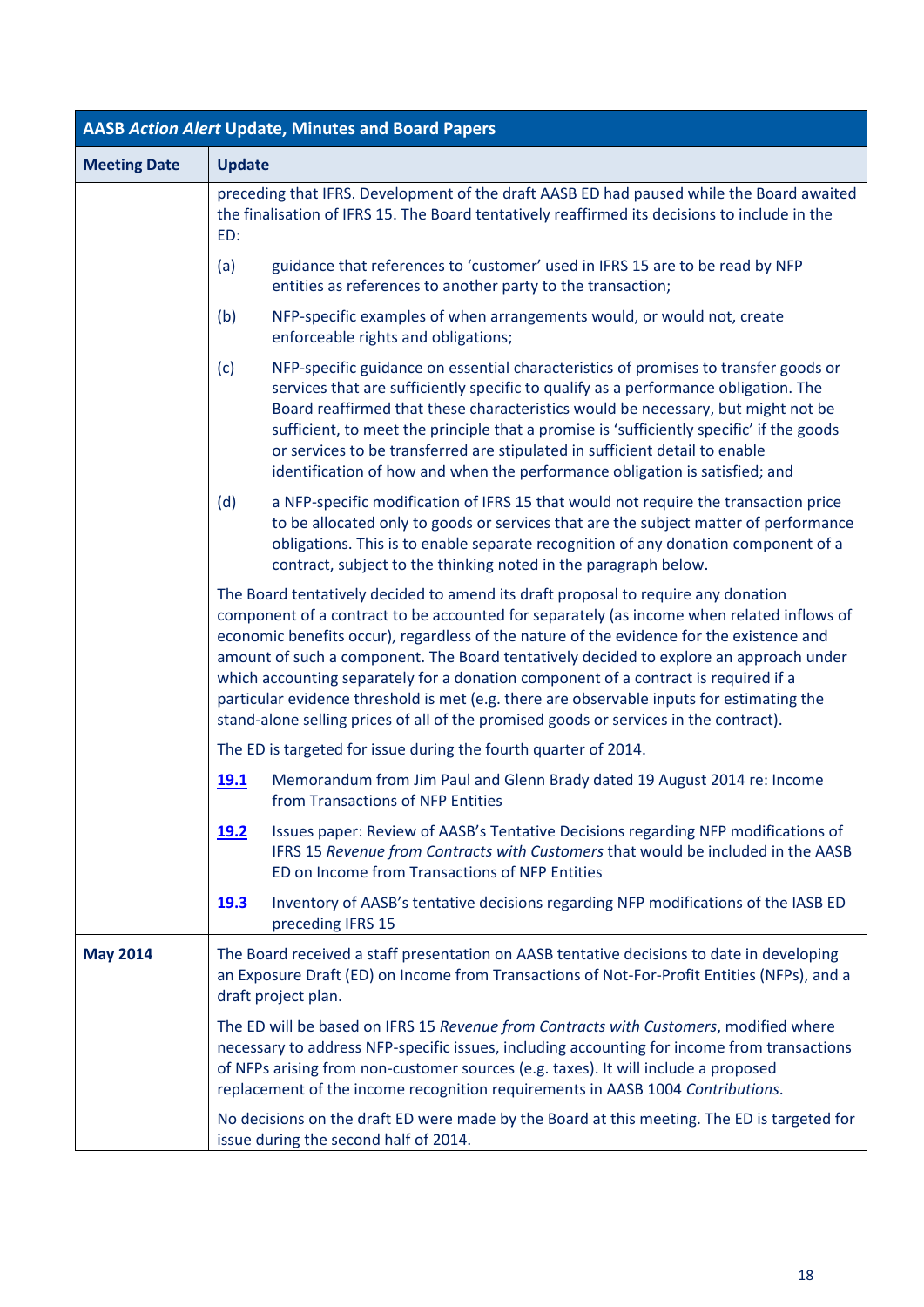|                     | <b>AASB Action Alert Update, Minutes and Board Papers</b>                                                                                                                                                                                                                                                                                                                                                                                                                                                                                                                                                                                     |
|---------------------|-----------------------------------------------------------------------------------------------------------------------------------------------------------------------------------------------------------------------------------------------------------------------------------------------------------------------------------------------------------------------------------------------------------------------------------------------------------------------------------------------------------------------------------------------------------------------------------------------------------------------------------------------|
| <b>Meeting Date</b> | <b>Update</b>                                                                                                                                                                                                                                                                                                                                                                                                                                                                                                                                                                                                                                 |
|                     | Memorandum from Jim Paul and Glenn Brady dated 13 May 2014 re Income from<br><b>16.1</b><br>Transactions of Not-For-Profit Entities: Summary of project developments and staff<br>project plan                                                                                                                                                                                                                                                                                                                                                                                                                                                |
| December 2012       | The Board had before it a memorandum from Jim Paul dated 27 November 2012 (Agenda<br>Paper 14.1).                                                                                                                                                                                                                                                                                                                                                                                                                                                                                                                                             |
|                     | The Board considered a status report on progress with drafting an ED on Income from<br>Transactions of Not-for-Profit Entities. The draft ED is based on IASB ED/2011/6 Revenue<br>from Contracts with Customers, and includes draft 'Aus' paragraphs to address issues<br>specifically affecting not-for-profit (NFP) entities.                                                                                                                                                                                                                                                                                                              |
|                     | The Board noted that the IFRS on Revenue from Contracts with Customers is targeted for<br>issue by the IASB during the first half of 2013. The Board decided that, in view of the<br>changes to IASB ED/2011/6 decided by the IASB in its redeliberations of that ED's proposals<br>and the expected imminent issue of the IFRS, it would base the AASB ED on the text of the<br>issued IFRS (modifying it for NFP entity specific issues), and would issue its ED seeking<br>comments on those modifications as soon as the IFRS is issued. The timing of issue of the<br>ED would therefore depend on when the IFRS is issued.              |
|                     | The Board directed staff to distribute draft Tier 2 disclosure requirements for the AASB ED<br>to the Board's Differential Reporting Subcommittee simultaneously with distributing a pre-<br>ballot draft of the AASB ED.                                                                                                                                                                                                                                                                                                                                                                                                                     |
| <b>July 2012</b>    | The Board had before it:                                                                                                                                                                                                                                                                                                                                                                                                                                                                                                                                                                                                                      |
|                     | a memorandum from Jim Paul dated 10 July 2012 (Agenda Paper 6.1);<br>(a)                                                                                                                                                                                                                                                                                                                                                                                                                                                                                                                                                                      |
|                     | a staff issues paper on recognising liabilities for onerous performance obligations<br>(b)<br>(Agenda Paper 6.2); and                                                                                                                                                                                                                                                                                                                                                                                                                                                                                                                         |
|                     | a staff note on a teleconference between members of HoTARAC and AASB staff on<br>(c)<br>4 July 2012 which focused mainly on draft minutes of the AASB's tentative decisions<br>made in response to the letter on this project from HoTARAC dated 7 May 2012<br>(Agenda Paper 6.3).                                                                                                                                                                                                                                                                                                                                                            |
|                     | The Board noted the IASB has tentatively decided to not proceed with its proposal in IASB<br>ED/2011/6 Revenue from Contracts with Customers for recognising onerous performance<br>obligations, and to instead apply the requirements for onerous contracts in IAS 37<br>Provisions, Contingent Liabilities and Contingent Assets to contracts with customers. The<br>Board decided its ED on Income from Transactions of NFP Entities (which will be based on<br>the IASB ED) should note this IASB decision, and indicate the AASB's intention to conform to<br>the ultimate IASB decision. In making that decision, the Board noted that: |
|                     | (a)<br>in its submission on IASB ED/2011/6, it recommended the approach tentatively<br>decided by the IASB (as outlined above); and                                                                                                                                                                                                                                                                                                                                                                                                                                                                                                           |
|                     | AASB 137 Provisions, Contingent Liabilities and Contingent Assets contains no NFP-<br>(b)<br>specific modifications of the onerous contract requirements in IAS 37.                                                                                                                                                                                                                                                                                                                                                                                                                                                                           |
|                     | The Board received a staff report, and considered the staff note, on the above-mentioned<br>teleconference with HoTARAC members on 4 July 2012. The teleconference focused<br>particularly on the Board's draft proposed principles for identifying performance<br>obligations. In light of the issues raised by HoTARAC members, the Board decided to add                                                                                                                                                                                                                                                                                    |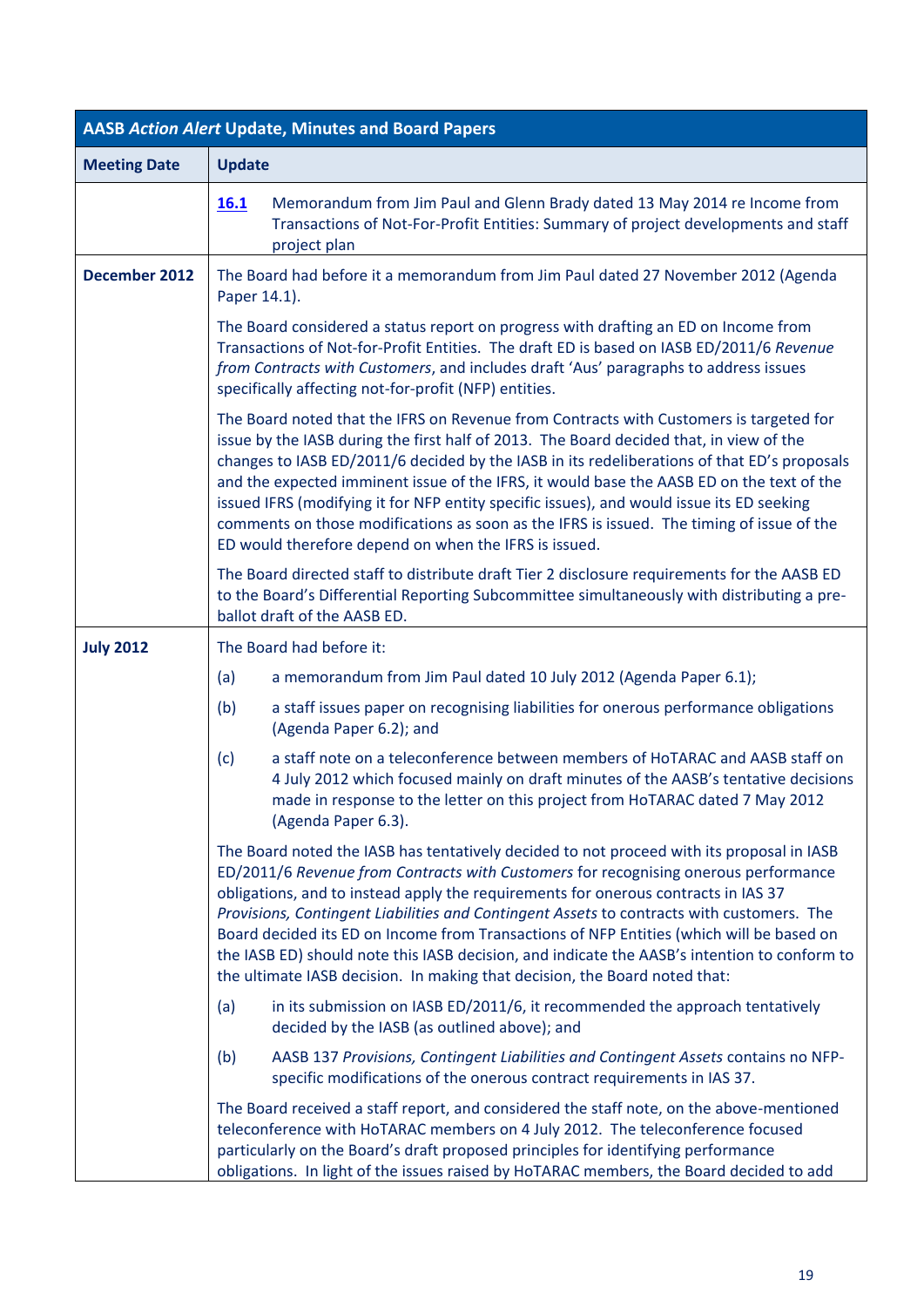| <b>AASB Action Alert Update, Minutes and Board Papers</b> |                                                                                                                                                                                                                                                                                                                                                                                                                                                                                                                                                                                                                                                                                                                                                                                 |  |  |
|-----------------------------------------------------------|---------------------------------------------------------------------------------------------------------------------------------------------------------------------------------------------------------------------------------------------------------------------------------------------------------------------------------------------------------------------------------------------------------------------------------------------------------------------------------------------------------------------------------------------------------------------------------------------------------------------------------------------------------------------------------------------------------------------------------------------------------------------------------|--|--|
| <b>Meeting Date</b>                                       | <b>Update</b>                                                                                                                                                                                                                                                                                                                                                                                                                                                                                                                                                                                                                                                                                                                                                                   |  |  |
|                                                           | clarifications of some of those principles. In particular, the Board decided that its draft ED<br>on Income from Transactions of NFP Entities should:                                                                                                                                                                                                                                                                                                                                                                                                                                                                                                                                                                                                                           |  |  |
|                                                           | emphasise that both the 'enforceable' and 'sufficiently specific' criteria must be<br>(a)<br>satisfied for a performance obligation to exist. Further, it should clarify that,<br>although enforceability of promises to provide goods or services is proposed to be<br>assessed at a contract/arrangement level, whether such a promise is 'sufficiently<br>specific' to be a performance obligation is proposed to be assessed separately for<br>each promise (paragraph IG6 of the Working Draft ED considered at the Board's<br>April 2012 meeting refers);                                                                                                                                                                                                                 |  |  |
|                                                           | (b)<br>clarify the nature of 'advance receipts' (which are proposed to be treated as<br>liabilities), and give examples of the treatment of transfers under binding<br>arrangements that are received shortly before the end of the reporting period and<br>either can, or cannot, be spent or used until a subsequent reporting period;                                                                                                                                                                                                                                                                                                                                                                                                                                        |  |  |
|                                                           | be reviewed throughout, and reworded where necessary, to provide a neutral<br>(c)<br>indication of the likelihood that performance obligations would be identified in<br>respect of particular types of arrangements;                                                                                                                                                                                                                                                                                                                                                                                                                                                                                                                                                           |  |  |
|                                                           | be reviewed in relation to clarifying any interaction between paragraphs IG5 - IG7<br>(d)<br>and paragraph IG20 of the Working Draft ED considered at the Board's April 2012<br>meeting; and                                                                                                                                                                                                                                                                                                                                                                                                                                                                                                                                                                                    |  |  |
|                                                           | include examples based on some Commonwealth/State national partnership<br>(e)<br>agreements that would assist in applying the Board's proposed model for income<br>recognition by NFP entities.                                                                                                                                                                                                                                                                                                                                                                                                                                                                                                                                                                                 |  |  |
| <b>June 2012</b>                                          | The Board had before it:                                                                                                                                                                                                                                                                                                                                                                                                                                                                                                                                                                                                                                                                                                                                                        |  |  |
|                                                           | a memorandum from Jim Paul dated 23 May 2012 (Agenda Paper 6.1);<br>(a)                                                                                                                                                                                                                                                                                                                                                                                                                                                                                                                                                                                                                                                                                                         |  |  |
|                                                           | (b)<br>a letter from the Heads of Treasuries Accounting and Reporting Advisory Committee<br>(HoTARAC) dated 7 May 2012 regarding the Board's project on Income from<br>Transactions of Not-for-Profit Entities (Agenda Paper 6.2); and                                                                                                                                                                                                                                                                                                                                                                                                                                                                                                                                          |  |  |
|                                                           | a staff paper on issues raised in the HoTARAC letter (Agenda Paper 6.3).<br>(c)                                                                                                                                                                                                                                                                                                                                                                                                                                                                                                                                                                                                                                                                                                 |  |  |
|                                                           | The Board expressed appreciation that HoTARAC provided this valuable input at such a<br>timely point in its project on Income from Transactions of Not-for-Profit (NFP) Entities. In<br>relation to the issues raised in the HoTARAC letter and, in relation to the forthcoming AASB<br>ED on Income from Transactions of NFP Entities the Board:                                                                                                                                                                                                                                                                                                                                                                                                                               |  |  |
|                                                           | reaffirmed its decision that performance obligations of NFP entities would fall<br>(a)<br>within the scope of 'contracts' as defined in IASB ED/2011/6 Revenue from<br>Contracts with Customers, because the 'commercial substance' test for a contract in<br>the IASB ED does not require a commercial/profit objective. The IASB ED says a<br>contract has commercial substance if the risk, timing or amount of the entity's<br>future cash flows is expected to change as a result of the contract. The Board<br>observed that the IASB's proposed 'commercial substance' test focuses on whether<br>a contract is substantive (that is, gives rise to substantive rights and obligations),<br>and decided to clarify this aspect in the context of NFP entities in its ED; |  |  |
|                                                           | noted that a 'directive' is just one example of an enforcement mechanism. It<br>(b)<br>decided the draft guidance that a directive given by a Minister or government<br>department to a public sector entity to provide specified goods or services gives rise                                                                                                                                                                                                                                                                                                                                                                                                                                                                                                                  |  |  |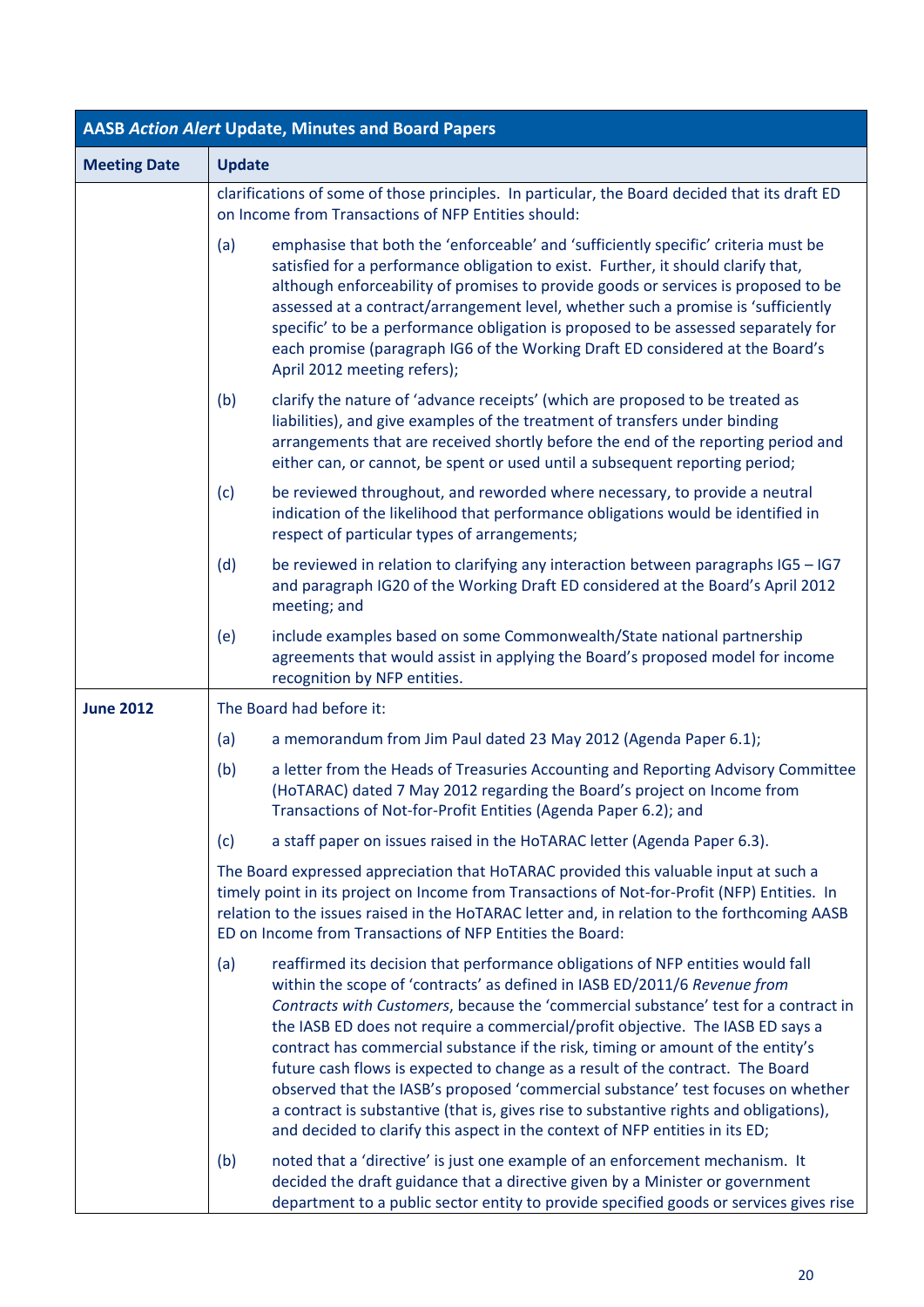| <b>AASB Action Alert Update, Minutes and Board Papers</b> |               |                                                                                                                                                                                                                                                                                                                                                                                                                                                                                                                                                                                                                                                                                                                                                                      |  |
|-----------------------------------------------------------|---------------|----------------------------------------------------------------------------------------------------------------------------------------------------------------------------------------------------------------------------------------------------------------------------------------------------------------------------------------------------------------------------------------------------------------------------------------------------------------------------------------------------------------------------------------------------------------------------------------------------------------------------------------------------------------------------------------------------------------------------------------------------------------------|--|
| <b>Meeting Date</b>                                       | <b>Update</b> |                                                                                                                                                                                                                                                                                                                                                                                                                                                                                                                                                                                                                                                                                                                                                                      |  |
|                                                           |               | to a promise that is legally enforceable, should be broadened to avoid focusing on a<br>specific mechanism giving rise to legal authority;                                                                                                                                                                                                                                                                                                                                                                                                                                                                                                                                                                                                                           |  |
|                                                           | (c)           | decided the ED should provide examples of arrangements entered into by a NFP<br>entity (involving transactions giving rise to income) that clearly are legally<br>enforceable. During the ED's comment period, staff should conduct research into<br>circumstances in which it is less clear whether an arrangement is legally<br>enforceable;                                                                                                                                                                                                                                                                                                                                                                                                                       |  |
|                                                           | (d)           | noted that, based on the information provided, grant arrangements between the<br>Commonwealth and State Governments, including those described as 'National<br>Partnership Payment arrangements', appear not to be 'joint arrangements' as<br>defined in AASB 11 Joint Arrangements;                                                                                                                                                                                                                                                                                                                                                                                                                                                                                 |  |
|                                                           | (e)           | reaffirmed its decision that a transferor's capacity or threat to withhold future<br>funding to which the transferee is not presently entitled is a source of economic<br>compulsion that does not, of itself, make a promise enforceable upon a transferee.<br>This is distinct from circumstances in which the transferor presently holds refund<br>rights, or has the capacity to impose a severe penalty, in the event of the<br>transferee's non-performance, but might choose to effect such a refund or penalty<br>by deducting that amount from a future transfer. For example, such a transferor's<br>capacity or threat to withhold future funding to which the transferee is not<br>presently entitled would be distinct from any circumstances in which: |  |
|                                                           |               | (i)<br>a transferor could demand a refund of granted assets in the event of the<br>transferee's non-performance, regardless of whether it makes any future<br>transfers to the transferee, but chooses for convenience to 'settle net' by<br>deducting the refund amount from a future transfer; and                                                                                                                                                                                                                                                                                                                                                                                                                                                                 |  |
|                                                           |               | (ii)<br>funding for two projects is negotiated jointly, with funding for the second<br>dependent on satisfactory performance of the first (in which case there<br>would be, in substance, one contract or other arrangement and<br>enforceability should be assessed for the contract/arrangement as a whole).                                                                                                                                                                                                                                                                                                                                                                                                                                                       |  |
|                                                           |               | In these two cases, the transferor could enforce against the transferee (the reporting entity)<br>a promise to provide specified goods or services;                                                                                                                                                                                                                                                                                                                                                                                                                                                                                                                                                                                                                  |  |
|                                                           | (f)           | noted that, in making its decision in (e), a NFP-specific consideration is that a threat<br>to withhold future funding is sometimes the only mechanism with which a<br>government can coerce another government (or other NFP entity) to perform as<br>promised. However, the Board concluded this is not an adequate reason to create<br>an exemption from the Board's general policy that economic compulsion does not<br>create a liability. In this regard, the Board noted that creating such an exemption<br>could imply some NFP public sector entities have liabilities to provide social benefits<br>over a long future period because, arguably, those entities are<br>economically/politically compelled to continue to provide those social benefits;    |  |
|                                                           | (g)           | decided to clarify that the enforcement mechanism of a severe penalty is not<br>limited to a refund of money provided;                                                                                                                                                                                                                                                                                                                                                                                                                                                                                                                                                                                                                                               |  |
|                                                           | (h)           | decided to add guidance that an acquittal process might be indicative of both an<br>enforceable promise and a 'sufficiently specific' promise, but is neither necessary<br>nor sufficient, of itself, to ensure a performance obligation exists. In this regard, the                                                                                                                                                                                                                                                                                                                                                                                                                                                                                                 |  |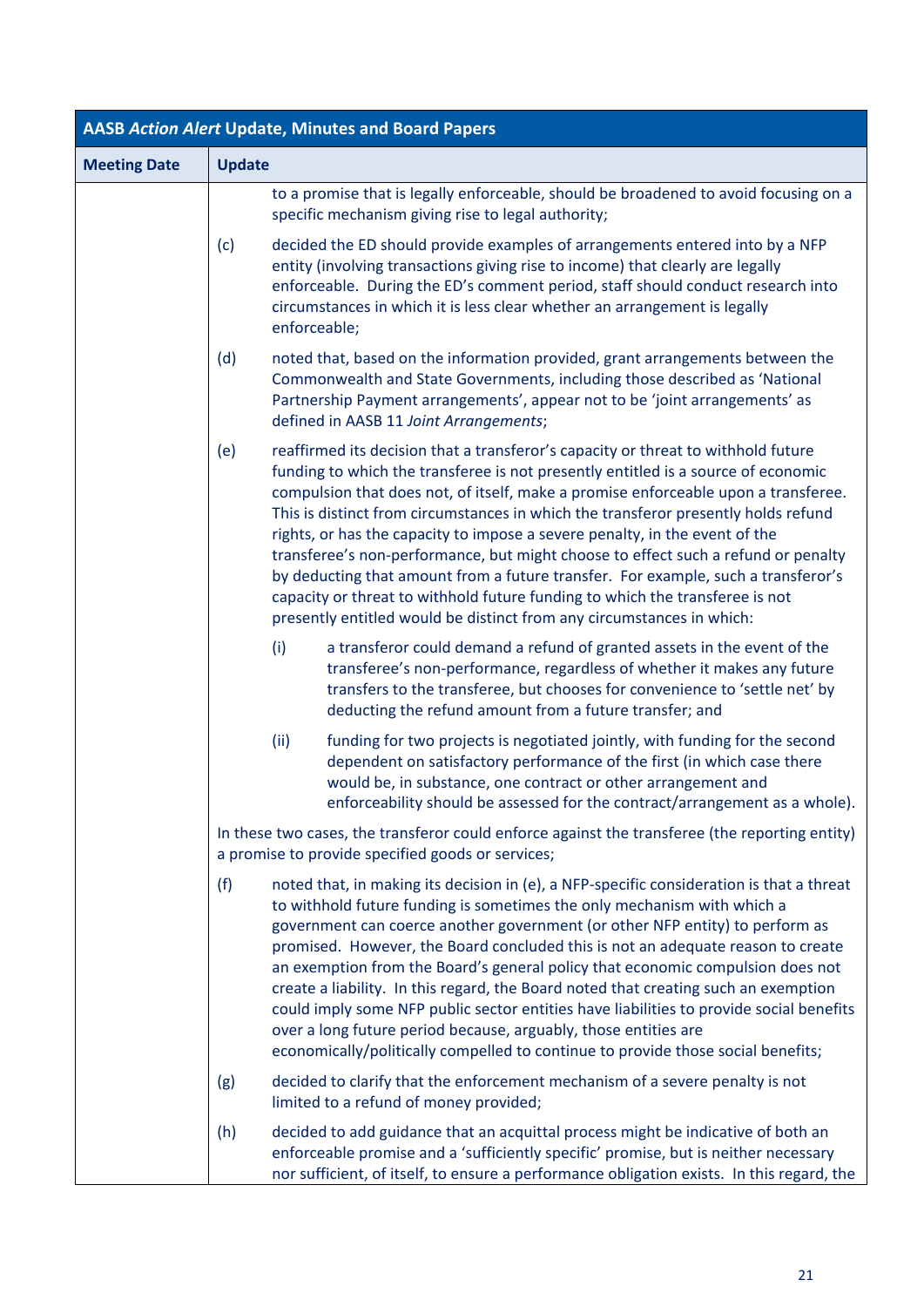| <b>AASB Action Alert Update, Minutes and Board Papers</b> |               |            |                                                                                                                                                                                                                                                                                                                                                                                                                                                                                                                                                                                                                                                                                                   |
|-----------------------------------------------------------|---------------|------------|---------------------------------------------------------------------------------------------------------------------------------------------------------------------------------------------------------------------------------------------------------------------------------------------------------------------------------------------------------------------------------------------------------------------------------------------------------------------------------------------------------------------------------------------------------------------------------------------------------------------------------------------------------------------------------------------------|
| <b>Meeting Date</b>                                       | <b>Update</b> |            |                                                                                                                                                                                                                                                                                                                                                                                                                                                                                                                                                                                                                                                                                                   |
|                                                           |               |            | Board noted that the nature, and level of detail, of processes for assessing whether<br>promises to perform are met can vary widely;                                                                                                                                                                                                                                                                                                                                                                                                                                                                                                                                                              |
|                                                           | (i)           | but to:    | decided to propose a principle that a 'sufficiently specific' stipulation must specify<br>the goods or services to be transferred in sufficient detail to enable identification of<br>how and when the performance obligation is satisfied. The Board decided to largely<br>retain its draft examples of 'sufficiently specific' stipulations (while amending the<br>reference to the "nature or type of goods/services" to accord with the principle),                                                                                                                                                                                                                                           |
|                                                           |               | (i)        | clarify that those examples are indicative and not a substitute for meeting<br>the principle; and                                                                                                                                                                                                                                                                                                                                                                                                                                                                                                                                                                                                 |
|                                                           |               | (ii)       | provide examples illustrating when promises are, respectively, clearly<br>'sufficiently specific' and clearly not 'sufficiently specific', while noting that<br>judgement would need to be applied in many cases;                                                                                                                                                                                                                                                                                                                                                                                                                                                                                 |
|                                                           | (j)           | neither:   | decided to clarify that, if a transfer of assets to a NFP entity increases equity and                                                                                                                                                                                                                                                                                                                                                                                                                                                                                                                                                                                                             |
|                                                           |               | (i)        | gives rise to a performance obligation; nor                                                                                                                                                                                                                                                                                                                                                                                                                                                                                                                                                                                                                                                       |
|                                                           |               | (ii)       | is a contribution by owners,                                                                                                                                                                                                                                                                                                                                                                                                                                                                                                                                                                                                                                                                      |
|                                                           |               | Standard;  | it should immediately be recognised as income under the proposed Standard.<br>Therefore, for example, even if an arrangement does not give rise to identifiable<br>rights of the transferor, it would be accounted for under the Board's proposed                                                                                                                                                                                                                                                                                                                                                                                                                                                 |
|                                                           | (k)           |            | decided to clarify that its proposed NFP entity-specific modification of IASB<br>ED/2011/6 to require any donation component of a transaction to be recognised<br>immediately as income is not a departure from transaction neutrality, because the<br>modification addresses a common phenomenon in the NFP sector that should<br>seldom be significant to for-profit entities in their contracts with customers;                                                                                                                                                                                                                                                                                |
|                                                           | (1)           |            | noted that staff of the Australian Bureau of Statistics (ABS) informally indicated an<br>initial view that the working draft ED considered by the Board in April 2012 seems<br>consistent with the ABS Manual and therefore that a Standard consistent with that<br>ED would not be expected to give rise to GAAP/GFS harmonisation differences. The<br>Board requested AASB staff to draft the ED's guidance on the nature of taxes from a<br>GAAP perspective in a way that helps minimise the risk of any GAAP/GFS<br>harmonisation differences;                                                                                                                                               |
|                                                           | (m)           | Customers; | reaffirmed its decision not to address grantor accounting for grants in the ED, and<br>decided to explain its reason for this decision in the ED's Basis for Conclusions. The<br>Board's reason is that dealing with grantor accounting would raise additional issues<br>that would delay the finalisation of a Standard dealing with recognition of income<br>from transactions of NFP entities. Such an outcome would be inconsistent with the<br>Board's intention to withdraw AASB 118 Revenue and AASB 111 Construction<br>Contracts contemporaneously with the IASB's withdrawal of IAS 18 Revenue and IAS<br>11 Construction Contracts upon issuing an IFRS on Revenue from Contracts with |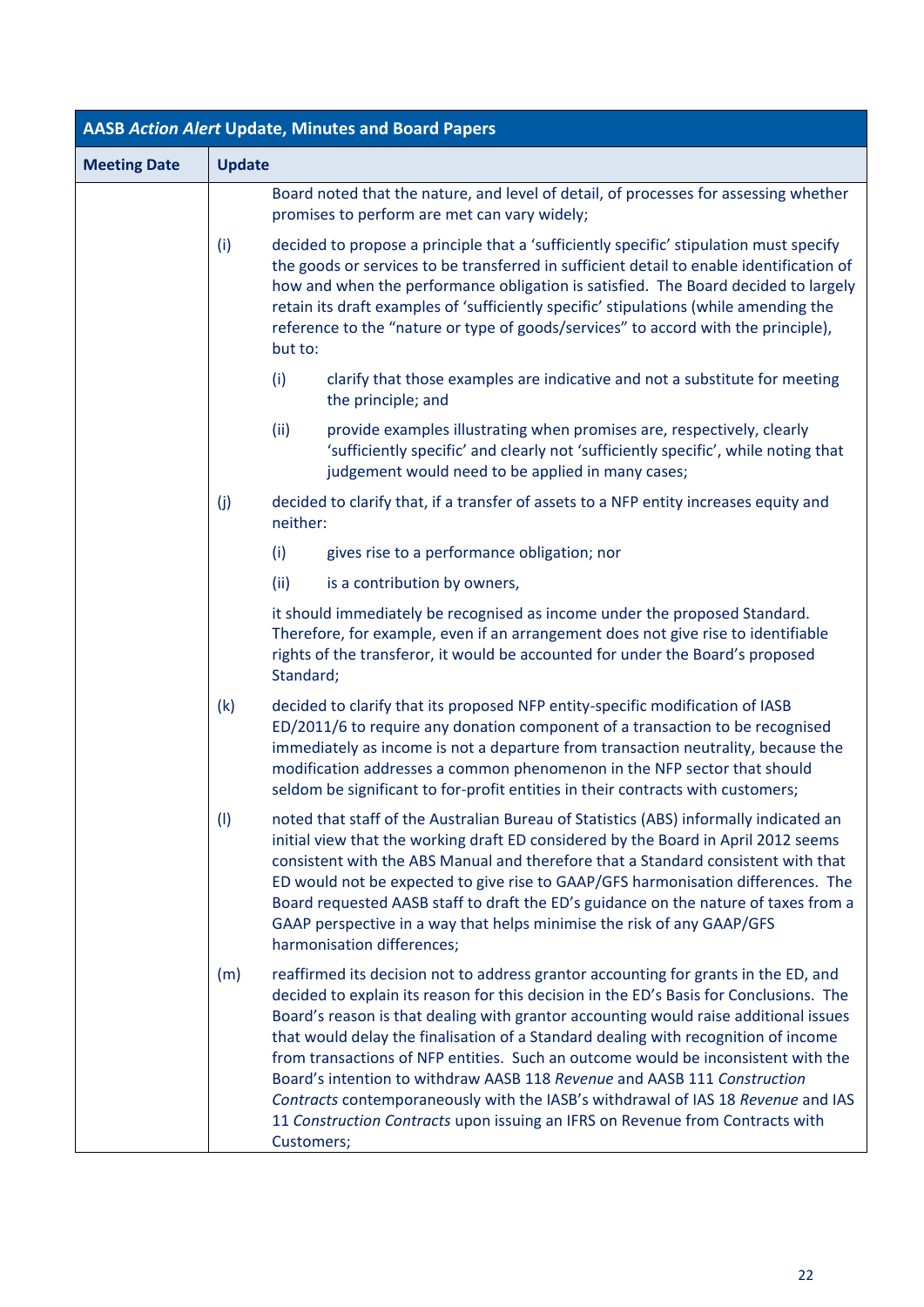|                     |               | <b>AASB Action Alert Update, Minutes and Board Papers</b>                                                                                                                                                                                                                                                                                                                                                                                                                                                                                       |
|---------------------|---------------|-------------------------------------------------------------------------------------------------------------------------------------------------------------------------------------------------------------------------------------------------------------------------------------------------------------------------------------------------------------------------------------------------------------------------------------------------------------------------------------------------------------------------------------------------|
| <b>Meeting Date</b> | <b>Update</b> |                                                                                                                                                                                                                                                                                                                                                                                                                                                                                                                                                 |
|                     | (n)           | noted that some issues raised by HoTARAC regarding the June 2011 draft Basis for<br>Conclusions placed on the Board's website have been resolved by subsequent<br>developments. These issues are:                                                                                                                                                                                                                                                                                                                                               |
|                     | (i)           | the previous proposal to apply enforceability at a performance obligation level<br>rather than a contract level-now amended in keeping with IASB ED/2011/6;                                                                                                                                                                                                                                                                                                                                                                                     |
|                     | (ii)          | a concern that income-generating transactions without performance obligations<br>would fall outside the scope of the ED [see decision (j) above]; and                                                                                                                                                                                                                                                                                                                                                                                           |
|                     | (iii)         | the previous proposal to extend the requirements for the recognition of volunteer<br>services by NFP entities to any circumstances in which their fair value can be<br>measured reliably-which was subsequently reversed at the Board's April 2012<br>meeting; and                                                                                                                                                                                                                                                                              |
|                     | (o)           | decided the comment period for the ED should be substantial, but should not<br>exceed four months, and should be scheduled having regard to the expected timing<br>of the forthcoming IFRS on Revenue from Contracts with Customers.                                                                                                                                                                                                                                                                                                            |
|                     |               | The Board noted that staff will prepare an issues paper for consideration by the Board at its<br>next meeting on whether any NFP entity-specific modification of IASB ED/2011/6 should be<br>made in the ED in relation to the application of an 'onerous performance obligations' test.                                                                                                                                                                                                                                                        |
| <b>April 2012</b>   |               | The Board had before it:                                                                                                                                                                                                                                                                                                                                                                                                                                                                                                                        |
|                     | (a)           | a memorandum from Jim Paul dated 3 April 2012 (Agenda Paper 5.1);                                                                                                                                                                                                                                                                                                                                                                                                                                                                               |
|                     | (b)           | a staff issues paper on a Working Draft Exposure Draft entitled Income from<br>Transactions of Not-for-Profit Entities (Agenda Paper 5.2); and                                                                                                                                                                                                                                                                                                                                                                                                  |
|                     | (c)           | the Working Draft Exposure Draft (Agenda Paper 5.3).                                                                                                                                                                                                                                                                                                                                                                                                                                                                                            |
|                     |               | The Board decided that:                                                                                                                                                                                                                                                                                                                                                                                                                                                                                                                         |
|                     | (a)           | as illustrated in the Working Draft ED, the ED should incorporate IASB ED/2011/6<br>Revenue from Contracts with Customers and not-for-profit (NFP) entity specific<br>modifications, with the Australian Implementation Guidance for NFP entities in<br>Appendix E being an integral part of the proposed Standard;                                                                                                                                                                                                                             |
|                     | (b)           | in relation to NFP entities, the ED should apply to income from transfers of assets to<br>the entity from transactions and from events;                                                                                                                                                                                                                                                                                                                                                                                                         |
|                     | (c)           | the ED should not apply to income recognised under the requirements of another<br>Australian Accounting Standard: for example, income recognised from<br>remeasurements of assets under AASB 140 Investment Property or AASB 141<br>Agriculture, and foreign currency gains recognised under AASB 121 The Effects of<br>Changes in Foreign Exchange Rates. However, other Standards would be proposed<br>to be amended where inconsistent with the principles in the ED, particularly in<br>relation to initial measurement of assets received; |
|                     | (d)           | consistently with the proposed scope of the ED in paragraph (b) above, the ED<br>should apply to income from taxable events;                                                                                                                                                                                                                                                                                                                                                                                                                    |
|                     | (e)           | consistently with IASB ED/2011/6, the ED should propose that non-cash inflows<br>received are to be measured at fair value. This is consistent with existing 'Aus'<br>paragraphs in various Australian Accounting Standards stating that, for NFP entities,<br>the 'cost' of an asset acquired at no cost or for a nominal cost is the asset's fair                                                                                                                                                                                             |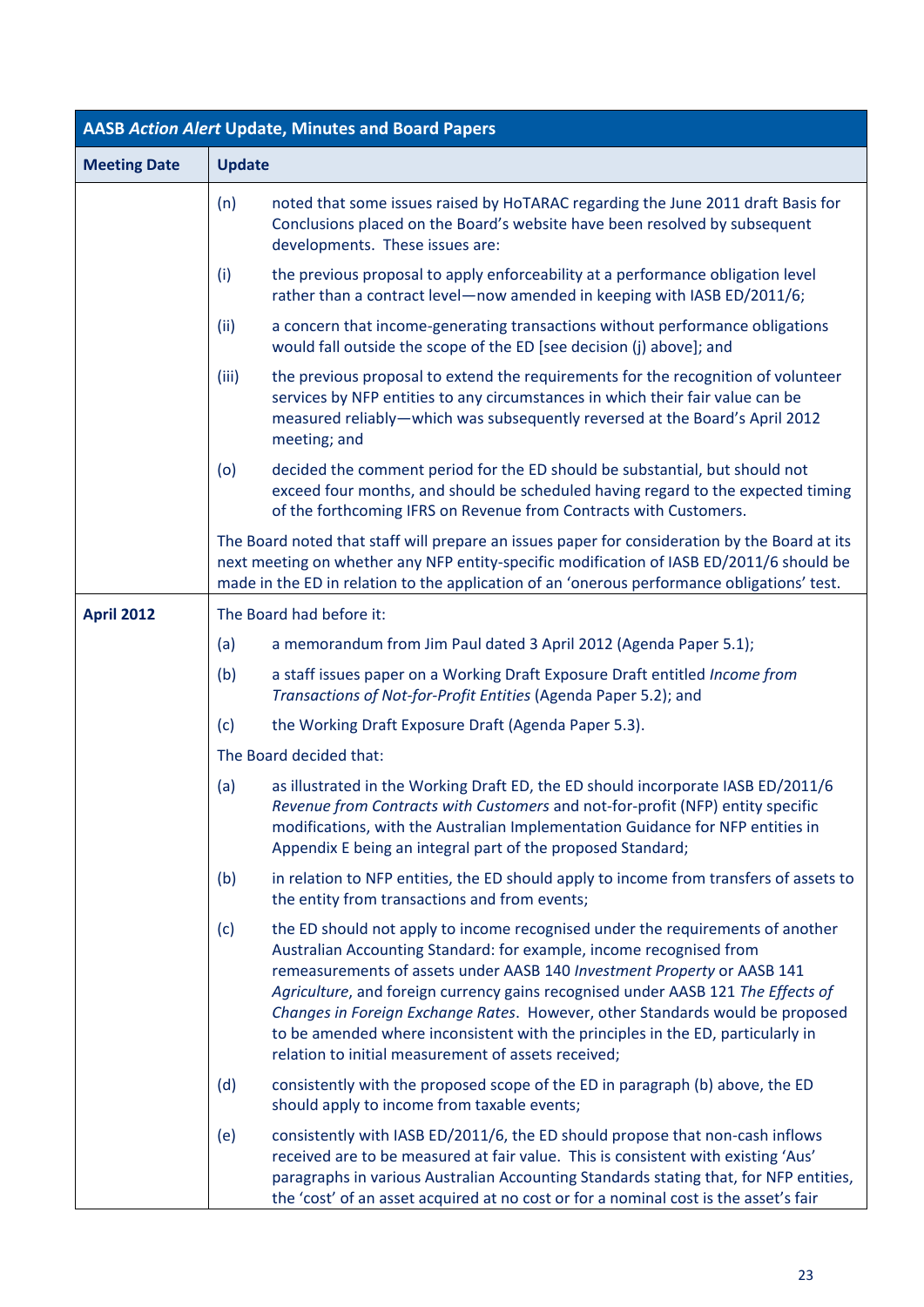| <b>AASB Action Alert Update, Minutes and Board Papers</b> |               |                                                                                                                                                                                                                                                                                                                                                                                                                                                                                                                                                                                                                                                                                                                                                                                                                                                                                            |  |
|-----------------------------------------------------------|---------------|--------------------------------------------------------------------------------------------------------------------------------------------------------------------------------------------------------------------------------------------------------------------------------------------------------------------------------------------------------------------------------------------------------------------------------------------------------------------------------------------------------------------------------------------------------------------------------------------------------------------------------------------------------------------------------------------------------------------------------------------------------------------------------------------------------------------------------------------------------------------------------------------|--|
| <b>Meeting Date</b>                                       | <b>Update</b> |                                                                                                                                                                                                                                                                                                                                                                                                                                                                                                                                                                                                                                                                                                                                                                                                                                                                                            |  |
|                                                           |               | value as at the date of acquisition. Adopting the proposed IFRS text would provide<br>an opportunity to consolidate that principle into one Standard;                                                                                                                                                                                                                                                                                                                                                                                                                                                                                                                                                                                                                                                                                                                                      |  |
|                                                           | (f)           | the draft consequential amendments to Australian Accounting Standards (in relation<br>to NFP entities) in Appendix D of the Working Draft ED should be amended to<br>reflect the decision in paragraph (e) above. For example, Appendix D of the ED<br>should not (as drafted) propose measuring government grants related to biological<br>assets of not-for-profit entities at their fair value less costs to sell;                                                                                                                                                                                                                                                                                                                                                                                                                                                                      |  |
|                                                           | (g)           | the ED should propose that, when a NFP entity recognises a financial asset or<br>financial liability arising from a transaction that includes a donation:                                                                                                                                                                                                                                                                                                                                                                                                                                                                                                                                                                                                                                                                                                                                  |  |
|                                                           |               | the donation should be recognised for the difference between the<br>(i)<br>transaction price and the fair value of the financial asset or financial liability<br>plus or minus, in the case of a financial asset or financial liability not at fair<br>value through profit or loss, transaction costs that are directly attributable<br>to the acquisition or issue of the financial asset or financial liability; and                                                                                                                                                                                                                                                                                                                                                                                                                                                                    |  |
|                                                           |               | (ii)<br>the principle in (i) immediately above is to be applied regardless of whether<br>the fair value of the financial instrument is evidenced by comparison with<br>other observable current market transactions in the same instrument or<br>based on a valuation technique whose variables include only data from<br>observable markets;                                                                                                                                                                                                                                                                                                                                                                                                                                                                                                                                              |  |
|                                                           | (h)           | the ED should propose a NFP-specific amendment to paragraph B5.4.8 of AASB 9<br>Financial Instruments to facilitate the proposal in paragraph (g)(ii) above. The<br>Board's basis for this proposal is that the general presumption in AASB 9 that the<br>fair value of a financial instrument is initially represented by the transaction price is<br>not valid for NFP entities, because various transactions of NFP entities giving rise to<br>financial instruments include a donation component;                                                                                                                                                                                                                                                                                                                                                                                      |  |
|                                                           | (i)           | consistently with IASB ED/2011/6, the ED should propose that a NFP entity's<br>promise to provide goods or services must be enforceable against the entity to<br>qualify as a performance obligation. The promise must also be 'sufficiently specific'<br>to qualify as a performance obligation. In this regard, staff are to develop<br>suggestions for strengthening the draft guidance on what constitutes a 'sufficiently<br>specific' promise;                                                                                                                                                                                                                                                                                                                                                                                                                                       |  |
|                                                           | (j)           | the ED should propose that the total amount of a NFP entity's performance<br>obligations arising from a transaction is to be measured at fair value, leading to<br>immediate recognition of any donation component of the transaction as income. To<br>allocate that fair value amount to the separate performance obligations, the NFP<br>entity would apply without modification the relative stand-alone selling price basis<br>proposed in IASB ED/2011/6. Consequently, the treatment of performance<br>obligations would be the same regardless of whether the transaction giving rise to<br>them has a donation component. This approach should be illustrated by an<br>example of multiple performance obligations arising from a transaction that<br>customarily takes place at a discount (that joint price being the total fair value of the<br>performance obligations), with: |  |
|                                                           |               | donation income recognised immediately for the difference between the<br>(i)<br>transaction price and the total fair value of the performance obligations;<br>and                                                                                                                                                                                                                                                                                                                                                                                                                                                                                                                                                                                                                                                                                                                          |  |

a l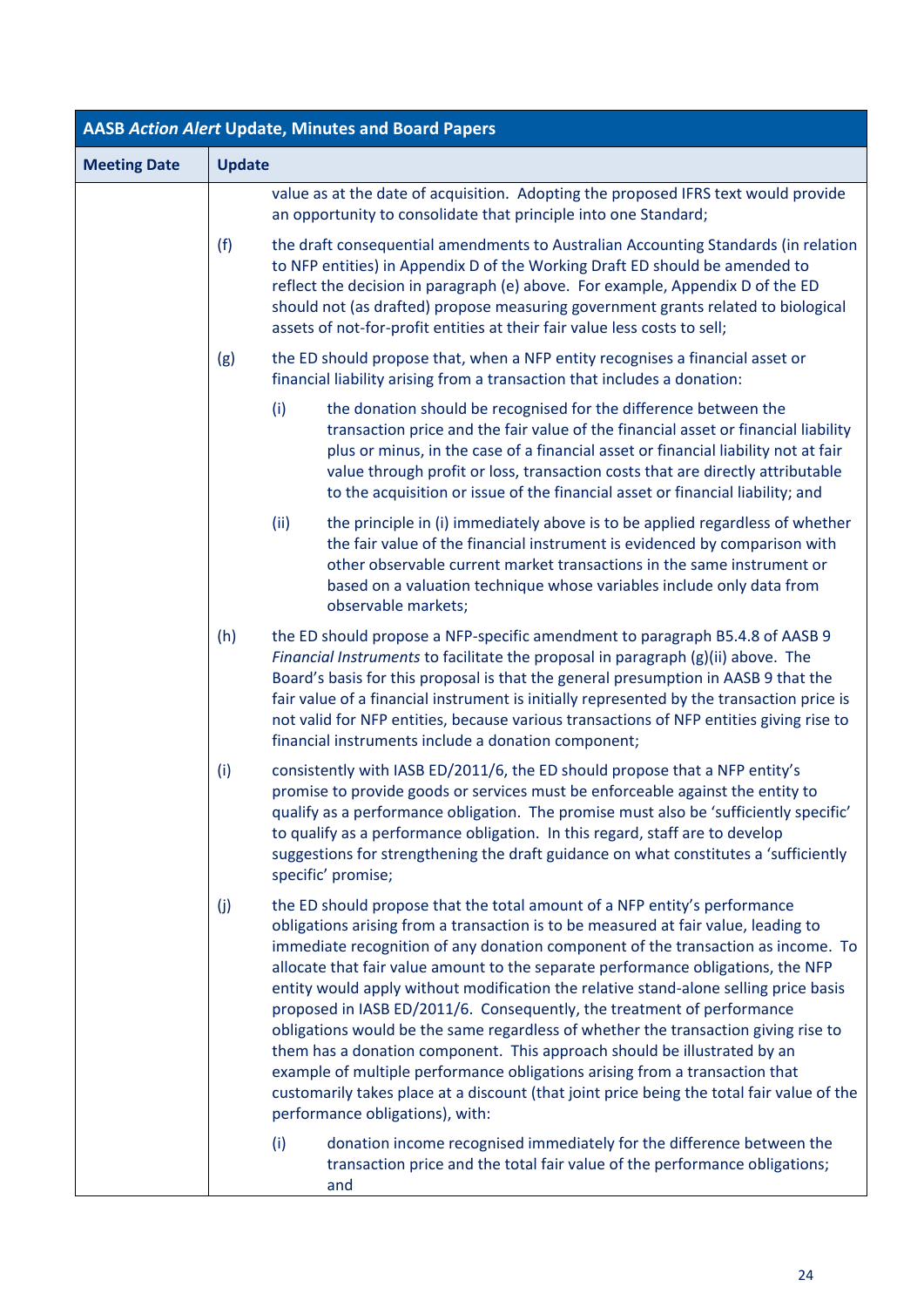| <b>AASB Action Alert Update, Minutes and Board Papers</b> |                                                                                                                                                                                                                                                                                                                                                                                                                                                                                                                                                                                                                                                                                                                                                                                                                                                                                                                                                                                                                                                                                                                                                                                                                                                                                                                                                                                                                                                                                          |  |  |  |
|-----------------------------------------------------------|------------------------------------------------------------------------------------------------------------------------------------------------------------------------------------------------------------------------------------------------------------------------------------------------------------------------------------------------------------------------------------------------------------------------------------------------------------------------------------------------------------------------------------------------------------------------------------------------------------------------------------------------------------------------------------------------------------------------------------------------------------------------------------------------------------------------------------------------------------------------------------------------------------------------------------------------------------------------------------------------------------------------------------------------------------------------------------------------------------------------------------------------------------------------------------------------------------------------------------------------------------------------------------------------------------------------------------------------------------------------------------------------------------------------------------------------------------------------------------------|--|--|--|
| <b>Meeting Date</b>                                       | <b>Update</b>                                                                                                                                                                                                                                                                                                                                                                                                                                                                                                                                                                                                                                                                                                                                                                                                                                                                                                                                                                                                                                                                                                                                                                                                                                                                                                                                                                                                                                                                            |  |  |  |
|                                                           | (ii)<br>the total fair value of the performance obligations allocated to the separate<br>performance obligations pro rata to the stand-alone selling price of each<br>performance obligation;                                                                                                                                                                                                                                                                                                                                                                                                                                                                                                                                                                                                                                                                                                                                                                                                                                                                                                                                                                                                                                                                                                                                                                                                                                                                                            |  |  |  |
|                                                           | (k)<br>the ED should also illustrate transactions in which NFP entities provide goods or<br>services at a discount to their total fair value (i.e., the transaction includes a<br>donation made by the NFP entity), and the transaction price is allocated to the<br>separate performance obligations pro rata to the stand-alone selling price of each<br>performance obligation (the Board has yet to consider whether there is a NFP-<br>specific reason to exempt NFP entities from the 'onerous performance obligations'<br>test proposed in IASB ED/2011/6); and                                                                                                                                                                                                                                                                                                                                                                                                                                                                                                                                                                                                                                                                                                                                                                                                                                                                                                                   |  |  |  |
|                                                           | (1)<br>the ED should not propose any amendments to the requirements for the<br>recognition and disclosure of volunteer services received in AASB 1004<br>Contributions. However, the ED should propose permitting a NFP entity to elect to<br>recognise as assets and income volunteer services that meet the general recognition<br>criteria for assets (rather than the more restrictive recognition criteria for volunteer<br>services in AASB 1004). The Board's view is that recognition of volunteer services,<br>the fair value of which can be measured reliably, would provide useful information<br>for users of financial statements of NFP entities, but extending the scope of the<br>recognition requirements for those services would raise significant practical issues<br>that warrant extensive due process. Undertaking that additional due process would<br>significantly delay the issuance of a Standard on Income from Transactions of NFP<br>Entities and the related replacement of the general income recognition<br>requirements in AASB 1004. Therefore, the Board considers that the cost of<br>proposing to extend the scope of the recognition requirements for volunteer<br>services would outweigh the benefits. Instead, a review of the requirements for the<br>recognition and disclosure of volunteer services received should be undertaken in a<br>future project. These Board views are to be set out in the Basis for Conclusions on<br>the ED. |  |  |  |
|                                                           | The Board decided that the effective date of the Standard developed from the ED should be<br>the same as the effective date of the IFRS on Revenue from Contracts with Customers, with<br>early application permitted. The Board noted that, if the IFRS is issued after 31 December<br>2012, its effective date would be likely to be 1 January 2016.                                                                                                                                                                                                                                                                                                                                                                                                                                                                                                                                                                                                                                                                                                                                                                                                                                                                                                                                                                                                                                                                                                                                   |  |  |  |
|                                                           | The Board's goal is to approve the ED for issue in June 2012, to facilitate the issuance of a<br>Standard on Income from Transactions of NFP Entities either as part of the Australian<br>Accounting Standard incorporating the IFRS on Revenue from Contracts with Customers or<br>contemporaneously with that Standard.                                                                                                                                                                                                                                                                                                                                                                                                                                                                                                                                                                                                                                                                                                                                                                                                                                                                                                                                                                                                                                                                                                                                                                |  |  |  |
| September 2011                                            | The Board had before it:                                                                                                                                                                                                                                                                                                                                                                                                                                                                                                                                                                                                                                                                                                                                                                                                                                                                                                                                                                                                                                                                                                                                                                                                                                                                                                                                                                                                                                                                 |  |  |  |
|                                                           | a memorandum from Jim Paul dated 31 August 2011 (Agenda Paper 7.1);<br>(a)                                                                                                                                                                                                                                                                                                                                                                                                                                                                                                                                                                                                                                                                                                                                                                                                                                                                                                                                                                                                                                                                                                                                                                                                                                                                                                                                                                                                               |  |  |  |
|                                                           | a staff issues paper entitled Recognition and Disclosure of Contributed Services<br>(b)<br>(Agenda Paper 7.2); and                                                                                                                                                                                                                                                                                                                                                                                                                                                                                                                                                                                                                                                                                                                                                                                                                                                                                                                                                                                                                                                                                                                                                                                                                                                                                                                                                                       |  |  |  |
|                                                           | a staff issues paper entitled Exclusion of For-Profit Government Departments<br>(c)<br>(Agenda Paper 7.3).                                                                                                                                                                                                                                                                                                                                                                                                                                                                                                                                                                                                                                                                                                                                                                                                                                                                                                                                                                                                                                                                                                                                                                                                                                                                                                                                                                               |  |  |  |
|                                                           | The Board considered these issues papers in developing an ED on Income of NFPs (based on<br>the draft IFRS on Revenue from Contracts with Customers - which is subject to re-exposure<br>by the IASB in the near future).                                                                                                                                                                                                                                                                                                                                                                                                                                                                                                                                                                                                                                                                                                                                                                                                                                                                                                                                                                                                                                                                                                                                                                                                                                                                |  |  |  |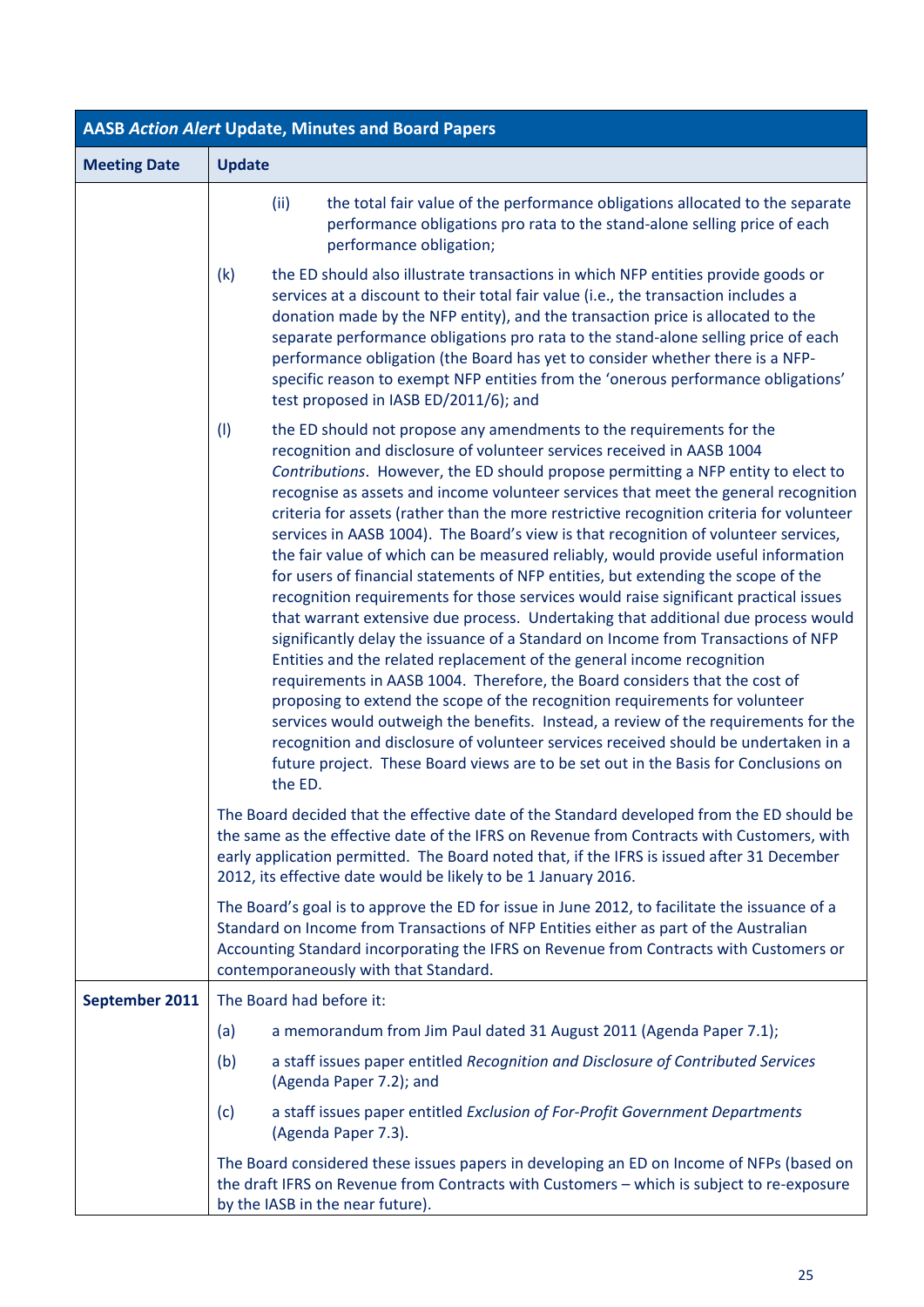| <b>AASB Action Alert Update, Minutes and Board Papers</b> |                                                                                                                                                                                                                                                                                                              |                                                                                                                                                                                                                                                                                                                                  |                                                                                                                                                                                                                                                                                                                                                                                              |  |
|-----------------------------------------------------------|--------------------------------------------------------------------------------------------------------------------------------------------------------------------------------------------------------------------------------------------------------------------------------------------------------------|----------------------------------------------------------------------------------------------------------------------------------------------------------------------------------------------------------------------------------------------------------------------------------------------------------------------------------|----------------------------------------------------------------------------------------------------------------------------------------------------------------------------------------------------------------------------------------------------------------------------------------------------------------------------------------------------------------------------------------------|--|
| <b>Meeting Date</b>                                       | <b>Update</b>                                                                                                                                                                                                                                                                                                |                                                                                                                                                                                                                                                                                                                                  |                                                                                                                                                                                                                                                                                                                                                                                              |  |
|                                                           | Recognition and Disclosure of Contributed Services                                                                                                                                                                                                                                                           |                                                                                                                                                                                                                                                                                                                                  |                                                                                                                                                                                                                                                                                                                                                                                              |  |
|                                                           |                                                                                                                                                                                                                                                                                                              | The Board considered the issues paper on the recognition and disclosure of 'contributed<br>services' (donated services) received by not-for-profit entities (NFPs). After considering the<br>submissions received on this topic in response to ED 180 Income from Non-exchange<br>Transactions (Taxes and Transfers), the Board: |                                                                                                                                                                                                                                                                                                                                                                                              |  |
|                                                           | (a)                                                                                                                                                                                                                                                                                                          |                                                                                                                                                                                                                                                                                                                                  | decided all NFPs (whether in the private or public sector) should:                                                                                                                                                                                                                                                                                                                           |  |
|                                                           |                                                                                                                                                                                                                                                                                                              | (i)                                                                                                                                                                                                                                                                                                                              | be required to make disclosures about the nature and significance of<br>donated services received, whether recognised or unrecognised; and                                                                                                                                                                                                                                                   |  |
|                                                           |                                                                                                                                                                                                                                                                                                              | (ii)                                                                                                                                                                                                                                                                                                                             | in principle, be required to recognise donated services received at fair value,<br>when fair value can be measured reliably;                                                                                                                                                                                                                                                                 |  |
|                                                           | (b)                                                                                                                                                                                                                                                                                                          |                                                                                                                                                                                                                                                                                                                                  | acknowledged that applying the recognition principle in (a)(ii) above would give rise<br>to cost/benefit issues, particularly for smaller NFPs, that need further consideration;                                                                                                                                                                                                             |  |
|                                                           | (c)                                                                                                                                                                                                                                                                                                          | will consider:                                                                                                                                                                                                                                                                                                                   | consequently decided to propose both requirements in (a) above in its ED on<br>Income of NFPs, but to propose that the recognition requirement has a later<br>application date than the operative date of the Standard. In the interim, the Board                                                                                                                                            |  |
|                                                           |                                                                                                                                                                                                                                                                                                              | (i)                                                                                                                                                                                                                                                                                                                              | opportunities for the review of the current regulatory regime for financial<br>reporting by smaller NFPs; and                                                                                                                                                                                                                                                                                |  |
|                                                           |                                                                                                                                                                                                                                                                                                              | (ii)                                                                                                                                                                                                                                                                                                                             | issues relating to donated services received in the context of its project on<br>Service Performance Reporting; and                                                                                                                                                                                                                                                                          |  |
|                                                           | (d)                                                                                                                                                                                                                                                                                                          |                                                                                                                                                                                                                                                                                                                                  | observed that, until the later application date referred to in (c) above, the present<br>recognition requirements for donated services received in AASB 1004 Contributions<br>would remain unchanged.                                                                                                                                                                                        |  |
|                                                           | AASB 1004:                                                                                                                                                                                                                                                                                                   |                                                                                                                                                                                                                                                                                                                                  | The Board observed that the decisions would give rise to the following proposed changes to                                                                                                                                                                                                                                                                                                   |  |
|                                                           | (a)<br>one of the specific recognition criteria in paragraph 44 of that Standard for donated<br>services received by local governments, government departments, GGSs and whole<br>of governments (namely, that the services would have been purchased if they had<br>not been donated) would be omitted; and |                                                                                                                                                                                                                                                                                                                                  |                                                                                                                                                                                                                                                                                                                                                                                              |  |
|                                                           | (b)                                                                                                                                                                                                                                                                                                          |                                                                                                                                                                                                                                                                                                                                  | the scope of the specific recognition criteria for donated services in that Standard<br>would be extended to include all NFPs, including those in the private sector.                                                                                                                                                                                                                        |  |
|                                                           | The Board decided that its Basis for Conclusions on the ED on Income for NFPs should note<br>that:                                                                                                                                                                                                           |                                                                                                                                                                                                                                                                                                                                  |                                                                                                                                                                                                                                                                                                                                                                                              |  |
|                                                           | (a)                                                                                                                                                                                                                                                                                                          |                                                                                                                                                                                                                                                                                                                                  | recognition of donated services received that meet the recognition criteria should<br>not be optional, because:                                                                                                                                                                                                                                                                              |  |
|                                                           |                                                                                                                                                                                                                                                                                                              | (i)                                                                                                                                                                                                                                                                                                                              | non-recognition of donated services received that meet the recognition<br>criteria would omit income and related expenses (the consumption of the<br>services) of the NFP, impairing the representational faithfulness of the<br>income and expenses reported. Consequently, the financial statements<br>would be less useful for assessing the cost of services provided by the NFP;<br>and |  |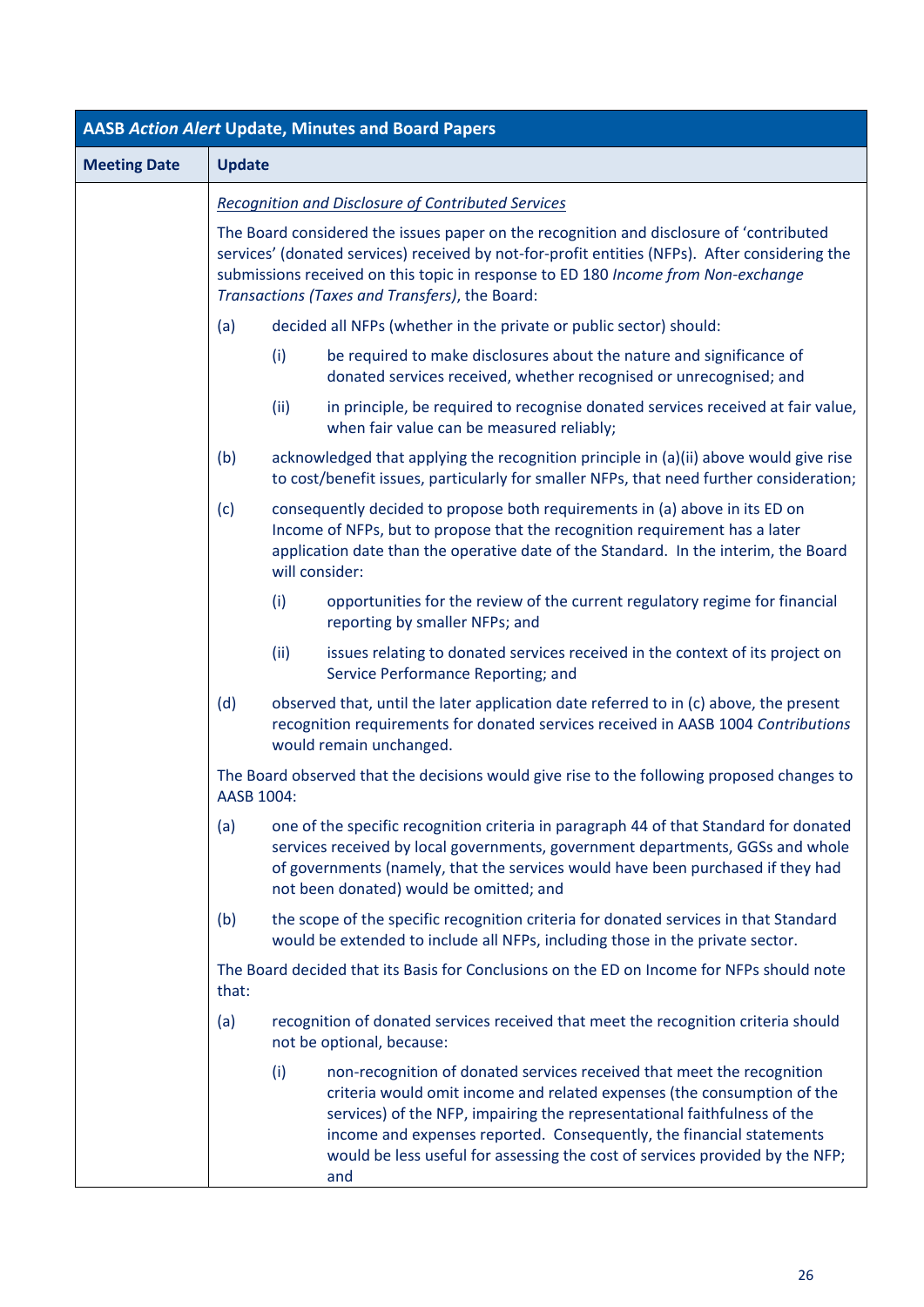| <b>AASB Action Alert Update, Minutes and Board Papers</b> |                                                                                                                                                                                                                                                                                                                                                                                                                                                                                                                                                                                                                                                                                                                                                                                                                                                                                                                                                                                                                                                                                          |  |  |  |
|-----------------------------------------------------------|------------------------------------------------------------------------------------------------------------------------------------------------------------------------------------------------------------------------------------------------------------------------------------------------------------------------------------------------------------------------------------------------------------------------------------------------------------------------------------------------------------------------------------------------------------------------------------------------------------------------------------------------------------------------------------------------------------------------------------------------------------------------------------------------------------------------------------------------------------------------------------------------------------------------------------------------------------------------------------------------------------------------------------------------------------------------------------------|--|--|--|
| <b>Meeting Date</b>                                       | <b>Update</b>                                                                                                                                                                                                                                                                                                                                                                                                                                                                                                                                                                                                                                                                                                                                                                                                                                                                                                                                                                                                                                                                            |  |  |  |
|                                                           | (ii)<br>providing an option would reduce the comparability of financial information<br>between NFPs and between periods. An example of this lack of<br>comparability is that a NFP that receives a cash donation for purchasing<br>services might recognise different income and expenses than a NFP that<br>receives donated services; and                                                                                                                                                                                                                                                                                                                                                                                                                                                                                                                                                                                                                                                                                                                                              |  |  |  |
|                                                           | the Board proposes omitting the recognition criterion in paragraph 44 of AASB 1004<br>(b)<br>that the services would have been purchased if they had not been donated, because<br>application of that criterion:                                                                                                                                                                                                                                                                                                                                                                                                                                                                                                                                                                                                                                                                                                                                                                                                                                                                         |  |  |  |
|                                                           | (i)<br>does not necessarily reflect whether the entity receives benefits from the services<br>(for example, the services might be provided under the entity's direction and yet<br>would not otherwise have been purchased);                                                                                                                                                                                                                                                                                                                                                                                                                                                                                                                                                                                                                                                                                                                                                                                                                                                             |  |  |  |
|                                                           | (iii)<br>is potentially affected by the entity's capacity to pay for the services, which is<br>incongruous with many NFPs' dependence on donated services because they have<br>insufficient resources to purchase them; and                                                                                                                                                                                                                                                                                                                                                                                                                                                                                                                                                                                                                                                                                                                                                                                                                                                              |  |  |  |
|                                                           | is unnecessary to address difficulties (and related costs) in reliably measuring some<br>(iii)<br>donated services, because the other recognition criterion for donated services is<br>reliable measurement.                                                                                                                                                                                                                                                                                                                                                                                                                                                                                                                                                                                                                                                                                                                                                                                                                                                                             |  |  |  |
|                                                           | For-Profit Government Departments                                                                                                                                                                                                                                                                                                                                                                                                                                                                                                                                                                                                                                                                                                                                                                                                                                                                                                                                                                                                                                                        |  |  |  |
|                                                           | The Board considered the issues paper on redeliberating its proposal in ED 180 that the<br>replacement Standard for AASB 1004 should exclude any for-profit government<br>departments from its scope. After considering the submissions received on this topic, the<br>Board effectively confirmed its proposal in ED 180. It decided that any for-profit<br>government departments should be outside the scope of any NFP-specific text applying to<br>Income of NFPs, consistent with the Board's policy that for-profit entities (whether in the<br>private or public sector) conform to IFRSs. Those government departments would apply the<br>text of the Australian Accounting Standard that incorporates without amendment the<br>expected IFRS on Revenue from Contracts with Customers. The scoping out of any for-profit<br>government departments would not be mentioned explicitly in the scope paragraphs of the<br>ED on Income by NFPs (it would be implicit in the ED's scope limitation to NFPs), but would<br>be noted briefly in the Basis for Conclusions on the ED. |  |  |  |
|                                                           | Scope of the ED on Income of NFPs                                                                                                                                                                                                                                                                                                                                                                                                                                                                                                                                                                                                                                                                                                                                                                                                                                                                                                                                                                                                                                                        |  |  |  |
|                                                           | The Board decided to exclude from its ED on Income of NFPs some issues dealt with in<br>AASB 1004 that are outside the scope of the expected IFRS on Revenue from Contracts with<br>Customers. For example, the ED would not include proposals in respect of:                                                                                                                                                                                                                                                                                                                                                                                                                                                                                                                                                                                                                                                                                                                                                                                                                            |  |  |  |
|                                                           | recognition requirements for contributions by owners and distributions to owners;<br>(a)                                                                                                                                                                                                                                                                                                                                                                                                                                                                                                                                                                                                                                                                                                                                                                                                                                                                                                                                                                                                 |  |  |  |
|                                                           | requirements for the treatment of restructures of administrative arrangements in<br>(b)<br>the public sector; and                                                                                                                                                                                                                                                                                                                                                                                                                                                                                                                                                                                                                                                                                                                                                                                                                                                                                                                                                                        |  |  |  |
|                                                           | the future role (if any) of AASB Interpretation 1038 Contributions by Owners Made<br>(c)<br>to Wholly-Owned Public Sector Entities.                                                                                                                                                                                                                                                                                                                                                                                                                                                                                                                                                                                                                                                                                                                                                                                                                                                                                                                                                      |  |  |  |
|                                                           | Those issues will be considered by the Board as soon as is feasible, but not as part of the ED.<br>The treatment of those issues would remain unchanged until they are considered by the<br>Board in the future.                                                                                                                                                                                                                                                                                                                                                                                                                                                                                                                                                                                                                                                                                                                                                                                                                                                                         |  |  |  |
| <b>July 2011</b>                                          | The Board had before it:                                                                                                                                                                                                                                                                                                                                                                                                                                                                                                                                                                                                                                                                                                                                                                                                                                                                                                                                                                                                                                                                 |  |  |  |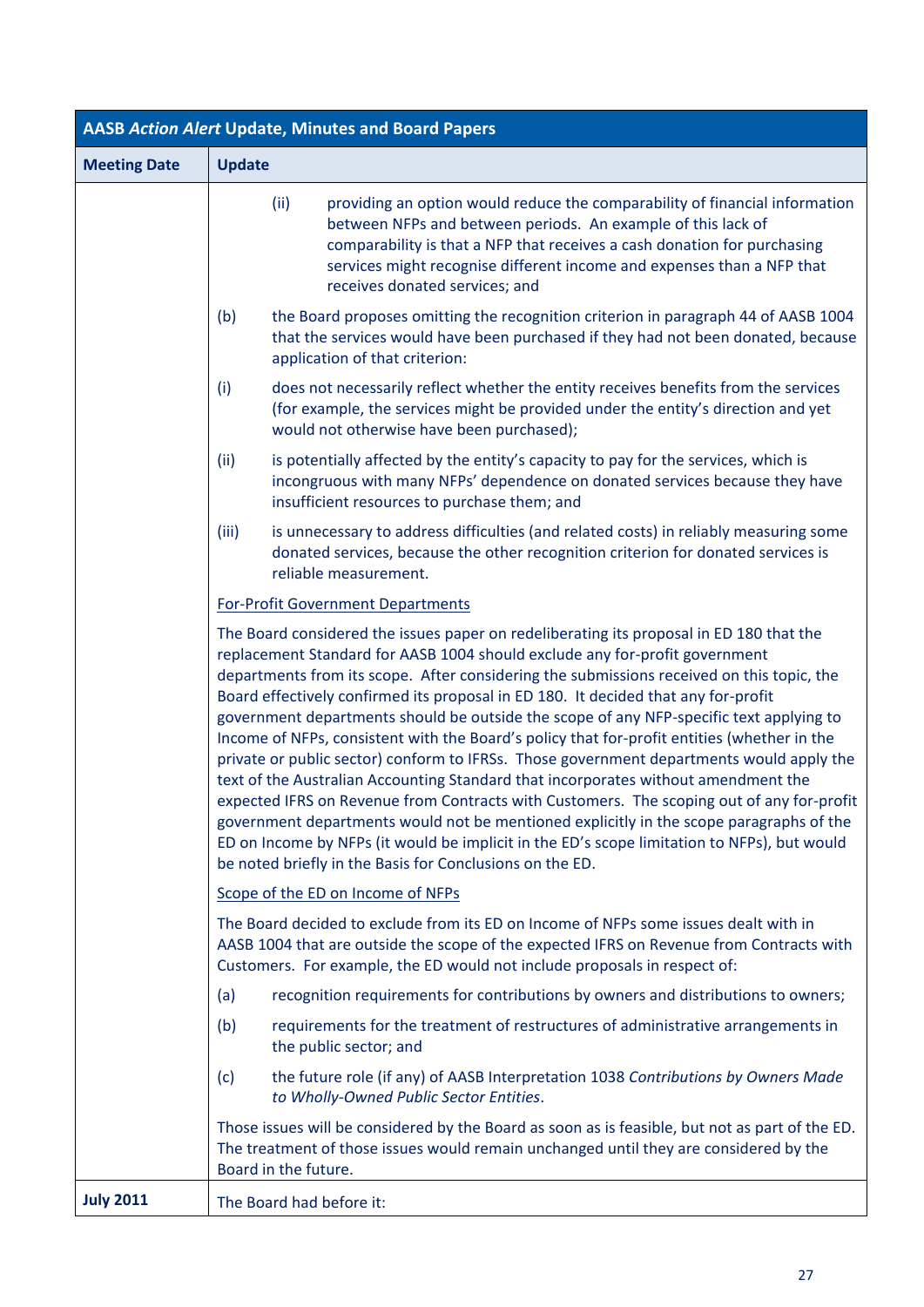| <b>AASB Action Alert Update, Minutes and Board Papers</b> |                                                                                                                                                                                                                                                                                                                                                                                                                                                                                                                                                                                                                    |  |  |  |  |
|-----------------------------------------------------------|--------------------------------------------------------------------------------------------------------------------------------------------------------------------------------------------------------------------------------------------------------------------------------------------------------------------------------------------------------------------------------------------------------------------------------------------------------------------------------------------------------------------------------------------------------------------------------------------------------------------|--|--|--|--|
| <b>Meeting Date</b>                                       | <b>Update</b>                                                                                                                                                                                                                                                                                                                                                                                                                                                                                                                                                                                                      |  |  |  |  |
|                                                           | a memorandum from Jim Paul dated 29 June 2011 (Agenda Paper 14.1); and<br>(a)                                                                                                                                                                                                                                                                                                                                                                                                                                                                                                                                      |  |  |  |  |
|                                                           | Staff Issues Paper: Recognising Liabilities for Onerous Contracts (Agenda<br>(b)<br>Paper 14.2).                                                                                                                                                                                                                                                                                                                                                                                                                                                                                                                   |  |  |  |  |
|                                                           | The Board considered the issues paper, which discussed whether its future Exposure Draft<br>on Income of Not-For-Profit Entities (NFPs) should propose that NFPs should apply an<br>'onerous contract' test consistent with that set out in the draft IFRS Revenue from Contracts<br>with Customers, which the IASB plans to re-expose shortly. In addition, the issues paper<br>discussed whether the expected text of the 'onerous contract' test in the forthcoming IASB<br>ED would warrant any modification to deal with NFP-specific issues. The session was<br>educational and the Board made no decisions. |  |  |  |  |
|                                                           | The Board noted that the scope of this topic relating to onerous contracts is confined to<br>long-term arrangements giving rise to unconditional enforceable obligations to provide<br>goods or services, where the performance obligations are not capped by the amount of<br>consideration received by the entity and the entity cannot cancel the arrangement and<br>return the consideration.                                                                                                                                                                                                                  |  |  |  |  |
|                                                           | The Board discussed how to apply the 'onerous contract' test when a grantor subsidises the<br>cost of a service that is partly paid for by service recipients - for example, where a public rail<br>authority is subsidised to provide rail services in sales to commuters for a price less than the<br>cost of the service. Comments by Board members on such arrangements included that:                                                                                                                                                                                                                         |  |  |  |  |
|                                                           | (a)<br>the arrangement with the grantor should be accounted for separately from each<br>arrangement with a service recipient. Even if the subsidy is paid in advance,<br>economically it is the same as a reimbursement. AASB 137 Provisions, Contingent<br>Liabilities and Contingent Assets requires reimbursements to be recognised as a<br>separate asset (that is, accounted for separately from obligations to other parties).<br>This supports the above-mentioned treatment;                                                                                                                               |  |  |  |  |
|                                                           | until service recipients enter a binding arrangement with the reporting entity, the<br>(b)<br>reporting entity does not have an obligation to provide the service to them,<br>notwithstanding having received a subsidy;                                                                                                                                                                                                                                                                                                                                                                                           |  |  |  |  |
|                                                           | therefore, the amount of the grant should be recognised as a performance<br>(c)<br>obligation to be extinguished by the provision of services in subsequent<br>arrangements, at which time an equivalent amount of revenue would be<br>recognised;                                                                                                                                                                                                                                                                                                                                                                 |  |  |  |  |
|                                                           | the treatment in (c), which does not identify the grant as giving rise to an 'onerous'<br>(d)<br>obligation, is supported by the fact that, if the subsequent arrangements were not<br>entered into, the entity would be obliged to return no more than the amount of the<br>grant-it would not be obliged to render services to the grantor at a potentially<br>higher cost; and                                                                                                                                                                                                                                  |  |  |  |  |
|                                                           | each arrangement with a service recipient would be loss-making (onerous), but each<br>(e)<br>such loss would be accompanied by a 'gain' (revenue) from derecognising the<br>related grant obligation (consistent with the grant compensating the entity for<br>entering onerous arrangements with service recipients).                                                                                                                                                                                                                                                                                             |  |  |  |  |
|                                                           | The Board discussed whether there are NFP-specific reasons for NFPs not to apply the<br>'onerous contract' test. Board members:                                                                                                                                                                                                                                                                                                                                                                                                                                                                                    |  |  |  |  |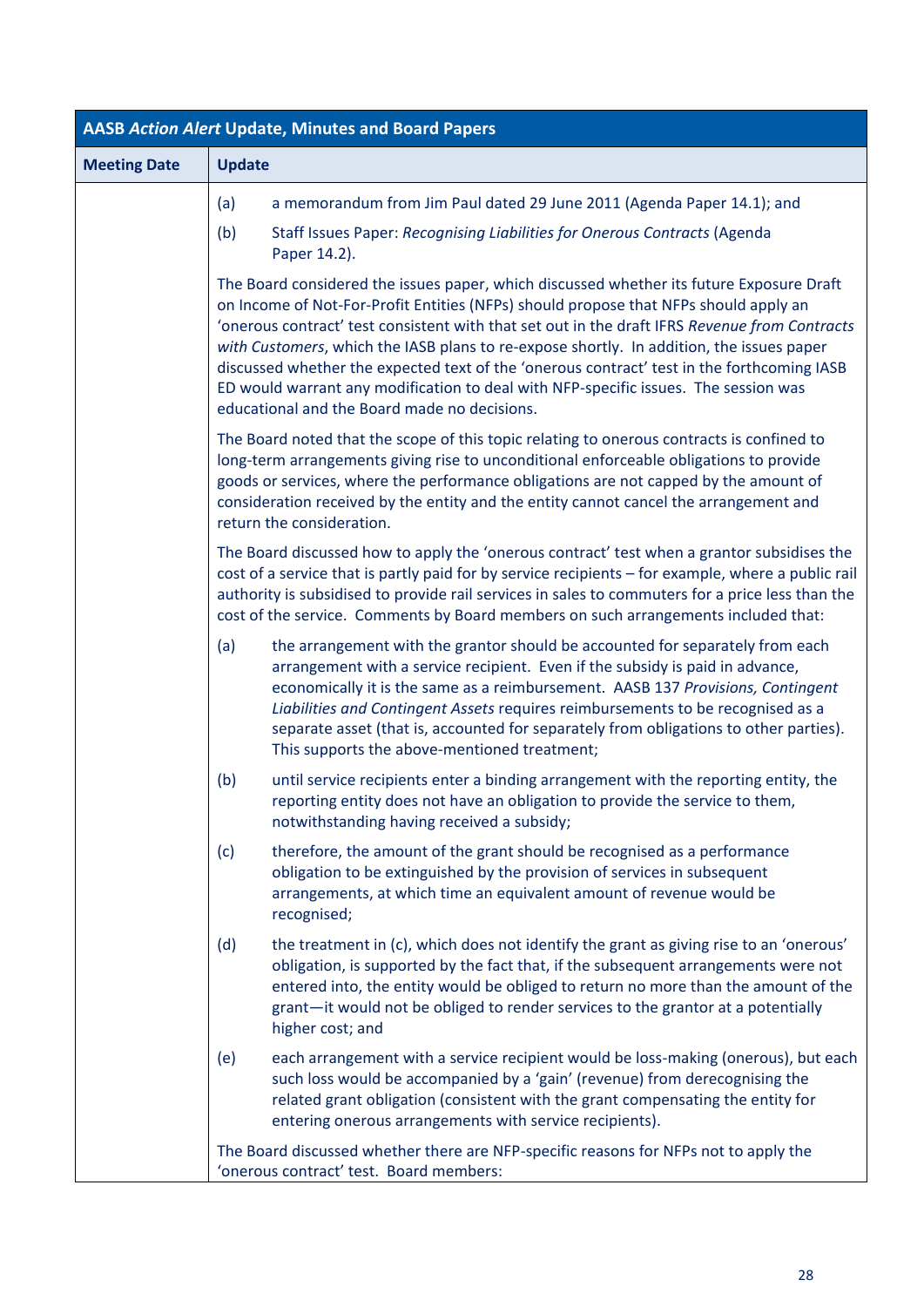| <b>AASB Action Alert Update, Minutes and Board Papers</b> |                                                                                                                                                                                                                                                                                                                                                                                                                                                                                                                                                                                                                                                                                                                                                                                                   |  |  |
|-----------------------------------------------------------|---------------------------------------------------------------------------------------------------------------------------------------------------------------------------------------------------------------------------------------------------------------------------------------------------------------------------------------------------------------------------------------------------------------------------------------------------------------------------------------------------------------------------------------------------------------------------------------------------------------------------------------------------------------------------------------------------------------------------------------------------------------------------------------------------|--|--|
| <b>Meeting Date</b>                                       | <b>Update</b>                                                                                                                                                                                                                                                                                                                                                                                                                                                                                                                                                                                                                                                                                                                                                                                     |  |  |
|                                                           | noted that the key challenge with NFPs applying the 'onerous contract' test is using<br>(a)<br>different measurement approaches to measuring onerous contract liabilities and<br>related impairments of assets. Specifically, they noted that onerous contract<br>liabilities would mainly reflect net cash outflows in respect of incurring and settling<br>performance obligations, whilst NFPs would often recognise any impairments of<br>assets on the basis of depreciated replacement cost. Board members disagreed<br>with the assertion in Example 2, Variation B (beneath paragraph 32) of Agenda<br>Paper 14.2 that a liability for an onerous contract (if recognised) would be measured<br>separately from any impairment loss on related assets. Those Board members<br>noted that: |  |  |
|                                                           | the same cash flows affect whether assets dedicated to a contract are<br>(i)<br>impaired and whether a liability for an onerous contract exists; and                                                                                                                                                                                                                                                                                                                                                                                                                                                                                                                                                                                                                                              |  |  |
|                                                           | (ii)<br>impairment losses recognised on inventories and depreciable assets<br>dedicated to a contract reduce the estimated amount of cost of goods<br>sold/consumed and of depreciation that would be taken into account in<br>determining whether a contract is onerous;                                                                                                                                                                                                                                                                                                                                                                                                                                                                                                                         |  |  |
|                                                           | (b)<br>requested staff to prepare a paper exploring:                                                                                                                                                                                                                                                                                                                                                                                                                                                                                                                                                                                                                                                                                                                                              |  |  |
|                                                           | (i)<br>how the relationship between impairments and liabilities for onerous<br>contracts would be accounted for if net cash outflows do not necessarily<br>give rise to an impairment loss for NFPs (due to the way value in use is<br>defined for NFPs in paragraph Aus6.1 of AASB 136 Impairment of Assets);<br>and                                                                                                                                                                                                                                                                                                                                                                                                                                                                             |  |  |
|                                                           | (ii)<br>how a NFP would apply the 'onerous contract' test on a contract-by-<br>contract basis when assets on which impairments are recognised service<br>more than one contract, given that paragraph 69 of AASB 137 says "Before a<br>separate provision for an onerous contract is established, an entity<br>recognises any impairment loss that has occurred on assets dedicated to<br>that contract (see AASB 136).";                                                                                                                                                                                                                                                                                                                                                                         |  |  |
|                                                           | noted that a reason not to exclude NFPs entirely from an 'onerous contract' test is<br>(c)<br>that some contracts or other arrangements entered into by NFPs give rise to an<br>unconditional obligation to supply goods or services at a loss;                                                                                                                                                                                                                                                                                                                                                                                                                                                                                                                                                   |  |  |
|                                                           | (d)<br>noted also that excluding contracts or other arrangements for a 'social benefit or<br>charitable purpose' from the scope of the 'onerous contract' test, as the FASB has<br>tentatively decided to do, would potentially scope out a very broad range of<br>contracts, including some mentioned in (c) immediately above; and                                                                                                                                                                                                                                                                                                                                                                                                                                                              |  |  |
|                                                           | noted as well that it would be inappropriate to devise an 'onerous contract' test for<br>(e)<br>NFPs that results in recognition of 'liabilities' to construct or improve an entity's<br>own asset.                                                                                                                                                                                                                                                                                                                                                                                                                                                                                                                                                                                               |  |  |
|                                                           | The Board additionally noted that AASB staff are communicating with IASB staff regarding<br>this topic. The Board will consider further issues papers after the IASB's proposals regarding<br>the 'onerous contract' test become clearer and after further communication between AASB<br>staff and IASB staff.                                                                                                                                                                                                                                                                                                                                                                                                                                                                                    |  |  |
| <b>June 2011</b>                                          | The Board had before it:                                                                                                                                                                                                                                                                                                                                                                                                                                                                                                                                                                                                                                                                                                                                                                          |  |  |
|                                                           | a memorandum from Jim Paul dated 25 May 2011 (Agenda Paper 16.1); and<br>(a)                                                                                                                                                                                                                                                                                                                                                                                                                                                                                                                                                                                                                                                                                                                      |  |  |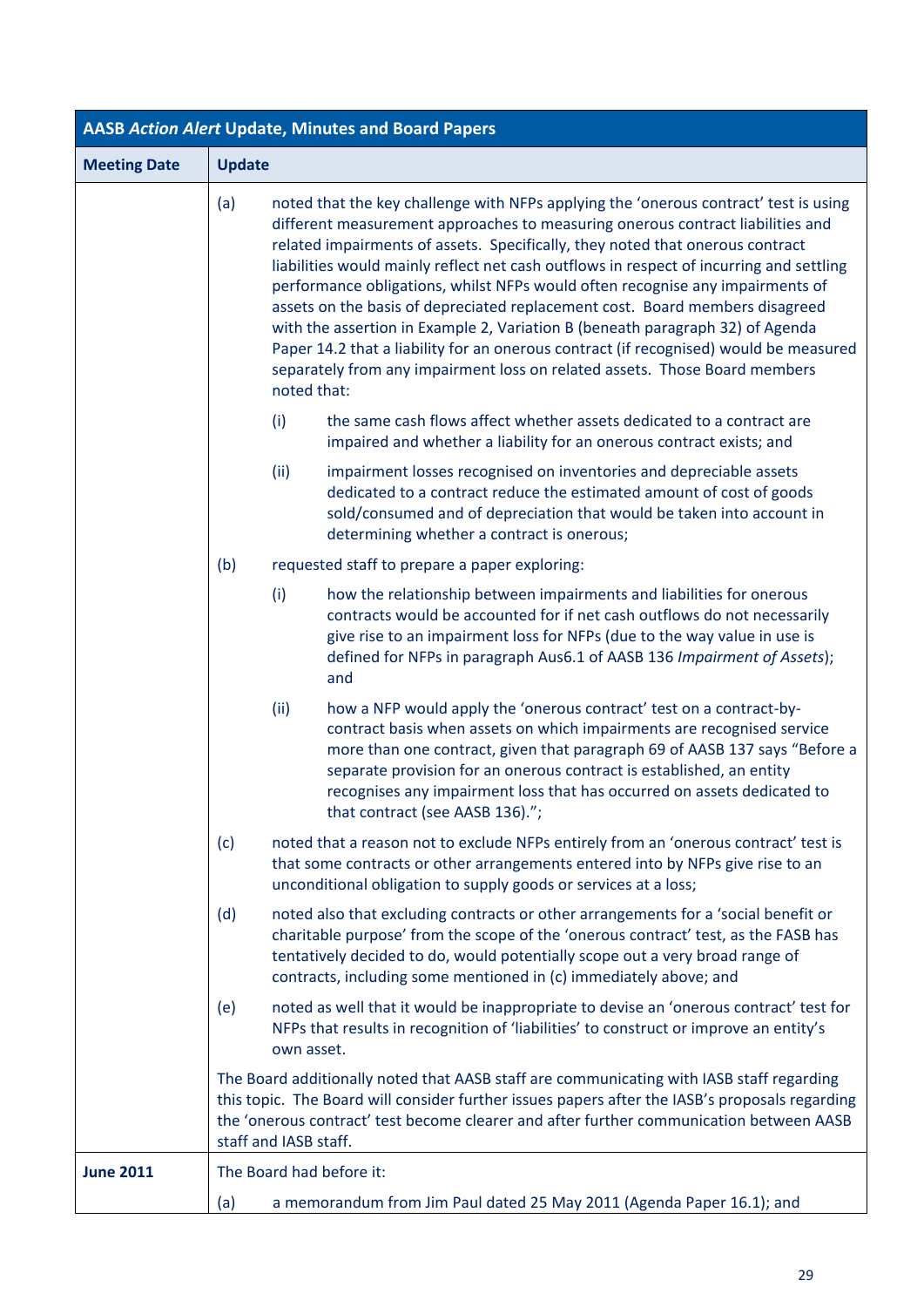| <b>AASB Action Alert Update, Minutes and Board Papers</b> |                                                                                                                                                                                                                                                                                                                                                                                                                                                                                                                                                                                                                                                                                                                                               |  |  |  |
|-----------------------------------------------------------|-----------------------------------------------------------------------------------------------------------------------------------------------------------------------------------------------------------------------------------------------------------------------------------------------------------------------------------------------------------------------------------------------------------------------------------------------------------------------------------------------------------------------------------------------------------------------------------------------------------------------------------------------------------------------------------------------------------------------------------------------|--|--|--|
| <b>Meeting Date</b>                                       | <b>Update</b>                                                                                                                                                                                                                                                                                                                                                                                                                                                                                                                                                                                                                                                                                                                                 |  |  |  |
|                                                           | a draft Basis for Conclusions for an Exposure Draft (ED) on Income of Not-for-Profit<br>(a)<br>Entities (NFPs) (Agenda Paper 16.2)                                                                                                                                                                                                                                                                                                                                                                                                                                                                                                                                                                                                            |  |  |  |
|                                                           | The Board considered the draft Basis for Conclusions on the ED it is developing on Income of<br>NFPs, noting that this ED is being developed as a result of the Board's redeliberations of its<br>proposals in AASB ED 180/FRSB ED 118 Income from Non-exchange Transactions (Taxes and<br>Transfers), having regard to the submissions received on that ED. The draft revised ED is<br>broadly based on the IASB's work in developing an IFRS on Revenue from Contracts with<br>Customers, but modified where necessary to address NFP-specific issues. At this meeting,<br>the Board decided:                                                                                                                                               |  |  |  |
|                                                           | to confirm its previous tentative decisions reflected in the draft Basis for<br>(a)<br>Conclusions;                                                                                                                                                                                                                                                                                                                                                                                                                                                                                                                                                                                                                                           |  |  |  |
|                                                           | (b)<br>that the ED should apply to income of NFPs rather than only to their revenue; and                                                                                                                                                                                                                                                                                                                                                                                                                                                                                                                                                                                                                                                      |  |  |  |
|                                                           | that performance obligations of NFPs should be measured at the fair value of the<br>(c)<br>promised goods or services, using the fair value hierarchy in forthcoming<br>AASB 13 Fair Value Measurement. Where stand-alone selling prices of promised<br>goods or services (and hence of the performance obligation) cannot be observed or<br>estimated reliably, the best indicator of the performance obligation's fair value may<br>be the amount determined by applying AASB 137 Provisions, Contingent Liabilities<br>and Contingent Assets.                                                                                                                                                                                              |  |  |  |
|                                                           | The Board discussed issues regarding whether the IASB's proposed criteria and<br>methodology for recognising liabilities for onerous contracts should be applicable to NFPs.<br>The Board did not make a decision on this topic, but identified issues to be addressed in a<br>staff paper for consideration at a future meeting. Those issues include:                                                                                                                                                                                                                                                                                                                                                                                       |  |  |  |
|                                                           | the potential that an 'onerous contract' test would apply at a whole-of-entity level,<br>(a)<br>and the practical implications of applying the test at that level;                                                                                                                                                                                                                                                                                                                                                                                                                                                                                                                                                                            |  |  |  |
|                                                           | (b)<br>whether to replicate the FASB's tentative decision not to apply an 'onerous<br>contract' test to contracts of NFPs entered to provide social benefits or for a<br>charitable purpose; and                                                                                                                                                                                                                                                                                                                                                                                                                                                                                                                                              |  |  |  |
|                                                           | (c)<br>the implications of first applying an impairment test, in conformity with the<br>proposed IFRS on Revenue from Contracts with Customers, when, under<br>AASB 136 Impairment of Assets, NFPs measure an asset's value in use at<br>depreciated replacement cost when the asset's future economic benefits are not<br>primarily dependent on the asset's ability to generate net cash inflows and where<br>the entity would, if deprived of the asset, replace its remaining future economic<br>benefits. The significance of this issue is that NFPs would measure a liability for an<br>onerous contract by reference to net cash outflows after recognising impairments<br>that may be measured on a basis other than net cash flows. |  |  |  |
|                                                           | A Board member commented that sometimes an obligation arises from an event within an<br>agreement with another party, and requested staff to address that issue in the revised draft<br><b>Basis for Conclusions.</b>                                                                                                                                                                                                                                                                                                                                                                                                                                                                                                                         |  |  |  |
|                                                           | The Board decided to continue to monitor the IASB's deliberations on its project to develop<br>an IFRS on Revenue from Contracts with Customers. It directed staff to draft an ED that is<br>updated for IASB decisions as they are made, and to add examples of key transaction types                                                                                                                                                                                                                                                                                                                                                                                                                                                        |  |  |  |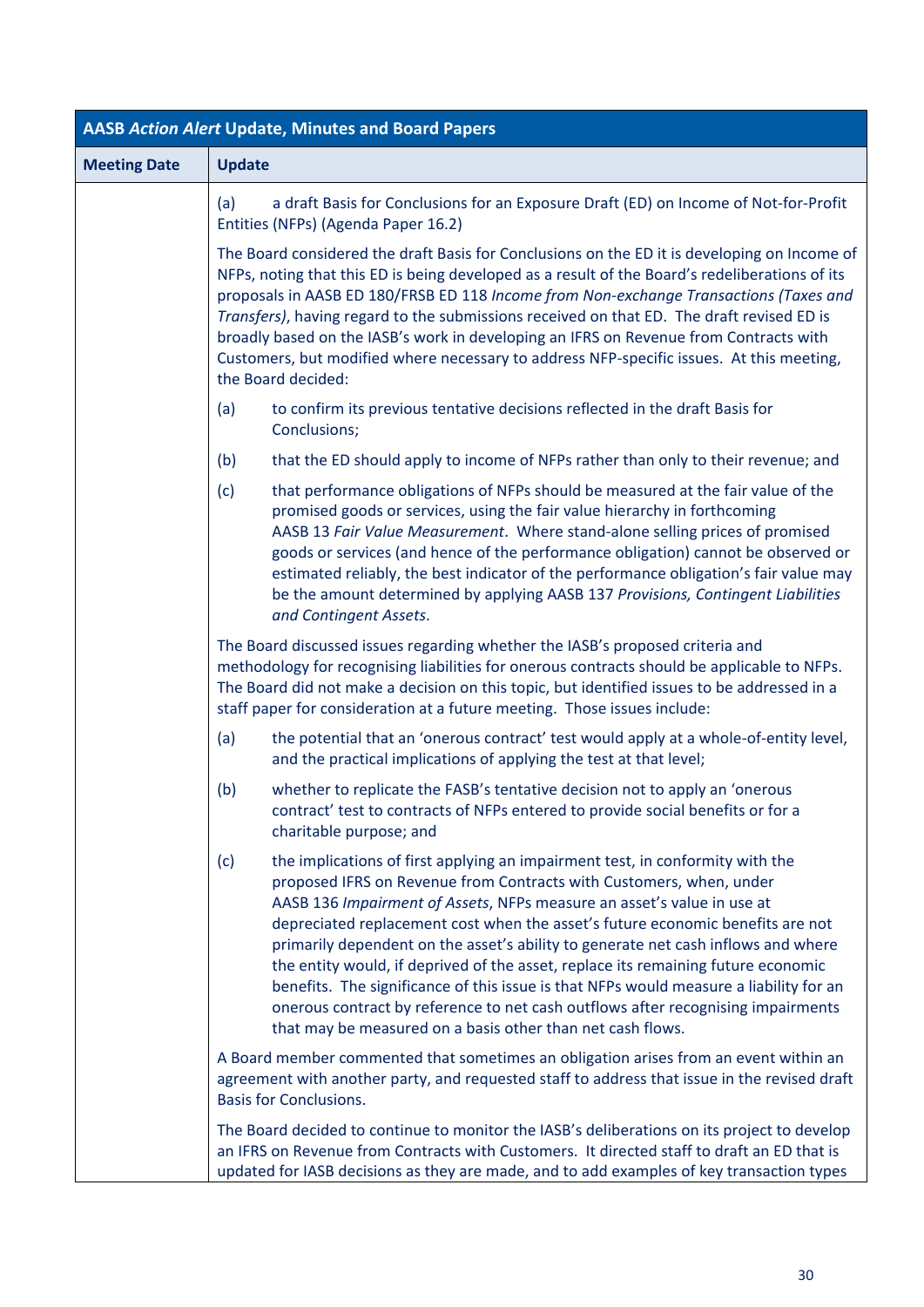| <b>AASB Action Alert Update, Minutes and Board Papers</b> |               |                                                                                                                                                                                                                                                                                                                                                                                                                                                                                                                                                                                                |  |  |
|-----------------------------------------------------------|---------------|------------------------------------------------------------------------------------------------------------------------------------------------------------------------------------------------------------------------------------------------------------------------------------------------------------------------------------------------------------------------------------------------------------------------------------------------------------------------------------------------------------------------------------------------------------------------------------------------|--|--|
| <b>Meeting Date</b>                                       | <b>Update</b> |                                                                                                                                                                                                                                                                                                                                                                                                                                                                                                                                                                                                |  |  |
|                                                           |               | (such as advance payments and multi-year grant arrangements) to illustrate the decisions<br>set out in the draft Basis for Conclusions.                                                                                                                                                                                                                                                                                                                                                                                                                                                        |  |  |
|                                                           |               | The Board decided to progress the project without delay, despite the restructure of New<br>Zealand standard setting arrangements, and will inform the New Zealand External Reporting<br>Board (XRB) in due course of progress toward developing a revised ED. The Board directed<br>staff to keep XRB staff informed of developments on a timely basis.                                                                                                                                                                                                                                        |  |  |
|                                                           |               | A Board member commented that the treatment of grants and other transfers by<br>transferors is an important issue in the public sector, in relation to which treatment by<br>transferors and transferees is sometimes asymmetric. The Board confirmed that this issue<br>is outside the scope of its current project on income of NFPs, and will consider at a future<br>date whether to initiate a project on this issue. The Board noted that the outcome of its<br>project on income of NFPs will provide valuable input into any future project on transferor<br>accounting for transfers. |  |  |
| <b>February 2011</b>                                      |               | The Board had before it:                                                                                                                                                                                                                                                                                                                                                                                                                                                                                                                                                                       |  |  |
|                                                           | (a)           | a memorandum from Jim Paul and Joanne Scott dated 26 January 2011 (Agenda<br>Paper 10.1);                                                                                                                                                                                                                                                                                                                                                                                                                                                                                                      |  |  |
|                                                           | (b)           | a staff paper on the scope of revised ED (Agenda Paper 10.2);                                                                                                                                                                                                                                                                                                                                                                                                                                                                                                                                  |  |  |
|                                                           | (c)           | a staff paper on the measurement of non-financial assets acquired (Agenda Paper<br>10.3);                                                                                                                                                                                                                                                                                                                                                                                                                                                                                                      |  |  |
|                                                           | (d)           | a staff paper on the measurement of financial assets and financial liabilities arising<br>from non-exchange transactions (Agenda Paper 10.4);                                                                                                                                                                                                                                                                                                                                                                                                                                                  |  |  |
|                                                           | (e)           | a staff paper on the measurement of performance obligations and other non-<br>financial liabilities (Agenda Paper 10.5);                                                                                                                                                                                                                                                                                                                                                                                                                                                                       |  |  |
|                                                           | (f)           | a staff paper on the measurement of transactions with exchange and non-exchange<br>components (Agenda Paper 10.6);                                                                                                                                                                                                                                                                                                                                                                                                                                                                             |  |  |
|                                                           | (g)           | a staff paper on the measurement of return obligations and advance receipts<br>liabilities (Agenda Paper 10.7);                                                                                                                                                                                                                                                                                                                                                                                                                                                                                |  |  |
|                                                           | (h)           | a staff paper illustrating the measurement of different categories of obligations<br>(Agenda Paper 10.8);                                                                                                                                                                                                                                                                                                                                                                                                                                                                                      |  |  |
|                                                           | (i)           | a status report on the Boards' project on income from non-exchange transactions<br>(Agenda Paper 10.9);                                                                                                                                                                                                                                                                                                                                                                                                                                                                                        |  |  |
|                                                           | (j)           | a status report on the IASB project to develop an IFRS on Revenue from Contracts<br>with Customers (Agenda Paper 10.10); and                                                                                                                                                                                                                                                                                                                                                                                                                                                                   |  |  |
|                                                           | (k)           | a flowchart of the elements arising from revenue transactions and how they might<br>be measured by public benefit entities (PBEs)/NFPs (Agenda Paper 10.11).                                                                                                                                                                                                                                                                                                                                                                                                                                   |  |  |
|                                                           |               | The Board considered the agenda papers and the comments in the submissions on AASB<br>ED 180/FRSB ED 118 Income from Non-exchange Transactions (Taxes and Transfers)<br>(ED 180) relating to the issues discussed in the agenda papers.                                                                                                                                                                                                                                                                                                                                                        |  |  |
|                                                           |               | The Board decided that:                                                                                                                                                                                                                                                                                                                                                                                                                                                                                                                                                                        |  |  |
|                                                           |               | assets and liabilities arising from transactions involving revenue of<br>(a)<br>PBEs/NFPs in the public and private sectors should be identified and measured by<br>considering which financial statement elements exist, without being concerned with                                                                                                                                                                                                                                                                                                                                         |  |  |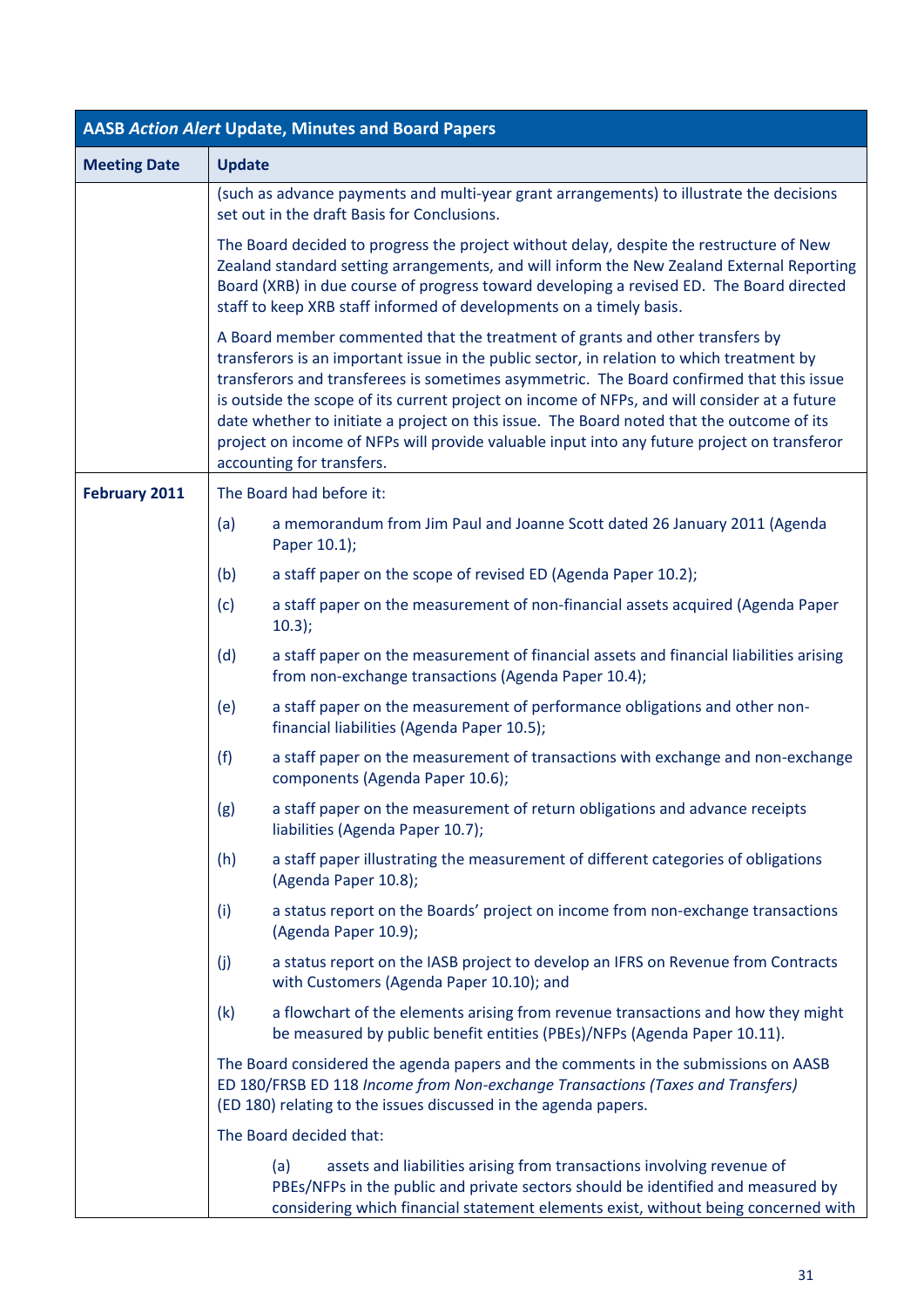| <b>AASB Action Alert Update, Minutes and Board Papers</b> |                                                                                                                                                                                                                                                                                                                                                                                                                                                                                                                                                                                                                                                                                                                                                                                                                                                                                            |  |  |  |
|-----------------------------------------------------------|--------------------------------------------------------------------------------------------------------------------------------------------------------------------------------------------------------------------------------------------------------------------------------------------------------------------------------------------------------------------------------------------------------------------------------------------------------------------------------------------------------------------------------------------------------------------------------------------------------------------------------------------------------------------------------------------------------------------------------------------------------------------------------------------------------------------------------------------------------------------------------------------|--|--|--|
| <b>Meeting Date</b>                                       | <b>Update</b>                                                                                                                                                                                                                                                                                                                                                                                                                                                                                                                                                                                                                                                                                                                                                                                                                                                                              |  |  |  |
|                                                           | whether the transaction concerned was 'exchange', 'non-exchange' or a<br>combination of both. Accordingly, the revised ED (succeeding ED 180) should apply<br>to revenue recognition by PBEs/NFPs in the public and private sectors and its scope<br>should not be limited to non-exchange transactions. The Board has yet to decide<br>whether the revised ED should be presented as a modified version of the IFRS on<br>Revenue from Contracts with Customers (with additional PBE/NFP-specific<br>guidance), or as a stand-alone document with a different title;                                                                                                                                                                                                                                                                                                                      |  |  |  |
|                                                           | financial assets, financial liabilities [although see paragraphs (e) $-$ (g) below]<br>(b)<br>and non-financial assets of PBEs/NFPs arising from transactions within the scope of<br>the revised ED should initially be measured in accordance with the measurement<br>requirements of the Standard applying to that class of assets or liabilities (e.g.,<br>AASB 9 Financial Instruments and AASB 116 Property, Plant and Equipment). This<br>decision reflects the Board's conclusion that there is not a PBE/NFP-specific reason<br>to depart from these requirements. The Board noted that:                                                                                                                                                                                                                                                                                           |  |  |  |
|                                                           | (i)<br>IASB ED/2010/6 Revenue from Contracts with Customers proposes that, to<br>determine the transaction price in a contract with a customer, non-cash<br>consideration (or a promise of non-cash consideration) is measured at fair<br>value; and                                                                                                                                                                                                                                                                                                                                                                                                                                                                                                                                                                                                                                       |  |  |  |
|                                                           | (ii)<br>if the IASB proposal in (i) were retained in the resulting IFRS, initial<br>measurement of non-financial assets received in contracts with customers<br>might not require 'Aus' paragraphs dealing with the measurement of 'cost'<br>(at fair value) when an asset is acquired for no cost or for a nominal cost.                                                                                                                                                                                                                                                                                                                                                                                                                                                                                                                                                                  |  |  |  |
|                                                           | However, the Board noted that, if the IFRS applying to a particular class of non-financial<br>assets requires such assets to initially be measured at fair value adjusted for transaction<br>costs, the Board's decision in the first sentence of (b) would require transaction costs to be<br>taken into account in the initial measurement of the assets concerned;                                                                                                                                                                                                                                                                                                                                                                                                                                                                                                                      |  |  |  |
|                                                           | non-financial liabilities (such as performance obligations) of PBEs/NFPs arising from<br>(c)<br>transactions within the scope of the revised ED should be measured consistently<br>with the principles underpinning IASB ED/2010/6, but those principles should be re-<br>expressed in a manner leading to recognition of income from transactions or<br>components of transactions that do not give rise to liabilities. [Re-expression of<br>those principles is necessary because the specific requirements proposed in IASB<br>ED/2010/6 do not acknowledge transactions involving a donation (or other<br>contributory) element. The Board noted that, in some transactions of PBEs/NFPs,<br>the contributory element may be the main component of the transaction.]<br>Accordingly, the Board noted that, if the proposals in IASB ED/2010/6 were retained<br>in the resulting IFRS: |  |  |  |
|                                                           | (i)<br>non-financial liabilities of PBEs/NFPs would be measured directly at the<br>stand-alone selling price of the unit of account for the usual sale of the<br>goods or services that are the subject of the obligations, rather than at<br>fulfilment value. This is the case provided sufficient evidence of its stand-<br>alone selling price exists. The revised ED should not identify for PBEs/NFPs a<br>single best method of those identified in the IASB Revenue ED for estimating<br>the stand-alone selling price of a good or service that is the subject of a<br>performance obligation. This is because the best method will depend on                                                                                                                                                                                                                                     |  |  |  |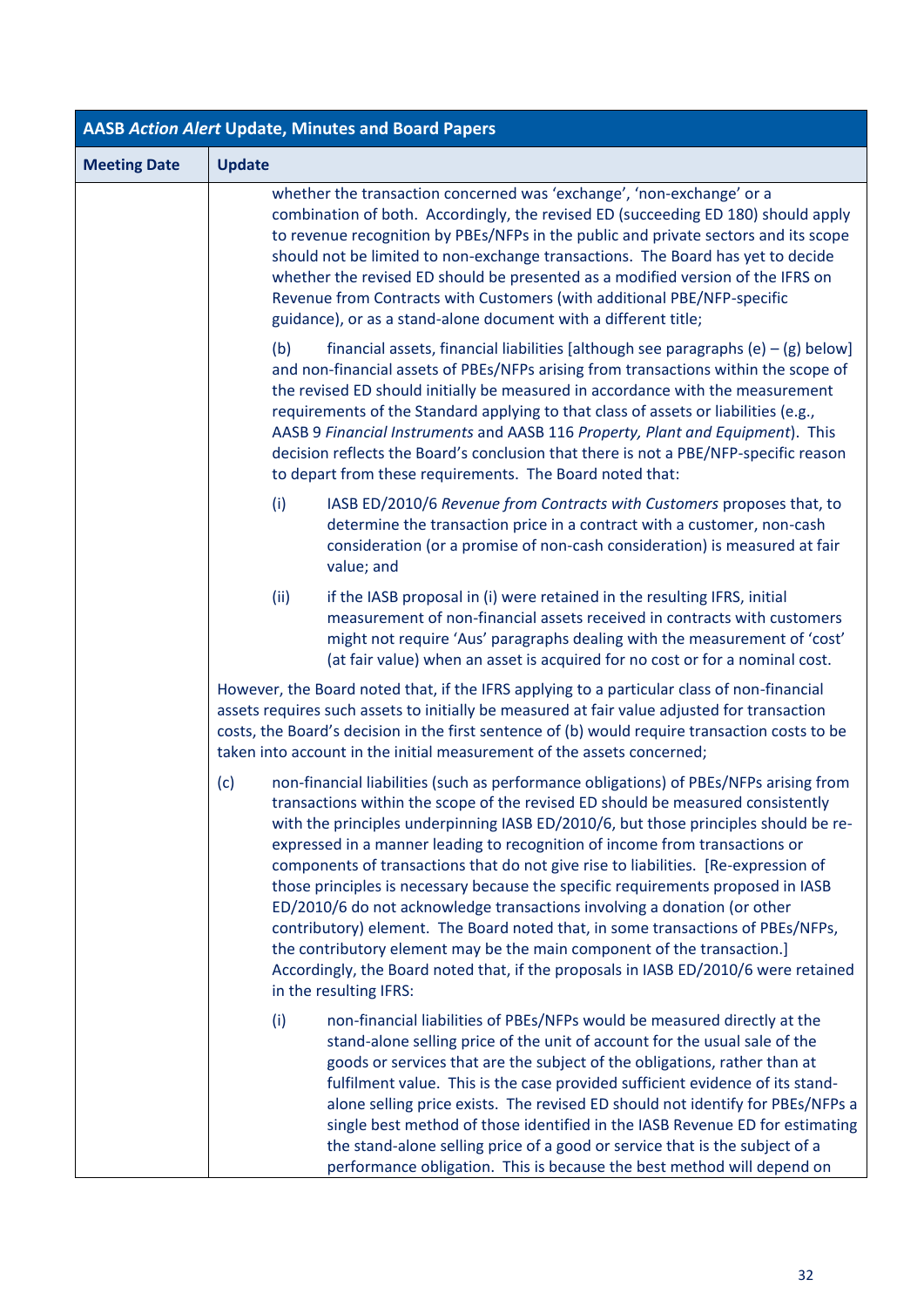| <b>AASB Action Alert Update, Minutes and Board Papers</b> |               |       |                                                                                                                                                                                                                                                                                                                                                                                                                                                                                                                                                                                                                                                          |  |
|-----------------------------------------------------------|---------------|-------|----------------------------------------------------------------------------------------------------------------------------------------------------------------------------------------------------------------------------------------------------------------------------------------------------------------------------------------------------------------------------------------------------------------------------------------------------------------------------------------------------------------------------------------------------------------------------------------------------------------------------------------------------------|--|
| <b>Meeting Date</b>                                       | <b>Update</b> |       |                                                                                                                                                                                                                                                                                                                                                                                                                                                                                                                                                                                                                                                          |  |
|                                                           |               |       | the evidence available in the circumstances, and professional judgement<br>will be necessary in applying the principles in the Standard;                                                                                                                                                                                                                                                                                                                                                                                                                                                                                                                 |  |
|                                                           |               | (ii)  | any multiple obligations composing that unit of account would be measured<br>indirectly on a relative stand-alone selling price basis (e.g., allocating any<br>discount to each obligation within that unit); and                                                                                                                                                                                                                                                                                                                                                                                                                                        |  |
|                                                           |               | (iii) | the difference between the total transaction price and the sum of the stand-<br>alone selling prices of each unit of account, determined in accordance with<br>(i) and (ii) immediately above, would be recognised as income or expense<br>immediately. Thus, the relative stand-alone selling price allocation<br>proposed in IASB ED/2010/6 would be limited to each unit of account for<br>the obligations, and would not nullify the recognition of income for any<br>contributory element of the transaction;                                                                                                                                       |  |
|                                                           | (d)           |       | the re-expression of the proposals in IASB ED/2010/6 noted in $(c)(i) - (iii)$<br>immediately above would apply to each PBE/NFP, and thus the scope of the re-<br>expressed proposals would be based on the nature of the entity rather than the<br>nature of the transaction (such as whether the transaction or a component thereof<br>is 'non-exchange');                                                                                                                                                                                                                                                                                             |  |
|                                                           | (e)           |       | the limited exception to paragraph B5.4.8 of AASB 9 proposed in paragraph BC17 of<br>ED 180 should be retained. ED 180 proposed removing the restriction in<br>AASB 139 Financial Instruments: Recognition and Measurement (now in AASB 9)<br>that 'day one' gains/losses on initial recognition of financial assets and financial<br>liabilities arising from differences between the transaction amount and fair value<br>may only be recognised when all of the variables that are inputs to the fair value<br>estimate are observable. The Board decided the proposed exception should be<br>retained because:                                       |  |
|                                                           |               | (i)   | 'day one' gains reflecting a contributory element of a transaction are a<br>common occurrence for PBEs/NFPs; and                                                                                                                                                                                                                                                                                                                                                                                                                                                                                                                                         |  |
|                                                           |               | (ii)  | applying the AASB 9 'observable variables' constraint on recognising 'day<br>one' gains/losses would give rise to a significant risk that financial<br>statements would not recognise that contributory element, and the Board<br>considers that recognition of such a contributory element is necessary for<br>faithful representation of the transaction;                                                                                                                                                                                                                                                                                              |  |
|                                                           | (f)           |       | return obligations that are not advance receipts should be measured consistently<br>with the proposed measurement basis for 'refund liabilities' in IASB ED/2010/6,<br>namely, the probability-weighted amount of consideration that the entity expects to<br>refund. The Board considers this measure would provide useful information about<br>future sacrifices of economic benefits arising from return obligations. The Board<br>also decided there is not a PBE/NFP-specific reason to depart from the<br>measurement basis proposed in IASB ED/2010/6. Nevertheless, some Board<br>members expressed concern that paragraph 37 of IASB ED/2010/6: |  |
|                                                           |               | (i)   | does not state that the "probability-weighted amount of consideration that<br>the entity expects to refund to the customer" should take into account the<br>time value of money; and                                                                                                                                                                                                                                                                                                                                                                                                                                                                     |  |
|                                                           |               | (ii)  | refers to the entity's expectations of amounts that will be refunded, rather<br>than the expectations of market participants about those amounts, thus                                                                                                                                                                                                                                                                                                                                                                                                                                                                                                   |  |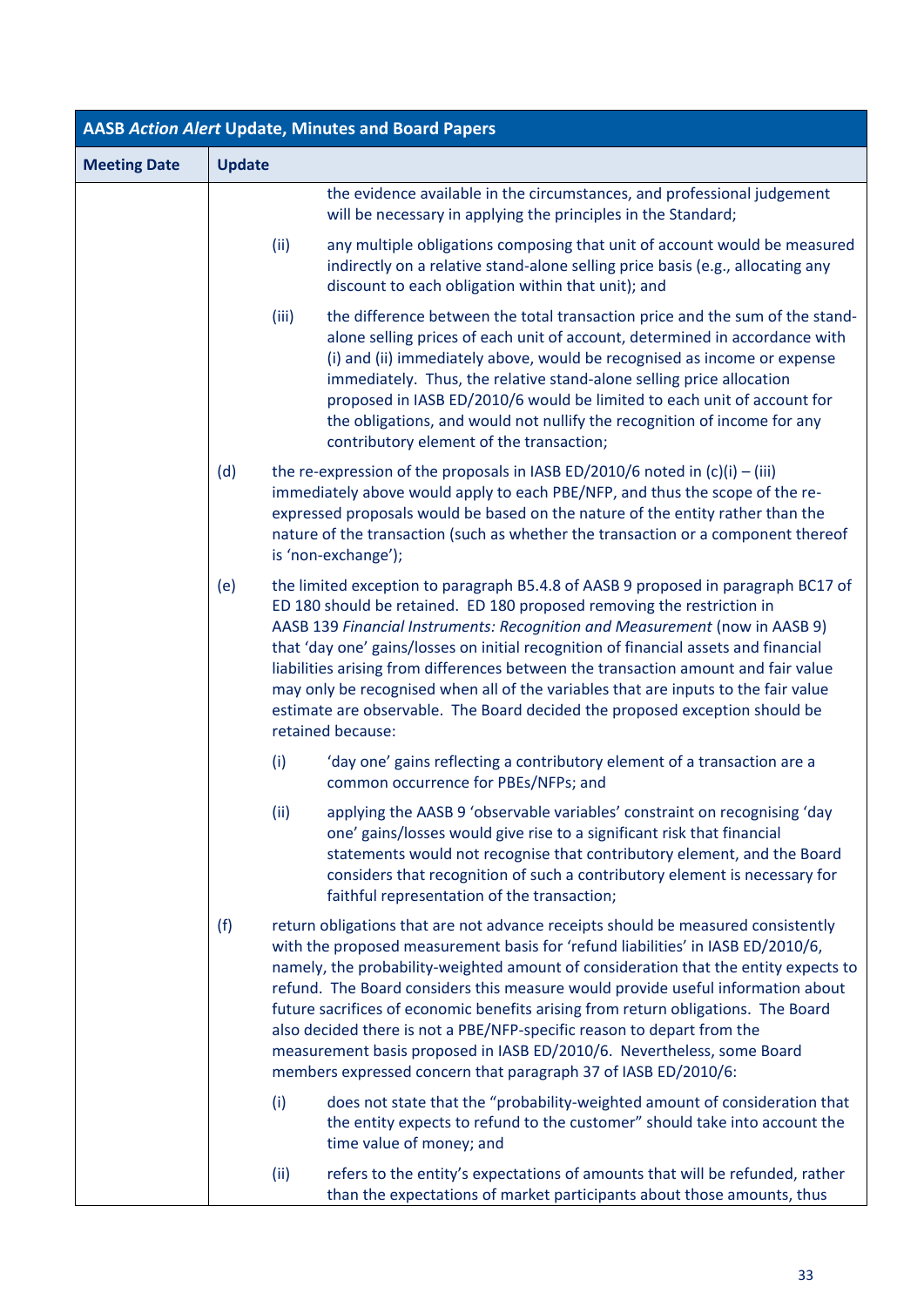| <b>AASB Action Alert Update, Minutes and Board Papers</b> |                                                                                                                                                                                                                                                                                                                                                                                                                                                                                                                                                                                                                                                                                                                                                                                                                                                                                                                                                                                                                             |  |  |  |
|-----------------------------------------------------------|-----------------------------------------------------------------------------------------------------------------------------------------------------------------------------------------------------------------------------------------------------------------------------------------------------------------------------------------------------------------------------------------------------------------------------------------------------------------------------------------------------------------------------------------------------------------------------------------------------------------------------------------------------------------------------------------------------------------------------------------------------------------------------------------------------------------------------------------------------------------------------------------------------------------------------------------------------------------------------------------------------------------------------|--|--|--|
| <b>Meeting Date</b>                                       | <b>Update</b>                                                                                                                                                                                                                                                                                                                                                                                                                                                                                                                                                                                                                                                                                                                                                                                                                                                                                                                                                                                                               |  |  |  |
|                                                           | departing unnecessarily from the fair value principle generally established in<br>IFRSs for initial measurement of financial liabilities; and                                                                                                                                                                                                                                                                                                                                                                                                                                                                                                                                                                                                                                                                                                                                                                                                                                                                               |  |  |  |
|                                                           | liabilities in the form of advance receipts of taxes and transfers should, consistent<br>(g)<br>with AASB 9, be measured at the amount that would be required to be returned if<br>the taxable event did not occur or the transfer arrangement did not become<br>binding. This would generally be the amount of the assets received in advance. In<br>relation to transfers, an advance receipt may require the entity to sacrifice the<br>economic benefits received in advance, either by refunding assets or by performing<br>once the arrangement becomes binding. The Board decided advance receipts<br>generally should not be characterised as demand deposits because, depending on<br>the circumstances, the amounts received in advance might not be callable upon<br>demand; for example, repayment might be required only if an uncertain future<br>event beyond the control of the resource provider fails to occur (the taxable event<br>does not occur or the transfer arrangement does not become binding). |  |  |  |
|                                                           | The Board noted the status report for this project, including the ambitious draft timetable<br>therein. The Board reaffirmed the project's high priority but decided not to identify<br>estimated dates for issuing a revised ED and subsequent Standard. In this regard, the Board<br>noted the dependence of those dates on when the IFRS on Revenue from Contracts with<br>Customers is issued.                                                                                                                                                                                                                                                                                                                                                                                                                                                                                                                                                                                                                          |  |  |  |
|                                                           | The Board also noted the status report on the IASB project to develop an IFRS on Revenue<br>from Contracts with Customers.                                                                                                                                                                                                                                                                                                                                                                                                                                                                                                                                                                                                                                                                                                                                                                                                                                                                                                  |  |  |  |
|                                                           | The Board requested staff to prepare a paper discussing transfers accompanied by<br>enforceable obligations to provide services that will cost more to fulfil than the amount of<br>the transfer (e.g., the transfer partially funds the entity to perform a service it already<br>intended to perform). The Board noted concerns that, under the measurement approach<br>set out in paragraphs $(c)(i) - (iii)$ , an entity might customarily recognise losses upon<br>recognising such transfers.                                                                                                                                                                                                                                                                                                                                                                                                                                                                                                                         |  |  |  |
|                                                           | The Board also requested staff to provide feedback on whether, under the proposals in IASB<br>ED/2010/6, partially-performed performance obligations would be remeasured (for<br>example, by recalculating the proportions of the transaction price that are allocated,<br>respectively, to the performed and unperformed components of the performance<br>obligation). Board members expressed concern about the potential complexity of<br>subsequent measurement of performance obligations if partially-performed performance<br>obligations were required to be remeasured.                                                                                                                                                                                                                                                                                                                                                                                                                                            |  |  |  |
|                                                           | Furthermore, the Board requested staff to prepare for consideration at its March 2011<br>meeting a paper articulating its tentative decisions to date on the identification and<br>measurement of elements addressed in this project, and the reasons for those decisions.                                                                                                                                                                                                                                                                                                                                                                                                                                                                                                                                                                                                                                                                                                                                                  |  |  |  |
|                                                           | The Board also noted the project status report identifies a range of issues in ED 180 to be<br>redeliberated, on which agenda papers will be prepared in due course.                                                                                                                                                                                                                                                                                                                                                                                                                                                                                                                                                                                                                                                                                                                                                                                                                                                        |  |  |  |
| December 2010                                             | The Board had before it:                                                                                                                                                                                                                                                                                                                                                                                                                                                                                                                                                                                                                                                                                                                                                                                                                                                                                                                                                                                                    |  |  |  |
|                                                           | a memorandum from Jim Paul dated 24 November 2010 (Agenda Paper 8.1);<br>(a)                                                                                                                                                                                                                                                                                                                                                                                                                                                                                                                                                                                                                                                                                                                                                                                                                                                                                                                                                |  |  |  |
|                                                           | (b)<br>a staff paper entitled 'Advance Receipts' Liabilities - Redeliberation of Proposals in<br>AASB ED 180/FRSB ED 118 (Agenda Paper 8.2); and                                                                                                                                                                                                                                                                                                                                                                                                                                                                                                                                                                                                                                                                                                                                                                                                                                                                            |  |  |  |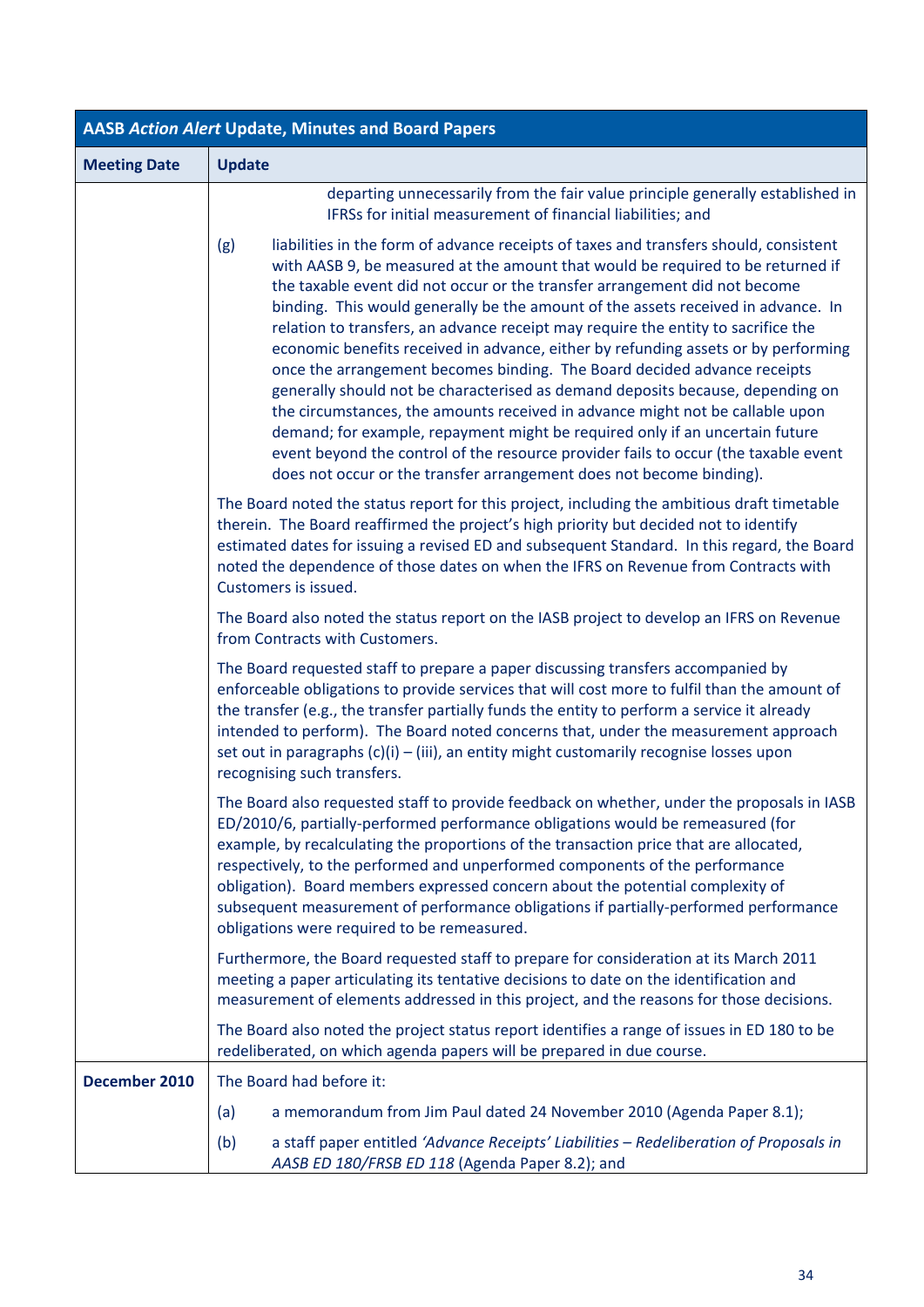| <b>AASB Action Alert Update, Minutes and Board Papers</b> |                                                                                                                                                                                                                                                                                                                                                                                                                                                                                                                                                                                                                                                                |  |  |  |
|-----------------------------------------------------------|----------------------------------------------------------------------------------------------------------------------------------------------------------------------------------------------------------------------------------------------------------------------------------------------------------------------------------------------------------------------------------------------------------------------------------------------------------------------------------------------------------------------------------------------------------------------------------------------------------------------------------------------------------------|--|--|--|
| <b>Meeting Date</b>                                       | <b>Update</b>                                                                                                                                                                                                                                                                                                                                                                                                                                                                                                                                                                                                                                                  |  |  |  |
|                                                           | a staff paper entitled Income from Non-Exchange Transactions - Categories of<br>(c)<br>Obligations (Agenda Paper 8.3).<br>The Board continued its re-deliberations of proposals in AASB ED 180/FRSB ED 118 Income<br>from Non-exchange Transactions (Taxes and Transfers) for identifying liabilities of not-for-<br>profit entities (NFPs) arising as recipients of assets in non-exchange transactions.<br>The Board considered the ED's proposed treatment of 'advance receipts' (resources<br>received prior to a taxable event occurring or a transfer arrangement becoming binding),<br>having regard to the submissions received on that ED. The Board: |  |  |  |
|                                                           |                                                                                                                                                                                                                                                                                                                                                                                                                                                                                                                                                                                                                                                                |  |  |  |
|                                                           |                                                                                                                                                                                                                                                                                                                                                                                                                                                                                                                                                                                                                                                                |  |  |  |
|                                                           | confirmed its decision that 'advance receipts' give rise to liabilities, but only if a<br>(a)<br>future sacrifice of economic benefits is required if the specified future event (the<br>taxable event occurring or the arrangement becoming binding) does not occur. In<br>this regard, the Board decided:                                                                                                                                                                                                                                                                                                                                                    |  |  |  |
|                                                           | (i)<br>the nature of such a liability is an unconditional obligation to stand ready to<br>return transferred assets if the expected taxable event does not occur or the<br>transfer arrangement does not become binding; and                                                                                                                                                                                                                                                                                                                                                                                                                                   |  |  |  |
|                                                           | (ii)<br>that treating advance receipts as liabilities is consistent with the Board's<br>tentative decision that designating a transfer as relating to a particular time<br>period does not of itself give rise to a liability;                                                                                                                                                                                                                                                                                                                                                                                                                                 |  |  |  |
|                                                           | decided that the working definition of 'advance receipts' should be the definition of<br>(b)<br>that term in AASB ED 180/FRSB ED 118; and                                                                                                                                                                                                                                                                                                                                                                                                                                                                                                                      |  |  |  |
|                                                           | decided to consider at a future meeting whether the meaning of 'binding' in<br>(c)<br>'binding arrangement' should be clarified.                                                                                                                                                                                                                                                                                                                                                                                                                                                                                                                               |  |  |  |
|                                                           | The Board deferred deciding whether to distinguish advance receipts from other return<br>obligations until it redeliberates the measurement and disclosure proposals in AASB<br>ED 180/FRSB ED 118. That decision will influence the Board's future decision on whether<br>the meaning of 'binding' in 'binding arrangement' should be clarified.                                                                                                                                                                                                                                                                                                              |  |  |  |
|                                                           | The Board noted that, until assumed amounts are included in the examples in Agenda Paper<br>8.3, it is difficult to make decisions about the staff's analysis in that paper. The Board also<br>noted that those examples raise issues regarding distinctions between obligations that<br>depend on the Board's future decision on whether advance receipts should be distinguished<br>from other return obligations. Agenda Paper 8.3 was prepared for illustrative purposes<br>only, and will be extended to include illustrations of measurement issues for consideration<br>at a future meeting.                                                            |  |  |  |
| October 2010                                              | The Boards had before them:                                                                                                                                                                                                                                                                                                                                                                                                                                                                                                                                                                                                                                    |  |  |  |
|                                                           | a memorandum from Jim Paul and Joanne Scott dated 14 October 2010 (Agenda<br>(a)<br>Paper B4.1);                                                                                                                                                                                                                                                                                                                                                                                                                                                                                                                                                               |  |  |  |
|                                                           | (b)<br>an extract from minutes of the AASB/FRSB meeting on $17 - 18$ March 2010 (Agenda<br>Paper B4.2);                                                                                                                                                                                                                                                                                                                                                                                                                                                                                                                                                        |  |  |  |
|                                                           | a staff strategy paper Income from Non-Exchange Transactions: Scope of the<br>(c)<br>Standard, and Adopting a Performance Obligations Approach to Identifying<br>Liabilities (Agenda Paper B4.3);                                                                                                                                                                                                                                                                                                                                                                                                                                                              |  |  |  |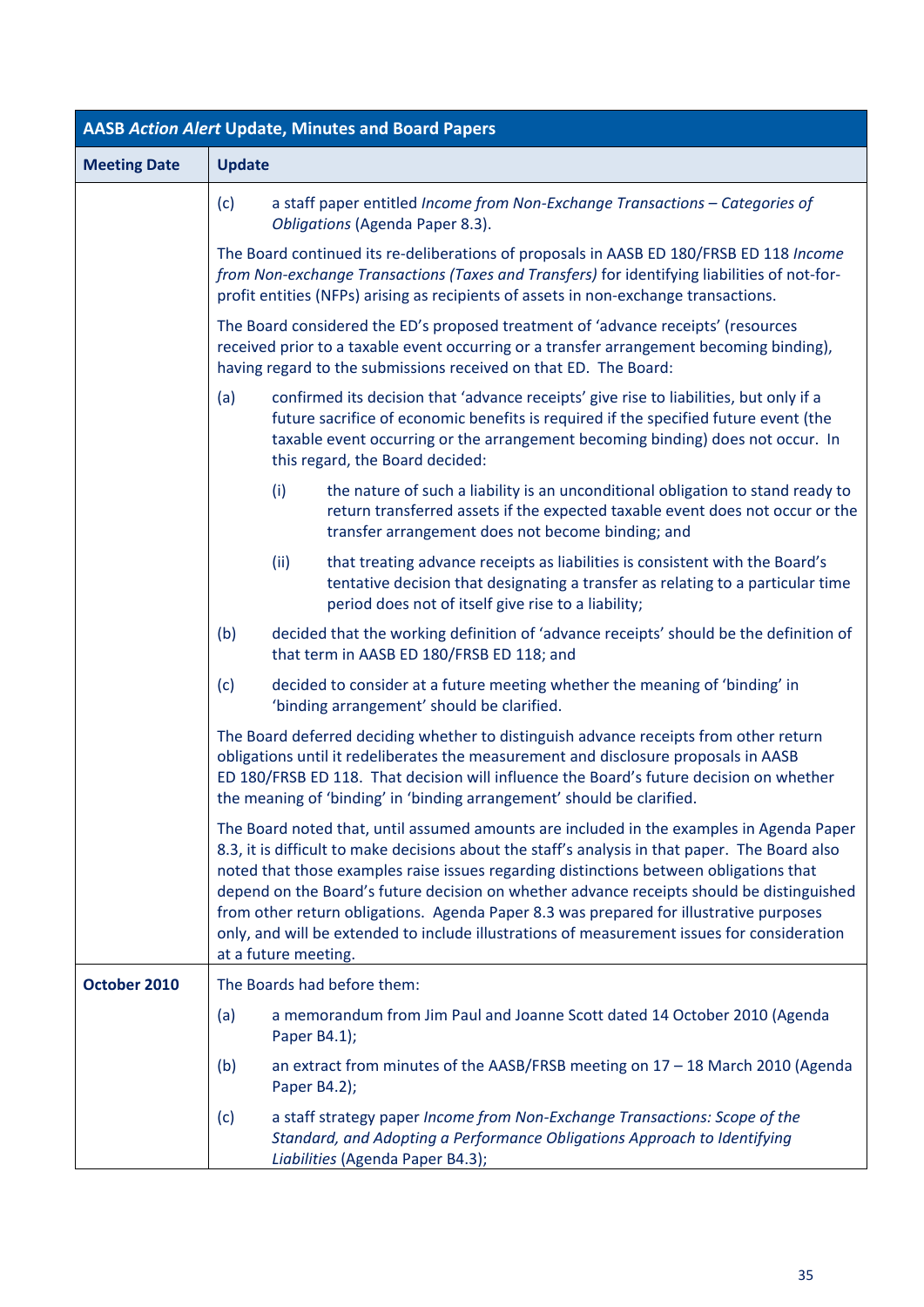| <b>AASB Action Alert Update, Minutes and Board Papers</b> |                                                                                                                                                                                                                             |                                                                                                                                                                                                                                                                                                                                                                                                                                                                                                    |                                                                                                                                                                                                                                                                                                                                                                         |  |  |
|-----------------------------------------------------------|-----------------------------------------------------------------------------------------------------------------------------------------------------------------------------------------------------------------------------|----------------------------------------------------------------------------------------------------------------------------------------------------------------------------------------------------------------------------------------------------------------------------------------------------------------------------------------------------------------------------------------------------------------------------------------------------------------------------------------------------|-------------------------------------------------------------------------------------------------------------------------------------------------------------------------------------------------------------------------------------------------------------------------------------------------------------------------------------------------------------------------|--|--|
| <b>Meeting Date</b>                                       | <b>Update</b>                                                                                                                                                                                                               |                                                                                                                                                                                                                                                                                                                                                                                                                                                                                                    |                                                                                                                                                                                                                                                                                                                                                                         |  |  |
|                                                           | (d)                                                                                                                                                                                                                         |                                                                                                                                                                                                                                                                                                                                                                                                                                                                                                    | a staff analysis Income from Non-exchange Transactions: Adopting a Performance<br>Obligations Approach to Identifying Liabilities (Agenda Paper B4.4); and                                                                                                                                                                                                              |  |  |
|                                                           | (e)                                                                                                                                                                                                                         |                                                                                                                                                                                                                                                                                                                                                                                                                                                                                                    | a copy of PowerPoint slides on the other agenda papers (tabled paper).                                                                                                                                                                                                                                                                                                  |  |  |
|                                                           |                                                                                                                                                                                                                             | The Boards considered aspects and implications of applying the IASB's proposed guidance<br>on 'performance obligations' to the identification of liabilities arising from the receipt, by<br>public benefit entities (PBEs)/not-for-profit entities (NFPs), of assets in non-exchange<br>transactions. Proposed IASB guidance on the meaning of a 'performance obligation' (an<br>obligation to provide goods or services) is included in IASB ED/2010/6 Revenue from<br>Contracts with Customers. |                                                                                                                                                                                                                                                                                                                                                                         |  |  |
|                                                           |                                                                                                                                                                                                                             |                                                                                                                                                                                                                                                                                                                                                                                                                                                                                                    | The Boards considered three possible approaches:                                                                                                                                                                                                                                                                                                                        |  |  |
|                                                           | (a)                                                                                                                                                                                                                         |                                                                                                                                                                                                                                                                                                                                                                                                                                                                                                    | applying the IASB-FASB guidance on performance obligations to non-exchange<br>transactions of PBEs/NFPs, but modifying that guidance to the extent necessary to<br>address specific PBE/NFP issues;                                                                                                                                                                     |  |  |
|                                                           | (b)                                                                                                                                                                                                                         |                                                                                                                                                                                                                                                                                                                                                                                                                                                                                                    | accounting for any obligation arising from a non-exchange transaction under the<br>Standard on Revenue from Contracts with Customers, without any PBE/NFP<br>modifications; and                                                                                                                                                                                         |  |  |
|                                                           | (c)                                                                                                                                                                                                                         |                                                                                                                                                                                                                                                                                                                                                                                                                                                                                                    | reverting to the approach in AASB ED 180/FRSB ED 118 Income from Non-exchange<br>Transactions (Taxes and Transfers).                                                                                                                                                                                                                                                    |  |  |
|                                                           | below).                                                                                                                                                                                                                     |                                                                                                                                                                                                                                                                                                                                                                                                                                                                                                    | The Boards supported option (a), that is, to continue working on a model for identifying<br>such liabilities of PBEs/NFPs based on the IASB's guidance on performance obligations,<br>while modifying that IASB guidance to express the IASB's proposed principles in a sector-<br>neutral manner that therefore can be applied by PBEs/NFPs (see modifications further |  |  |
|                                                           |                                                                                                                                                                                                                             |                                                                                                                                                                                                                                                                                                                                                                                                                                                                                                    | The Boards agreed that work on developing guidance on performance obligations should be<br>based on the tentative principle that a promise to provide goods or services is a<br>performance obligation if it has the following features, which are inter-dependent:                                                                                                     |  |  |
|                                                           | (a)                                                                                                                                                                                                                         |                                                                                                                                                                                                                                                                                                                                                                                                                                                                                                    | it involves a sufficiently specific stipulation regarding the entity's promised<br>performance (this enables reasonably objective identification of when a<br>performance obligation has been satisfied); and                                                                                                                                                           |  |  |
|                                                           | (b)                                                                                                                                                                                                                         |                                                                                                                                                                                                                                                                                                                                                                                                                                                                                                    | it is enforceable.                                                                                                                                                                                                                                                                                                                                                      |  |  |
|                                                           | In relation to the characteristics of a sufficiently specific stipulation, the Boards expressed<br>support for 'View 1' in the agenda papers under which a promise to provide goods or<br>services must be specified as to: |                                                                                                                                                                                                                                                                                                                                                                                                                                                                                                    |                                                                                                                                                                                                                                                                                                                                                                         |  |  |
|                                                           | (a)                                                                                                                                                                                                                         |                                                                                                                                                                                                                                                                                                                                                                                                                                                                                                    | the nature or type of goods or services; and                                                                                                                                                                                                                                                                                                                            |  |  |
|                                                           | (b)                                                                                                                                                                                                                         |                                                                                                                                                                                                                                                                                                                                                                                                                                                                                                    | one or more of:                                                                                                                                                                                                                                                                                                                                                         |  |  |
|                                                           |                                                                                                                                                                                                                             | (i)                                                                                                                                                                                                                                                                                                                                                                                                                                                                                                | the cost or value of the goods or services;                                                                                                                                                                                                                                                                                                                             |  |  |
|                                                           |                                                                                                                                                                                                                             | (ii)                                                                                                                                                                                                                                                                                                                                                                                                                                                                                               | the volume of the goods or services; and                                                                                                                                                                                                                                                                                                                                |  |  |
|                                                           |                                                                                                                                                                                                                             | (iii)                                                                                                                                                                                                                                                                                                                                                                                                                                                                                              | the period over which the goods or services must be provided. A stipulation<br>that a transfer of assets to a PBE/NFP in a non-exchange transaction relates<br>to a particular time period is, of itself, insufficient to meet this criterion.                                                                                                                          |  |  |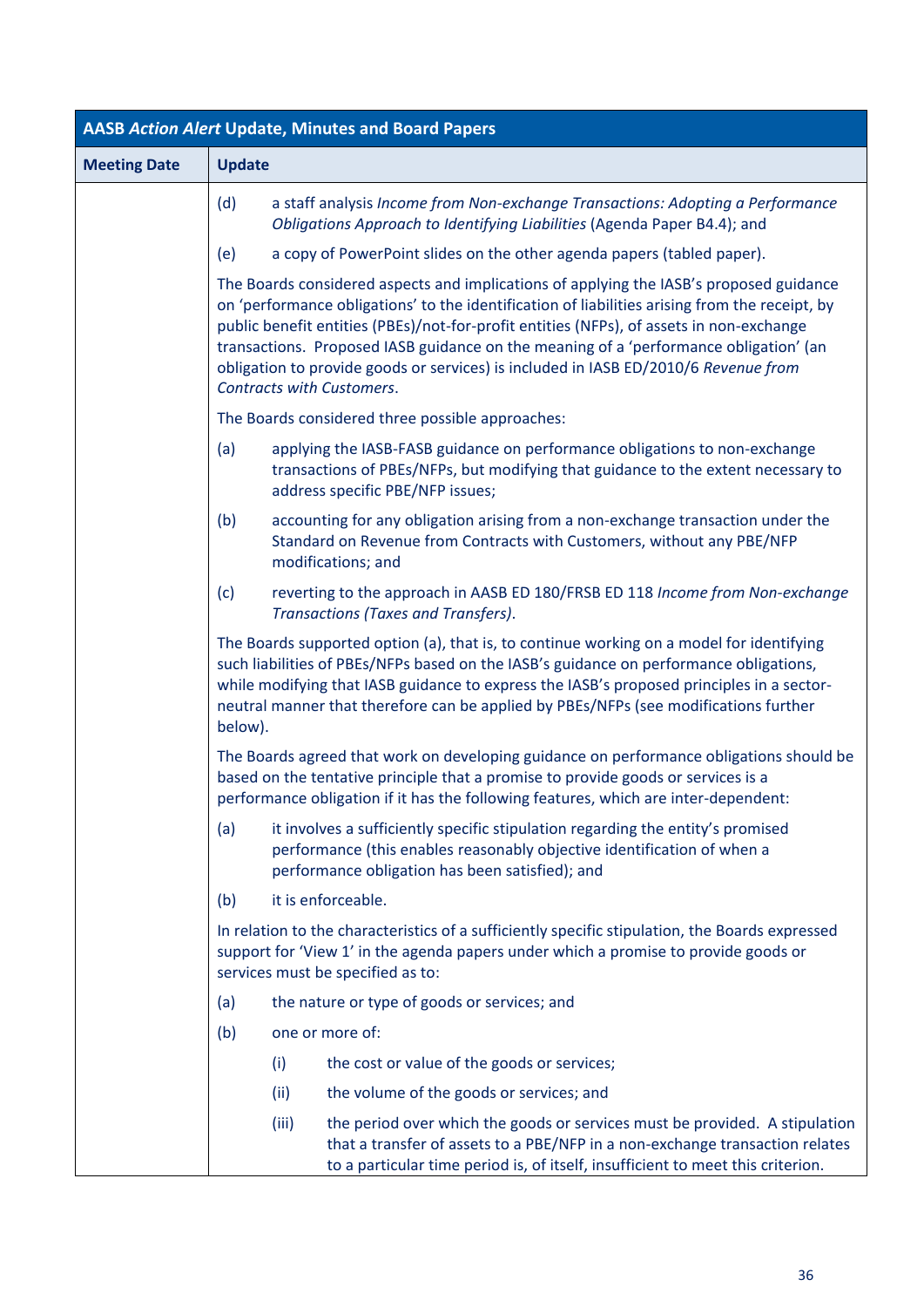| <b>AASB Action Alert Update, Minutes and Board Papers</b> |                                                                                                                                                                                                                                                                                                                                                                                                                                                                                                                                                                                               |  |  |
|-----------------------------------------------------------|-----------------------------------------------------------------------------------------------------------------------------------------------------------------------------------------------------------------------------------------------------------------------------------------------------------------------------------------------------------------------------------------------------------------------------------------------------------------------------------------------------------------------------------------------------------------------------------------------|--|--|
| <b>Meeting Date</b>                                       | <b>Update</b>                                                                                                                                                                                                                                                                                                                                                                                                                                                                                                                                                                                 |  |  |
|                                                           | Whilst they expressed a preference for 'View 1', the Boards noted a number of issues would<br>arise in applying that view, and will monitor this issue as work on developing a 'performance<br>obligations approach' proceeds. For example, the Boards observed that transferor<br>stipulations regarding the nature or type of goods or services to be provided can vary in<br>detail. Mitigating this, they observed that, for a stipulation to be enforceable (see below), it<br>would need to be reasonably specific regarding the nature or type of goods or services to be<br>provided. |  |  |
|                                                           | The Boards agreed that, for a promise to provide goods or services to be regarded as<br>'enforceable', the transferor must be capable of enforcing that promise by legal or<br>equivalent means. In this regard, the Boards tentatively agreed that:                                                                                                                                                                                                                                                                                                                                          |  |  |
|                                                           | a right to enforce specific performance would ensure that the promise is<br>(a)<br>enforceable;                                                                                                                                                                                                                                                                                                                                                                                                                                                                                               |  |  |
|                                                           | (b)<br>neither a return obligation nor a capacity to impose a severe penalty for non-<br>performance would of itself be sufficient for a performance obligation to exist.<br>However, if either of them accompanies a promise to provide goods or services, it<br>indicates the performance obligation is enforceable. In some environments, where<br>rights of specific performance are unavailable or unnecessary, a return obligation or<br>a capacity to impose a severe penalty may be the key indicator of the enforceability<br>of a promise to provide goods or services;             |  |  |
|                                                           | (c)<br>a transferor's capacity or threat to withhold future funding from a transferee if<br>stipulated goods or services are not provided would not of itself give rise to<br>enforceability of the promise to provide those goods or services, unless that future<br>funding is a contractual promise (in which case, withholding the funding constitutes<br>the cancellation of a receivable, and thus is indistinct from the return of a<br>transferred asset covered by (b) immediately above);                                                                                           |  |  |
|                                                           | (d)<br>a directive given by a Minister or government department to a public sector entity<br>to provide specified goods or services gives rise to a promise that is enforceable by<br>legal or equivalent means;                                                                                                                                                                                                                                                                                                                                                                              |  |  |
|                                                           | it would be inappropriate to identify a control relationship between the transferor<br>(e)<br>and transferee as a mechanism for ensuring that a promise to provide goods or<br>services is enforceable by legal or equivalent means; and                                                                                                                                                                                                                                                                                                                                                      |  |  |
|                                                           | a PBE's/NFP's statement of intent to spend money or consume resources in<br>(f)<br>particular ways may be the subject of budget-to-actual reporting to discharge<br>accountability for the raising and expenditure or consumption of resources.<br>However, that statement of intent and related accountability mechanisms do not of<br>themselves make a promise to provide goods or services enforceable by legal or<br>equivalent means. Enforceability of a promise requires the existence of other<br>parties with the power to enforce the promise by legal or equivalent means.        |  |  |
|                                                           | The Boards agreed that work on developing a 'performance obligations approach' should<br>proceed on the basis that, if the IASB issues guidance on performance obligations consistent<br>with that in its ED on Revenue from Contracts with Customers, the following modifications<br>to that guidance would be appropriate:                                                                                                                                                                                                                                                                  |  |  |
|                                                           | the basis for identifying separate performance obligations (the 'unit of account')<br>(a)<br>should be modified. In this regard, the Boards directed staff to compare identifying                                                                                                                                                                                                                                                                                                                                                                                                             |  |  |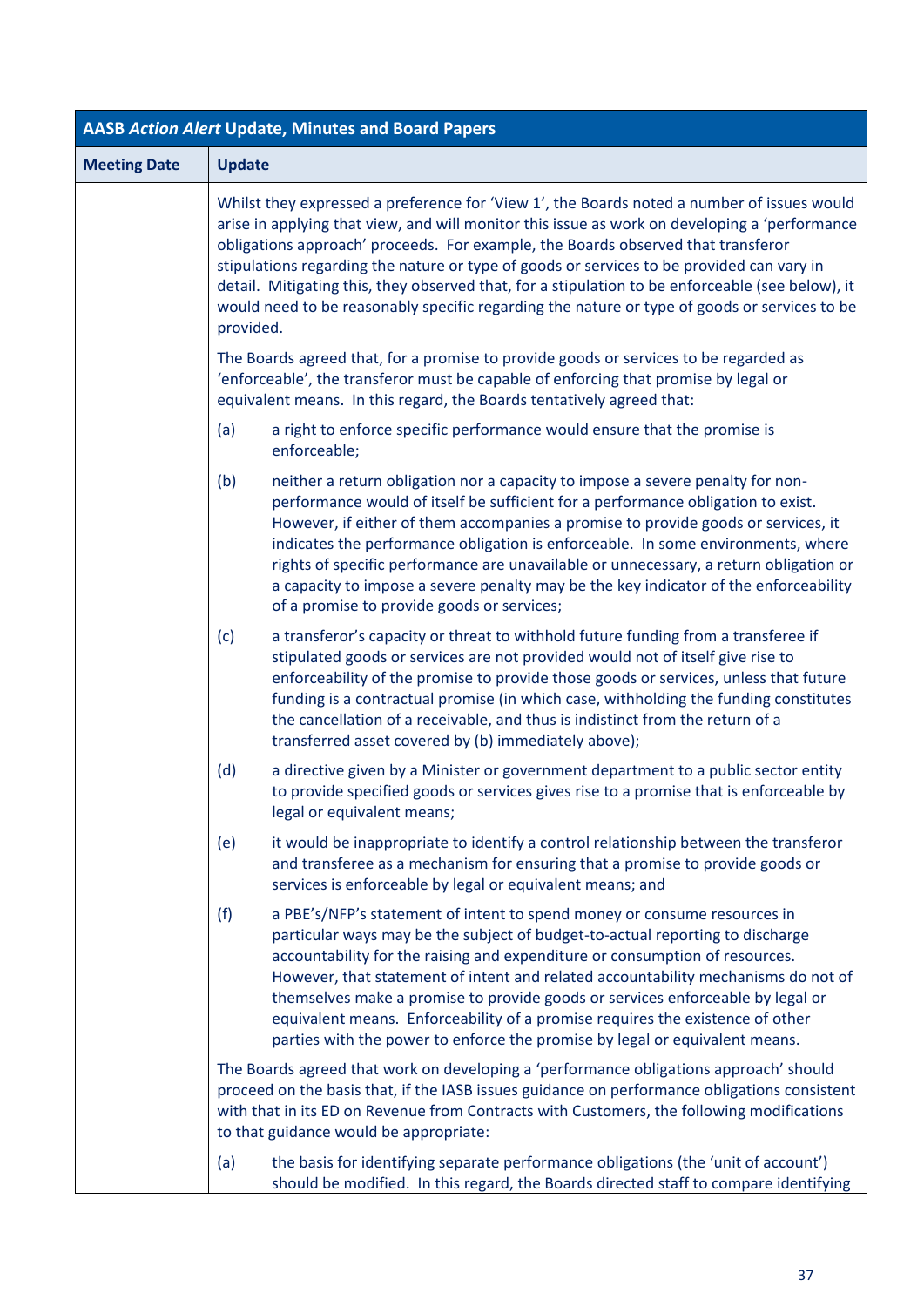| <b>AASB Action Alert Update, Minutes and Board Papers</b> |                                                                                                                                                                                                                                                                                                                                                                                                                                                                                                                                                                                                                                         |  |
|-----------------------------------------------------------|-----------------------------------------------------------------------------------------------------------------------------------------------------------------------------------------------------------------------------------------------------------------------------------------------------------------------------------------------------------------------------------------------------------------------------------------------------------------------------------------------------------------------------------------------------------------------------------------------------------------------------------------|--|
| <b>Meeting Date</b>                                       | <b>Update</b>                                                                                                                                                                                                                                                                                                                                                                                                                                                                                                                                                                                                                           |  |
|                                                           | the unit of account for PBEs/NFPs as each promise to provide goods or services<br>(each separate 'contract element') with the IASB's proposed unit of account; and                                                                                                                                                                                                                                                                                                                                                                                                                                                                      |  |
|                                                           | (b)<br>clarification should be included, in a PBE/NFP context, of:                                                                                                                                                                                                                                                                                                                                                                                                                                                                                                                                                                      |  |
|                                                           | the meaning of 'customer' and the relevance of the notion of 'customer' in<br>(i)<br>the IFRS on Revenue from Contracts with Customers. The Boards agreed it<br>is unnecessary to specify which entity should be regarded as the 'customer',<br>because the focus should be on the nature and extent of the PBE's/NFP's<br>performance obligations;                                                                                                                                                                                                                                                                                     |  |
|                                                           | (ii)<br>how specific another party's enforceable right to receive goods or services<br>must be in order to qualify as a performance obligation of the reporting<br>entity; and                                                                                                                                                                                                                                                                                                                                                                                                                                                          |  |
|                                                           | (iii)<br>the meaning of 'enforceability' in relation to an enforceable promise to<br>provide goods or services to other parties.                                                                                                                                                                                                                                                                                                                                                                                                                                                                                                        |  |
|                                                           | The Boards agreed to use the text of the forthcoming IFRS on Revenue from Contracts with<br>Customers (which the IASB expects to issue in the second quarter of 2011) as the base for<br>modified guidance for PBEs/NFPs. They agreed to review that decision after draft guidance<br>is developed.                                                                                                                                                                                                                                                                                                                                     |  |
|                                                           | The Boards also agreed to continue the development of PBE/NFP guidance on income from<br>non-exchange transactions by monitoring the IASB's deliberations on its Revenue project<br>and by completing their redeliberation of other issues in AASB ED 180/FRSB ED 118 Income<br>from Non-exchange Transactions (Taxes and Transfers) having regard to the submissions<br>received on that ED. They agreed to liaise with the IPSASB in relation to any consideration it<br>gives to the implications for IPSAS 23 Revenue from Non-Exchange Transactions (Taxes and<br>Transfers) of the IFRS on Revenue from Contracts with Customers. |  |
|                                                           | The Boards agreed to consider the extent of additional guidance needed for PBEs/NFPs in<br>forthcoming domestic Standards that incorporate the IFRS on Revenue from Contracts with<br>Customers, in respect of exchange transactions entered by PBEs/NFPs. For example, they<br>noted that the need for PBE/NFP guidance on the meaning of 'customer' applies to<br>exchange transactions as well as non-exchange transactions. The Boards also noted that<br>the scope of the IFRS on Revenue from Contracts with Customers may encompass some<br>transactions currently regarded as non-exchange transactions.                        |  |
| <b>July 2010</b>                                          | The Boards had before them a tabled copy of PowerPoint slides entitled 'Income from Non-<br>Exchange Transactions (ED 180/ED 118)' (Agenda Paper 8.1).                                                                                                                                                                                                                                                                                                                                                                                                                                                                                  |  |
|                                                           | The Boards received a progress report about work on their joint project on income from<br>non-exchange transactions. The Boards noted that, in March 2010, they commenced their<br>review of the submissions on AASB ED 180/FRSB ED 118 Income from Non-exchange<br>Transactions (Taxes and Transfers) and decided to explore an approach to liability<br>recognition in which an enforceable performance obligation is of itself sufficient for a<br>liability to exist.                                                                                                                                                               |  |
|                                                           | The Boards were informed that an issues paper that considers the IASB's emerging thinking<br>on performance obligations in its projects on 'revenue from contracts with customers' and<br>'conceptual framework' will be provided to the Boards' project Subcommittee shortly. The<br>Boards expect to consider the paper at their joint meeting in October 2010.                                                                                                                                                                                                                                                                       |  |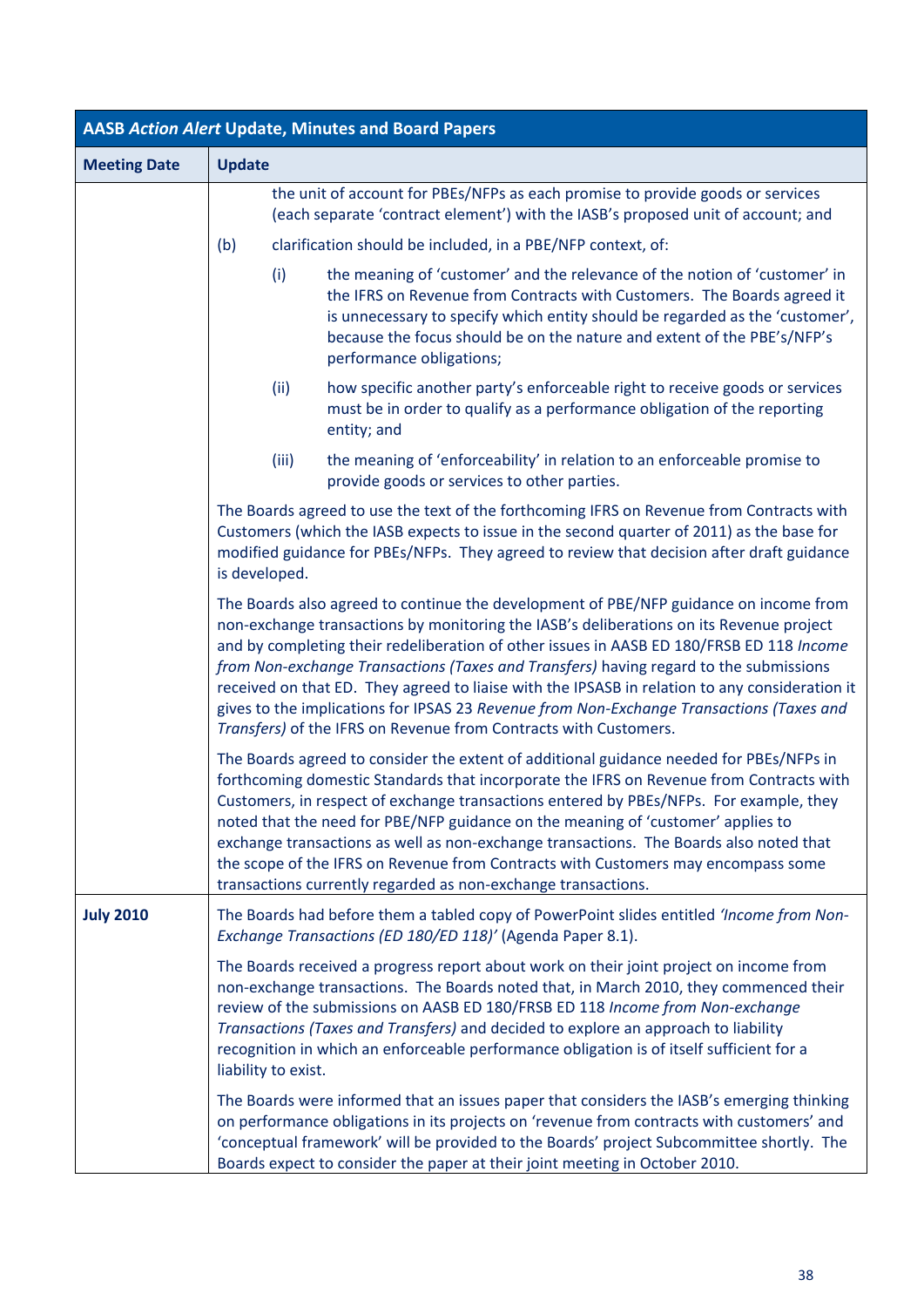| <b>AASB Action Alert Update, Minutes and Board Papers</b> |               |                                                                                                                                                                                                                                                                                                                                                                                                                                                                                                                                                                                                                |  |
|-----------------------------------------------------------|---------------|----------------------------------------------------------------------------------------------------------------------------------------------------------------------------------------------------------------------------------------------------------------------------------------------------------------------------------------------------------------------------------------------------------------------------------------------------------------------------------------------------------------------------------------------------------------------------------------------------------------|--|
| <b>Meeting Date</b>                                       | <b>Update</b> |                                                                                                                                                                                                                                                                                                                                                                                                                                                                                                                                                                                                                |  |
|                                                           | Schollum.     | The Subcommittee has been inactive since AASB ED 180/FRSB ED 118 was developed.<br>Existing members of the Subcommittee (Glenn Appleyard, John O'Grady and Ken Warren)<br>confirmed their willingness to continue to serve on the Subcommittee. The Boards<br>appointed Dave Foster, Ian McPhee and Angela Ryan as new members of the<br>Subcommittee, to replace former members Todd Beardsworth, Brett Kaufmann and Greg                                                                                                                                                                                     |  |
|                                                           |               | In relation to the draft issues paper, Board members were informed of the IASB's tentative<br>view that, for a promise to perform to qualify as a liability, it must be enforceable by legal or<br>equivalent means. Members expressed differing views on whether it would be appropriate<br>to apply this principle when identifying liabilities arising from non-exchange transactions.<br>Some argued that all specific promises to provide goods or services should be treated as<br>liabilities until the goods or services are provided. As this was a progress report, no Board<br>decisions were made. |  |
| <b>March 2010</b>                                         |               | The Boards had before them:                                                                                                                                                                                                                                                                                                                                                                                                                                                                                                                                                                                    |  |
|                                                           | (a)           | a memorandum from Jim Paul and Joanne Scott dated 10 March 2010 (Agenda<br>Paper B4);                                                                                                                                                                                                                                                                                                                                                                                                                                                                                                                          |  |
|                                                           | (b)           | a copy of submissions on Exposure Draft AASB ED 180/FRSB ED 118 Income from<br>Non-exchange Transactions (Taxes and Transfers) (Agenda Paper B4.1);                                                                                                                                                                                                                                                                                                                                                                                                                                                            |  |
|                                                           | (c)           | a collation of the submissions received on AASB ED 180/FRSB ED 118 (Agenda Paper<br>B4.2);                                                                                                                                                                                                                                                                                                                                                                                                                                                                                                                     |  |
|                                                           | (d)           | a strategy paper Options for Moving Forward (Agenda Paper B4.3);                                                                                                                                                                                                                                                                                                                                                                                                                                                                                                                                               |  |
|                                                           | (e)           | extracts from minutes of previous meetings of the AASB and FRSB (Agenda Paper<br>B4.4); and                                                                                                                                                                                                                                                                                                                                                                                                                                                                                                                    |  |
|                                                           | (f)           | a copy of AASB ED 180/FRSB ED 118 (Agenda Paper B4.5).                                                                                                                                                                                                                                                                                                                                                                                                                                                                                                                                                         |  |
|                                                           |               | The Boards commenced their review of the submissions on AASB ED 180/FRSB ED 118,<br>focusing particularly on comments received on the timing of income recognition by<br>recipients. The Boards tentatively decided to explore departing from the ED's proposal that<br>a liability (other than an advance receipt) arises from a non-exchange transaction when and<br>only when the transfer gives rise to both a performance obligation and a return obligation (a<br>'condition on transferred assets'). The Boards decide to explore an approach in which:                                                 |  |
|                                                           | (a)           | an enforceable performance obligation is of itself sufficient for a liability to exist,<br>and any related return obligation should be treated as an indicator of the<br>enforceability of the performance obligation;                                                                                                                                                                                                                                                                                                                                                                                         |  |
|                                                           | (b)           | the principles for identifying an enforceable performance obligation are based on<br>those being developed by the IASB and FASB in their joint project on Revenue<br>Recognition;                                                                                                                                                                                                                                                                                                                                                                                                                              |  |
|                                                           | (c)           | guidance in IPSAS 23 that is consistent with the principles mentioned in (b) is also<br>used;                                                                                                                                                                                                                                                                                                                                                                                                                                                                                                                  |  |
|                                                           | (d)           | when a transferor in a non-exchange transaction imposes an enforceable<br>performance obligation on the transferee, the transferor is regarded as the<br>'customer'. Staff should explore how the principles referred to in (b) might be<br>applied when, arguably, more than one 'customer' exists (e.g., as may occur in the<br>university sector in Australia); and                                                                                                                                                                                                                                         |  |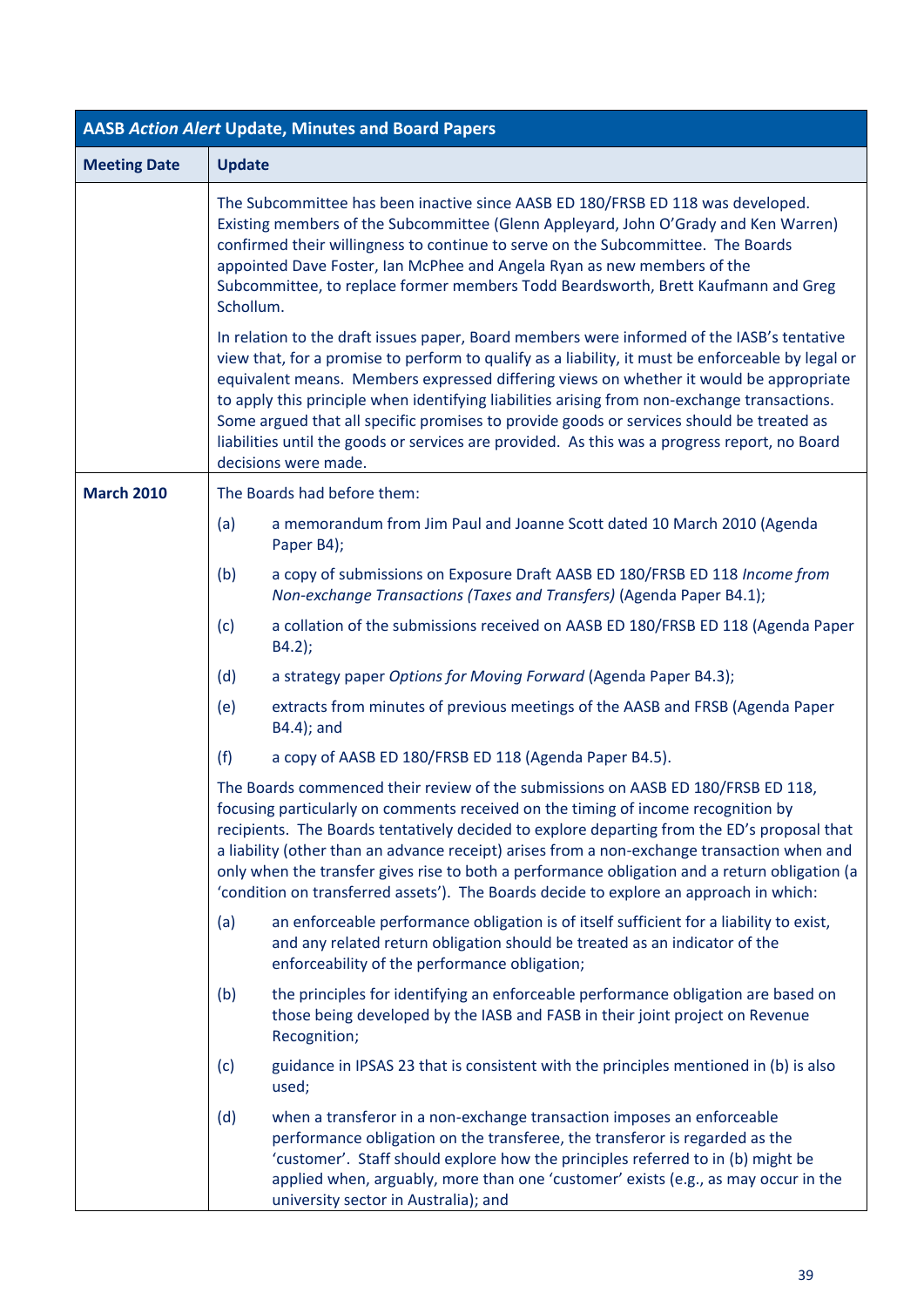| <b>AASB Action Alert Update, Minutes and Board Papers</b> |                                                                                                                                                                                                                                                                                                                                                                                                                                                                                                                                                                                                                                                                                                                                  |  |  |
|-----------------------------------------------------------|----------------------------------------------------------------------------------------------------------------------------------------------------------------------------------------------------------------------------------------------------------------------------------------------------------------------------------------------------------------------------------------------------------------------------------------------------------------------------------------------------------------------------------------------------------------------------------------------------------------------------------------------------------------------------------------------------------------------------------|--|--|
| <b>Meeting Date</b>                                       | <b>Update</b>                                                                                                                                                                                                                                                                                                                                                                                                                                                                                                                                                                                                                                                                                                                    |  |  |
|                                                           | unless a performance obligation exists in relation to transferred assets, the<br>(e)<br>designation of a transfer as relating to a particular time period does not give rise to<br>a present obligation.                                                                                                                                                                                                                                                                                                                                                                                                                                                                                                                         |  |  |
|                                                           | The Boards agreed to consider an outline of their plan for exploring an approach in which an<br>enforceable performance obligation is of itself sufficient for a liability to exist before<br>detailed work is undertaken. Once the Boards have considered the implications of this<br>approach (including case study examples of the working draft revised definition of a liability<br>arising from non-exchange transactions), and agree on the direction to be followed, they<br>will activate a joint subcommittee to provide direction to, and feedback on, the staff's work<br>on this new approach. At that time, the Boards will also consider a draft timetable for<br>completing the development of a joint Standard. |  |  |
|                                                           | At future meetings, the Boards will continue considering the submissions received on their<br>ED, based on a staff analysis of the issues. Once the Boards have completed their<br>redeliberations of the proposals in AASB ED 180/FRSB ED 118 and made further progress on<br>exploring the new approach, the Boards will decide whether re-exposure of their decisions<br>is warranted.                                                                                                                                                                                                                                                                                                                                        |  |  |
| <b>May 2009</b>                                           | The Board had before it:                                                                                                                                                                                                                                                                                                                                                                                                                                                                                                                                                                                                                                                                                                         |  |  |
|                                                           | (a)<br>a memorandum from Clark Anstis dated 15 May 2009 (Agenda Paper 4.1);                                                                                                                                                                                                                                                                                                                                                                                                                                                                                                                                                                                                                                                      |  |  |
|                                                           | a draft Exposure Draft Income from Non-exchange Transactions (Taxes and<br>(b)<br>Transfers), marked up from the April 2009 version (Agenda Paper 4.2); and                                                                                                                                                                                                                                                                                                                                                                                                                                                                                                                                                                      |  |  |
|                                                           | (c)<br>an extract from the draft NZ ED illustrating descriptions of the sources of<br>paragraphs, alternative wording for IG Example 15A and for Basis for Conclusions<br>paragraphs on financial assets and financial liabilities, and an extract from IAS 39 BC<br>(paragraph BC104) (Agenda Paper 4.3 - tabled).                                                                                                                                                                                                                                                                                                                                                                                                              |  |  |
|                                                           | The Board decided that:                                                                                                                                                                                                                                                                                                                                                                                                                                                                                                                                                                                                                                                                                                          |  |  |
|                                                           | the ED should be issued as a single, joint ED with the NZ FRSB, requiring references<br>(a)<br>to both Australian and New Zealand Standards, the inclusion of some additional NZ<br>material, and changes in presentation to distinguish Australian and NZ specific<br>material; and                                                                                                                                                                                                                                                                                                                                                                                                                                             |  |  |
|                                                           | the source of each paragraph in the ED should be identified in a brief note following<br>(b)<br>the paragraph, with the Table of Concordance retained to provide an overview of<br>the relative contents of the ED and IPSAS 23 Revenue from Non-Exchange<br>Transactions (Taxes and Transfers).                                                                                                                                                                                                                                                                                                                                                                                                                                 |  |  |
|                                                           | The Board's comments on specific items in the ED are shown in <b>Attachment 1</b> .                                                                                                                                                                                                                                                                                                                                                                                                                                                                                                                                                                                                                                              |  |  |
|                                                           | The Board approved the issue of the draft ED, revised for the above decisions and further<br>editorial amendments, as ED 180 Income from Non-exchange Transactions (Taxes and<br>Transfers), subject to approval of the final version by both the Acting Chairman of the AASB<br>and by the Chairman of the FRSB. The Board agreed with the FRSB to a five-month<br>comment period from the date of issuing the ED.                                                                                                                                                                                                                                                                                                              |  |  |
|                                                           | The Board noted that the Board's work program includes a low-priority project to review<br>AASB Interpretation 1038 and indicated that this should be carried out after submissions<br>have been received on ED 180 and the outcome of the ED process has been determined.                                                                                                                                                                                                                                                                                                                                                                                                                                                       |  |  |
| <b>April 2009</b>                                         | The Board had before it:                                                                                                                                                                                                                                                                                                                                                                                                                                                                                                                                                                                                                                                                                                         |  |  |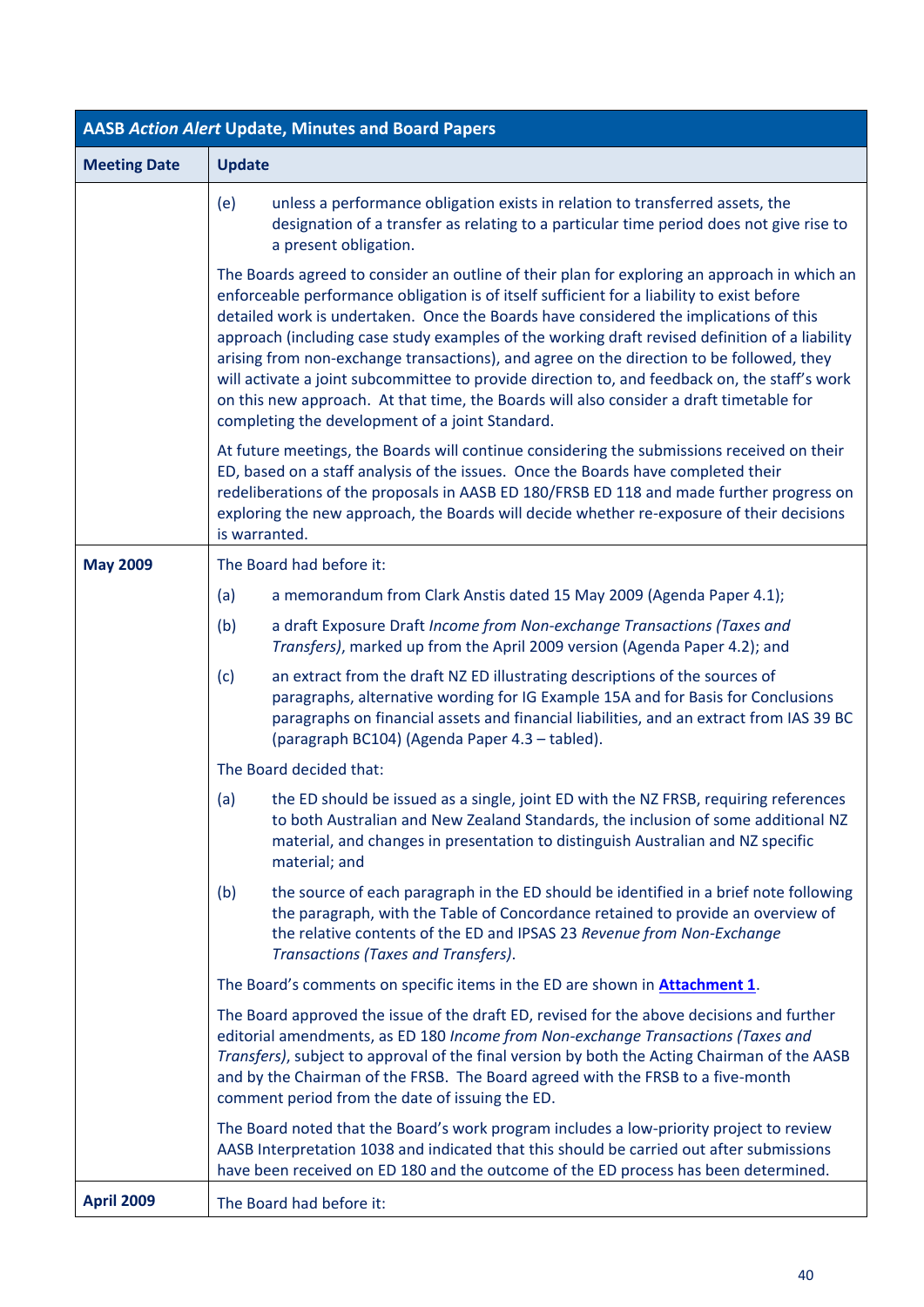| <b>AASB Action Alert Update, Minutes and Board Papers</b> |               |       |                                                                                                                                                                                                                                                                                                                                                                                                                                                                                                                                                                                                                                                                                                                                                                                                                                                                                                                   |
|-----------------------------------------------------------|---------------|-------|-------------------------------------------------------------------------------------------------------------------------------------------------------------------------------------------------------------------------------------------------------------------------------------------------------------------------------------------------------------------------------------------------------------------------------------------------------------------------------------------------------------------------------------------------------------------------------------------------------------------------------------------------------------------------------------------------------------------------------------------------------------------------------------------------------------------------------------------------------------------------------------------------------------------|
| <b>Meeting Date</b>                                       | <b>Update</b> |       |                                                                                                                                                                                                                                                                                                                                                                                                                                                                                                                                                                                                                                                                                                                                                                                                                                                                                                                   |
|                                                           | (a)           |       | a memorandum from Clark Anstis dated 16 April 2009 (Agenda Paper 5.1);                                                                                                                                                                                                                                                                                                                                                                                                                                                                                                                                                                                                                                                                                                                                                                                                                                            |
|                                                           | (b)           |       | a draft ED Income from Non-exchange Transaction (Taxes and Transfers) marked up<br>from the March 2009 version (Agenda Paper 5.2);                                                                                                                                                                                                                                                                                                                                                                                                                                                                                                                                                                                                                                                                                                                                                                                |
|                                                           | (c)           |       | an Issues Paper - Financial Instruments (Agenda Paper 5.3);                                                                                                                                                                                                                                                                                                                                                                                                                                                                                                                                                                                                                                                                                                                                                                                                                                                       |
|                                                           | (d)           |       | AASB and FRSB joint letter to IPSASB, dated 3 April 2009) regarding several<br>examples in IPSAS 23 (Agenda Paper 5.4); and                                                                                                                                                                                                                                                                                                                                                                                                                                                                                                                                                                                                                                                                                                                                                                                       |
|                                                           | (e)           |       | AASB letter to the IFAC dated 3 April 2009, requesting copyright permission<br>concerning the publication of an adaptation of IPSAS 23 (Agenda Paper 5.5).                                                                                                                                                                                                                                                                                                                                                                                                                                                                                                                                                                                                                                                                                                                                                        |
|                                                           |               |       | The Board decided that:                                                                                                                                                                                                                                                                                                                                                                                                                                                                                                                                                                                                                                                                                                                                                                                                                                                                                           |
|                                                           | (a)           |       | the scope of the ED should not exclude leases and insurance contracts;                                                                                                                                                                                                                                                                                                                                                                                                                                                                                                                                                                                                                                                                                                                                                                                                                                            |
|                                                           | (b)           |       | the ED should propose that the resulting Standard should take precedence over<br>AASB 139 Financial Instruments: Recognition and Measurement in relation to the<br>recognition of financial assets and financial liabilities arising under non-exchange<br>transactions, and thus paragraph 25 concerning deferred recognition of a liability<br>for a conditional return obligation should remain in the ED. However, the AASB<br>decided that the measurement of financial assets and financial liabilities should be<br>as specified in AASB 139 (except in respect of 'day 1' gains and losses), requiring<br>measurement exceptions to be included in paragraphs 43 and 84 (for financial<br>assets) and 58 and 59 (for financial liabilities). The Board decided that an example<br>should be added to the draft Implementation Guidance, and to request comments<br>on the issue in the Preface to the ED; |
|                                                           | (c)           |       | paragraph 81 concerning transfers that satisfy the definition of 'contribution by<br>owners' not giving rise to income should be revised so that the wording is consistent<br>with that definition;                                                                                                                                                                                                                                                                                                                                                                                                                                                                                                                                                                                                                                                                                                               |
|                                                           | (d)           |       | paragraph 99 should state that the policy for recognising services in-kind as income<br>and as an asset may be applied on a class-by-class basis;                                                                                                                                                                                                                                                                                                                                                                                                                                                                                                                                                                                                                                                                                                                                                                 |
|                                                           | (e)           |       | in relation to the joint AASB/FRSB Basis for Conclusions on the ED:                                                                                                                                                                                                                                                                                                                                                                                                                                                                                                                                                                                                                                                                                                                                                                                                                                               |
|                                                           |               | (i)   | it should refer to the ED rather than the '[proposed] Standard', with<br>paragraph BC5 concerning the prospective issue of final Standards deleted;                                                                                                                                                                                                                                                                                                                                                                                                                                                                                                                                                                                                                                                                                                                                                               |
|                                                           |               | (ii)  | it should explain the Boards' decision to base the ED on IPSAS 23 rather than<br>the IASB existing for-profit Standard for accounting for government grants<br>(AASB 120), with reference to transaction neutrality issues; and                                                                                                                                                                                                                                                                                                                                                                                                                                                                                                                                                                                                                                                                                   |
|                                                           |               | (iii) | the NZ-specific paragraphs should be retained in the AASB's ED, with the<br>jurisdiction-specific paragraphs placed at the end of the Basis for<br>Conclusions;                                                                                                                                                                                                                                                                                                                                                                                                                                                                                                                                                                                                                                                                                                                                                   |
|                                                           | (f)           |       | consequential amendments should be proposed to Aus paragraphs for not-for-profit<br>entities in AASB 102 Inventories, AASB 116 Property, Plant and Equipment, AASB 138<br>Intangible Assets and AASB 140 Investment Property to refer to acquisition through<br>a non-exchange transaction rather than for no or nominal cost, with cost being<br>measured at fair value. In respect of AASB 102, this would mean that such<br>inventories would be measured at fair value on initial recognition instead of current<br>replacement cost, to be consistent with the general asset measurement basis                                                                                                                                                                                                                                                                                                               |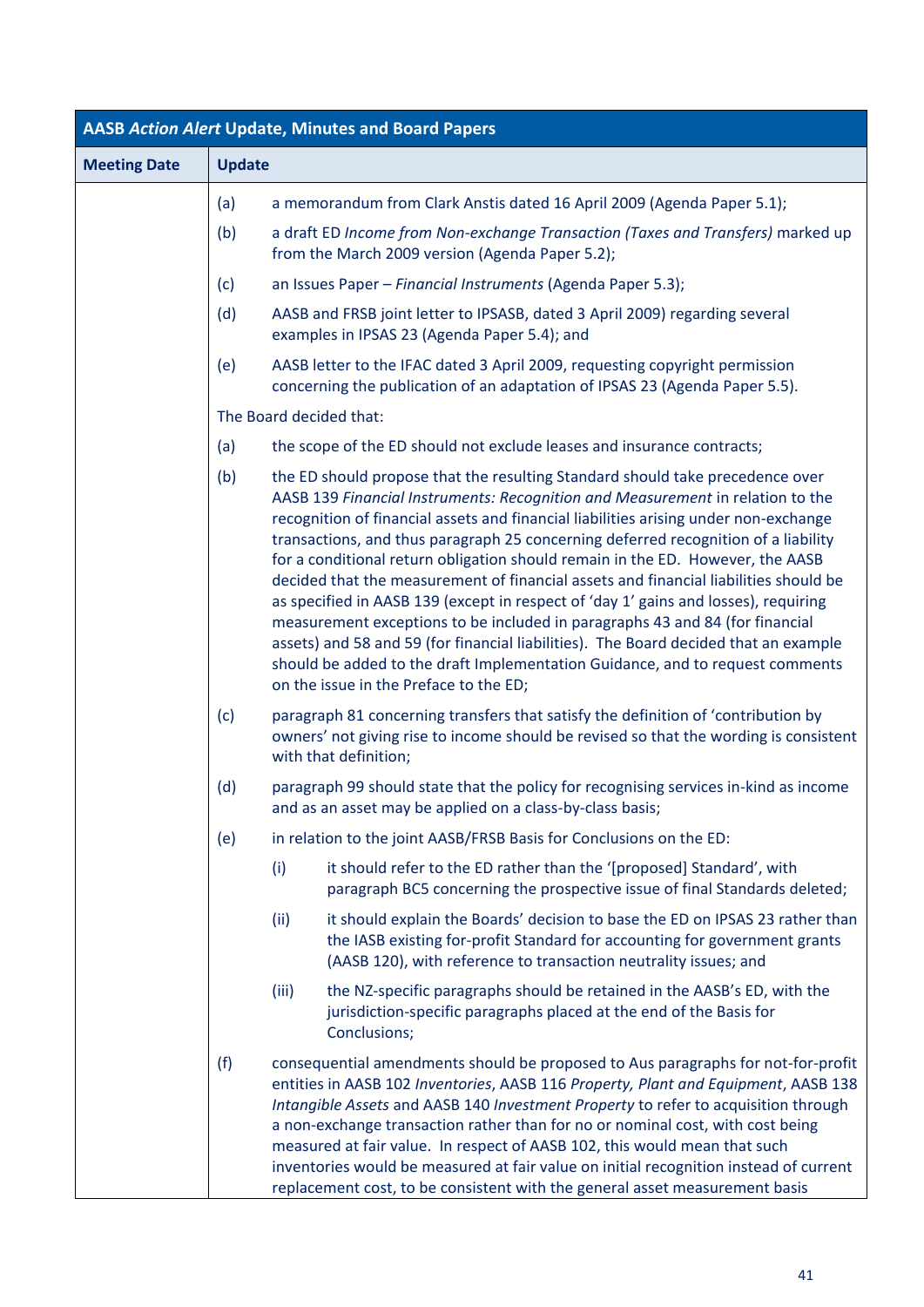| <b>AASB Action Alert Update, Minutes and Board Papers</b> |                                                                                                                                                                                                                                                                                                            |  |  |
|-----------------------------------------------------------|------------------------------------------------------------------------------------------------------------------------------------------------------------------------------------------------------------------------------------------------------------------------------------------------------------|--|--|
| <b>Meeting Date</b>                                       | <b>Update</b>                                                                                                                                                                                                                                                                                              |  |  |
|                                                           | proposed in the ED. Furthermore, definitions of 'exchange transaction' and 'non-<br>exchange transaction' are not required to be added to these Standards;                                                                                                                                                 |  |  |
|                                                           | it is not necessary to amend AASB 118 Revenue to refer to income from non-<br>(g)<br>exchange transactions being accounted for in accordance with the [resulting]<br>Standard, since no cross-reference to AASB 1004 Contributions has been needed in<br>the past;                                         |  |  |
|                                                           | (h)<br>the ED should propose that the resulting Standard would be issued as a<br>replacement of AASB 1004; and                                                                                                                                                                                             |  |  |
|                                                           | (i)<br>Members working in the public sector noted their view that Interpretation 1038<br>Contributions by Owners Made to Wholly-Owned Public Sector Entities should be<br>retained.                                                                                                                        |  |  |
|                                                           | The Board requested a revised draft ED for consideration at the next meeting, incorporating<br>the above decisions and additional editorial changes. The Board noted that the FRSB is<br>expected to consider these matters at its forthcoming April meeting.                                              |  |  |
| <b>March 2009</b>                                         | The Board had before it:                                                                                                                                                                                                                                                                                   |  |  |
|                                                           | a memorandum from Clark Anstis dated 27 February 2009 (Agenda Paper 5.1);<br>(a)                                                                                                                                                                                                                           |  |  |
|                                                           | a draft Exposure Draft Income from Non-Exchange Transaction (Taxes and<br>(b)<br>Transfers), marked up from the December 2008 version (Agenda Paper 5.2); and                                                                                                                                              |  |  |
|                                                           | (c)<br>an Issues Paper - AASB 1004 Implications (Agenda Paper 5.3).                                                                                                                                                                                                                                        |  |  |
|                                                           | The Board discussed the issues raised in the agenda papers and the draft Exposure Draft<br>(ED), which is based on IPSAS 23 Revenue from Non-Exchange Transactions (Taxes and<br>Transfers), and made the following decisions:                                                                             |  |  |
|                                                           | the term 'income' should be used instead of 'revenue' throughout the ED, including<br>(a)<br>the implementation guidance, because non-exchange transactions may occur<br>outside the course of the ordinary activities of an entity;                                                                       |  |  |
|                                                           | (b)<br>the definition of 'contributions from owners' in the ED should be the same as the<br>definition used by the International Public Sector Accounting Standards Board<br>(IPSASB), which has minor wording differences from the definition of 'contributions<br>by owners' in AASB 1004 Contributions; |  |  |
|                                                           | the scope of the ED should not be expanded from not-for-profit entities to include<br>(c)<br>for-profit government departments, but the ED should ask whether the<br>requirements in AASB 1004 for for-profit departments are still required;                                                              |  |  |
|                                                           | (d)<br>parliamentary appropriations should be identified in the ED as non-exchange<br>transactions, but instead of including the draft example in the implementation<br>guidance the ED should ask whether further guidance is needed;                                                                     |  |  |
|                                                           | (e)<br>the transitional provisions in the ED should propose prospective application from<br>the start of the earliest comparative period presented in the first financial<br>statements to which the resulting Standard applies, with retrospective application<br>permitted;                              |  |  |
|                                                           | the implementation guidance should continue to include the IPSASB examples for a<br>(f)<br>value added tax and death duties, since the guidance is illustrative generally rather<br>than specifically for Australian circumstances;                                                                        |  |  |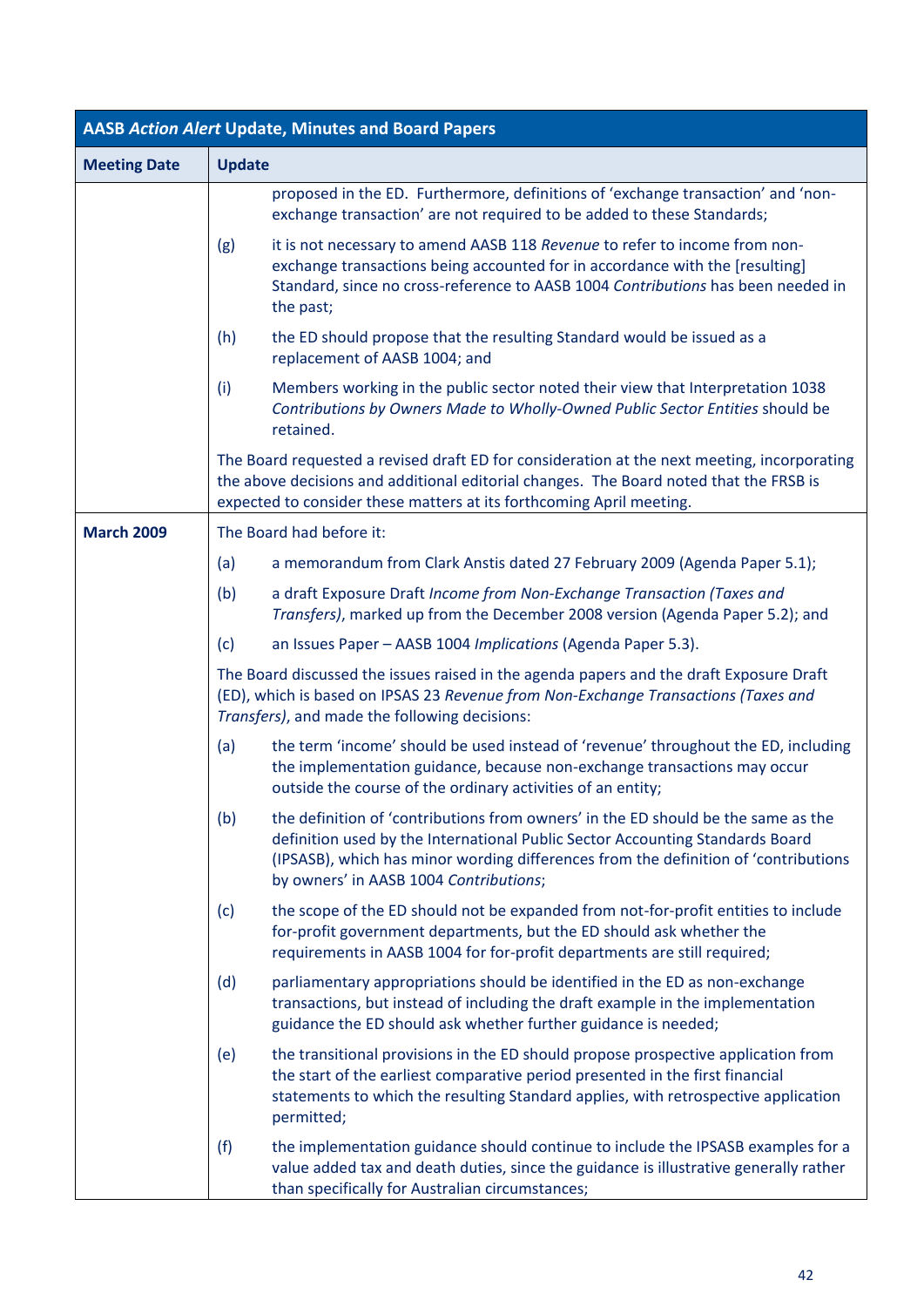| <b>AASB Action Alert Update, Minutes and Board Papers</b> |                                                                                                                                                                                                                                                                                                                                                                                                                                                                           |  |
|-----------------------------------------------------------|---------------------------------------------------------------------------------------------------------------------------------------------------------------------------------------------------------------------------------------------------------------------------------------------------------------------------------------------------------------------------------------------------------------------------------------------------------------------------|--|
| <b>Meeting Date</b>                                       | <b>Update</b>                                                                                                                                                                                                                                                                                                                                                                                                                                                             |  |
|                                                           | the ED should include the Basis for Conclusions of the IPSASB from IPSAS 23 and<br>(g)<br>also a Basis for Conclusions for the Board's own significant decisions; and                                                                                                                                                                                                                                                                                                     |  |
|                                                           | (h)<br>in relation to AASB 1004:                                                                                                                                                                                                                                                                                                                                                                                                                                          |  |
|                                                           | (i)<br>the ED should propose that the resulting Standard should supersede<br>AASB 1004 except for the requirements concerning the restructure of<br>administrative arrangements (paragraphs 54-59), which apply only to<br>government departments (both not-for-profit and for-profit) and other<br>government-controlled not-for-profit entities; and                                                                                                                    |  |
|                                                           | (ii)<br>the ED should ask whether the recognition requirements for contributions<br>by and distributions to owners (paragraphs 48-53), which apply only to local<br>governments, government departments and whole of governments, are still<br>required.                                                                                                                                                                                                                  |  |
|                                                           | The Board requested staff to consider whether the ED should propose the retention or<br>withdrawal of Interpretation 1038 Contributions by Owners Made to Wholly-Owned Public<br>Sector Entities, or the transfer of only selected Interpretation 1038 content to a remaining<br>AASB 1004, given that the indicators of contributions by owners set out in paragraph 8 of<br>Interpretation 1038 are included in the ED.                                                 |  |
|                                                           | The Board requested a revised draft ED for consideration at the next meeting, incorporating<br>the above decisions and additional editorial changes.                                                                                                                                                                                                                                                                                                                      |  |
| <b>February 2009</b>                                      | The Board had before it:                                                                                                                                                                                                                                                                                                                                                                                                                                                  |  |
|                                                           | a memorandum from Clark Anstis dated 28 January 2008 (Agenda Paper 6.1); and<br>(a)                                                                                                                                                                                                                                                                                                                                                                                       |  |
|                                                           | (b)<br>an Issues Paper on Property Taxes (Agenda Paper 6.2).                                                                                                                                                                                                                                                                                                                                                                                                              |  |
|                                                           | The Board discussed the issues paper on whether property taxes, in particular local<br>government rates, include both exchange and non-exchange components and on identifying<br>the taxable event. Board members expressed a range of views on whether local<br>government rates could be regarded as comprising both exchange and non-exchange<br>components:                                                                                                           |  |
|                                                           | some members considered that the involuntary nature of rates (e.g. the inability of<br>(a)<br>ratepayers to opt out of or to enforce the provision of services) indicates that rates<br>are a non-exchange transaction; and                                                                                                                                                                                                                                               |  |
|                                                           | other members considered that rate payments could be regarded as including<br>(b)<br>payments for identifiable services provided directly to individual ratepayers, which<br>have the character of exchange transactions to that extent. Members noted the<br>practical difficulty of identifying the scope of exchange transactions under this view.                                                                                                                     |  |
|                                                           | The Board discussed the measurement of identifiable services provided directly to individual<br>ratepayers, noting that the absence of an agreed price between the local government and<br>the ratepayers for the services makes the assessment of 'approximately equal value' (a<br>feature of exchange transactions) more difficult.                                                                                                                                    |  |
|                                                           | The Board discussed various views of the taxable event for local government rates, as<br>paragraph 66(f) of IPSAS 23 Revenue from Non-Exchange Transactions (Taxes and Transfers)<br>identifies the taxable event for property taxes as either the passing of the date on which the<br>tax is levied or the period for which the tax is levied. Members considered the effects of<br>changes in ownership of rated property during the period and of property becoming or |  |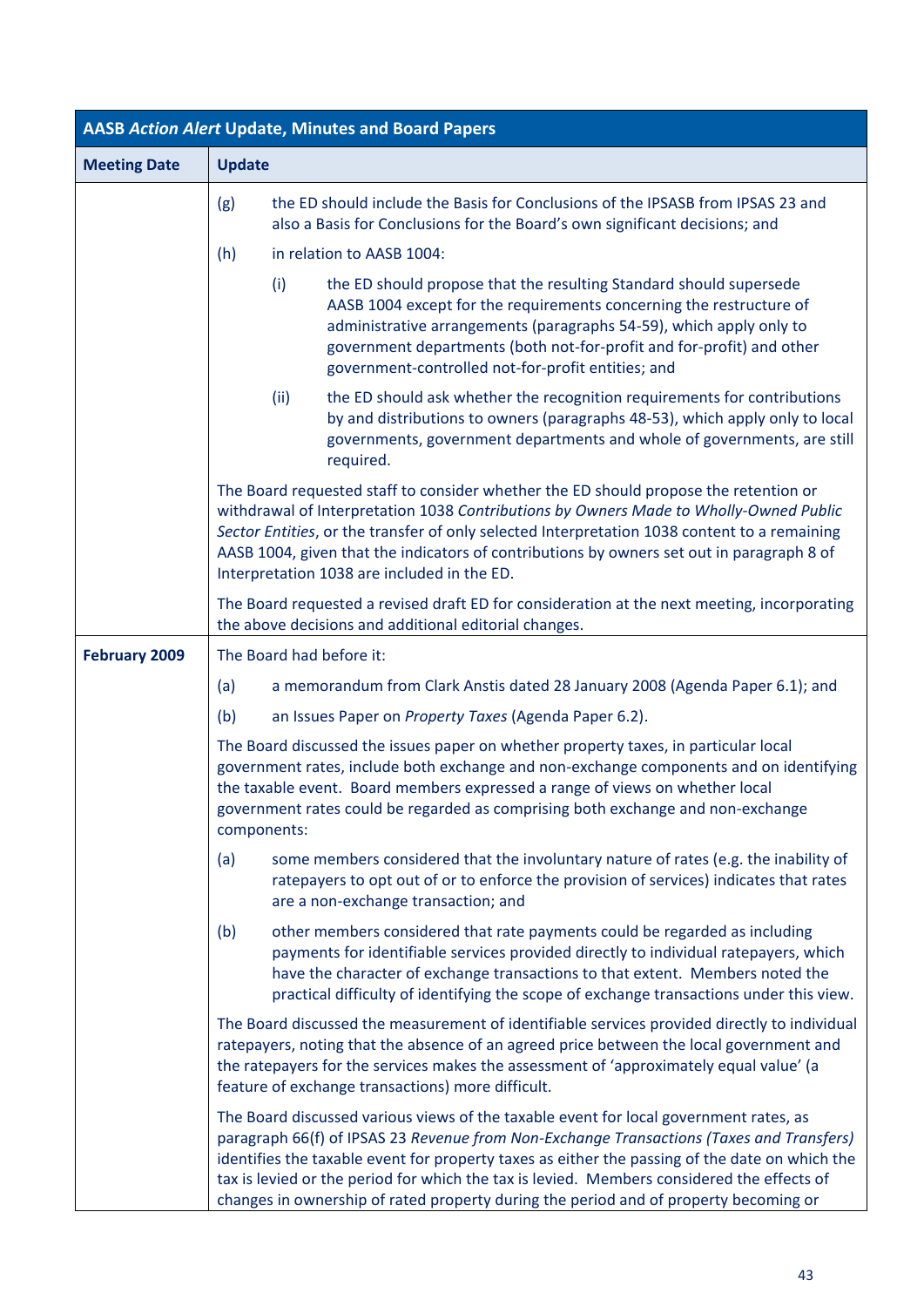| <b>AASB Action Alert Update, Minutes and Board Papers</b> |                                                                                                                                                                                                                                                                                                                                                                                                                                                                                                                                                                                                                                                                                                                                                                                                                                                                                                                                                                                                                                                                                                                                                                                              |  |  |
|-----------------------------------------------------------|----------------------------------------------------------------------------------------------------------------------------------------------------------------------------------------------------------------------------------------------------------------------------------------------------------------------------------------------------------------------------------------------------------------------------------------------------------------------------------------------------------------------------------------------------------------------------------------------------------------------------------------------------------------------------------------------------------------------------------------------------------------------------------------------------------------------------------------------------------------------------------------------------------------------------------------------------------------------------------------------------------------------------------------------------------------------------------------------------------------------------------------------------------------------------------------------|--|--|
| <b>Meeting Date</b>                                       | <b>Update</b>                                                                                                                                                                                                                                                                                                                                                                                                                                                                                                                                                                                                                                                                                                                                                                                                                                                                                                                                                                                                                                                                                                                                                                                |  |  |
|                                                           | ceasing to be rateable during the period, and took the view that identifying the taxable<br>event and the appropriate accounting for rates may depend on the particular circumstances<br>in each jurisdiction.                                                                                                                                                                                                                                                                                                                                                                                                                                                                                                                                                                                                                                                                                                                                                                                                                                                                                                                                                                               |  |  |
|                                                           | The Board decided not to add guidance on these issues to the draft ED, which is based on<br>IPSAS 23, but decided that the ED should include specific matters for comment on the<br>issues.                                                                                                                                                                                                                                                                                                                                                                                                                                                                                                                                                                                                                                                                                                                                                                                                                                                                                                                                                                                                  |  |  |
| December 2008                                             | The Board had before it:                                                                                                                                                                                                                                                                                                                                                                                                                                                                                                                                                                                                                                                                                                                                                                                                                                                                                                                                                                                                                                                                                                                                                                     |  |  |
|                                                           | (a)<br>a memorandum from Clark Anstis dated 7 December 2008 (Agenda Paper 5.1); and                                                                                                                                                                                                                                                                                                                                                                                                                                                                                                                                                                                                                                                                                                                                                                                                                                                                                                                                                                                                                                                                                                          |  |  |
|                                                           | a draft Exposure Draft based on IPSAS 23, showing potential amendments<br>(b)<br>considered by the FRSB and AASB (Agenda Paper 5.2).                                                                                                                                                                                                                                                                                                                                                                                                                                                                                                                                                                                                                                                                                                                                                                                                                                                                                                                                                                                                                                                         |  |  |
|                                                           | The Board discussed a number of issues concerning the draft Exposure Draft (ED), as<br>follows:                                                                                                                                                                                                                                                                                                                                                                                                                                                                                                                                                                                                                                                                                                                                                                                                                                                                                                                                                                                                                                                                                              |  |  |
|                                                           | transitional provisions - various views were expressed concerning the requirements<br>(a)<br>that would be appropriate, ranging from full retrospectivity to prospective<br>application, except for recognised liabilities that would not meet recognition<br>criteria. The Board agreed to reconsider the transitional provisions based on a<br>comparison of the contents of the ED and the existing requirements in AASB 1004<br>Contributions;                                                                                                                                                                                                                                                                                                                                                                                                                                                                                                                                                                                                                                                                                                                                           |  |  |
|                                                           | (b)<br>the draft examples concerning property taxes, such as land taxes and local<br>government rates - these raised many issues for the Board, including identifying the<br>taxable event and whether local government rates are levied on a date or for a<br>period, the effect of rate refunds from the local government if a rated property is<br>sold by the owner, whether some or all local government rates in substance<br>comprise both an exchange component (e.g. rubbish collection services) and a non-<br>exchange component, and the effect of different organisational arrangements<br>through which local government services might be provided to ratepayers. For<br>example, some members took the view that any amounts stated on rate notices for<br>particular services might or might not represent appropriate amounts for exchange<br>components, and some other members considered that these amounts are likely to<br>be so arbitrary that rates should be regarded wholly as non-exchange transactions.<br>The Board requested staff to address a range of scenarios for the provision of local<br>government services in considering these issues further; and |  |  |
|                                                           | the draft examples concerning certain inter-government transfers (Examples 19 and<br>(c)<br>20 in IPSAS 23) - the Board could not identify the rationale for the different<br>outcomes in these examples, and decided to seek clarification of the examples from<br>the IPSASB.                                                                                                                                                                                                                                                                                                                                                                                                                                                                                                                                                                                                                                                                                                                                                                                                                                                                                                              |  |  |
|                                                           | The Board noted that the mere specification of a time basis for a transfer would be<br>insufficient under the proposals in the draft ED to allow the transferee to recognise the<br>transfer as a liability initially and as revenue over the period specified for the use of the<br>transferred resources: such a stipulation would not amount to a "condition on transferred<br>assets", as defined in the draft ED. The Board considered that this might not be clear from<br>the draft ED itself and should therefore be emphasised in the Preface to the ED when it is<br>drafted.                                                                                                                                                                                                                                                                                                                                                                                                                                                                                                                                                                                                      |  |  |
|                                                           | The Board discussed its previous decisions to make use of IPSAS 23 with as few changes as<br>possible, and agreed to continue the project on that basis.                                                                                                                                                                                                                                                                                                                                                                                                                                                                                                                                                                                                                                                                                                                                                                                                                                                                                                                                                                                                                                     |  |  |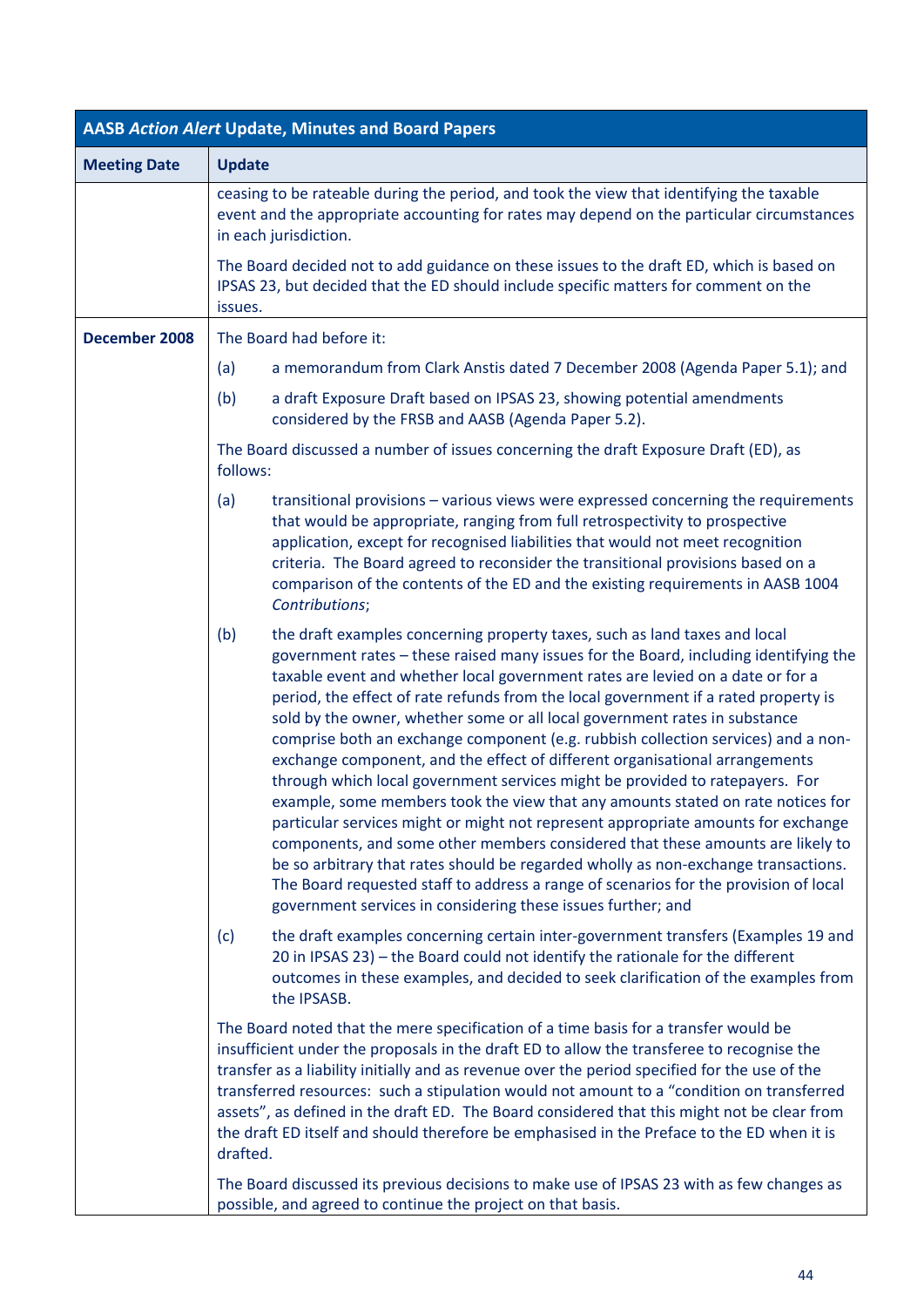| <b>AASB Action Alert Update, Minutes and Board Papers</b> |                                                                                                                                                                                                                                                                                                                                                                                                                                                                                                                                                                                                      |  |  |
|-----------------------------------------------------------|------------------------------------------------------------------------------------------------------------------------------------------------------------------------------------------------------------------------------------------------------------------------------------------------------------------------------------------------------------------------------------------------------------------------------------------------------------------------------------------------------------------------------------------------------------------------------------------------------|--|--|
| <b>Meeting Date</b>                                       | <b>Update</b>                                                                                                                                                                                                                                                                                                                                                                                                                                                                                                                                                                                        |  |  |
| November 2008                                             | The Board had before it:                                                                                                                                                                                                                                                                                                                                                                                                                                                                                                                                                                             |  |  |
|                                                           | a memorandum from Clark Anstis dated 5 November 2008 (Agenda Paper 7.1);<br>(a)                                                                                                                                                                                                                                                                                                                                                                                                                                                                                                                      |  |  |
|                                                           | (b)<br>an extract from the draft minutes of the NZ Financial Reporting Standards Board<br>meeting of 8 October 2008 (Agenda Paper 7.2); and                                                                                                                                                                                                                                                                                                                                                                                                                                                          |  |  |
|                                                           | (c)<br>a draft Exposure Draft based on IPSAS 23, showing both NZ and Australian potential<br>amendments (Agenda Paper 7.3).                                                                                                                                                                                                                                                                                                                                                                                                                                                                          |  |  |
|                                                           | The Board considered the views of the NZ FRSB members, as indicated in the draft minutes<br>of their October meeting, as they discussed the draft Exposure Draft based on IPSAS 23<br>Revenue from Non-Exchange Transactions (Taxes and Transfers), since those views had not<br>been incorporated into the draft Exposure Draft.                                                                                                                                                                                                                                                                    |  |  |
|                                                           | The Board made the following decisions on the issues raised in the staff memorandum:                                                                                                                                                                                                                                                                                                                                                                                                                                                                                                                 |  |  |
|                                                           | Issue 1 - the ED should be presented in consecutively-numbered paragraphs as an<br>(a)<br>Australian/NZ ED, rather than presenting Australian-specific paragraphs as Aus<br>paragraphs amongst IPSAS 23 paragraphs. A table of concordance should be added<br>to allow comparison with IPSAS 23;                                                                                                                                                                                                                                                                                                     |  |  |
|                                                           | (b)<br>Issue 2(a) – the general terminology of the ED should reflect the broader scope of<br>the ED in contrast to IPSAS 23: the ED would address not-for-profit entities in the<br>public sector or the private sector, whereas IPSAS 23 is a Standard explicitly for<br>public sector entities. Therefore, some of the terminology in the document should<br>be generalised, and private sector examples included;                                                                                                                                                                                 |  |  |
|                                                           | Issue 2(b) - the ED should use the term 'income' instead of 'revenue'. IPSAS 23 uses<br>(c)<br>the term 'revenue' without defining it. Based on the description of 'revenue' in<br>IPSAS 9 Revenue from Exchange Transactions, the scope of IPSAS 23 appears to<br>encompass both revenues and gains. To use terminology consistent with Australian<br>Accounting Standards, the term 'income' should be used instead;                                                                                                                                                                               |  |  |
|                                                           | Issue $2(c)$ – the term 'service potential' should not be used in the ED, as it is rarely<br>(d)<br>used in Australian Accounting Standards (including Interpretations) and therefore<br>previously has been considered generally to be a non-essential term;                                                                                                                                                                                                                                                                                                                                        |  |  |
|                                                           | Issue 3 - the definitions in IPSAS 23 should be replaced with those from Australian<br>(e)<br>Accounting Standards if they are inconsistent, a definition of 'not-for-profit entity'<br>should be added, and the term 'equity' should be used instead of 'net assets';                                                                                                                                                                                                                                                                                                                               |  |  |
|                                                           | (f)<br>Issue 4 – the option in IPSAS 23 concerning the recognition of services in-kind<br>should be included in the ED, despite the existing requirements in AASB 1004<br>Contributions for the recognition of contributions of services by some public sector<br>entities. However, the Board considered that the disclosure requirements<br>concerning services in paragraph 108 should be strengthened;                                                                                                                                                                                           |  |  |
|                                                           | Issue 5 - in respect of 'advance receipts', members supported the approach in<br>(g)<br>IPSAS 23 in relation to taxes, but not in relation to transfers. Members did not<br>support the draft additional guidance in the draft ED concerning when a transfer<br>arrangement becomes binding, preferring not to seek to give the term 'binding' a<br>technical meaning different from its ordinary meaning of 'enforceable'. Members<br>generally supported the view that revenue should be recognised by a transferee<br>when grant monies are received in advance of the period for which they were |  |  |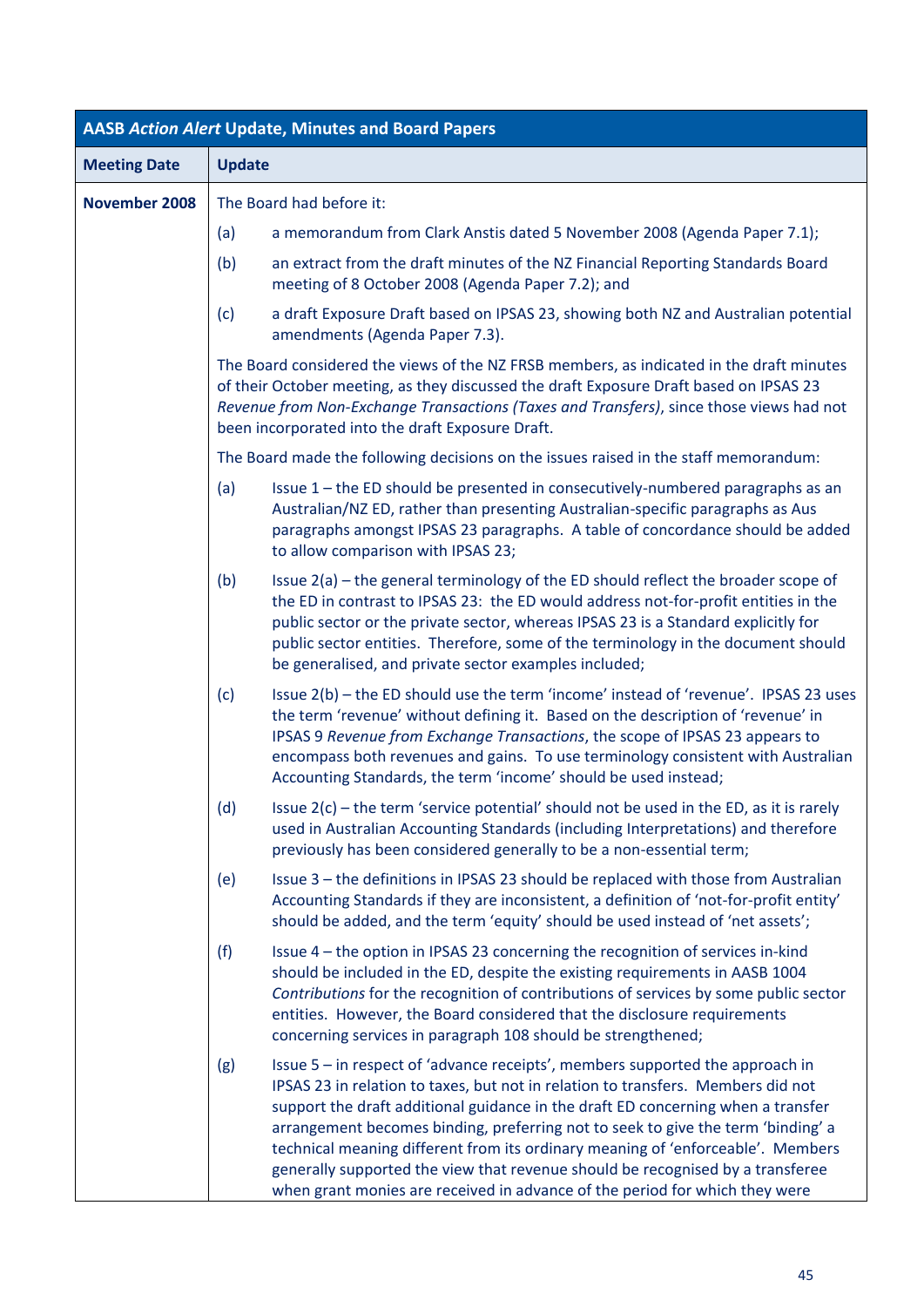| <b>AASB Action Alert Update, Minutes and Board Papers</b> |                                                                                                                                                                                                                                                                                                                                                                                                                                                                                                                                                                                                        |  |  |
|-----------------------------------------------------------|--------------------------------------------------------------------------------------------------------------------------------------------------------------------------------------------------------------------------------------------------------------------------------------------------------------------------------------------------------------------------------------------------------------------------------------------------------------------------------------------------------------------------------------------------------------------------------------------------------|--|--|
| <b>Meeting Date</b>                                       | <b>Update</b>                                                                                                                                                                                                                                                                                                                                                                                                                                                                                                                                                                                          |  |  |
|                                                           | intended, provided that there were no performance obligations that could be<br>satisfied only during that period. In other words, the specification of a time basis for<br>grants is not sufficient for the deferral of revenue and the recognition of a liability<br>instead;                                                                                                                                                                                                                                                                                                                         |  |  |
|                                                           | Issue 6 – a small number of editorial corrections should be made to the text of<br>(h)<br>IPSAS 23 for the ED, but that the potential changes to a few references in<br>paragraphs 44-49 to the recognition of revenue from non-exchange transactions to<br>exclude contributions from owners are not required, since paragraph 29 already<br>states that contributions from owners do not give rise to revenue; and                                                                                                                                                                                   |  |  |
|                                                           | Issue $7$ – as the scope of IPSAS 23 does not cover all of the detailed requirements for<br>(i)<br>various types of contributions that were added to AASB 1004 in December 2007, the<br>Board requested staff to consider further whether those requirements should be<br>included in the ED, proposed to be retained in a different Standard or otherwise<br>dealt with. For example, IPSAS 23 does not cover some of the AASB 1004<br>requirements, such as distributions to owners, mandatory treatment of certain<br>transactions as contributions by owners, and compliance disclosures.          |  |  |
|                                                           | The Board further discussed the advance receipts of transfers issues and noted that it is<br>unclear from IPSAS 23 how specific the conditions of a transfer need to be in order to delay<br>the recognition of income until the conditions are met, pointing particularly to examples<br>attached to IPSAS 23 that show revenue recognition when transfers are intended to support<br>an entity's 'general activities'. The Board requested staff to further consider multi-year<br>examples, with some members taking the view that governments are liable for transfers<br>only on an annual basis. |  |  |
|                                                           | In reviewing the draft ED in detail, the Board also raised the following matters:                                                                                                                                                                                                                                                                                                                                                                                                                                                                                                                      |  |  |
|                                                           | the scope of the ED in relation to financial liabilities accounted for under AASB 139<br>(a)<br>Financial Instruments: Recognition and Measurement needs to be considered;                                                                                                                                                                                                                                                                                                                                                                                                                             |  |  |
|                                                           | (b)<br>references to external materials such as the Framework for the Preparation and<br>Presentation of Financial Statements and the Glossary of Defined Terms should not<br>be included in the ED, as these would be stationary references in a Standard;                                                                                                                                                                                                                                                                                                                                            |  |  |
|                                                           | the requirements in paragraph 18 of IPSAS 23 concerning the return of economic<br>(c)<br>benefits to a transferor by deducting the amount to be returned from other assets<br>due to be transferred to the transferee for other purposes does not need to be<br>changed;                                                                                                                                                                                                                                                                                                                               |  |  |
|                                                           | (d)<br>the relationship between the requirements in Interpretation 1038 Contributions by<br>Owners Made to Wholly-Owned Public Sector Entities and the contributions from<br>owners indicators in paragraph 38 of IPSAS 23 should be clarified, and the terms<br>'controlling entity' and 'controlled entity' in IPSAS 23 should be replaced with<br>'parent' and 'subsidiary', as used in Australian Accounting Standards, so that new<br>definitions are not required;                                                                                                                               |  |  |
|                                                           | in relation to paragraph 43 of IPSAS 23, AASB 138 Intangible Assets,<br>(e)<br>paragraph Aus24.1, also includes the fair value requirement for assets acquired by<br>not-for-profit entities at no cost or for a nominal cost.                                                                                                                                                                                                                                                                                                                                                                         |  |  |
|                                                           | The Board requested a revised draft Exposure Draft for their review at the December<br>meeting.                                                                                                                                                                                                                                                                                                                                                                                                                                                                                                        |  |  |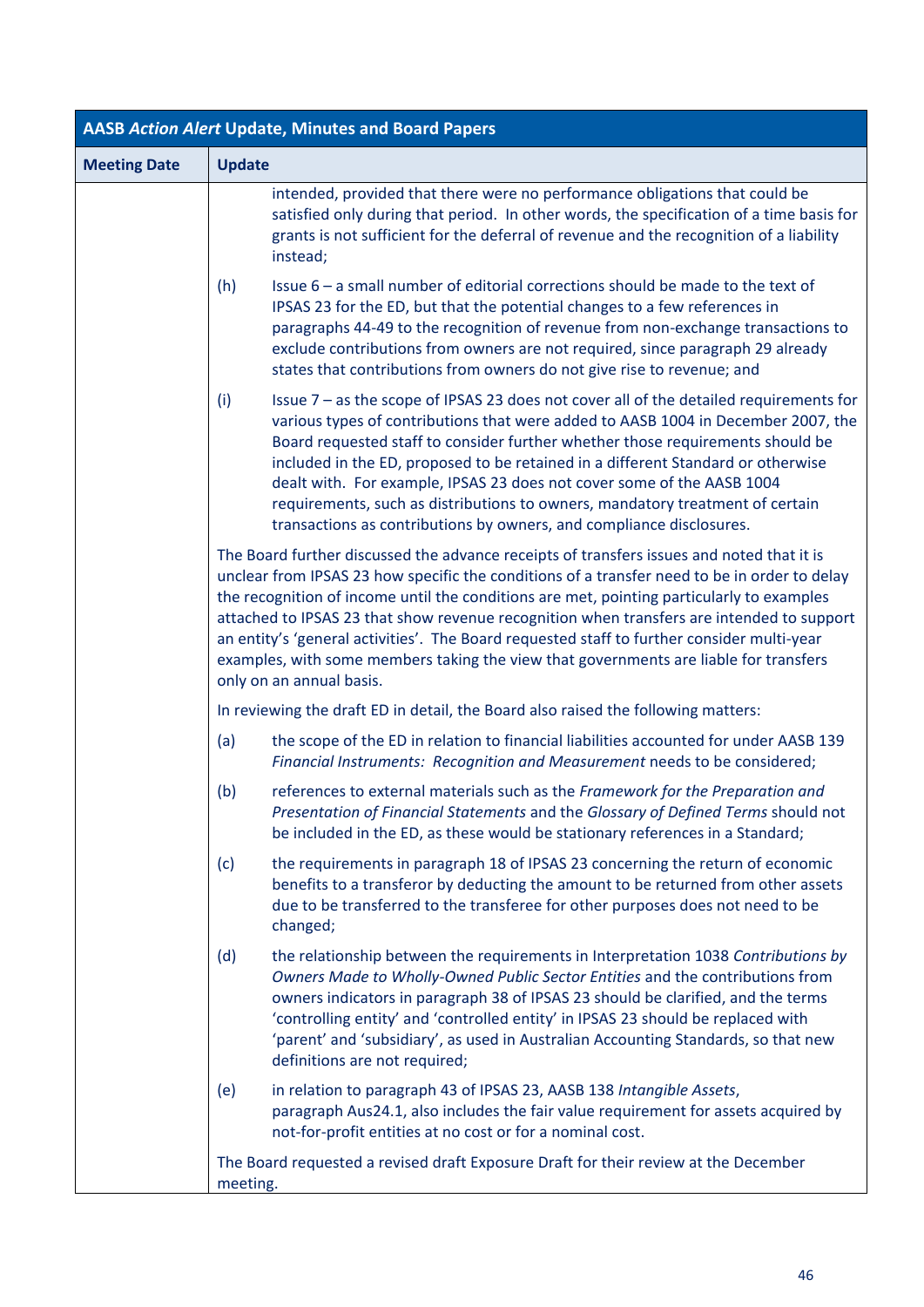| <b>AASB Action Alert Update, Minutes and Board Papers</b> |                                                                                                                                                                                                                                                                                                                                                                                                                                                                                              |  |  |  |
|-----------------------------------------------------------|----------------------------------------------------------------------------------------------------------------------------------------------------------------------------------------------------------------------------------------------------------------------------------------------------------------------------------------------------------------------------------------------------------------------------------------------------------------------------------------------|--|--|--|
| <b>Meeting Date</b>                                       | <b>Update</b>                                                                                                                                                                                                                                                                                                                                                                                                                                                                                |  |  |  |
| <b>July 2008</b>                                          | The Boards had before them:                                                                                                                                                                                                                                                                                                                                                                                                                                                                  |  |  |  |
|                                                           | (a)<br>tabled copies of PowerPoint slides entitled IASB-FASB Revenue Recognition Project:<br>Status Report and Implications for Revenue for Non-Exchange Transactions, to which<br>the staff spoke in their presentation to the Boards on revenue recognition (Agenda<br>Paper B4.1);                                                                                                                                                                                                        |  |  |  |
|                                                           | (b)<br>a memorandum from Clive Brodie, dated 21 July 2008, re the IASB-FASB Revenue<br>Recognition Project (Agenda Paper B4.2);                                                                                                                                                                                                                                                                                                                                                              |  |  |  |
|                                                           | a memorandum from Clark Anstis, Annette Davis and Jim Paul on Income from Non-<br>(c)<br>Exchange Transactions, dated 22 July 2008 (Agenda Paper B4.3);                                                                                                                                                                                                                                                                                                                                      |  |  |  |
|                                                           | (d)<br>a staff paper on Advance Receipts under IPSAS 23 (Agenda Paper B4.3.1);                                                                                                                                                                                                                                                                                                                                                                                                               |  |  |  |
|                                                           | a staff note on the Treatment of the IPSAS 23 Examples in Agenda paper B4.3.1<br>(e)<br>under AASB 1004 Contributions (Agenda Paper B4.3.2);                                                                                                                                                                                                                                                                                                                                                 |  |  |  |
|                                                           | (f)<br>a staff note on the Treatment of the IPSAS 23 Examples in Agenda paper B4.3.1<br>under current New Zealand practice for public benefit entities (Agenda Paper<br>B4.3.3);                                                                                                                                                                                                                                                                                                             |  |  |  |
|                                                           | IPSAS 23 Revenue from Non-Exchange Transactions (Taxes and Transfers) (Agenda<br>(g)<br>Paper B4.4); and                                                                                                                                                                                                                                                                                                                                                                                     |  |  |  |
|                                                           | (h)<br>AASB 1004 Contributions (Agenda paper B4.5).                                                                                                                                                                                                                                                                                                                                                                                                                                          |  |  |  |
|                                                           | In relation to their joint short-term project to develop a common Accounting Standard<br>(which, in Australia, would replace AASB 1004 Contributions) based on IPSAS 23 Revenue<br>from Non-Exchange Transactions (Taxes and Transfers), the Boards:                                                                                                                                                                                                                                         |  |  |  |
|                                                           | received a staff presentation on developments in the IASB-FASB project on revenue<br>(a)<br>recognition. The Boards considered the potential implications of those<br>developments for the treatment of revenue from exchange transactions as<br>compared with the treatment of revenue from non-exchange transactions in<br>IPSAS 23. The Boards reaffirmed their decision to develop an exposure draft on<br>revenue from non-exchange transactions that is based closely on IPSAS 23; and |  |  |  |
|                                                           | discussed practical examples of how 'advance receipts' would be identified and<br>(b)<br>treated under IPSAS 23. The Boards generally supported IPSAS 23 on this issue<br>(which extends the circumstances under which liabilities would be recognised for<br>non-exchange transactions in comparison with AASB 1004) and requested that the<br>project team:                                                                                                                                |  |  |  |
|                                                           | develop draft guidance to clarify when a transfer arrangement becomes<br>(i)<br>binding; and                                                                                                                                                                                                                                                                                                                                                                                                 |  |  |  |
|                                                           | (ii)<br>prepare a staff analysis of how multi-year grants would be accounted for<br>under IPSAS 23, particularly how to identify when such grants become<br>binding; and                                                                                                                                                                                                                                                                                                                     |  |  |  |
|                                                           | decided, in regard to recent correspondence between Mr Boymal (AASB Chairman)<br>(c)<br>and Mr Ian McPhee (Auditor-General for Australia) in respect of accounting by<br>grantors (included as Agenda Paper 6.2 of the AASB's separate meeting), to consider<br>later whether to expand the scope of the project to address the accounting by<br>transferors under non-exchange transactions. The Boards decided to continue their                                                           |  |  |  |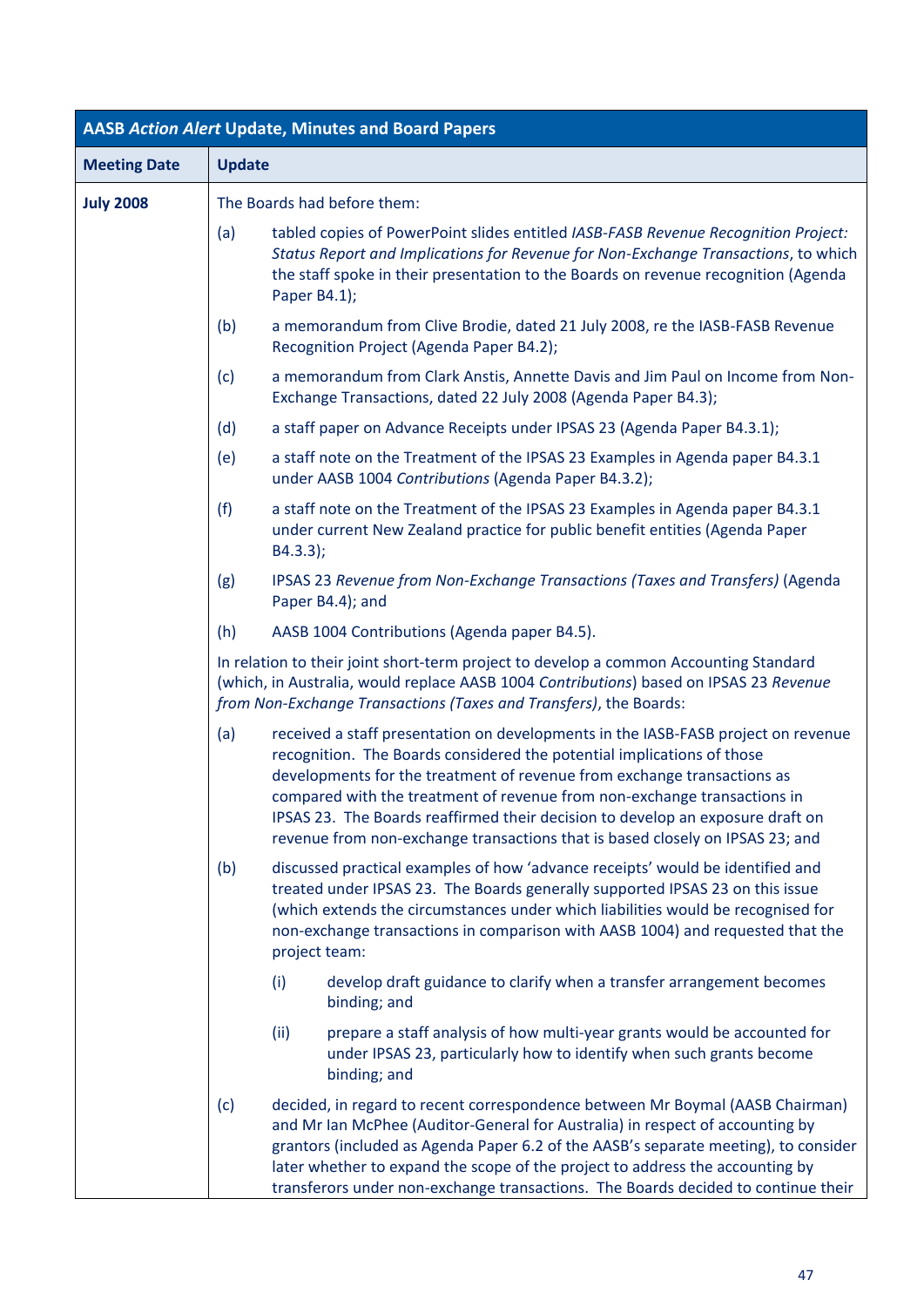| <b>AASB Action Alert Update, Minutes and Board Papers</b> |                                                                                                                                                                                                                                                                                                                                                                                                                                                                                                                                                                                                                                                                                                                                                                                                                                             |  |
|-----------------------------------------------------------|---------------------------------------------------------------------------------------------------------------------------------------------------------------------------------------------------------------------------------------------------------------------------------------------------------------------------------------------------------------------------------------------------------------------------------------------------------------------------------------------------------------------------------------------------------------------------------------------------------------------------------------------------------------------------------------------------------------------------------------------------------------------------------------------------------------------------------------------|--|
| <b>Meeting Date</b>                                       | <b>Update</b>                                                                                                                                                                                                                                                                                                                                                                                                                                                                                                                                                                                                                                                                                                                                                                                                                               |  |
|                                                           | consideration of the accounting by transferees under non-exchange transactions<br>without waiting to analyse transferor accounting.                                                                                                                                                                                                                                                                                                                                                                                                                                                                                                                                                                                                                                                                                                         |  |
|                                                           | The Boards will consider next whether any amendments to IPSAS 23 (other than adding<br>guidance on binding arrangements) should be proposed in the exposure draft, and, if so,<br>what those proposed amendments should be. The Boards indicated an intention to<br>consider these issues by no later than November 2008.                                                                                                                                                                                                                                                                                                                                                                                                                                                                                                                   |  |
| <b>February 2008</b>                                      | The Board had before it:                                                                                                                                                                                                                                                                                                                                                                                                                                                                                                                                                                                                                                                                                                                                                                                                                    |  |
|                                                           | (a)<br>a memorandum from Clark Anstis dated 30 January 2008 (Agenda Paper 9.1);                                                                                                                                                                                                                                                                                                                                                                                                                                                                                                                                                                                                                                                                                                                                                             |  |
|                                                           | (b)<br>issues paper on short-term approaches (Agenda Paper 9.2);                                                                                                                                                                                                                                                                                                                                                                                                                                                                                                                                                                                                                                                                                                                                                                            |  |
|                                                           | potential time line for short-term approaches (Agenda Paper 9.3); and<br>(c)                                                                                                                                                                                                                                                                                                                                                                                                                                                                                                                                                                                                                                                                                                                                                                |  |
|                                                           | (d)<br>AASB 1004 Contributions (December 2007) (Agenda Paper 9.4).                                                                                                                                                                                                                                                                                                                                                                                                                                                                                                                                                                                                                                                                                                                                                                          |  |
|                                                           | The Board discussed a number of potential alternative short-term approaches to amending<br>the requirements for not-for-profit entities in relation to accounting for income from non-<br>exchange transactions and noted that this project is being carried out jointly with the FRSB.                                                                                                                                                                                                                                                                                                                                                                                                                                                                                                                                                     |  |
|                                                           | Board members discussed the possibility of withdrawing AASB 1004 and requiring not-for-<br>profit entities to instead apply AASB 118 Revenue and/or AASB 120 Accounting for<br>Government Grants and Disclosure of Government Assistance, which are the requirements<br>presently applying to for-profit entities. However, some members considered that<br>additional guidance would be needed to clarify their application to some types of non-<br>exchange transactions that were significant to not-for-profit entities. Some members<br>suggested that guidance concerning only the accounting for tax income might be required<br>to be added, since both for-profit and not-for-profit entities would then be subject to the<br>same requirements.                                                                                  |  |
|                                                           | Some members questioned whether applying the requirements of AASB 118 and AASB 120<br>would result in appropriate accounting for not-for-profit entities, and took the view that if<br>AASB 1004 was to be replaced, consideration should be given to adopting an Australian<br>version of IPSAS 23 Revenue from Non-Exchange Transactions (Taxes and Transfers), either<br>with or without limited modifications. Members discussed whether that Standard would<br>result in the deferred recognition of income from non-exchange transactions that were<br>expressed to relate to a specified future period without coming to a view. Members noted<br>the difficulties identified by some preparers and users of financial reports when time-based<br>grants are recognised as revenue upon receipt under the requirements of AASB 1004. |  |
|                                                           | The Board decided that staff should develop a modified version of IPSAS 23 with the<br>assistance of the two Boards' joint project sub-committee of members which would then be<br>considered as the basis for an exposure draft.                                                                                                                                                                                                                                                                                                                                                                                                                                                                                                                                                                                                           |  |
| December 2007                                             | The Board had before it:                                                                                                                                                                                                                                                                                                                                                                                                                                                                                                                                                                                                                                                                                                                                                                                                                    |  |
|                                                           | a memorandum from Clark Anstis and Kimberley Crook dated 29 November 2007<br>(a)<br>(Agenda Paper 14.1); and                                                                                                                                                                                                                                                                                                                                                                                                                                                                                                                                                                                                                                                                                                                                |  |
|                                                           | (b)<br>a staff paper "Income from Non-Exchange Transactions - Approach to AASB-FRSB<br>Project" (Agenda Paper 14.2).                                                                                                                                                                                                                                                                                                                                                                                                                                                                                                                                                                                                                                                                                                                        |  |
|                                                           | The Board discussed a number of options for progressing the joint project with the FRSB.<br>Under non-exchange transactions, assets are transferred to an entity without the transferor<br>directly receiving approximately equal value in exchange. Common examples are some                                                                                                                                                                                                                                                                                                                                                                                                                                                                                                                                                               |  |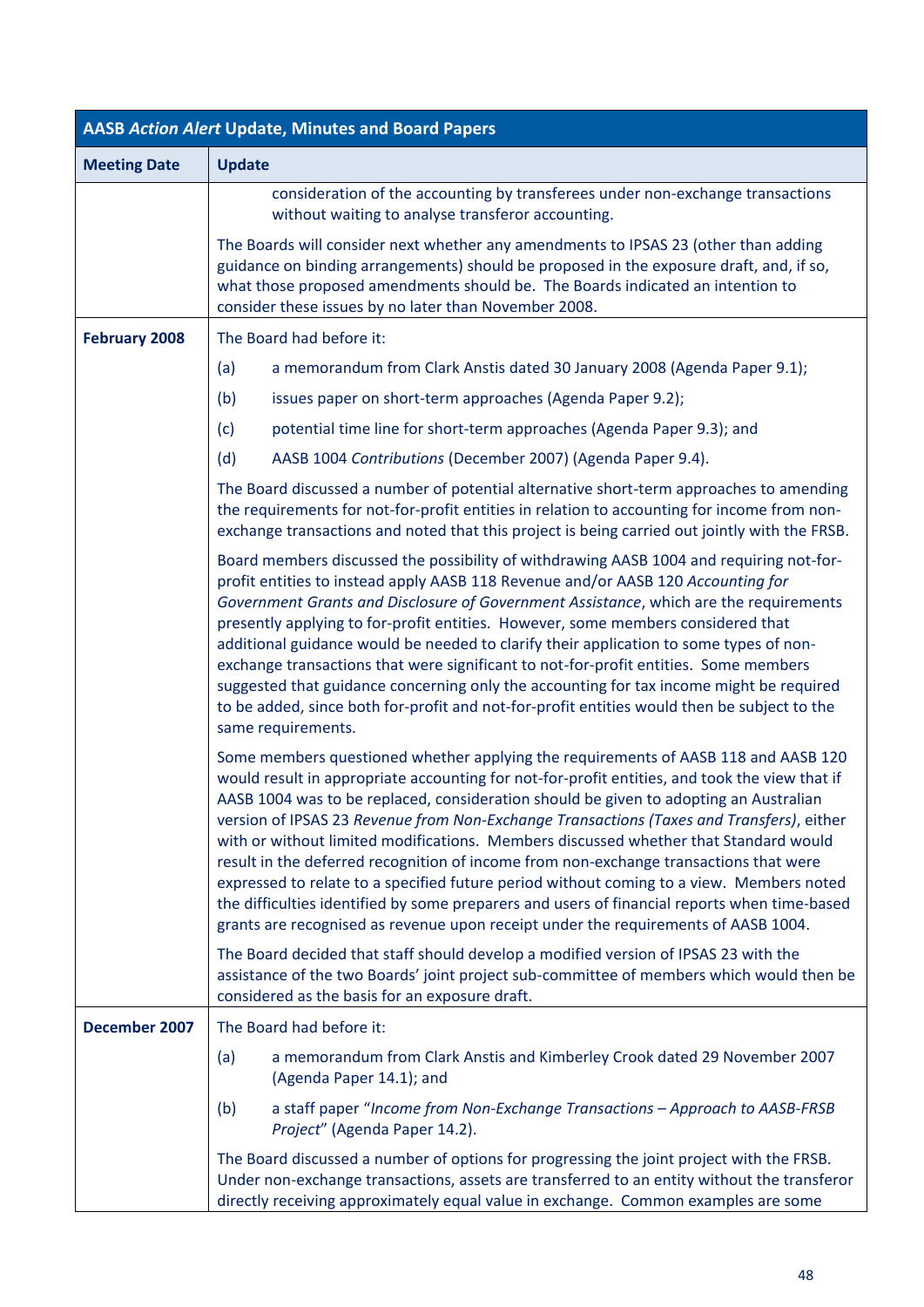| AASB Action Alert Update, Minutes and Board Papers |                                                                                                                                                                                                                                                                                                                                                                                                                                                                                                                                                                                                                                                                                                                                                                                                                                                                                                                                                      |  |  |  |
|----------------------------------------------------|------------------------------------------------------------------------------------------------------------------------------------------------------------------------------------------------------------------------------------------------------------------------------------------------------------------------------------------------------------------------------------------------------------------------------------------------------------------------------------------------------------------------------------------------------------------------------------------------------------------------------------------------------------------------------------------------------------------------------------------------------------------------------------------------------------------------------------------------------------------------------------------------------------------------------------------------------|--|--|--|
| <b>Meeting Date</b>                                | <b>Update</b>                                                                                                                                                                                                                                                                                                                                                                                                                                                                                                                                                                                                                                                                                                                                                                                                                                                                                                                                        |  |  |  |
|                                                    | government grants, donations, bequests and taxes. Board members noted that, in<br>Australia, AASB 1004 Contributions contains requirements for not-for-profit entities in<br>relation to such transactions, whereas New Zealand has no specific requirements.                                                                                                                                                                                                                                                                                                                                                                                                                                                                                                                                                                                                                                                                                        |  |  |  |
|                                                    | The Board discussed the possibility of withdrawing AASB 1004 and requiring not-for-profit<br>entities to instead apply AASB 118 Revenue to non-exchange transactions. Other options<br>discussed included adopting IPSAS 23 Revenue from Non-Exchange Transactions (Taxes and<br>Transfers), either with or without limited modifications. Members noted that one of the<br>difficulties with the latter approach would be deciding the modifications that are warranted<br>in advance of the Boards completing the conceptual project. Sector neutrality was also<br>raised, since for-profit entities are required to comply with AASB 120 Accounting for<br>Government Grants and Disclosure of Government Assistance.                                                                                                                                                                                                                            |  |  |  |
|                                                    | The Board took the view that the longer-term conceptual project on income from non-<br>exchange transactions should be continued, but that the staff also should develop<br>recommendations on potential short-term solutions to the issues for its consideration.                                                                                                                                                                                                                                                                                                                                                                                                                                                                                                                                                                                                                                                                                   |  |  |  |
| October 2007                                       | The Boards had before them:                                                                                                                                                                                                                                                                                                                                                                                                                                                                                                                                                                                                                                                                                                                                                                                                                                                                                                                          |  |  |  |
|                                                    | a memorandum from Clark Anstis, Annette Davis and Jim Paul dated 27 September<br>(a)<br>2007 (Agenda Paper 7.1);                                                                                                                                                                                                                                                                                                                                                                                                                                                                                                                                                                                                                                                                                                                                                                                                                                     |  |  |  |
|                                                    | a draft Issues Paper "Income from Non-Exchange Transactions" (October 2007) -<br>(b)<br>clean copy (Agenda Paper 7.2); and                                                                                                                                                                                                                                                                                                                                                                                                                                                                                                                                                                                                                                                                                                                                                                                                                           |  |  |  |
|                                                    | (c)<br>a marked-up copy of the draft Issues Paper (Agenda Paper 7.3).                                                                                                                                                                                                                                                                                                                                                                                                                                                                                                                                                                                                                                                                                                                                                                                                                                                                                |  |  |  |
|                                                    | The Boards discussed the draft Issues Paper regarding how to identify non-exchange<br>transactions and the accounting by recipients for them. In particular, members discussed<br>the formal questions set out in the draft Issues Paper. The main points made during the<br>discussion are described below.                                                                                                                                                                                                                                                                                                                                                                                                                                                                                                                                                                                                                                         |  |  |  |
|                                                    | Distinguishing Exchange and Non-Exchange Transactions                                                                                                                                                                                                                                                                                                                                                                                                                                                                                                                                                                                                                                                                                                                                                                                                                                                                                                |  |  |  |
|                                                    | Board members noted that Accounting Standards AASB 118/NZ IAS 18 Revenue presently<br>adopt an earnings basis for the recognition of revenue. Some Board members argued that a<br>distinction between exchange and non-exchange transactions therefore is required, since<br>exchange transactions involved an earnings process but non-exchange transactions do not,<br>thus requiring the recognition of income when assets are received under a non-exchange<br>transaction. Some members considered that there is a continuum between exchange and<br>non-exchange transactions, with some transactions having exchange and non-exchange<br>components.                                                                                                                                                                                                                                                                                          |  |  |  |
|                                                    | Other Board members supported the view that a distinction between exchange and non-<br>exchange transactions is not required, arguing that the principal issue is whether the<br>recipient of a transfer of assets has incurred a liability and therefore whether the entity has<br>earned and should recognise income. Members noted that the AASB had adopted this view<br>in Exposure Draft ED 125 Financial Reporting by Local Governments (October 2003), which<br>had not progressed to a revised Standard. Other members characterised the principal issue<br>in terms of revenue recognition, rather than liability recognition. Others commented that it<br>is difficult to label the different views regarding the recipient accounting for non-exchange<br>transactions as adopting either a balance-sheet approach or an earning/matching focus,<br>since each involves a view of which transaction conditions give rise to a liability. |  |  |  |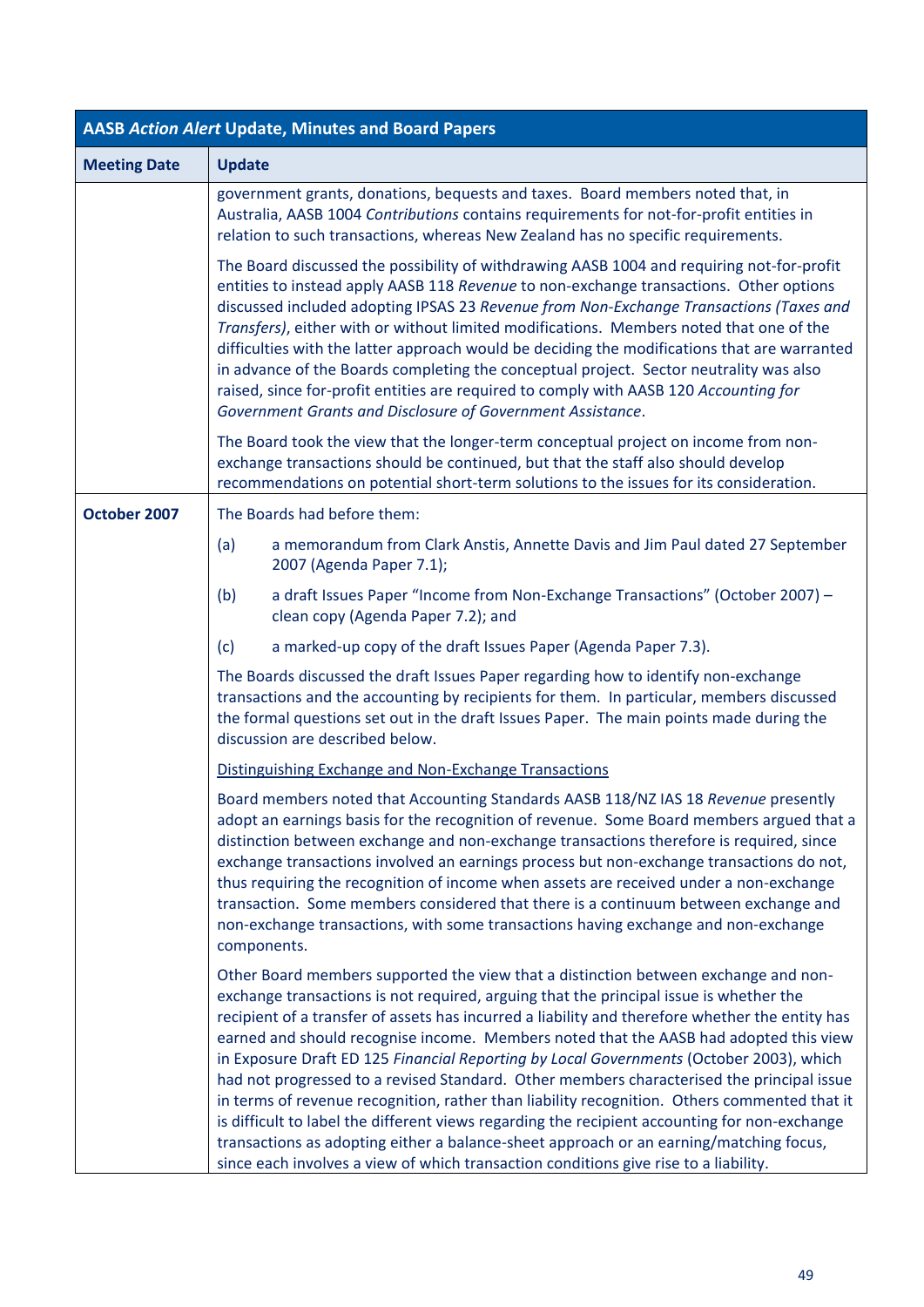| <b>AASB Action Alert Update, Minutes and Board Papers</b> |                                                                                                                                                                                                                                                                                                                                                                                                                                                                                                                                                                                                                                                                                                                                                                                                                                                                                                                            |  |  |  |
|-----------------------------------------------------------|----------------------------------------------------------------------------------------------------------------------------------------------------------------------------------------------------------------------------------------------------------------------------------------------------------------------------------------------------------------------------------------------------------------------------------------------------------------------------------------------------------------------------------------------------------------------------------------------------------------------------------------------------------------------------------------------------------------------------------------------------------------------------------------------------------------------------------------------------------------------------------------------------------------------------|--|--|--|
| <b>Meeting Date</b>                                       | <b>Update</b>                                                                                                                                                                                                                                                                                                                                                                                                                                                                                                                                                                                                                                                                                                                                                                                                                                                                                                              |  |  |  |
|                                                           | Members commented that AASB 118/NZ IAS 18 do not specifically address non-exchange<br>transactions or revenue recognition issues facing not-for-profit and public sector entities<br>generally. Some members took the view that these issues need to be addressed, whilst<br>others considered that such entities should be required or allowed to apply AASB 118/ NZ<br>IAS 18. Members noted that the IPSASB had recently issued IPSAS 23 Revenue from Non-<br>Exchange Transactions (Taxes and Transfers) in order to address the issues separately from<br>its Standard IPSAS 9 Revenue from Exchange Transactions.                                                                                                                                                                                                                                                                                                    |  |  |  |
|                                                           | <b>Stipulations and Liabilities</b>                                                                                                                                                                                                                                                                                                                                                                                                                                                                                                                                                                                                                                                                                                                                                                                                                                                                                        |  |  |  |
|                                                           | Members discussed stipulations imposed by transferors on transfers of assets and whether<br>time stipulations or performance obligations (as defined in IPSAS 23) would require a<br>liability to be recognised. Members questioned the relationship between performance<br>obligations and present obligations as referred to in the definition of a liability. Members<br>considered Example 5 regarding local government rates levied for the next reporting period<br>and questioned whether there is a performance obligation. Members agreed that the<br>Issues Paper should address time-based income recognition in more detail, noting that<br>IPSAS 23 has an exception for advance receipts.                                                                                                                                                                                                                    |  |  |  |
|                                                           | One member commented that, if the recipient has a contingent contractual obligation for<br>the return of cash to the transferor, the recipient has a financial liability under paragraph<br>AG8 of AASB 139/NZ IAS 39 Financial Instruments: Recognition and Measurement. Another<br>member suggested that this may not be the case since the recipient has control over<br>whether the return of financial assets is required.                                                                                                                                                                                                                                                                                                                                                                                                                                                                                            |  |  |  |
|                                                           | Draft Issues Paper Views on Recipient Accounting for Non-Exchange Transactions                                                                                                                                                                                                                                                                                                                                                                                                                                                                                                                                                                                                                                                                                                                                                                                                                                             |  |  |  |
|                                                           | Members discussed their preferred views, both in concept and in terms of practical<br>application. Conceptually, a majority of FRSB members and a large minority of AASB<br>members supported View 5, under which income would be recognised when the<br>transferred assets are recognised, except to the extent that a liability would be recognised<br>for an obligation to stand ready to return assets to the transferor if transfer conditions are<br>not met. A few AASB members supported View 4, the accounting presently required of not-<br>for-profit entities under AASB 1004 Contributions, resulting in a majority of the AASB<br>members present at the meeting supporting in concept either View 4 or View 5. Views 4<br>and 5 relate liability recognition to return obligations (more specifically, the breach of<br>return obligations, in the case of View 4) rather than performance obligations.     |  |  |  |
|                                                           | Other Board members supported, in concept, Views 1B, 1C, 1D or 3. No members<br>supported View 1A (IPSAS 23 as issued) or View 2 (matching income recognition to the<br>outflows for related costs).                                                                                                                                                                                                                                                                                                                                                                                                                                                                                                                                                                                                                                                                                                                       |  |  |  |
|                                                           | Members did not discuss specifically the practical application issues set out in Section 11 of<br>the draft issues paper regarding distinguishing exchange and non-exchange transactions.<br>However, they discussed the practicability at present of determining the probability of the<br>return of transferred assets, which would be required for liability measurement under<br>View 5. Some members suggested that such an approach goes beyond current liability<br>measurement requirements in AASB 137/NZ IAS 37 Provisions, Contingent Liabilities and<br>Contingent Assets, under which probability is a recognition criterion rather than part of the<br>measurement basis. Other members noted that the IASB's proposed revisions to IAS 37<br>would replace the "probable return" criterion for the recognition of a liability with the<br>notion of stand-ready obligations, which are the basis of View 5. |  |  |  |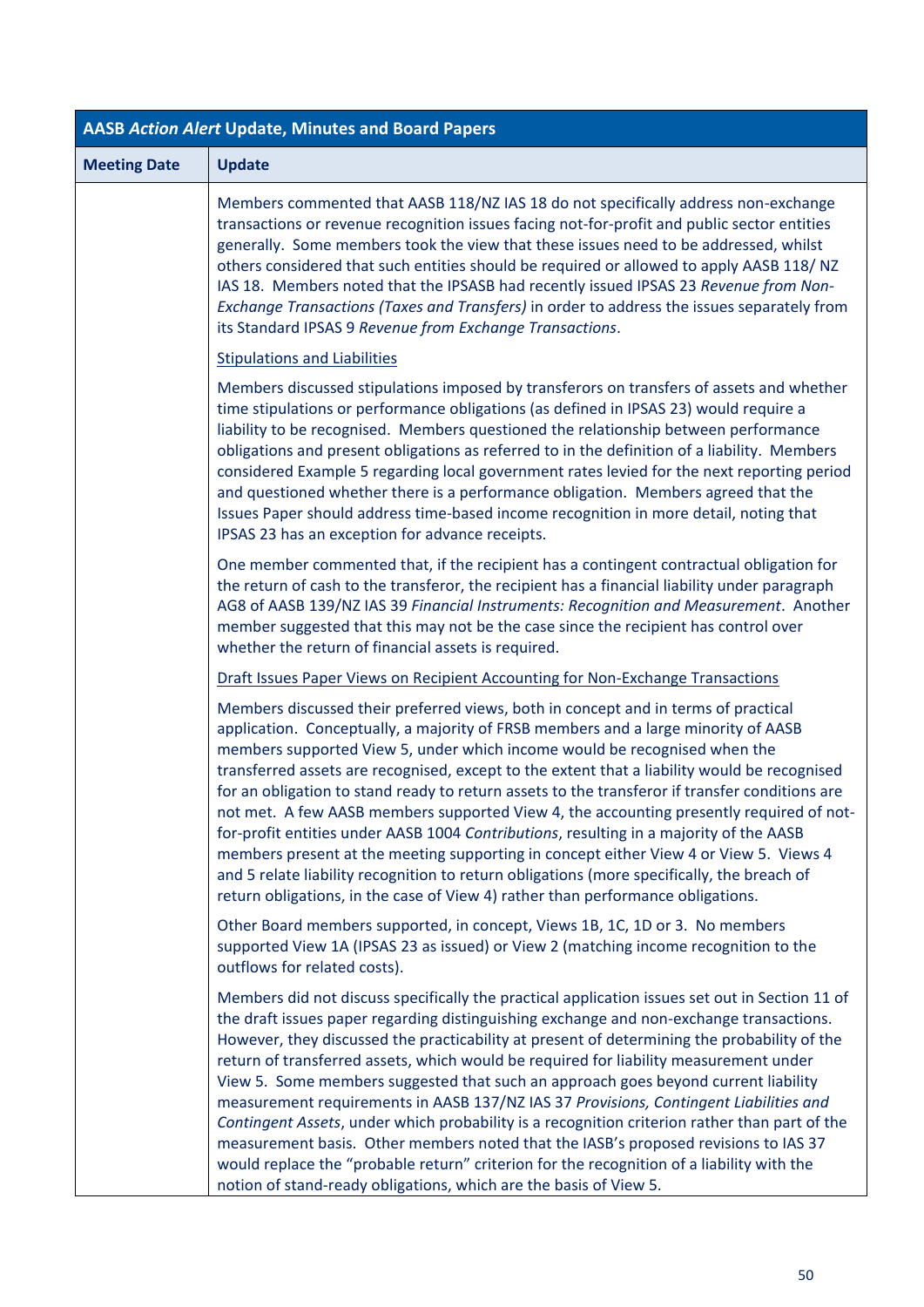| <b>AASB Action Alert Update, Minutes and Board Papers</b> |                                                                                                                                                                                                                                                                                                                                                                                                                                                                                                                                                                                                                                                                                                                  |  |  |  |
|-----------------------------------------------------------|------------------------------------------------------------------------------------------------------------------------------------------------------------------------------------------------------------------------------------------------------------------------------------------------------------------------------------------------------------------------------------------------------------------------------------------------------------------------------------------------------------------------------------------------------------------------------------------------------------------------------------------------------------------------------------------------------------------|--|--|--|
| <b>Meeting Date</b>                                       | <b>Update</b>                                                                                                                                                                                                                                                                                                                                                                                                                                                                                                                                                                                                                                                                                                    |  |  |  |
|                                                           | Subsequent to discussing members' preferred approach in concept, members were asked to<br>identify their preferred approach in light of practical application considerations. In terms of<br>practical application, members' preferred views changed in some cases from their<br>conceptual views, with some additional abstentions also. Fewer members supported<br>View 5, but more supported View 4, with the result that a majority of FRSB members, and a<br>majority of AASB members expressing a view, supported either View 4 or View 5. Other<br>members supported, in practice, Views 1C, 1D or 3. No members supported Views 1A, 1B or<br>2.                                                          |  |  |  |
|                                                           | <b>IASB/FASB Revenue Recognition Project</b>                                                                                                                                                                                                                                                                                                                                                                                                                                                                                                                                                                                                                                                                     |  |  |  |
|                                                           | Members discussed the impact on the project of the forthcoming IASB/FASB discussion<br>paper on revenue recognition. Staff reported that the discussion paper is expected to be<br>published in the first quarter of 2008 and is likely to present two approaches to revenue<br>recognition (one basing measurement of an obligation to a customer on the fair value of the<br>obligation incurred and the other on the customer's consideration) without indicating any<br>preference. Members agreed that the project should continue, with the issues paper<br>discussing implications of relevant aspects of the IASB/FASB paper, provided that the latter<br>paper is published in the timeframe indicated. |  |  |  |
| August 2007                                               | The Board had before it:                                                                                                                                                                                                                                                                                                                                                                                                                                                                                                                                                                                                                                                                                         |  |  |  |
|                                                           | a memorandum from Jim Paul and Clark Anstis dated 26 July 2007 (Agenda<br>(a)<br>Paper 13.1);                                                                                                                                                                                                                                                                                                                                                                                                                                                                                                                                                                                                                    |  |  |  |
|                                                           | a draft issues paper on income from non-exchange transactions that updates the<br>(b)<br>version considered by the Board in December 2006 (Agenda Paper 13.2); and                                                                                                                                                                                                                                                                                                                                                                                                                                                                                                                                               |  |  |  |
|                                                           | a table for inclusion in future drafts of the issues paper, entitled "Recognition of<br>(c)<br>Various Transfers under Each View" (Agenda Paper 13.3).                                                                                                                                                                                                                                                                                                                                                                                                                                                                                                                                                           |  |  |  |
|                                                           | The Board held a non-deliberative discussion of the draft issues paper (and the additional<br>table), which it will discuss at its joint meeting with the New Zealand FRSB in October 2007.<br>The purpose of the discussion was to provide comments to staff on the suitability of the<br>draft issues paper as a platform for those joint Board deliberations.                                                                                                                                                                                                                                                                                                                                                 |  |  |  |
|                                                           | The Board also suggested a number of revisions to the draft issues paper noted in<br>Attachment D.                                                                                                                                                                                                                                                                                                                                                                                                                                                                                                                                                                                                               |  |  |  |
|                                                           | The staff advised the Board that, after effecting the Board's directions and incorporating<br>input from the FRSB, the draft issues paper will, if time permits, be provided to the project<br>subcommittee for comment before the joint Board meeting.                                                                                                                                                                                                                                                                                                                                                                                                                                                          |  |  |  |
| <b>February 2007</b>                                      | The Board had before it:                                                                                                                                                                                                                                                                                                                                                                                                                                                                                                                                                                                                                                                                                         |  |  |  |
|                                                           | a memorandum from Jim Paul and Kimberley Crook dated 30 January 2007 (Agenda<br>(a)<br>Paper 11.1); and                                                                                                                                                                                                                                                                                                                                                                                                                                                                                                                                                                                                          |  |  |  |
|                                                           | (b)<br>an issues paper on revenue from non-exchange transactions (Agenda Paper 11.2).                                                                                                                                                                                                                                                                                                                                                                                                                                                                                                                                                                                                                            |  |  |  |
|                                                           | The Board noted that the FRSB has accepted the Board's invitation to jointly develop a<br>Standard on revenue from non-exchange transactions, and agrees with the Board's view<br>that the proposed exposure draft should draw on the best features of IPSAS 23 Revenue<br>from Non-Exchange Transactions (Taxes and Transfers), IAS 20 Accounting for Government<br>Grants and Disclosure of Government Assistance and other Standards (domestic and<br>foreign).                                                                                                                                                                                                                                               |  |  |  |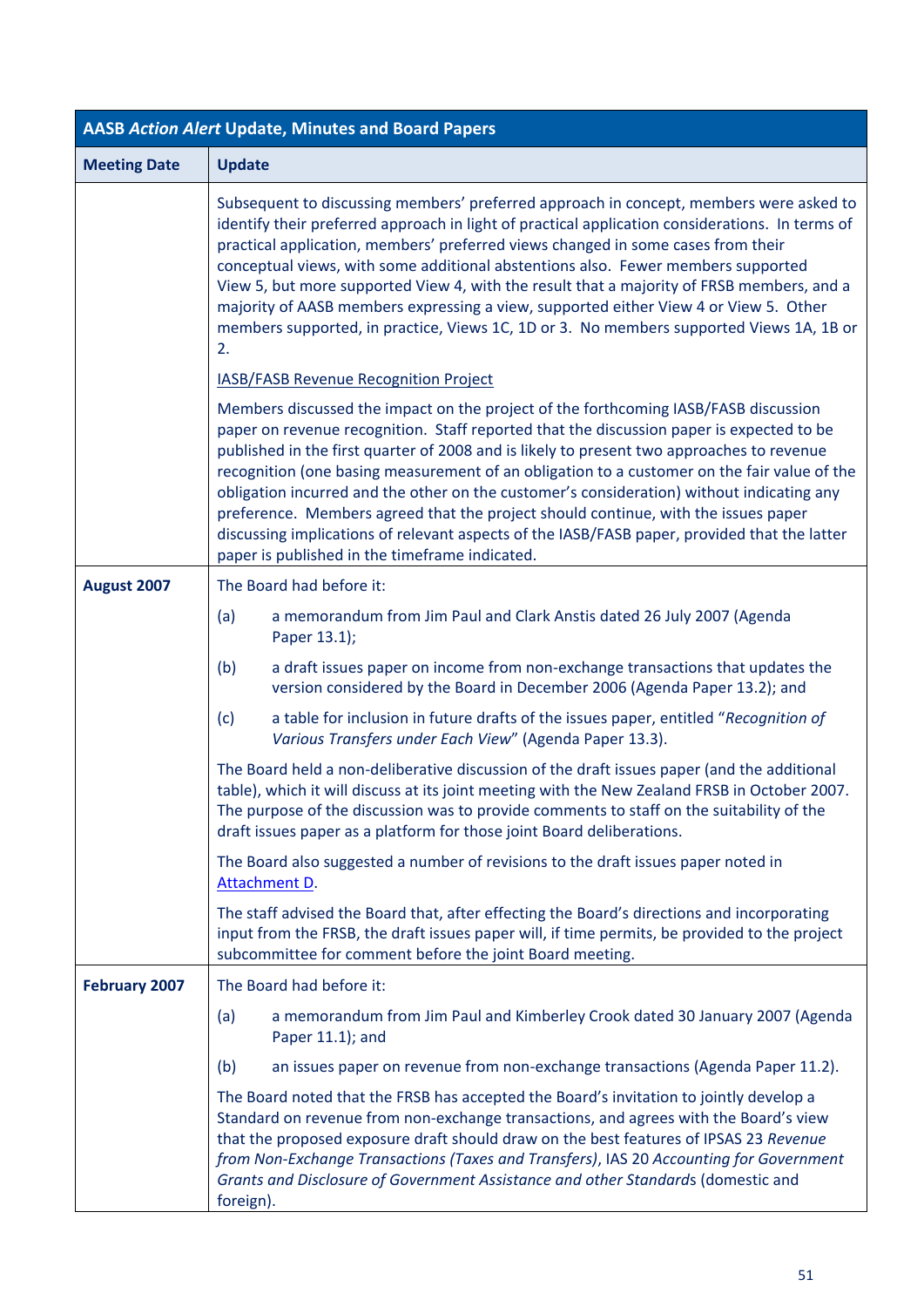| <b>AASB Action Alert Update, Minutes and Board Papers</b> |                                                                                                                                                                                                                                                                                                                                                                                                                                                              |  |  |  |  |
|-----------------------------------------------------------|--------------------------------------------------------------------------------------------------------------------------------------------------------------------------------------------------------------------------------------------------------------------------------------------------------------------------------------------------------------------------------------------------------------------------------------------------------------|--|--|--|--|
| <b>Meeting Date</b>                                       | <b>Update</b>                                                                                                                                                                                                                                                                                                                                                                                                                                                |  |  |  |  |
|                                                           | In relation to due process and project management, the Board decided that:                                                                                                                                                                                                                                                                                                                                                                                   |  |  |  |  |
|                                                           | the first public consultation paper for this project should be a discussion paper;<br>(a)                                                                                                                                                                                                                                                                                                                                                                    |  |  |  |  |
|                                                           | (b)<br>if the Boards cannot agree on some issues, each view should be discussed in the<br>discussion paper;                                                                                                                                                                                                                                                                                                                                                  |  |  |  |  |
|                                                           | the staff should explore means of completing the project before the date estimated<br>(c)<br>in the staff memorandum (second quarter of 2010);                                                                                                                                                                                                                                                                                                               |  |  |  |  |
|                                                           | (d)<br>a joint AASB-FRSB Subcommittee should steer the project by reviewing draft Board<br>materials and providing input on issues to the project team;                                                                                                                                                                                                                                                                                                      |  |  |  |  |
|                                                           | the views of Subcommittee members will be included in Board materials. However,<br>(e)<br>the Subcommittee will not be constituted as a deliberative body, and it is not<br>necessary for the Subcommittee to reach consensus on the issues discussed. If<br>views of project team members differ from those of the Subcommittee, those views<br>would also be included in Board materials;                                                                  |  |  |  |  |
|                                                           | (f)<br>the Australian members of the Subcommittee will be Mr Appleyard, Mr Kaufmann,<br>Mr O'Grady and an interested party from the not-for-profit private sector. (It was<br>agreed that, in the first instance, the Board's not-for-profit (private sector) focus<br>group should be approached in relation to this last position); and                                                                                                                    |  |  |  |  |
|                                                           | a project team, composed of members of the staffs of both Boards, should be<br>(g)<br>established with the AASB's staff taking the lead role in developing materials for the<br>Subcommittee and Boards.                                                                                                                                                                                                                                                     |  |  |  |  |
|                                                           | In relation to decision (c), Mr Kaufmann observed that the final Invitation to Comment (ITC)<br>issued on this topic by the IPSASB was of a high quality and should be used as a starting<br>point for drafting the Boards' discussion paper. He said the ITC text would need<br>remodelling to cover issues on this topic addressed in AAS 27, AAS 29 and AAS 31, and that<br>the staff should consider the submissions received on that ITC by the IPSASB. |  |  |  |  |
|                                                           | The Board noted that the FRSB will invite its Public Benefit Entities (PBE) Working Group to<br>monitor the project and provide input on issues and developments. The PBE Working<br>Group will not be tasked with reviewing draft Board materials.                                                                                                                                                                                                          |  |  |  |  |
|                                                           | In relation to decision (g), the Board noted that the FRSB's staff has agreed to act mainly in a<br>review and liaison role (to liaise with the FRSB, New Zealand Subcommittee members, and<br>PBE Working Group).                                                                                                                                                                                                                                           |  |  |  |  |
| December 2006                                             | The Board had before it:                                                                                                                                                                                                                                                                                                                                                                                                                                     |  |  |  |  |
|                                                           | a memorandum from Jim Paul and Simon Lee dated 6 December 2006 (Agenda<br>(a)<br>Paper 15.1);                                                                                                                                                                                                                                                                                                                                                                |  |  |  |  |
|                                                           | an issues paper on revenue from non-exchange transactions (Agenda Paper 15.2);<br>(b)                                                                                                                                                                                                                                                                                                                                                                        |  |  |  |  |
|                                                           | the AASB's submission on IPSASB ED 29 Revenue from Non-Exchange Transactions<br>(c)<br>(Including Taxes and Transfers) (Agenda Paper 15.3); and                                                                                                                                                                                                                                                                                                              |  |  |  |  |
|                                                           | (d)<br>the New Zealand FRSB's submission on IPSASB ED 29 (Agenda Paper 15.4).                                                                                                                                                                                                                                                                                                                                                                                |  |  |  |  |
|                                                           | The Board considered the issues paper in the light of the approval of IPSAS 23 Revenue from<br>Non-Exchange Transactions (Taxes and Transfers) at the IPSASB's November 2006 meeting<br>and decided to initiate a project to develop a replacement Standard for AASB 1004                                                                                                                                                                                    |  |  |  |  |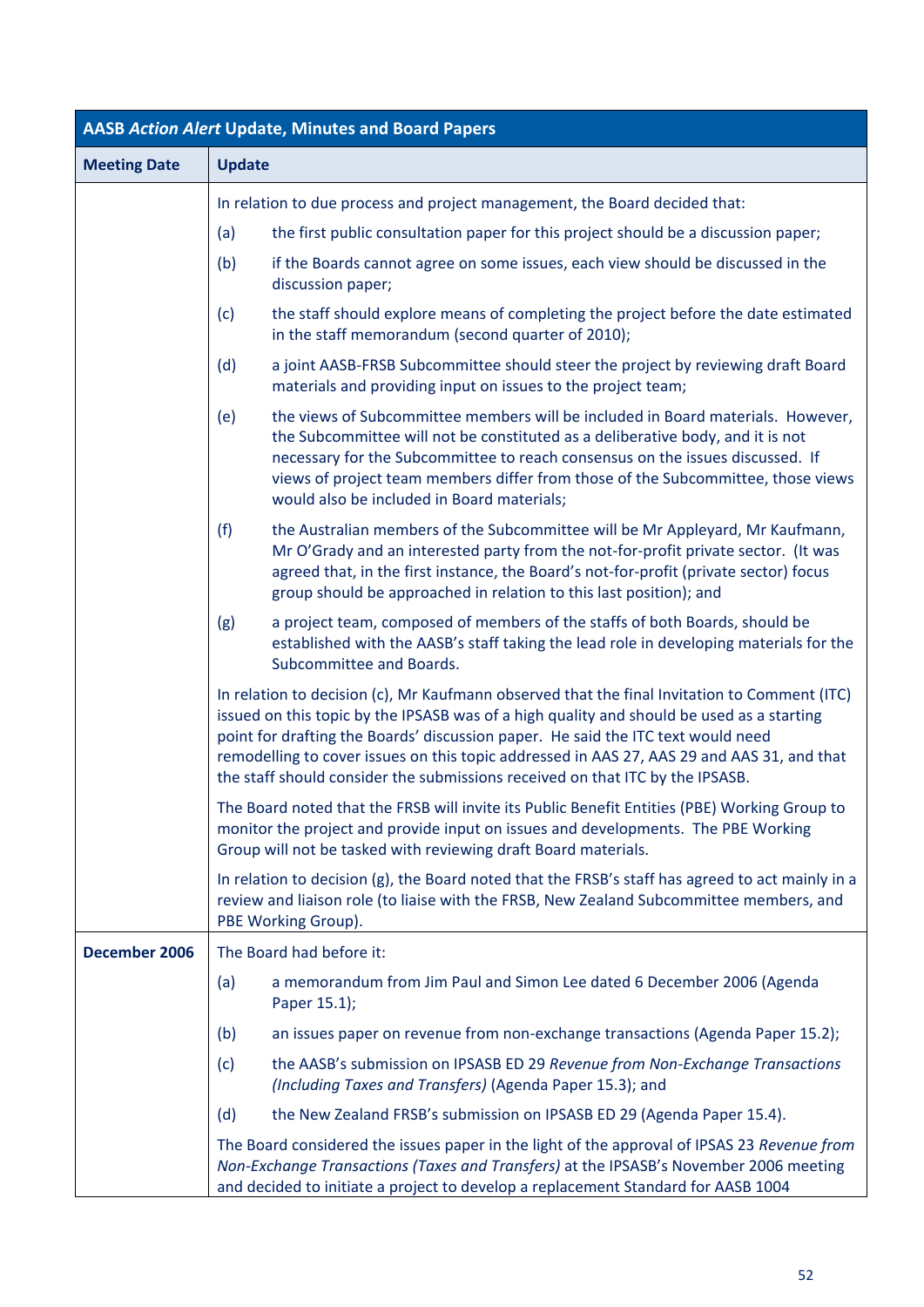| <b>AASB Action Alert Update, Minutes and Board Papers</b> |                                                                                                                                                                                                                                   |                                                                                                                                                                                                                  |  |  |
|-----------------------------------------------------------|-----------------------------------------------------------------------------------------------------------------------------------------------------------------------------------------------------------------------------------|------------------------------------------------------------------------------------------------------------------------------------------------------------------------------------------------------------------|--|--|
| <b>Meeting Date</b>                                       | <b>Update</b>                                                                                                                                                                                                                     |                                                                                                                                                                                                                  |  |  |
|                                                           | Contributions and to invite the FRSB to join the AASB in developing a joint Standard on the<br>topic.                                                                                                                             |                                                                                                                                                                                                                  |  |  |
|                                                           | The Board decided to limit the scope of the project to revenue from non-exchange<br>transactions (otherwise known as non-reciprocal transfers) of not-for-profit entities, rather<br>than all revenue of not-for-profit entities. |                                                                                                                                                                                                                  |  |  |
|                                                           | The Board directed the staff to add the following approaches and examples to those<br>identified in the issues paper:                                                                                                             |                                                                                                                                                                                                                  |  |  |
|                                                           | (a)                                                                                                                                                                                                                               | recognition of revenue from non-exchange transactions on a time or output basis<br>regardless of whether explicit stipulations are made by the transferor (a so-called<br>"pure matching" basis);                |  |  |
|                                                           | (b)                                                                                                                                                                                                                               | applying the approaches to multi-period grants between governments; and                                                                                                                                          |  |  |
|                                                           | (c)                                                                                                                                                                                                                               | applying the approaches to service concessions, and exploring whether the grantor<br>and grantee in a service concession should apply symmetrical accounting.                                                    |  |  |
|                                                           |                                                                                                                                                                                                                                   | The Board also directed the staff to:                                                                                                                                                                            |  |  |
|                                                           | (d)                                                                                                                                                                                                                               | liaise with the FRSB and report back on its proposals for the operating procedures<br>for a joint project (if it agrees to participate in the project), including proposed<br>structure of a joint Subcommittee; |  |  |
|                                                           | (e)                                                                                                                                                                                                                               | articulate possible criteria for distinguishing exchange transactions from non-<br>exchange transactions;                                                                                                        |  |  |
|                                                           | (f)                                                                                                                                                                                                                               | explore how to distinguish exchange and non-exchange components of a<br>transaction; and                                                                                                                         |  |  |
|                                                           | (g)                                                                                                                                                                                                                               | explore how the revenue recognition criteria in AASB 118 Revenue might be applied<br>to the exchange component of a transaction involving exchange and non-exchange<br>components.                               |  |  |
|                                                           | The Board agreed that once a new Standard is developed by the AASB and FRSB, the IPSASB<br>should be encouraged to review and improve IPSAS 23 accordingly.                                                                       |                                                                                                                                                                                                                  |  |  |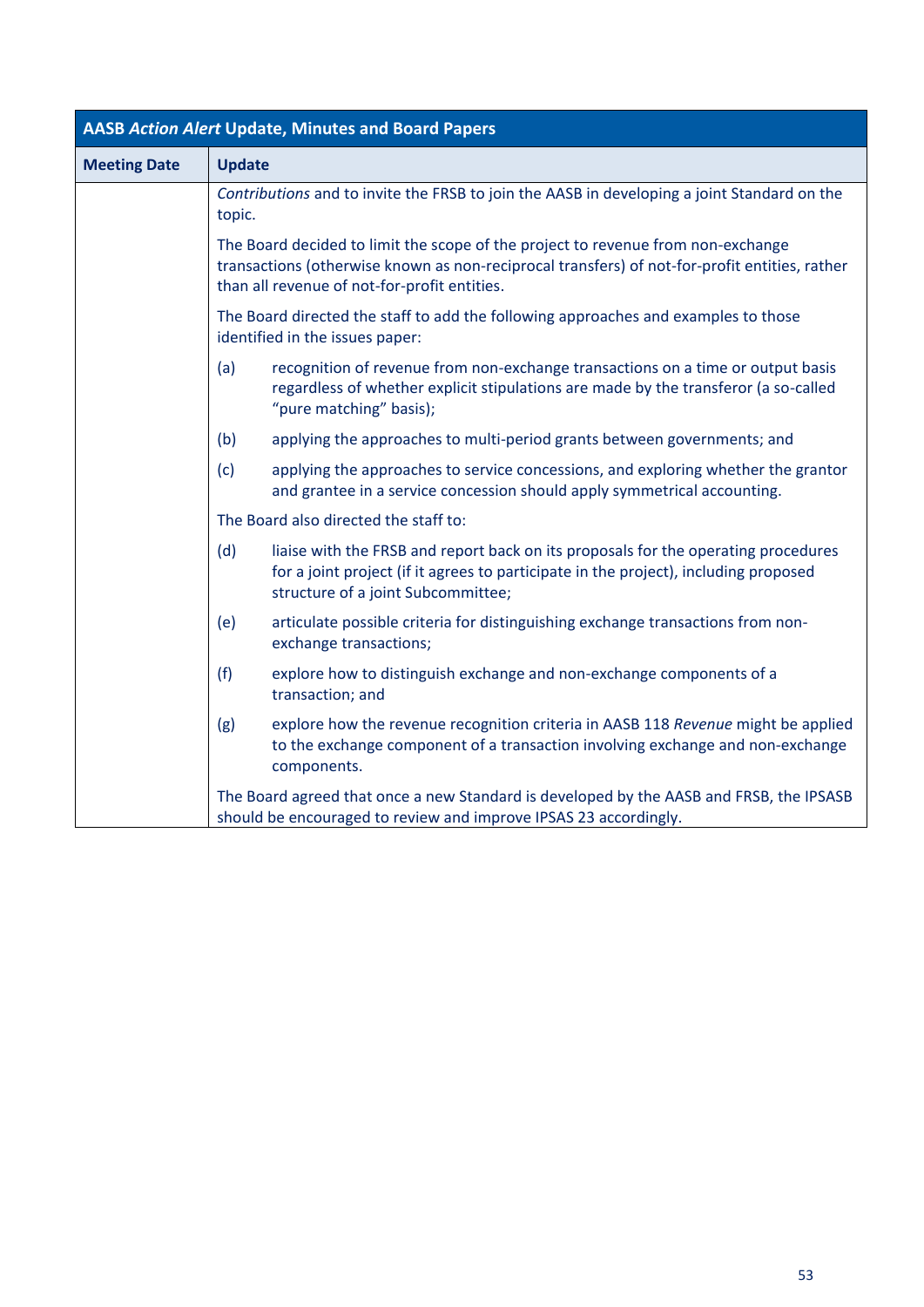### <span id="page-53-0"></span>ATTACHMENT 1

Income from Non-exchange Transactions

### Agenda item 4

The Board decided in respect of the ED that:

- (a) in relation to financial assets and financial liabilities:
	- (i) they should be measured in accordance with AASB 139 *Financial Instruments: Recognition and Measurement* at fair value adjusted for transaction costs, except that all 'day 1' gains and losses (not just those that AASB 139 would require to be recognised immediately) should be recognised as part of any initial non-exchange income amount, with this proviso noted in the Basis for Conclusions;
	- (ii) the proposed additional Example 15A in the Implementation Guidance should be included in the ED, with the financial liability being recognised at fair value (for illustrative purposes, the example ignores transaction costs);
	- (iii) paragraph BC15, which compares the recognition of financial liabilities under the proposals in the draft ED and under AASB 139, should be deleted; and
	- (iv) the proposed consequential amendment to add a paragraph to AASB 139 in respect of the recognition of financial assets and financial liabilities arising under nonexchange transactions in accordance with the [resulting] Standard on non-exchange transactions should be proposed to be placed after paragraph 14 of AASB 139, as paragraph Aus14.1;
- (b) the description of an asset in paragraph 31 of the ED did not need to refer to the definition in AASB 138 *Intangible Assets*;
- (c) paragraph 44 should refer to the acquisition of assets within the scope of the Standards listed by not-for-profit entities, and paragraph 84 should be worded consistently with paragraph 44;
- (d) paragraph 66(a) should refer to the earning of taxable income, not assessable income, as the likely taxable event in relation to income tax;
- (e) Example 20 in the Implementation Guidance should be deleted as it appears to be inconsistent with Example 19 and the proposals in the ED;
- (f) paragraph BC6 concerning the Boards' decision not to propose extending the scope of AASB 120 / NZ IAS 20 *Accounting for Government Grants and Disclosure of Government Assistance* is supported, with part (c) to note that the IASB had indicated an intention to review IAS 20;
- (g) the Basis for Conclusions paragraph on the proposed transitional provisions should be expanded to clarify the intent of the proposed prospective application from the start of the earliest comparative period presented;
- (h) the consequential amendments proposed to Aus paragraphs for not-for-profit entities in AASB 102 *Inventories*, AASB 116 *Property, Plant and Equipment*, AASB 138 *Intangible Assets* and *AASB 140 Investment Property* should refer to assets acquired through a non-exchange transaction being recognised and initially measured in accordance with the [resulting] Standard on non-exchange transactions, rather than specifying the measurement basis directly; and
- (i) in relation to the Preface to the ED: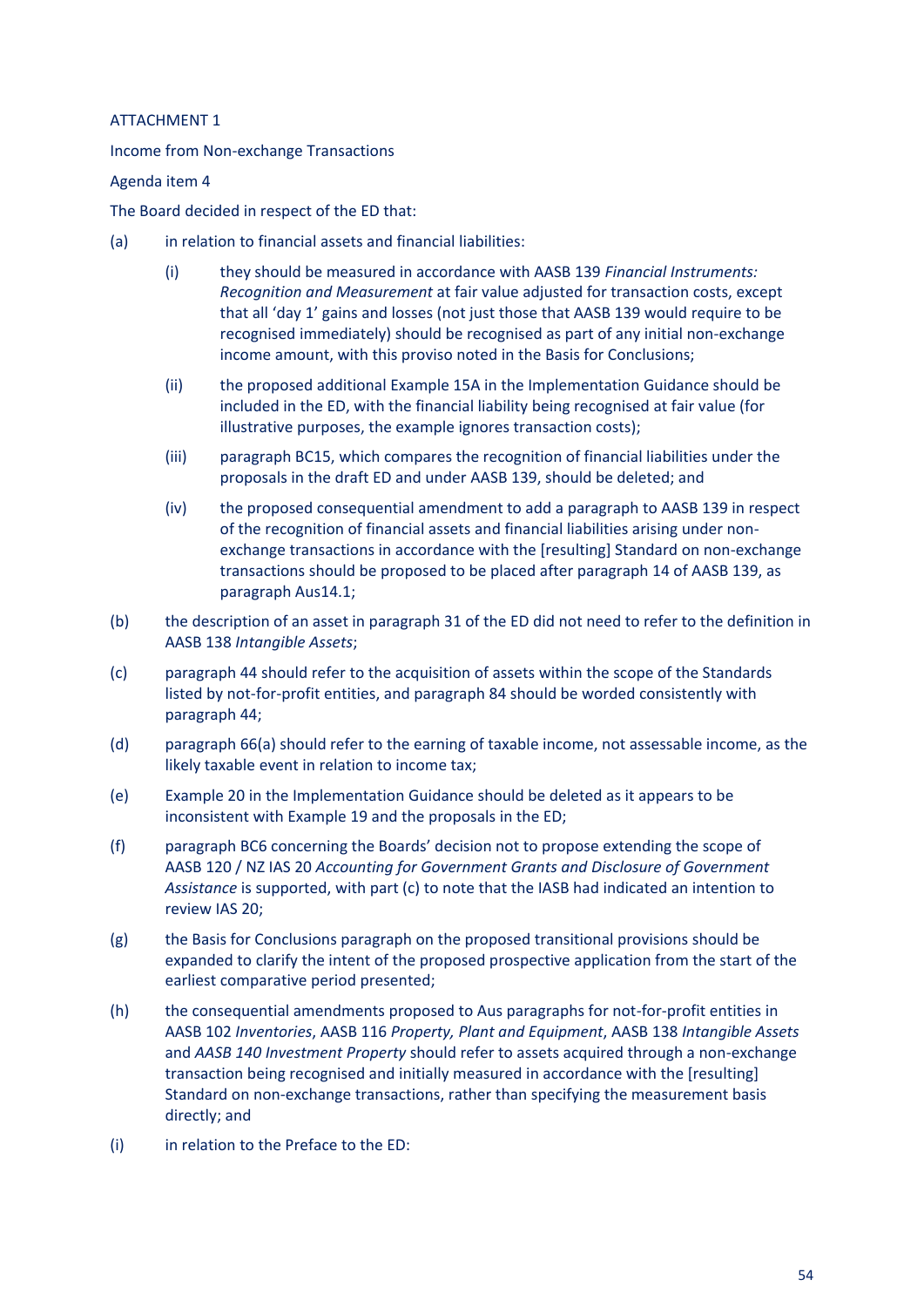- (i) a joint Australian/New Zealand question should be added to solicit views on whether there are any differences between the two jurisdictions that would override the Boards' desire for converged Standards for non-exchange transactions;
- (ii) the question concerning whether further guidance is needed in relation to parliamentary appropriations and local government rates should be presented as a joint Australian/New Zealand question, referring to distinguishing exchange and nonexchange transactions or components, and with the deletion of the reference to appropriations;
- (iii) the request for constituent views on the retention of requirements for restructures of administrative arrangements and on whether recognition requirements are needed for contributions from owners and distributions to owners should be separated; and
- (iv) constituent views should be requested concerning the role of AASB Interpretation 1038 *Contributions by Owners Made to Wholly-Owned Public Sector Entities* if a Standard based on the ED were issued.

### <span id="page-54-0"></span>ATTACHMENT D

### INCOME FROM NON-EXCHANGE TRANSACTIONS

### Agenda item 13

The Board asked the staff to make the following changes to the draft issues paper (if need be, by bullet point for the purposes of the October 2007 meeting):

- (a) to explain more clearly the objective of the project, and the reasons why the AASB and FRSB initiated the project (including the problems the Boards are attempting to solve), relating these to the information needs of users of financial statements;
- (b) to define stipulations and
	- (i) include various examples of the types of stipulations that might be imposed on a transferee in relation to transferred assets; and
	- (ii) clarify whether the definition of a stipulation covers time-based transfers (e.g., timebased grants);
- (c) to include a more comprehensive set of extracts from authoritative pronouncements on the subject;
- (d) to include a more comprehensive summary of the requirements of IPSAS 23 *Revenue from Non-Exchange Transactions (Taxes and Transfers)*—for example, the meaning and treatment of "advance receipts" should be explained more fully;
- (e) to review the IPSASB's Invitation to Comment *Revenue from Non-Exchange Transactions (Including Taxes and Transfers)* and the submissions on IPSASB ED 29 (of the same title) to ensure all relevant issues and Views are discussed in the Boards' issues paper;
- (f) to make more references to the IASB Framework in the analysis of the issues;
- (g) to clarify the meaning of "performance obligations". For example, whether they include:
	- (i) stipulations requiring a transferee to transfer assets if it fails to acquit a transfer;
	- (ii) stipulations that the entity would endanger or lose future transfers if it fails to acquit a transfer; and/or
	- (iii) stipulations that a transferee must provide asset construction services through contracting another entity to perform;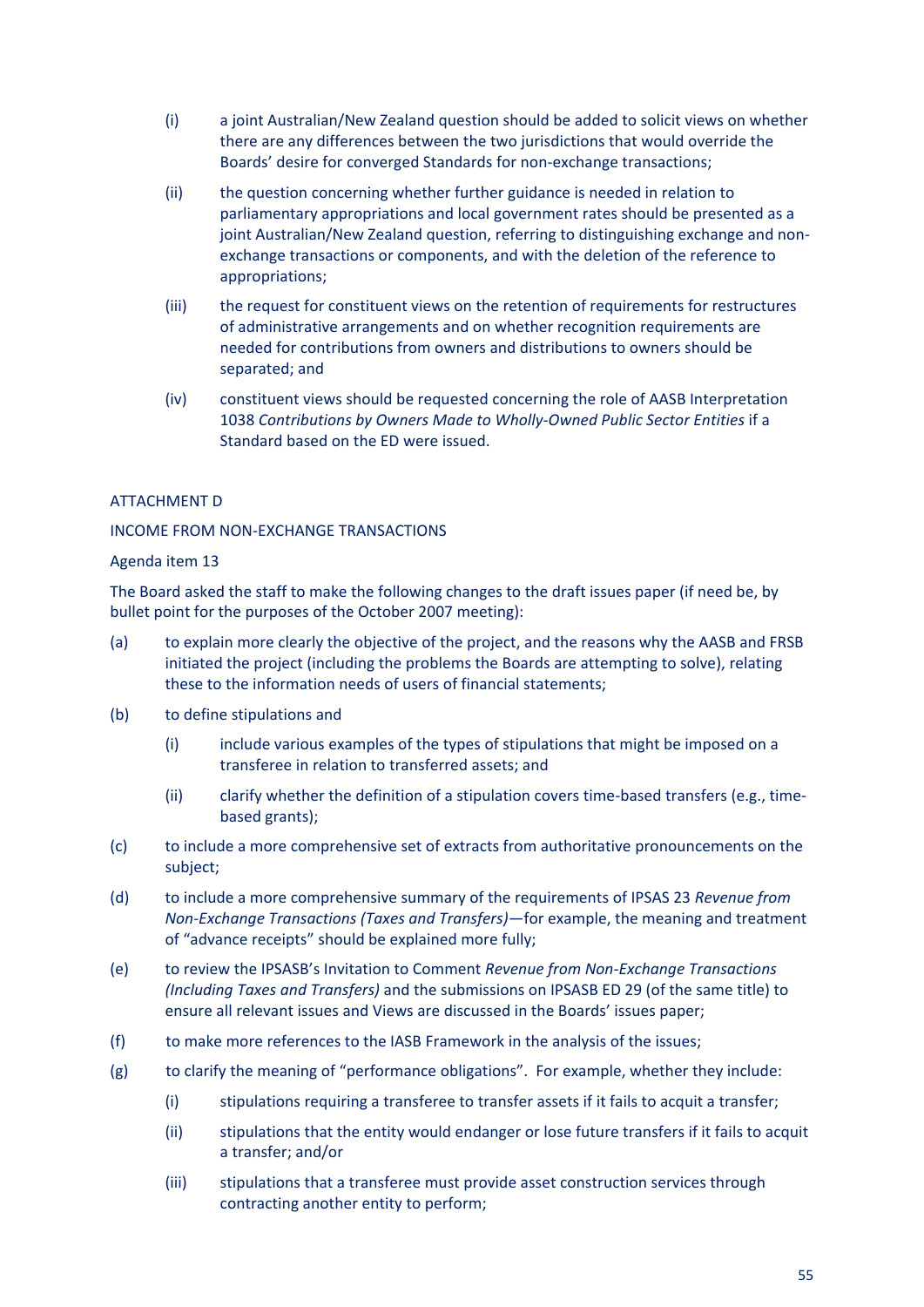- (h) to discuss a View that income should be recognised as and when time-based stipulations related to transferred assets expire, regardless of whether those stipulations constitute "performance obligations";
- (i) to include the additional table (Agenda Paper 13.3), which in turn should include:
	- (i) an additional transfer in which time alone is the stipulation;
	- (ii) a View that corresponds to the treatment in IAS 18 *Revenue*;
- (j) to discuss a View that capital transfers should be credited directly to equity and recycled as income when the related costs are incurred, and make reference to submissions or other literature from United Kingdom sources that support this View;
- (k) to analyse how the Views would be applied to the treatment of taxes, which are received without taxpayer-imposed stipulations;
- (l) to include more extensive discussion of how to distinguish exchange transactions from nonexchange transactions. For example, it should discuss:
	- (i) whether the meaning of "exchange transactions" can and should be broadened;
	- (ii) comprehensively how the distinction between exchange transactions and nonexchange transactions is made in the accounting literature;
	- (iii) the implications of linkage between contracts and linkage between the circumstances within a transaction; and
	- (iv) how to distinguish each of the following: taxes, levies, grants and fees received for services to be delivered;
- (m) to discuss whether government's sale of a restricted or exclusive right to charge for a service is a sale of an intangible asset, and thus revenue, or the incurrence of an obligation to the buyer of that right (an obligation to protect that restricted or exclusive right) in return for the buyer's consideration, and thus a liability. Examples are sales of licences to operate lotteries and sales of rights to provide a monopoly service;
- (n) to discuss the view that:
	- (i) if IAS 18 *Revenue* were based on identifying and measuring assets and liabilities (and changes in them), it could be applied to revenue recognition from all transfers and thus the distinction between exchange and non-exchange transactions would be irrelevant; whilst
	- (ii) under IAS 18's current approach to revenue recognition, which focuses on deferral of the customer's consideration until it is earned, the distinction between exchange and non-exchange transactions is relevant;
- (o) to note the Board's policy of transaction neutrality, discuss the implications of that policy for the treatment of exchange and non-exchange transactions by not-for-profit entities, and note which Views might be consistent with that policy;
- (p) to discuss the treatment of government-to-government transfers; and
	- (i) clarify whether the IFRS with the more appropriate scope and principles would be IAS 18 or IAS 20 *Accounting for Government Grants and Disclosure of Government Assistance* (while noting that applying the principles in IAS 18 and IAS 20 arguably give rise to different outcomes for transfers provided on the stipulation that matching funding be obtained or the transferred assets be returned to the transferor);
	- (ii) note that, at present, transferor and transferee governments sometimes account for such transfers inconsistently; and